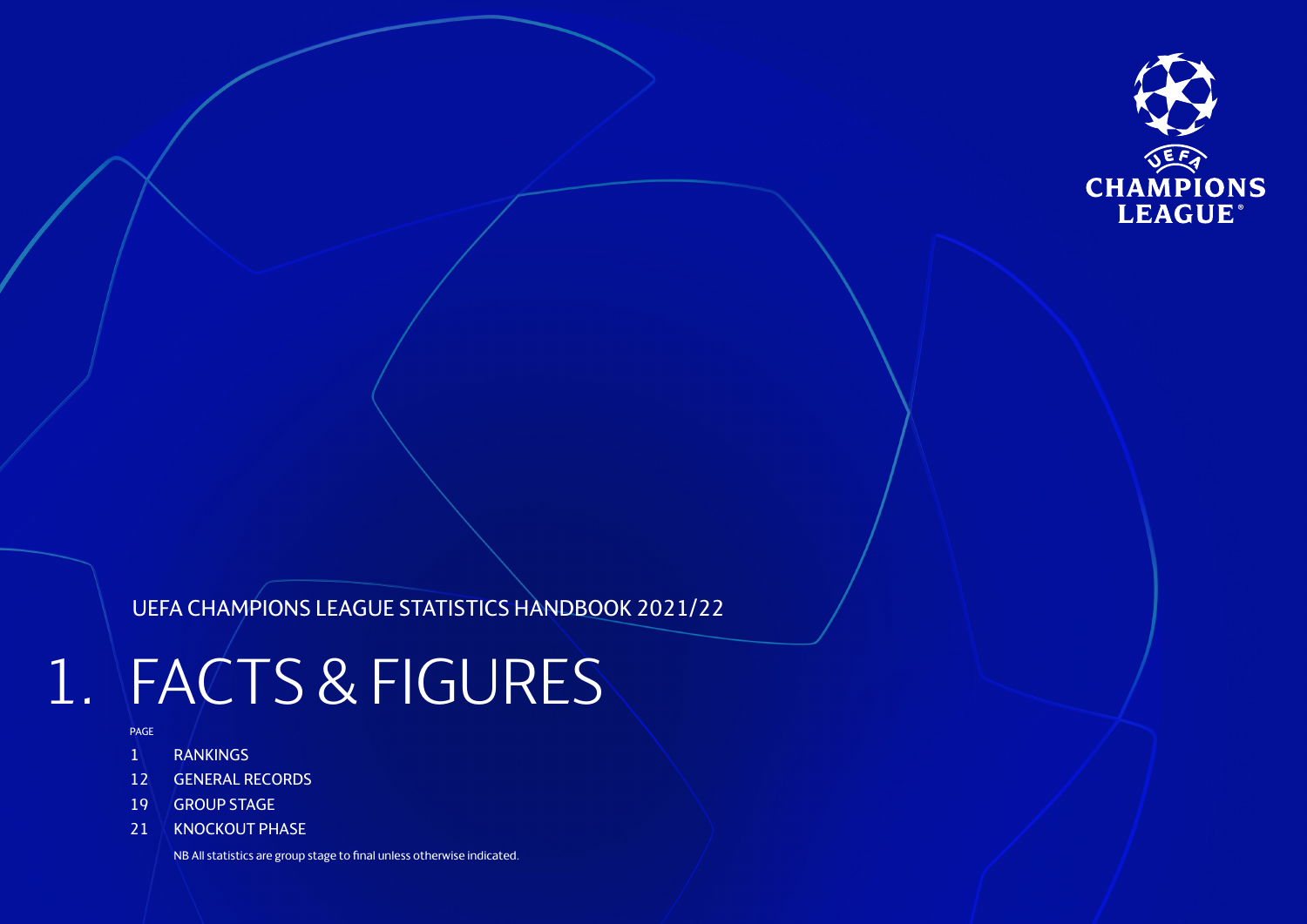# RANKINGS

## All-time ranking by club

| Pos            | Club                       | Country    | Part           | <b>Titles</b>  | Pld | W              | D  | L  | F   | A   | Pts | GD    |  |
|----------------|----------------------------|------------|----------------|----------------|-----|----------------|----|----|-----|-----|-----|-------|--|
| $\mathbf 1$    | Real Madrid CF             | <b>ESP</b> | 26             | 8              | 292 | 174            | 54 | 64 | 615 | 321 | 402 | 294   |  |
| $\overline{2}$ | FC Barcelona               | <b>ESP</b> | 2 <sub>b</sub> | 4              | 271 | 158            | 64 | 49 | 537 | 274 | 380 | 263   |  |
| 3              | FC Bayern München          | GER        | 25             | 3              | 272 | 158            | 56 | 58 | 558 | 278 | 372 | 280   |  |
| 4              | <b>Manchester United</b>   | <b>ENG</b> | 24             | $\overline{2}$ | 238 | 124            | 59 | 55 | 400 | 230 | 307 | 170   |  |
| 5              | Juventus                   | <b>ITA</b> | 22             | $\mathbf{1}$   | 214 | 109            | 53 | 52 | 335 | 213 | 271 | 122   |  |
| 6              | Chelsea FC                 | <b>ENG</b> | 18             | $\overline{2}$ | 187 | 96             | 51 | 40 | 322 | 172 | 243 | 150   |  |
| $\overline{7}$ | <b>FC Porto</b>            | POR        | 25             | $\mathbf{1}$   | 204 | 87             | 49 | 68 | 272 | 240 | 223 | 32    |  |
| 8              | Arsenal FC                 | <b>ENG</b> | 19             | 0              | 177 | 83             | 41 | 53 | 281 | 205 | 207 | 76    |  |
| 9              | <b>AC Milan</b>            | <b>ITA</b> | 18             | 3              | 171 | 75             | 50 | 46 | 237 | 165 | 200 | 72    |  |
| 10             | Liverpool FC               | <b>ENG</b> | 14             | $\overline{2}$ | 145 | 75             | 35 | 35 | 254 | 142 | 185 | 112   |  |
| 11             | Paris Saint-Germain        | <b>FRA</b> | 14             | $\overline{0}$ | 129 | 70             | 24 | 35 | 255 | 149 | 164 | 106   |  |
| 12             | Borussia Dortmund          | GER        | 16             | $\,1$          | 138 | 65             | 27 | 46 | 222 | 172 | 157 | 50    |  |
| 13             | Olympique Lyonnais         | <b>FRA</b> | 16             | $\overline{0}$ | 136 | 58             | 36 | 42 | 214 | 165 | 152 | 49    |  |
| 14             | FC Internazionale Milano   | <b>ITA</b> | 15             | $\,1$          | 131 | 59             | 33 | 39 | 180 | 150 | 151 | 30    |  |
| 15             | <b>AFC Ajax</b>            | <b>NED</b> | 17             | $\mathbf{1}$   | 134 | 56             | 35 | 43 | 192 | 149 | 147 | 43    |  |
| 16             | Club Atlético de Madrid    | <b>ESP</b> | 12             | $\overline{0}$ | 111 | 51             | 33 | 27 | 147 | 101 | 135 | 46    |  |
| 17             | Manchester City FC         | ENG        | 11             | $\overline{0}$ | 102 | 56             | 18 | 28 | 206 | 124 | 130 | 82    |  |
| 18             | Valencia CF                | <b>ESP</b> | 12             | 0              | 112 | 48             | 32 | 32 | 165 | 119 | 128 | 46    |  |
| 19             | SL Benfica                 | POR        | 16             | 0              | 116 | 40             | 29 | 47 | 129 | 157 | 109 | $-28$ |  |
| 20             | Olympiacos FC              | GRE        | 20             | $\overline{0}$ | 128 | 40             | 22 | 66 | 147 | 218 | 102 | $-71$ |  |
| 21             | AS Roma                    | <b>ITA</b> | 11             | 0              | 99  | 36             | 25 | 38 | 133 | 147 | 97  | $-14$ |  |
| 22             | Bayer 04 Leverkusen        | GER        | 12             | $\overline{0}$ | 101 | 36             | 23 | 42 | 142 | 165 | 95  | $-23$ |  |
| 23             | FC Shakhtar Donetsk        | <b>UKR</b> | 16             | 0              | 106 | 35             | 23 | 48 | 140 | 183 | 93  | $-43$ |  |
| 24             | PSV Eindhoven              | <b>NED</b> | 16             | $\overline{0}$ | 110 | 33             | 25 | 52 | 108 | 160 | 91  | $-52$ |  |
| 25             | FC Dynamo Kyiv             | <b>UKR</b> | 18             | 0              | 121 | 30             | 29 | 62 | 137 | 187 | 89  | $-50$ |  |
| 26             | Galatasaray AS             | <b>TUR</b> | 16             | $\overline{0}$ | 116 | 28             | 29 | 59 | 112 | 197 | 85  | $-85$ |  |
| 27             | AS Monaco FC               | <b>FRA</b> | 9              | $\Omega$       | 78  | 30             | 16 | 32 | 116 | 113 | 76  | 3     |  |
| 28             | FC Schalke 04              | GER        | 8              | $\overline{0}$ | 66  | 2 <sub>b</sub> | 15 | 25 | 91  | 97  | 67  | $-6$  |  |
| 29             | Panathinaikos FC           | GRE        | 9              | $\Omega$       | 74  | 23             | 18 | 33 | 76  | 104 | 64  | $-28$ |  |
| 30             | Sevilla FC                 | <b>ESP</b> | $\overline{7}$ | $\overline{0}$ | 54  | 24             | 14 | 16 | 82  | 69  | 62  | 13    |  |
| 31             | FC Spartak Moskva          | <b>RUS</b> | 12             | $\Omega$       | 80  | 22             | 18 | 40 | 99  | 145 | 62  | $-46$ |  |
| 32             | RC Deportivo La Coruña     | <b>ESP</b> | 5              | $\overline{0}$ | 58  | 23             | 15 | 20 | 74  | 79  | 61  | $-5$  |  |
| 33             | Olympique de Marseille     | <b>FRA</b> | 10             | $\mathbf{1}$   | 73  | 23             | 11 | 39 | 86  | 102 | 57  | $-16$ |  |
| 34             | Rosenborg BK               | <b>NOR</b> | 11             | $\overline{0}$ | 74  | 19             | 18 | 37 | 95  | 129 | 56  | $-34$ |  |
| 35             | PFC CSKA Moskva            | <b>RUS</b> | 12             | $\overline{0}$ | 78  | 18             | 18 | 42 | 82  | 131 | 54  | $-49$ |  |
| 36             | <b>SS Lazio</b>            | <b>ITA</b> | $\mathbf b$    | $\Omega$       | 52  | 19             | 15 | 18 | 79  | 68  | 53  | 11    |  |
| 37             | FC Basel 1893              | SUI        | 8              | $\overline{0}$ | 60  | 19             | 13 | 28 | 68  | 107 | 51  | $-39$ |  |
| 38             | FC Zenit                   | <b>RUS</b> | 9              | $\overline{0}$ | 60  | 18             | 14 | 28 | 68  | 86  | 50  | $-18$ |  |
| 39             | <b>Tottenham Hotspur</b>   | <b>ENG</b> | 5              | 0              | 45  | 20             | 9  | 16 | 81  | 67  | 49  | 14    |  |
| 40             | <b>SSC Napoli</b>          | <b>ITA</b> | $\mathbf b$    | $\overline{0}$ | 42  | 18             | 11 | 13 | 68  | 58  | 47  | 10    |  |
| 41             | Rangers FC                 | <b>SCO</b> | 10             | 0              | 62  | 12             | 23 | 27 | 63  | 94  | 47  | $-31$ |  |
| 42             | Celtic FC                  | SCO        | 10             | $\overline{0}$ | 66  | 18             | 10 | 38 | 61  | 116 | 46  | $-55$ |  |
| 43             | <b>RSC Anderlecht</b>      | <b>BEL</b> | 12             | 0              | 78  | 13             | 20 | 45 | 65  | 150 | 46  | $-85$ |  |
| 44             | Sporting Clube de Portugal | POR        | 9              | $\mathbf 0$    | 58  | 17             | 9  | 32 | 74  | 106 | 43  | $-32$ |  |
| 45             | SV Werder Bremen           | GER        | $\overline{7}$ | 0              | 46  | 16             | 10 | 20 | 69  | 86  | 42  | $-17$ |  |
| 46             | AC Sparta Praha            | CZE        | $\overline{7}$ | $\Omega$       | 56  | 13             | 15 | 28 | 57  | 86  | 41  | $-29$ |  |
| 47             | FC Girondins de Bordeaux   | <b>FRA</b> | 4              | $\overline{0}$ | 34  | 15             | 8  | 11 | 37  | 42  | 38  | $-5$  |  |
| 48             | <b>Villarreal CF</b>       | <b>ESP</b> | 4              | $\overline{0}$ | 40  | 11             | 15 | 14 | 43  | 50  | 37  | $-7$  |  |
| 49             | Club Brugge                | BEL        | 9              | $\overline{0}$ | 54  | 11             | 15 | 28 | 47  | 89  | 37  | $-42$ |  |
| 50             | Beşiktaş JK                | <b>TUR</b> | 8              | $\overline{0}$ | 50  | 13             | 9  | 28 | 46  | 102 | 35  | $-56$ |  |

| Pos | Club                         | Country    | Part           | <b>Titles</b>  | Pld           | W              | D                | L              | F              | A  | Pts            | GD          |
|-----|------------------------------|------------|----------------|----------------|---------------|----------------|------------------|----------------|----------------|----|----------------|-------------|
| 51  | <b>LOSC Lille</b>            | <b>FRA</b> | $\overline{7}$ | $\overline{0}$ | 46            | 9              | 15               | 22             | 38             | 57 | 33             | $-19$       |
| 52  | <b>RB</b> Leipzig            | GER        | 4              | $\mathbf 0$    | 30            | 14             | 4                | 12             | 52             | 53 | 32             | $-1$        |
| 53  | <b>ACF Fiorentina</b>        | ITA        | 3              | 0              | 26            | 11             | 8                | $\overline{7}$ | 39             | 34 | 30             | 5           |
| 54  | Feyenoord                    | <b>NED</b> | 5              | 0              | 36            | 9              | 11               | 16             | 38             | 59 | 29             | $-21$       |
| 55  | Fenerbahçe SK                | <b>TUR</b> | 6              | 0              | 40            | 11             | $\mathbf b$      | 23             | 42             | 70 | 28             | $-28$       |
| 56  | FC Lokomotiv Moskva          | <b>RUS</b> | $\mathbf b$    | 0              | 44            | 9              | 8                | 27             | 39             | 68 | 26             | $-29$       |
| 57  | <b>VfL Wolfsburg</b>         | GER        | 3              | 0              | 22            | 10             | 3                | 9              | 29             | 29 | 23             | 0           |
| 58  | F.C. Copenhagen              | <b>DEN</b> | 4              | 0              | 26            | 8              | 7                | 11             | 23             | 30 | 23             | $-7$        |
| 59  | <b>IFK Göteborg</b>          | <b>SWE</b> | 4              | 0              | 26            | 10             | $\overline{3}$   | 13             | 30             | 39 | 23             | $-9$        |
| 60  | <b>FC Nantes</b>             | <b>FRA</b> | $\overline{2}$ | 0              | 22            | 7              | 8                | 7              | 27             | 26 | 22             | $\mathbf 1$ |
| 61  | Atalanta BC                  | <b>ITA</b> | 3              | 0              | 23            | 8              | $\mathbf b$      | 9              | 40             | 43 | 22             | $-3$        |
| 62  | <b>FCSB</b>                  | ROU        | $\overline{7}$ | 0              | 42            | 4              | 14               | 24             | 30             | 69 | 22             | -39         |
| 63  | <b>FC Salzburg</b>           | AUT        | 4              | 0              | 26            | $\overline{7}$ | $\overline{7}$   | 12             | 40             | 50 | 21             | $-10$       |
| 64  | <b>VfB Stuttgart</b>         | GER        | 3              | $\mathbf 0$    | 22            | $\overline{7}$ | 5                | 10             | 26             | 34 | 19             | -8          |
| 65  | Leeds United AFC             | ENG        | $\,1$          | 0              | 16            | 6              | 5                | 5              | 24             | 21 | 17             | 3           |
| 66  | <b>GNK Dinamo Zagreb</b>     | CRO        | $\overline{7}$ | 0              | 42            | 5              | $\overline{7}$   | 30             | 29             | 92 | 17             | $-63$       |
| 67  | Newcastle United FC          | <b>ENG</b> | 2              | $\Omega$       | 18            | $\overline{7}$ | $\overline{2}$   | 9              | 23             | 29 | 16             | -6          |
| 68  | <b>AEK Athens FC</b>         | GRE        | 5              | $\mathbf 0$    | 30            | $\overline{2}$ | 12               | 16             | 19             | 49 | 16             | $-30$       |
| 69  | <b>SK Sturm Graz</b>         | AUT        | 3              | 0              | 24            | $\overline{7}$ | $\overline{2}$   | 15             | 20             | 53 | 16             | $-33$       |
| 70  | AJ Auxerre                   | <b>FRA</b> | 3              | 0              | 20            | $\overline{7}$ | $\,1$            | 12             | 16             | 30 | 15             | $-14$       |
| 71  | <b>APOEL FC</b>              | <b>CYP</b> | 4              | $\mathbf 0$    | 28            | 3              | 9                | 16             | 16             | 51 | 15             | $-35$       |
| 72  | <b>FC BATE Borisov</b>       | <b>BLR</b> | 5              | 0              | 30            | 4              | $\overline{7}$   | 19             | 21             | 73 | 15             | $-52$       |
| 73  | VfL Borussia Mönchengladbach | GER        | 3              | 0              | 20            | 4              | $\mathbf b$      | 10             | 29             | 37 | 14             | -8          |
| 74  | <b>Boavista FC</b>           | POR        | $\overline{2}$ | $\mathbf 0$    | 18            | 4              | 6                | 8              | 14             | 25 | 14             | $-11$       |
| 75  | CFR 1907 Cluj                | ROU        | $\overline{3}$ | 0              | 18            | 5              | 3                | 10             | 20             | 28 | 13             | -8          |
| 76  | Málaga CF                    | ESP        | $\,1$          | 0              | 10            | 4              | 4                | $\overline{2}$ | 16             | 9  | 12             | 7           |
| 77  | Leicester City FC            | ENG        | $\,1$          | 0              | 10            | 5              | $\overline{2}$   | 3              | 11             | 10 | 12             | 1           |
| 78  | <b>RC</b> Lens               | <b>FRA</b> | $\overline{2}$ | 0              | 12            | 4              | 4                | 4              | 16             | 17 | 12             | $-1$        |
| 79  | FC Viktoria Plzeň            | <b>CZE</b> | 3              | 0              | 18            | 4              | 3                | 11             | 17             | 44 | 11             | $-27$       |
| 80  | <b>Athletic Club</b>         | ESP        | $\overline{2}$ | 0              | 12            | 3              | 4                | 5              | 10             | 12 | 10             | $-2$        |
| 81  | <b>FC Rubin</b>              | <b>RUS</b> | $\overline{2}$ | 0              | 12            | $\overline{2}$ | $\mathfrak b$    | 4              | $\mathfrak b$  | 11 | 10             | $-5$        |
| 82  | 1. FC Kaiserslautern         | GER        | $\,1$          | $\mathbf 0$    | 8             | 4              | $\mathbf{1}$     | 3              | 12             | 12 | 9              | $\pmb{0}$   |
| 83  | Legia Warszawa               | POL        | $\overline{2}$ | $\mathbf 0$    | 14            | 3              | 3                | 8              | 14             | 35 | 9              | $-21$       |
| 84  | <b>NK Maribor</b>            | SVN        | 3              | 0              | 18            | $\mathbf{1}$   | $\overline{7}$   | 10             | 9              | 41 | 9              | $-32$       |
| 85  | Grasshopper Club Zürich      | SUI        | 2              | $\Omega$       | 12            | 3              | 2                | 7              | 11             | 18 | 8              | $-7$        |
| 86  | Hertha BSC Berlin            | GER        | $\,1\,$        | $\mathbf 0$    | 12            | $\overline{2}$ | 4                | 6              | 10             | 18 | 8              | -8          |
| 87  | Real Sociedad de Fútbol      | <b>ESP</b> | $\overline{2}$ | 0              | 14            | 2              | 4                | 8              | 9              | 20 | 8              | $-11$       |
| 88  | Aalborg BK                   | <b>DEN</b> | $\overline{2}$ | 0              | 12            | $\overline{2}$ | 4                | $\mathbf b$    | 14             | 26 | 8              | $-12$       |
| 89  | SC Braga                     | POR        | $\overline{2}$ | $\mathbf 0$    | 12            | 4              | $\boldsymbol{0}$ | 8              | 12             | 24 | 8              | $-12$       |
| 90  | <b>KRC Genk</b>              | <b>BEL</b> | $\overline{3}$ | 0              | 18            | 0              | 8                | 10             | 9              | 45 | 8              | $-36$       |
| 91  | Parma FC                     | <b>ITA</b> | $\,1$          | $\mathbf 0$    | 6             | $\overline{2}$ | 3                | $\mathbf 1$    | $\mathbf b$    | 5  | $\overline{7}$ | $\,1$       |
| 92  | <b>KAA Gent</b>              | <b>BEL</b> | $\,1$          | 0              | 8             | $\overline{3}$ | $\overline{1}$   | 4              | 10             | 11 | $\overline{7}$ | $-1$        |
| 93  | RC Celta de Vigo             | ESP        | $\,1$          | 0              | 8             | $\overline{2}$ | 3                | 3              | 9              | 11 | 7              | $-2$        |
| 94  | <b>HNK Hajduk Split</b>      | CRO        | $\,1$          | $\mathbf 0$    | 8             | $\overline{2}$ | 3                | 3              | 5              | 10 | $\overline{7}$ | $-5$        |
| 95  | Hamburger SV                 | GER        | $\overline{2}$ | 0              | 12            | $\overline{2}$ | $\overline{3}$   | $\overline{7}$ | 16             | 24 | $\overline{7}$ | -8          |
| 96  | <b>BSC Young Boys</b>        | SUI        | $\overline{2}$ | 0              | 12            | $\overline{2}$ | 3                | $\overline{7}$ | 11             | 24 | 7              | $-13$       |
| 97  | FC Unirea Urziceni           | ROU        | $\,1$          | $\mathbf 0$    | $\mathfrak b$ | $\overline{2}$ | $\overline{2}$   | $\overline{2}$ | 8              | 8  | $\mathfrak b$  | $\mathbf 0$ |
| 98  | Trabzonspor AŞ               | <b>TUR</b> | $\,1$          | $\mathbf 0$    | $\mathfrak b$ | $\,1$          | 4                | $\,1$          | 3              | 5  | 6              | $-2$        |
| 99  | <b>RCD Mallorca</b>          | <b>ESP</b> | $\,1$          | 0              | $\mathfrak b$ | 3              | $\mathbf 0$      | 3              | 4              | 9  | 6              | $-5$        |
| 100 | SK Slavia Praha              | <b>CZE</b> | 2              | $\Omega$       | 12            | $\mathbf{1}$   | 4                | $\overline{7}$ | $\mathsf{q}$   | 26 | 6              | $-17$       |
| 101 | PFC Ludogorets 1945          | <b>BUL</b> | $\overline{2}$ | $\mathbf 0$    | 12            | $1\,$          | 4                | $\overline{7}$ | 11             | 29 | 6              | $-18$       |
| 102 | Anorthosis Famagusta FC      | CYP        | $\mathbf{1}$   | 0              | $\mathfrak b$ | $\mathbf{1}$   | 3                | $\overline{2}$ | 8              | 8  | 5              | $\mathbf 0$ |
| 103 | <b>Udinese Calcio</b>        | ITA        | $1\,$          | 0              | 6             | $\overline{2}$ | 1                | 3              | 10             | 12 | 5              | $-2$        |
| 104 | FC Twente                    | <b>NED</b> | $\,1\,$        | 0              | $\mathbf b$   | $\,1$          | 3                | $\overline{2}$ | 9              | 11 | 5              | $-2$        |
| 105 | FC Sheriff Tiraspol          | <b>MDA</b> | $\mathbf{1}$   | $\Omega$       | $\mathfrak b$ | $\overline{2}$ | $\mathbf 1$      | 3              | $\overline{7}$ | 11 | 5              | $-4$        |
|     |                              |            |                |                |               |                |                  |                |                |    |                |             |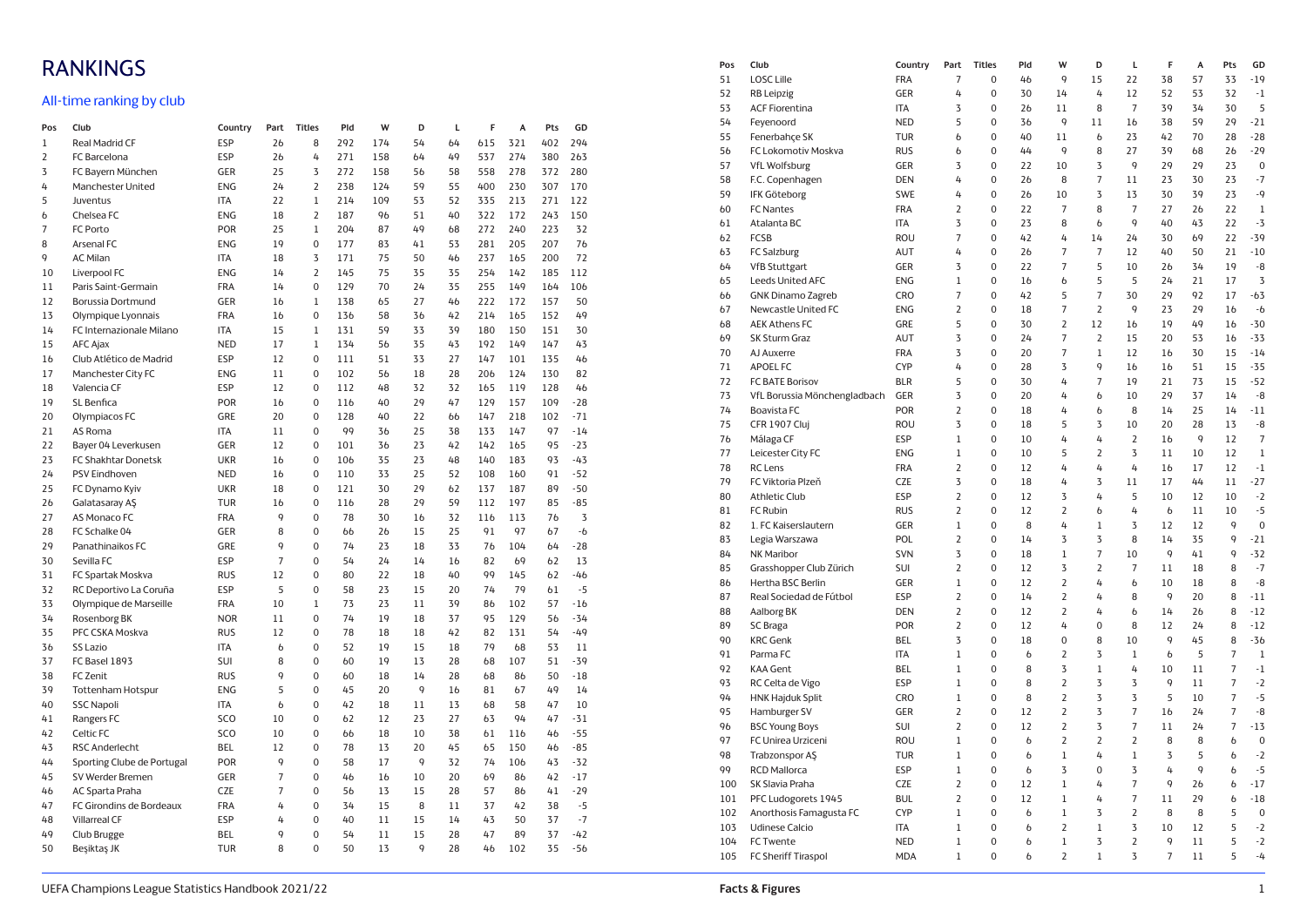| Pos | Club                       | Country    | Part           | <b>Titles</b>    | Pld         | W            | D              | L           | F              | Α  | Pts            | GD    |  |
|-----|----------------------------|------------|----------------|------------------|-------------|--------------|----------------|-------------|----------------|----|----------------|-------|--|
| 106 | MFK Petržalka              | <b>SVK</b> | 1              | 0                | $\mathbf b$ | 1            | 3              | 2           | 5              | 9  | 5              | $-4$  |  |
| 107 | Real Betis Balompié        | ESP        | 1              | $\mathbf 0$      | $\mathbf b$ | 2            | $\mathbf{1}$   | 3           | 3              | 7  | 5              | $-4$  |  |
| 108 | Maccabi Haifa FC           | <b>ISR</b> | 2              | $\mathbf 0$      | 12          | 2            | $\mathbf{1}$   | 9           | 12             | 20 | 5              | -8    |  |
| 109 | Ferencvárosi TC            | <b>HUN</b> | $\overline{2}$ | $\mathbf 0$      | 12          | $\mathbf{1}$ | 3              | 8           | 14             | 36 | 5              | $-22$ |  |
| 110 | FK Crvena zvezda           | <b>SRB</b> | $\overline{2}$ | $\mathbf 0$      | 12          | 2            | $\,1$          | 9           | 8              | 37 | 5              | $-29$ |  |
| 111 | Malmö FF                   | <b>SWE</b> | 3              | $\mathbf 0$      | 18          | 2            | $\mathbf{1}$   | 15          | $\mathbf b$    | 50 | 5              | $-44$ |  |
| 112 | R. Standard de Liège       | BEL        | 1              | $\mathbf 0$      | 6           | 1            | $\overline{2}$ | 3           | $\overline{7}$ | 9  | 4              | $-2$  |  |
| 113 | Hapoel Tel-Aviv FC         | <b>ISR</b> | $\mathbf{1}$   | $\mathbf 0$      | 6           | $\mathbf{1}$ | 2              | 3           | $\overline{7}$ | 10 | 4              | $-3$  |  |
| 114 | <b>HJK Helsinki</b>        | <b>FIN</b> | $\mathbf{1}$   | $\mathbf 0$      | 6           | $\mathbf{1}$ | $\overline{2}$ | 3           | 8              | 12 | 4              | $-4$  |  |
| 115 | <b>AZ Alkmaar</b>          | <b>NED</b> | $\mathbf{1}$   | $\mathbf 0$      | 6           | 0            | 4              | 2           | 4              | 8  | 4              | $-4$  |  |
| 116 | FC Krasnodar               | <b>RUS</b> | $\mathbf{1}$   | $\mathbf 0$      | 6           | 1            | $\overline{2}$ | 3           | $\mathfrak b$  | 11 | 4              | $-5$  |  |
| 117 | FK Austria Wien            | AUT        | $\mathbf{1}$   | $\mathbf 0$      | 6           | $\mathbf{1}$ | $\overline{2}$ | 3           | 5              | 10 | 4              | $-5$  |  |
| 118 | <b>FC Rostov</b>           | <b>RUS</b> | $\mathbf{1}$   | $\mathbf 0$      | 6           | $\mathbf{1}$ | $\overline{2}$ | 3           | $\mathfrak b$  | 12 | 4              | $-6$  |  |
| 119 | FC Astana                  | KAZ        | $\mathbf{1}$   | $\mathbf 0$      | 6           | 0            | 4              | 2           | 5              | 11 | 4              | -b    |  |
| 120 | Helsingborgs IF            | <b>SWE</b> | $\mathbf{1}$   | $\mathbf 0$      | 6           | 1            | $\overline{2}$ | 3           | $\mathbf b$    | 14 | 4              | -8    |  |
| 121 | TSG 1899 Hoffenheim        | GER        | $\mathbf{1}$   | $\mathbf 0$      | 6           | $\Omega$     | 3              | 3           | 11             | 14 | 3              | $-3$  |  |
| 122 | <b>Blackburn Rovers FC</b> | <b>ENG</b> | 1              | 0                | 6           | 1            | $\mathbf{1}$   | 4           | 5              | 8  | 3              | $-3$  |  |
| 123 | RTS Widzew Łódź            | POL        | $\mathbf{1}$   | $\mathbf 0$      | 6           | $\mathbf{1}$ | $\mathbf{1}$   | 4           | $\mathbf b$    | 10 | 3              | $-4$  |  |
| 124 | FC Thun                    | <b>SUI</b> | 1              | 0                | 6           | 1            | $\mathbf{1}$   | 4           | 4              | 9  | 3              | $-5$  |  |
| 125 | sc Heerenveen              | <b>NED</b> | 1              | 0                | 6           | 1            | $\mathbf{1}$   | 4           | 3              | 9  | 3              | -6    |  |
| 126 | FC Zürich                  | SUI        | 1              | 0                | b           | 1            | $\mathbf{1}$   | 4           | 5              | 14 | 3              | $-9$  |  |
| 127 | <b>FK Partizan</b>         | <b>SRB</b> | 2              | 0                | 12          | 0            | 3              | 9           | 5              | 21 | 3              | $-16$ |  |
| 128 | Maccabi Tel-Aviv FC        | <b>ISR</b> | 2              | $\mathbf 0$      | 12          | 1            | $\mathbf{1}$   | 10          | 5              | 28 | 3              | $-23$ |  |
| 129 | Montpellier Hérault SC     | <b>FRA</b> | 1              | $\mathbf 0$      | 6           | 0            | $\overline{2}$ | 4           | $\mathfrak b$  | 12 | 2              | -b    |  |
| 130 | Willem II                  | <b>NED</b> | 1              | 0                | 6           | 0            | $\overline{2}$ | 4           | $\overline{7}$ | 15 | 2              | -8    |  |
| 131 | Molde FK                   | <b>NOR</b> | 1              | 0                | 6           | 1            | 0              | 5           | $\mathfrak b$  | 14 | 2              | -8    |  |
| 132 | <b>FC Midtjylland</b>      | DEN        | 1              | 0                | 6           | 0            | $\overline{2}$ | 4           | 4              | 13 | $\overline{2}$ | $-9$  |  |
| 133 | İstanbul Başakşehir FK     | TUR        | $\mathbf{1}$   | $\mathbf 0$      | 6           | 1            | 0              | 5           | $\overline{7}$ | 18 | $\overline{2}$ | $-11$ |  |
| 134 | Qarabağ FK                 | AZE        | 1              | $\mathbf 0$      | 6           | 0            | $\overline{2}$ | 4           | $\overline{2}$ | 14 | $\overline{2}$ | $-12$ |  |
| 135 | <b>Brøndby IF</b>          | DEN        | 1              | $\boldsymbol{0}$ | 6           | 1            | 0              | 5           | 4              | 18 | 2              | $-14$ |  |
| 136 | SK Rapid Wien              | AUT        | 2              | $\boldsymbol{0}$ | 12          | 0            | $\overline{2}$ | 10          | 5              | 27 | $\overline{2}$ | $-22$ |  |
| 137 | <b>Stade Rennais FC</b>    | <b>FRA</b> | $\mathbf{1}$   | $\boldsymbol{0}$ | $\mathbf b$ | 0            | $\,1$          | 5           | 3              | 11 | $\mathbf{1}$   | -8    |  |
| 138 | K. Lierse SK               | BEL        | 1              | $\mathbf 0$      | 6           | 0            | $\mathbf{1}$   | 5           | 3              | 12 | $\mathbf{1}$   | $-9$  |  |
| 139 | AIK                        | <b>SWE</b> | 1              | $\mathbf 0$      | 6           | 0            | $\,1$          | 5           | 4              | 16 | $\mathbf{1}$   | $-12$ |  |
| 140 | <b>Bursaspor SK</b>        | <b>TUR</b> | 1              | $\mathbf 0$      | 6           | $\Omega$     | $\mathbf{1}$   | 5           | $\overline{2}$ | 16 | $\mathbf{1}$   | $-14$ |  |
| 141 | FC Nordsjælland            | DEN        | 1              | $\mathbf 0$      | 6           | $\mathbf 0$  | $\mathbf{1}$   | 5           | 4              | 22 | $\mathbf{1}$   | $-18$ |  |
| 142 | FC Oțelul Galați           | ROU        | $\mathbf{1}$   | $\mathbf 0$      | 6           | 0            | 0              | $\mathbf b$ | 3              | 11 | 0              | -8    |  |
| 143 | <b>MFK Košice</b>          | <b>SVK</b> | $\mathbf{1}$   | $\mathbf 0$      | 6           | 0            | 0              | $\mathbf b$ | $\overline{2}$ | 13 | 0              | $-11$ |  |
| 144 | Debreceni VSC              | <b>HUN</b> | 1              | $\mathbf 0$      | 6           | 0            | 0              | $\mathbf b$ | 5              | 19 | 0              | $-14$ |  |
| 145 | MŠK Žilina                 | <b>SVK</b> | $\mathbf{1}$   | $\Omega$         | 6           | $\Omega$     | $\Omega$       | 6           | 3              | 19 | $\Omega$       | $-16$ |  |
| 146 | PFC Levski Sofia           | <b>BUL</b> | $\mathbf{1}$   | $\Omega$         | 6           | $\Omega$     | $\Omega$       | 6           | $\mathbf{1}$   | 17 | $\Omega$       | $-16$ |  |

\* The victory of AC Milan against FC Salzburg on 28th September 1994 was cancelled due to crowd disturbances which caused<br>injury to a player of FC Salzburg. According to the Decision of UEFA's Control and Disciplinary Comm Board of Appeal, no points were awarded for this match, but the score (3:0) was maintained.

#### **Note**

According to UEFA standard procedure in calculating the club/association coefficient ranking, 2 points are awarded for a win and 1 point for a draw.

#### **Key** Pos

| Pos - Position        | W<br>- Matches won              |  |
|-----------------------|---------------------------------|--|
| Part - Participations | - Matches lost                  |  |
| Pld - Matches played  | - Matches drawn<br><sub>D</sub> |  |

F - Goals for A - Goals against Pts - Points  $(2$  for a win, 1 for a draw)

## **All-time ranking by nation**

| Pos                 | Nation                                    | Part              | <b>Titles</b>    | Pld            | W              | D                 | L              | F              | A                 | Pts                |
|---------------------|-------------------------------------------|-------------------|------------------|----------------|----------------|-------------------|----------------|----------------|-------------------|--------------------|
| 1                   | Spain                                     | 100               | 12               | 994            | 505            | 243               | 246            | 1714           | 1081              | 1253               |
| 1                   | Real Madrid CF                            | 26                | 8                | 292            | 174            | 54                | 64             | 615            | 321               | 402                |
| 2                   | FC Barcelona                              | 26                | 4                | 271            | 158            | 64                | 49             | 537            | 274               | 380                |
| 3                   | Club Atlético de Madrid                   | 12                | 0                | 111            | 51             | 33                | 27             | 147            | 101               | 135                |
| 4                   | Valencia CF                               | 12                | $\mathbf 0$      | 112            | 48             | 32                | 32             | 165            | 119               | 128                |
| 5                   | Sevilla FC                                | 7                 | 0                | 54             | 24             | 14                | 16             | 82             | 69                | 62                 |
| 6                   | RC Deportivo La Coruña                    | 5                 | 0                | 58             | 23             | 15                | 20             | 74             | 79                | 61                 |
| $\overline{7}$<br>8 | <b>Villarreal CF</b>                      | 4<br>$\mathbf 1$  | $\Omega$<br>0    | $40^{1}$<br>10 | 11<br>4        | 15<br>4           | 14<br>2        | 43<br>16       | 50<br>$\mathsf q$ | 37<br>12           |
| 9                   | Málaga CF<br><b>Athletic Club</b>         | 2                 | $\Omega$         | 12             | 3              | 4                 | 5              | 10             | 12                | 10                 |
| 10                  | Real Sociedad de Fútbol                   | $\overline{2}$    | 0                | 14             | 2              | 4                 | 8              | 9              | 20                | 8                  |
| 11                  | RC Celta de Vigo                          | $1\,$             | 0                | 8              | 2              | 3                 | 3              | 9              | 11                | $\overline{7}$     |
| 12                  | <b>RCD Mallorca</b>                       | $\mathbf{1}$      | 0                | $\mathbf b$    | 3              | $\mathbf 0$       | 3              | 4              | 9                 | $\mathfrak b$      |
| 13                  | Real Betis Balompié                       | $1\,$             | 0                | 6              | $\overline{2}$ | $\mathbf 1$       | 3              | 3              | $\overline{7}$    | 5                  |
| 2                   | England                                   | 96                | 6                | 944            | 473            | 223               | 248            | 1607           | 1008              | 1169               |
| $\,1$               | Manchester United FC                      | 24                | 2                | 238            | 124            | 59                | 55             | 400            | 230               | 307                |
| 2                   | Chelsea FC                                | 18                | 2                | 187            | 96             | 51                | 40             | 322            | 172               | 243                |
| 3                   | Arsenal FC                                | 19                | $\mathbf 0$      | 177            | 83             | 41                | 53             | 281            | 205               | 207                |
| 4                   | Liverpool FC                              | 14                | $\overline{2}$   | 145            | 75             | 35                | 35             | 254            | 142               | 185                |
| 5                   | Manchester City FC                        | 11                | 0                | 102            | 56             | 18                | 28             | 206            | 124               | 130                |
| 6                   | <b>Tottenham Hotspur</b>                  | 5                 | $\Omega$         | 45             | 20             | 9                 | 16             | 81             | 67                | 49                 |
| 7                   | <b>Leeds United</b>                       | 1                 | 0                | 16             | 6              | 5                 | 5              | 24             | 21                | 17                 |
| 8                   | Newcastle United FC                       | $\overline{2}$    | 0                | 18             | $\overline{7}$ | $\overline{2}$    | 9              | 23             | 29                | 16                 |
| 9                   | Leicester City FC                         | 1                 | 0                | 10             | 5              | $\overline{2}$    | 3              | 11             | 10                | 12                 |
| 10                  | <b>Blackburn Rovers FC</b>                | $1\,$             | $\mathbf 0$      | 6              | 1              | $\mathbf 1$       | 4              | 5              | 8                 | 3                  |
| 3                   | Italy                                     | 86                | 5                | 770            | 339            | 205               | 226            | 1127           | 895               | 883                |
| $\,1$               | Juventus                                  | 22                | $\mathbf{1}$     | 214            | 109            | 53                | 52             | 335            | 213               | 271                |
| 2                   | <b>AC Milan</b>                           | 18                | 3                | 171            | 75             | 50                | 46             | 237            | 165               | 200                |
| 3                   | FC Internazionale Milano                  | 15                | 1                | 131            | 59             | 33                | 39             | 180            | 150               | 151                |
| 4<br>5              | AS Roma                                   | 11                | 0<br>$\mathbf 0$ | 99<br>52       | 36<br>19       | 25<br>15          | 38<br>18       | 133<br>79      | 147<br>68         | 97<br>53           |
| 6                   | <b>SS Lazio</b><br><b>SSC Napoli</b>      | 6<br>$\mathbf b$  | $\Omega$         | 42             | 18             | 11                | 13             | 68             | 58                | 47                 |
| 7                   | <b>ACF Fiorentina</b>                     | 3                 | 0                | 26             | 11             | 8                 | $\overline{7}$ | 39             | 34                | 30                 |
| 8                   | Atalanta BC                               | 3                 | 0                | 23             | 8              | $\mathbf b$       | 9              | 40             | 43                | 22                 |
| 9                   | Parma FC                                  | $1\,$             | 0                | 6              | 2              | $\overline{3}$    | 1              | 6              | 5                 | $\overline{7}$     |
| 10                  | <b>Udinese Calcio</b>                     | 1                 | $\mathbf 0$      | 6              | $\overline{2}$ | $\mathbf 1$       | 3              | 10             | 12                | 5                  |
| 4                   | Germany                                   | 86                | 4                | 755            | 344            | 160               | 251            | 1267           | 1019              | 848                |
| $1\,$               | FC Bayern München                         | 25                | 3                | 272            | 158            | 56                | 58             | 558            | 278               | 372                |
| $\overline{2}$      | Borussia Dortmund                         | 16                | 1                | 138            | 65             | 27                | 46             | 222            | 172               | 157                |
| 3                   | Bayer 04 Leverkusen                       | 12                | 0                | 101            | 36             | 23                | 42             | 142            | 165               | 95                 |
| 4                   | FC Schalke 04                             | 8                 | 0                | 66             | 26             | 15                | 25             | 91             | 97                | 67                 |
| 5                   | SV Werder Bremen                          | $\overline{7}$    | 0                | 46             | 16             | 10                | 20             | 69             | 86                | 42                 |
| 6                   | <b>RB</b> Leipzig                         | 4                 | 0                | 30             | 14             | 4                 | 12             | 52             | 53                | 32                 |
| 7                   | <b>VfL Wolfsburg</b>                      | 3                 | 0                | 22             | 10             | 3                 | 9              | 29             | 29                | 23                 |
| 8                   | <b>VfB Stuttgart</b>                      | 3                 | $\Omega$         | 22             | 7              | 5                 | 10             | 2 <sub>b</sub> | 34                | 19                 |
| 9<br>10             | VfL Borussia Mönchengladbach              | 3<br>$\mathbf{1}$ | 0<br>$\Omega$    | 20<br>8        | 4<br>4         | 6<br>$\mathbf{1}$ | 10<br>3        | 29<br>12       | 37<br>12          | 14<br>$\mathsf{q}$ |
| 11                  | 1. FC Kaiserslautern<br>Hertha BSC Berlin | $\mathbf 1$       | 0                | 12             | 2              | 4                 | 6              | 10             | 18                | 8                  |
| 12                  | Hamburger SV                              | $\overline{2}$    | $\mathbf 0$      | 12             | 2              | 3                 | $\overline{7}$ | 16             | 24                | $\overline{7}$     |
| 13                  | TSG 1899 Hoffenheim                       | $\mathbf{1}$      | 0                | $\mathfrak b$  | $\mathbf 0$    | 3                 | 3              | 11             | 14                | 3                  |
| 5                   | France                                    | 69                | $\mathbf{1}$     | 562            | 223            | 126               | 213            | 814            | 724               | 572                |
| 1                   | Paris Saint-Germain                       | 14                | 0                | 129            | 70             | 24                | 35             | 255            | 149               | 164                |
| 2                   | Olympique Lyonnais                        | 16                | $\Omega$         | 136            | 58             | 36                | 42             | 214            | 165               | 152                |
| 3                   | AS Monaco FC                              | 9                 | 0                | 78             | 30             | 16                | 32             | 116            | 113               | 76                 |
| 4                   | Olympique de Marseille                    | 10                | 1                | 73             | 23             | 11                | 39             | 86             | 102               | 57                 |
| 5                   | FC Girondins de Bordeaux                  | 4                 | 0                | 34             | 15             | 8                 | 11             | 37             | 42                | 38                 |
| 6                   | <b>LOSC Lille</b>                         | $\overline{7}$    | 0                | 46             | 9              | 15                | 22             | 38             | 57                | 33                 |
| $\overline{7}$      | <b>FC Nantes</b>                          | $\overline{2}$    | $\Omega$         | 22             | $\overline{7}$ | 8                 | $\overline{7}$ | 27             | 2 <sub>b</sub>    | 22                 |
| 8<br>9              | AJ Auxerre                                | 3                 | 0<br>0           | 20             | 7<br>4         | 1<br>4            | 12<br>4        | 16             | 30<br>17          | 15<br>12           |
| 10                  | <b>RC</b> Lens<br>Montpellier Hérault SC  | 2<br>1            | $\Omega$         | 12<br>6        | 0              | 2                 | 4              | 16<br>6        | 12                | 2                  |
| 11                  | Stade Rennais FC                          | $\,1$             | 0                | 6              | 0              | $\mathbf 1$       | 5              | 3              | 11                | $\,1$              |
|                     |                                           |                   |                  |                |                |                   |                |                |                   |                    |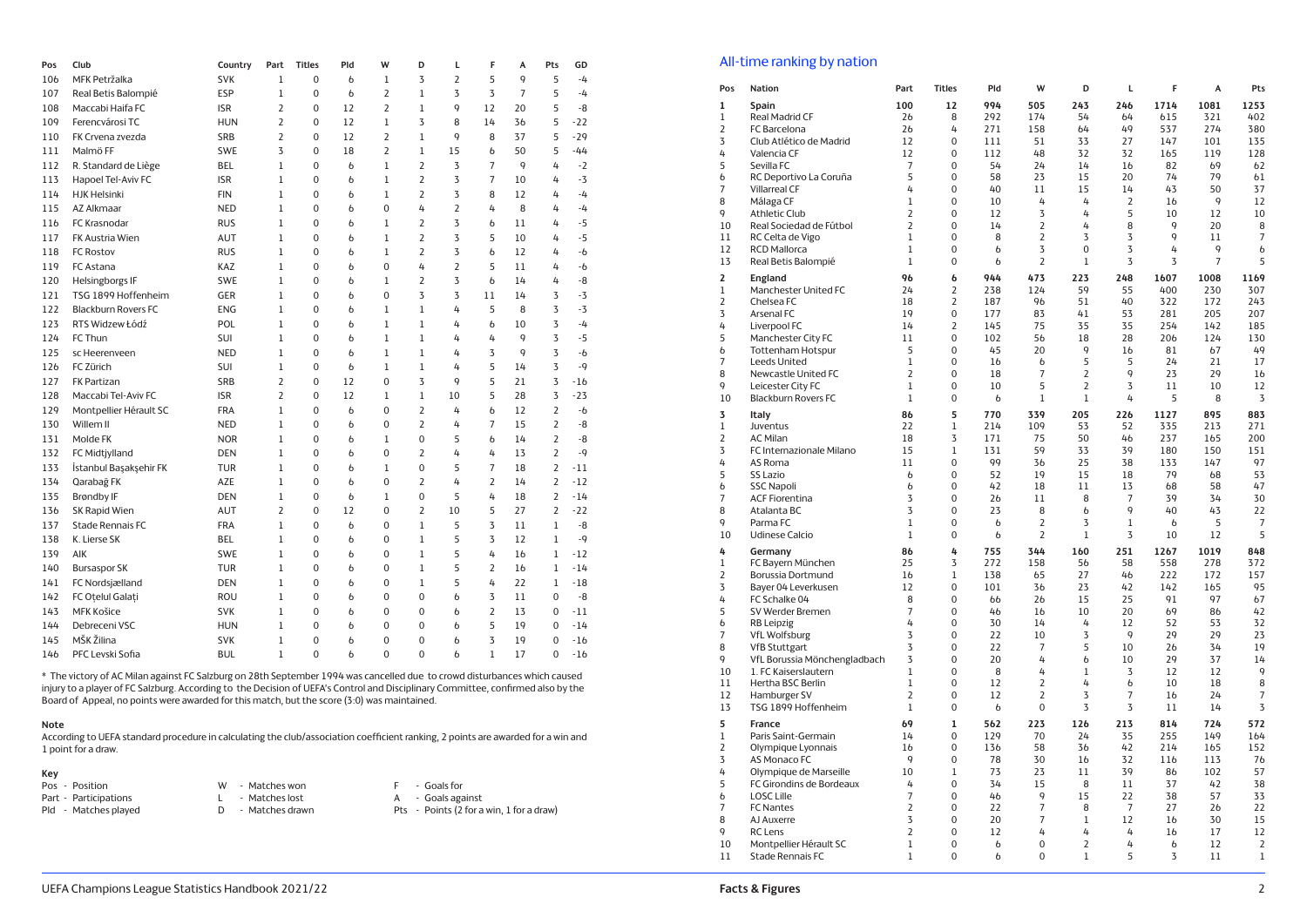| Pos            | Nation                                   | Part           | <b>Titles</b>           | Pld           | W              | D              | Г              | F              | A              | Pts            |
|----------------|------------------------------------------|----------------|-------------------------|---------------|----------------|----------------|----------------|----------------|----------------|----------------|
| 6              | Portugal                                 | 54             | 1                       | 408           | 152            | 93             | 163            | 501            | 552            | 397            |
| 1              | FC Porto                                 | 25             | $\mathbf 1$             | 204           | 87             | 49             | 68             | 272            | 240            | 223            |
| 2              | SL Benfica                               | 16             | $\mathbf 0$             | 116           | 40             | 29             | 47             | 129            | 157            | 109            |
| 3              | Sporting Clube de Portugal               | 9              | $\mathbf 0$             | 58            | 17             | 9              | 32             | 74             | 106            | 43             |
| 4              | Boavista FC                              | 2              | $\mathbf 0$             | 18            | 4              | b              | 8              | 14             | 25             | 14             |
| 5              | SC Braga                                 | $\overline{2}$ | $\mathbf 0$             | 12            | 4              | $\mathbf 0$    | 8              | 12             | 24             | 8              |
| $\overline{7}$ | Netherlands                              | 42             | $\mathbf{1}$            | 304           | 100            | 81             | 123            | 361            | 411            | 281            |
| $\,1$          | <b>AFC Ajax</b>                          | 17             | $1\,$                   | 134           | 56             | 35             | 43             | 192            | 149            | 147            |
| 2              | PSV Eindhoven                            | 16             | $\mathbf 0$             | 110           | 33             | 25             | 52             | 108            | 160            | 91             |
| 3              | Feyenoord                                | 5              | $\mathbf 0$             | 36            | 9              | 11             | 16             | 38             | 59             | 29             |
| 4              | FC Twente                                | $\mathbf{1}$   | $\Omega$                | $\mathbf b$   | $\mathbf{1}$   | 3              | 2              | 9              | 11             | 5              |
| 5              | AZ Alkmaar                               | 1              | $\mathbf 0$             | b             | $\mathbf 0$    | 4              | $\overline{2}$ | 4              | 8              | 4              |
| 6              | sc Heerenveen                            | 1              | $\mathbf 0$             | 6             | 1              | 1              | 4              | 3              | 9              | 3              |
| 7              | Willem II                                | $\mathbf 1$    | $\mathbf 0$             | $\mathfrak b$ | $\mathbf{0}$   | $\overline{2}$ | 4              | $\overline{7}$ | 15             | $\overline{2}$ |
| 8              | <b>Russia</b>                            | 43             | $\mathbf 0$             | 286           | 71             | 68             | 147            | 306            | 464            | 210            |
| $\,1$          | FC Spartak Moskva                        | 12             | $\mathbf 0$             | 80            | 22             | 18             | 40             | 99             | 145            | 62             |
| 2              | PFC CSKA Moskva                          | 12             | $\mathbf 0$             | 78            | 18             | 18             | 42             | 82             | 131            | 54             |
| 3              | FC Zenit                                 | 9              | $\mathbf 0$             | 60            | 18             | 14             | 28             | 68             | 86             | 50             |
| 4              | FC Lokomotiv Moskva                      | b              | $\Omega$                | 44            | 9              | 8              | 27             | 39             | 68             | 26             |
| 5              | FC Rubin                                 | 2              | $\mathbf 0$             | 12            | $\overline{2}$ | 6              | 4              | $\mathfrak b$  | 11             | 10             |
| 6              | FC Krasnodar                             | $\mathbf 1$    | $\mathbf 0$             | $\mathfrak b$ | $1\,$          | 2              | 3              | b              | 11             | 4              |
| 7              | <b>FC Rostov</b>                         | $1\,$          | $\mathbf 0$             | $\mathfrak b$ | $1\,$          | $\overline{2}$ | 3              | $\mathfrak b$  | 12             | 4              |
| 9              | Greece                                   | 34             | $\mathbf{0}$            | 232           | 65             | 52             | 115            | 242            | 371            | 182            |
| $\mathbf 1$    | Olympiacos FC                            | 20             | $\mathbf 0$             | 128           | 40             | 22             | 66             | 147            | 218            | 102            |
| 2              | Panathinaikos FC                         | 9              | $\mathbf 0$             | 74            | 23             | 18             | 33             | 76             | 104            | 64             |
| 3              | <b>AEK Athens FC</b>                     | 5              | $\mathbf 0$             | 30            | $\overline{2}$ | 12             | 16             | 19             | 49             | 16             |
| 10             | <b>Ukraine</b>                           | 34             | $\mathbf 0$             | 227           | 65             | 52             | 110            | 277            | 370            | 182            |
| 1              | FC Shakhtar Donetsk                      | 16             | $\mathbf 0$             | 106           | 35             | 23             | 48             | 140            | 183            | 93             |
| 2              | FC Dynamo Kyiv                           | 18             | $\mathbf 0$             | 121           | 30             | 29             | 62             | 137            | 187            | 89             |
| 11             | <b>Turkey</b>                            | 33             | $\mathbf 0$             | 224           | 54             | 49             | 121            | 212            | 408            | 157            |
| $\mathbf 1$    | Galatasaray AŞ                           | 16             | $\mathbf 0$             | 116           | 28             | 29             | 59             | 112            | 197            | 85             |
| $\overline{2}$ | Beşiktaş JK                              | 8              | $\Omega$                | 50            | 13             | 9              | 28             | 46             | 102            | 35             |
| 3              | Fenerbahçe SK                            | 6              | $\Omega$                | 40            | 11             | 6              | 23             | 42             | 70             | 28             |
| 4              | <b>Trabzonspor AS</b>                    | $\mathbf 1$    | $\mathbf 0$             | $\mathfrak b$ | $\mathbf{1}$   | 4              | $\mathbf{1}$   | 3              | 5              | $\mathfrak b$  |
| 5              | İstanbul Başakşehir                      | $\mathbf 1$    | $\Omega$                | $\mathfrak b$ | $\mathbf{1}$   | 0              | 5              | $\overline{7}$ | 18             | 2              |
| 6              | Bursaspor                                | $\mathbf{1}$   | $\mathbf 0$             | $\mathfrak b$ | $\mathbf 0$    | $\,1$          | 5              | $\overline{2}$ | 16             | $1\,$          |
| 12             | Belgium                                  | 27             | $\bf{0}$                | 170           | 28             | 47             | 95             | 141            | 316            | 103            |
| 1              | <b>RSC Anderlecht</b>                    | 12             | $\mathbf 0$             | 78            | 13             | 20             | 45             | 65             | 150            | 46             |
| 2              | Club Brugge                              | 9              | $\Omega$                | 54            | 11             | 15             | 28             | 47             | 89             | 37             |
| 3              | <b>KRC Genk</b>                          | 3              | $\Omega$                | 18            | $\mathbf{0}$   | 8              | 10             | 9              | 45             | 8              |
| 4              | <b>KAA Gent</b>                          | 1              | $\mathbf 0$             | 8             | 3              | $\mathbf 1$    | 4              | 10             | 11             | 7              |
| 5              | R. Standard de Liège                     | 1              | $\mathbf 0$             | b             | $\mathbf{1}$   | $\overline{2}$ | 3              | $\overline{7}$ | $\mathsf{Q}$   | 4              |
| $\mathfrak b$  | K. Lierse SK                             | $\mathbf{1}$   | 0                       | 6             | $\mathbf 0$    | $\mathbf 1$    | 5              | 3              | 12             | $\mathbf{1}$   |
| 13             | Scotland                                 | 20             | $\mathbf 0$             | 128           | 30             | 33             | 65             | 124            | 210            | 93             |
| 1              | Rangers FC                               | 10             | $\mathbf 0$             | 62            | 12             | 23             | 27             | 63             | 94             | 47             |
| 2              | Celtic FC                                | 10             | $\mathbf 0$             | 66            | 18             | 10             | 38             | 61             | 116            | 46             |
|                |                                          |                |                         |               |                |                |                | 99             |                |                |
| 14<br>1        | Switzerland                              | 14<br>8        | $\bf{0}$<br>$\mathbf 0$ | 96<br>60      | 26<br>19       | 20<br>13       | 50<br>28       | 68             | 172<br>107     | 72<br>51       |
| 2              | FC Basel 1893<br>Grasshopper Club Zürich | $\overline{2}$ | $\mathbf{0}$            | 12            | 3              | $\overline{2}$ | $\overline{7}$ | 11             | 18             | 8              |
| 3              | <b>BSC Young Boys</b>                    | $\overline{2}$ | $\mathbf{0}$            | 12            | $\overline{2}$ | 3              | $\overline{7}$ | 11             | 24             | $\overline{7}$ |
| 4              | FC Thun                                  | $\mathbf 1$    | $\mathbf 0$             | b             | $\mathbf 1$    | $\mathbf 1$    | 4              | 4              | 9              | 3              |
| 5              | FC Zürich                                | $1\,$          | $\mathbf{0}$            | $\mathfrak b$ | $1\,$          | $\,1$          | 4              | 5              | 14             | 3              |
|                |                                          |                |                         |               |                |                |                |                |                |                |
| 15             | <b>Czech Republic</b>                    | 12             | $\mathbf{0}$            | 86            | 18             | 22             | 46             | 83             | 156            | 58             |
| 1              | AC Sparta Praha                          | 7              | $\mathbf 0$             | 56            | 13             | 15             | 28             | 57             | 86             | 41             |
| 2              | FC Viktoria Plzeň                        | 3              | $\mathbf 0$             | 18            | 4              | 3              | 11             | 17<br>9        | 44             | 11             |
| 3              | SK Slavia Praha                          | $\overline{2}$ | $\mathbf{0}$            | 12            | $1\,$          | 4              | $\overline{7}$ |                | 2 <sub>b</sub> | $\mathfrak b$  |
| 16             | Norway                                   | 12             | $\mathbf 0$             | 80            | 20             | 18             | 42             | 101            | 143            | 58             |
| 1              | Rosenborg BK                             | 11             | $\mathbf{0}$            | 74            | 19             | 18             | 37             | 95             | 129            | 56             |
| 2              | Molde FK                                 | 1              | 0                       | b             | 1              | 0              | 5              | b              | 14             | 2              |
| 17             | Austria                                  | 10             | $\mathbf 0$             | 68            | 15             | 13             | 40             | 70             | 140            | 43             |
| 1              | <b>FC Salzburg</b>                       | 4              | $\mathbf 0$             | 26            | 7              | 7              | 12             | 40             | 50             | 21             |
| $\overline{2}$ | <b>SK Sturm Graz</b>                     | 3              | $\mathbf 0$             | 24            | $\overline{7}$ | $\overline{2}$ | 15             | 20             | 53             | 16             |
| 3              | FK Austria Wien                          | 1              | 0                       | b             | $\mathbf 1$    | $\overline{2}$ | 3              | 5              | 10             | 4              |
| 4              | SK Rapid Wien                            | 2              | 0                       | 12            | $\mathbf 0$    | $\overline{2}$ | 10             | 5              | 27             | $\overline{2}$ |

| 2<br>397<br>18<br>Romania<br>12<br>0<br>72<br>11<br>19<br>42<br>61<br>116<br>41<br>0<br>223<br><b>FCSB</b><br>$\overline{7}$<br>$\mathbf 0$<br>42<br>4<br>14<br>24<br>30<br>69<br>22<br>$\mathbf{1}$<br>7<br>109<br>$\overline{2}$<br>CFR 1907 Cluj<br>3<br>18<br>5<br>$\overline{3}$<br>10<br>20<br>28<br>13<br>$\mathbf 0$<br>$\overline{2}$<br>$\overline{2}$<br>43<br>3<br>FC Unirea Urziceni<br>0<br>2<br>8<br>8<br>6<br>1<br>6<br>6<br>5<br>14<br>4<br>FC Otelul Galati<br>$\mathbf{1}$<br>$\mathbf 0$<br>$\mathbf b$<br>$\mathbf 0$<br>$\mathbf 0$<br>$\mathbf b$<br>3<br>11<br>$\mathbf 0$<br>8<br>4<br>9<br>$\mathbf 0$<br>109<br>19<br>56<br>11<br>14<br>31<br>49<br>36<br>Denmark<br>281<br>4<br>$\mathbf 0$<br>23<br>30<br>23<br>1<br>$\mathbf{1}$<br>F.C. Copenhagen<br>26<br>8<br>$\overline{7}$<br>11<br>147<br>$\overline{2}$<br>Aalborg BK<br>$\overline{2}$<br>$\mathbf 0$<br>$\overline{2}$<br>4<br>14<br>2 <sub>b</sub><br>8<br>9<br>12<br>$\mathfrak b$<br>0<br>91<br>3<br>$\mathbf 0$<br>$\mathbf 0$<br>$\overline{2}$<br>$\overline{4}$<br>13<br>$\overline{2}$<br>FC Midtjylland<br>$\mathbf 1$<br>4<br>b<br>9<br>29<br>$\mathbf 0$<br>5<br>$\overline{2}$<br>4<br><b>Brøndby IF</b><br>$\mathbf 1$<br>$\mathfrak b$<br>$\mathbf 1$<br>$\mathbf 0$<br>4<br>18<br>5<br>FC Nordsjælland<br>$\boldsymbol{0}$<br>$\mathbf 0$<br>5<br>1<br>5<br>$\mathbf 1$<br>$\mathfrak b$<br>$\mathbf{1}$<br>4<br>22<br>$\mathbf{1}$<br>8<br>4<br>$\overline{7}$<br>20<br>9<br>$\bf{0}$<br>33<br>Sweden<br>56<br>13<br>36<br>46<br>119<br>9<br>3<br>$\mathbf{1}$<br>IFK Göteborg<br>4<br>$\mathbf 0$<br>2 <sub>b</sub><br>10<br>$\overline{3}$<br>13<br>30<br>39<br>23<br>5<br>2<br>$\overline{2}$<br>Malmö FF<br>3<br>$\mathbf 0$<br>$\overline{2}$<br>$\,1$<br>15<br>50<br>5<br>18<br>b<br>210<br>3<br>$\overline{2}$<br>4<br>Helsingborgs IF<br>0<br>$\mathbf 1$<br>3<br>14<br>4<br>1<br>b<br>b<br>5<br>4<br>AIK<br>$\mathbf 0$<br>$\mathbf 0$<br>$\mathbf{1}$<br>5<br>16<br>62<br>1<br>$\mathbf b$<br>4<br>1<br>$\mathbf{1}$<br>54<br>$\overline{\phantom{a}}$<br>21<br>8<br>$\mathbf 0$<br>50<br>10<br>33<br>102<br>24<br>Croatia<br>34<br>50<br>6<br>$\overline{7}$<br>$\mathbf 0$<br>5<br>30<br>29<br>92<br>17<br>$\mathbf{1}$<br><b>GNK Dinamo Zagreb</b><br>42<br>$\overline{7}$<br>8<br>26<br>$\overline{2}$<br>$1\,$<br>$\boldsymbol{0}$<br>8<br>$\overline{2}$<br>$\overline{3}$<br>$\overline{3}$<br>5<br>10<br>$\overline{7}$<br><b>HNK Hajduk Split</b><br>10<br>1<br>4<br>18<br>24<br>59<br>20<br>22<br>Cyprus<br>5<br>$\bf{0}$<br>34<br>12<br>4<br>1<br>4<br>$\mathbf 0$<br>28<br>3<br>9<br>51<br>15<br>$\mathbf{1}$<br><b>APOEL FC</b><br>16<br>16<br>2<br>4<br>2<br>Anorthosis Famagusta FC<br>$\mathbf 1$<br>0<br>$\mathfrak b$<br>$\mathbf 1$<br>3<br>2<br>8<br>8<br>5<br>182<br>1<br>$\overline{7}$<br>23<br>5<br>0<br>30<br>19<br>73<br>15<br>4<br>21<br><b>Belarus</b><br>8<br>102<br>$\mathbf{1}$<br>FC BATE Borisov<br>5<br>$\mathbf 0$<br>30<br>4<br>$\overline{7}$<br>19<br>21<br>73<br>15<br>4<br>64<br>9<br>16<br>5<br>$\mathbf 0$<br>24<br>30<br>4<br>4<br>22<br>24<br>58<br>12<br>Israel<br>$\overline{2}$<br>$\mathbf 0$<br>12<br>$\overline{2}$<br>9<br>20<br>$\mathbf{1}$<br>Maccabi Haifa FC<br>$\mathbf{1}$<br>12<br>5<br>0<br>182<br>$\overline{3}$<br>2<br>Hapoel Tel-Aviv FC<br>$\mathbf 1$<br>$\mathbf 0$<br>$\mathbf{1}$<br>$\overline{2}$<br>$\overline{7}$<br>10<br>4<br>$\mathbf b$<br>93<br>3<br>3<br>Maccabi Tel-Aviv FC<br>$\overline{2}$<br>$\boldsymbol{0}$<br>$\,1$<br>$\,1$<br>10<br>5<br>3<br>12<br>28<br>89<br>7<br>25<br>3<br>$\mathbf 0$<br>20<br>4<br>4<br>12<br>20<br>45<br>12<br>Poland<br>8<br>157<br>3<br>3<br>2<br>0<br>35<br>9<br>1<br>Legia Warszawa<br>14<br>8<br>14<br>85<br>7<br>2<br>RTS Widzew Łódź<br>$\mathbf{1}$<br>$\mathbf 0$<br>$\mathbf{1}$<br>$\mathbf{1}$<br>4<br>10<br>3<br>$\mathbf b$<br>b<br>2<br>35<br>0<br>28<br>$\overline{\phantom{a}}$<br>3<br>$\mathbf 0$<br>$\mathbf 1$<br>9<br>9<br>26<br>18<br>41<br>Slovenia<br>10<br>5<br>6<br>3<br>$\mathbf 0$<br>$\overline{7}$<br>9<br>9<br>$\mathbf{1}$<br><b>NK Maribor</b><br>18<br>$\mathbf{1}$<br>10<br>41<br>8<br>2<br>$\overline{\mathbf{c}}$<br>27<br>4<br>0<br>8<br>Serbia<br>24<br>4<br>18<br>13<br>58<br>6<br>1<br>$\mathbf{1}$<br>FK Crvena zvezda<br>2<br>$\Omega$<br>12<br>2<br>$\mathbf{1}$<br>9<br>8<br>37<br>5<br>103<br>6<br>9<br>$\overline{2}$<br>$\overline{2}$<br>$\mathbf 0$<br>12<br>$\mathbf 0$<br>5<br>21<br>3<br>FK Partizan<br>3<br>0<br>46<br>28<br>3<br>$\mathbf 0$<br>18<br>$\mathbf 1$<br>4<br>13<br>12<br>46<br>6<br><b>Bulgaria</b><br>9<br>37<br>$\overline{2}$<br>29<br>PFC Ludogorets 1945<br>0<br>12<br>$\mathbf 1$<br>4<br>1<br>7<br>11<br>6<br>5<br>8<br>2<br>PFC Levski Sofia<br>$\mathbf{1}$<br>$\mathbf 0$<br>$\mathbf 0$<br>$\mathbf 0$<br>17<br>$\mathbf 0$<br>$\mathbf b$<br>$\mathbf b$<br>1<br>7<br>1<br>$\mathbf 0$<br>$\mathbf 1$<br>$\overline{3}$<br>5<br>29<br>3<br>18<br>14<br>19<br>55<br>Hungary<br>9<br>$\overline{4}$<br>Ferencvárosi TC<br>$\overline{2}$<br>$\mathbf 0$<br>5<br>2<br>$\mathbf{1}$<br>12<br>$\mathbf{1}$<br>3<br>8<br>14<br>36<br>$1\,$<br>2<br>Debreceni VSC<br>$\mathbf 1$<br>0<br>0<br>$\mathbf 0$<br>5<br>19<br>0<br>b<br>b<br>0<br>93<br>$\overline{2}$<br>$\mathbf{1}$<br>$\overline{7}$<br>5<br>30<br>Moldova<br>$\mathbf{1}$<br>$\mathbf 0$<br>$\mathbf b$<br>$\overline{3}$<br>11<br>47<br>4<br>FC Sheriff Tiraspol<br>$\mathbf 0$<br>$\overline{2}$<br>3<br>$\overline{7}$<br>5<br>$\mathbf{1}$<br>$1\,$<br>$\mathfrak b$<br>$1\,$<br>11<br>6<br>46<br>$\overline{3}$<br>5<br>72<br>31<br>3<br>0<br>18<br>$\mathbf 1$<br>14<br>10<br>41<br>2<br>Slovakia<br>$\mathsf{q}$<br>FC Petržalka<br>0<br>3<br>2<br>5<br>1<br>1<br>1<br>5<br>7<br>51<br>b<br>$\overline{2}$<br>$\overline{2}$<br>MFK Košice<br>$\mathbf 0$<br>$\mathbf 0$<br>$\mathbf 0$<br>13<br>$\mathbf 0$<br>$\mathbf 1$<br>$\mathfrak b$<br>$\mathfrak b$<br>8<br>8<br>3<br>MŠK Žilina<br>$\mathbf 0$<br>$\mathbf 0$<br>3<br>19<br>$\mathbf 1$<br>6<br>$\mathbf 0$<br>$\mathbf b$<br>0<br>7<br>4<br>9<br>3<br>$\overline{\mathbf{2}}$<br>32<br>$\mathbf 1$<br>0<br>$\mathbf 1$<br>3<br>8<br>12<br>Finland<br>6<br>4<br>4<br>3<br>$\mathbf{1}$<br><b>HJK Helsinki</b><br>$\mathbf 1$<br>$\Omega$<br>$\mathfrak b$<br>$\mathbf 1$<br>2<br>3<br>8<br>12<br>4<br>58<br>6<br>$\overline{2}$<br>5<br>33<br>Kazakhstan<br>$\mathbf{1}$<br>0<br>$\mathbf b$<br>0<br>4<br>11<br>4<br>41<br>6<br>$\mathbf{1}$<br>$1\,$<br>$\mathbf 0$<br>$\mathbf 0$<br>4<br>2<br>5<br>11<br>4<br>FC Astana<br>6<br>4<br>11<br>34<br>$\mathbf 1$<br>$\mathbf 0$<br>0<br>$\overline{2}$<br>4<br>$\overline{2}$<br>14<br>$\overline{\mathbf{2}}$<br>Azerbaijan<br>6<br>6<br>b<br>$\mathbf 0$<br>$\Omega$<br>$\overline{2}$<br>$\overline{4}$<br>$\overline{2}$<br>$\overline{2}$<br>$\mathbf{1}$<br>$\mathbf{1}$<br>6<br>14<br>Qarabağ FK<br>3<br>58<br>9<br>56<br>Key<br>4<br>2<br>Pos<br>- Position<br>F<br>- Goals for<br>Part<br>- Participations<br>А<br>- Goals against<br>43<br>0<br>- Points (2 for a win, 1 for a draw)<br>21<br>Pld<br>- Matches played<br>Pts<br>0<br>16<br>W<br>3<br>- Matches won<br>0<br>4<br>D<br>- Matches drawn<br>2<br>L<br>- Matches lost | A | Pts | Pos | Nation | Part | <b>Titles</b> | Pld | W | D | Г | F | A | Pts |
|-----------------------------------------------------------------------------------------------------------------------------------------------------------------------------------------------------------------------------------------------------------------------------------------------------------------------------------------------------------------------------------------------------------------------------------------------------------------------------------------------------------------------------------------------------------------------------------------------------------------------------------------------------------------------------------------------------------------------------------------------------------------------------------------------------------------------------------------------------------------------------------------------------------------------------------------------------------------------------------------------------------------------------------------------------------------------------------------------------------------------------------------------------------------------------------------------------------------------------------------------------------------------------------------------------------------------------------------------------------------------------------------------------------------------------------------------------------------------------------------------------------------------------------------------------------------------------------------------------------------------------------------------------------------------------------------------------------------------------------------------------------------------------------------------------------------------------------------------------------------------------------------------------------------------------------------------------------------------------------------------------------------------------------------------------------------------------------------------------------------------------------------------------------------------------------------------------------------------------------------------------------------------------------------------------------------------------------------------------------------------------------------------------------------------------------------------------------------------------------------------------------------------------------------------------------------------------------------------------------------------------------------------------------------------------------------------------------------------------------------------------------------------------------------------------------------------------------------------------------------------------------------------------------------------------------------------------------------------------------------------------------------------------------------------------------------------------------------------------------------------------------------------------------------------------------------------------------------------------------------------------------------------------------------------------------------------------------------------------------------------------------------------------------------------------------------------------------------------------------------------------------------------------------------------------------------------------------------------------------------------------------------------------------------------------------------------------------------------------------------------------------------------------------------------------------------------------------------------------------------------------------------------------------------------------------------------------------------------------------------------------------------------------------------------------------------------------------------------------------------------------------------------------------------------------------------------------------------------------------------------------------------------------------------------------------------------------------------------------------------------------------------------------------------------------------------------------------------------------------------------------------------------------------------------------------------------------------------------------------------------------------------------------------------------------------------------------------------------------------------------------------------------------------------------------------------------------------------------------------------------------------------------------------------------------------------------------------------------------------------------------------------------------------------------------------------------------------------------------------------------------------------------------------------------------------------------------------------------------------------------------------------------------------------------------------------------------------------------------------------------------------------------------------------------------------------------------------------------------------------------------------------------------------------------------------------------------------------------------------------------------------------------------------------------------------------------------------------------------------------------------------------------------------------------------------------------------------------------------------------------------------------------------------------------------------------------------------------------------------------------------------------------------------------------------------------------------------------------------------------------------------------------------------------------------------------------------------------------------------------------------------------------------------------------------------------------------------------------------------------------------------------------------------------------------------------------------------------------------------------------------------------------------------------------------------------------------------------------------------------------------------------------------------------------------------------------------------------------------------------------------------------------------------------------------------------------------------------------------------------------------------------------------------------------------------------------------------------------------------------------------------------------------------------------------------------------------------------------------------------------------------------------------------------------------------------------------------------------------------------|---|-----|-----|--------|------|---------------|-----|---|---|---|---|---|-----|
|                                                                                                                                                                                                                                                                                                                                                                                                                                                                                                                                                                                                                                                                                                                                                                                                                                                                                                                                                                                                                                                                                                                                                                                                                                                                                                                                                                                                                                                                                                                                                                                                                                                                                                                                                                                                                                                                                                                                                                                                                                                                                                                                                                                                                                                                                                                                                                                                                                                                                                                                                                                                                                                                                                                                                                                                                                                                                                                                                                                                                                                                                                                                                                                                                                                                                                                                                                                                                                                                                                                                                                                                                                                                                                                                                                                                                                                                                                                                                                                                                                                                                                                                                                                                                                                                                                                                                                                                                                                                                                                                                                                                                                                                                                                                                                                                                                                                                                                                                                                                                                                                                                                                                                                                                                                                                                                                                                                                                                                                                                                                                                                                                                                                                                                                                                                                                                                                                                                                                                                                                                                                                                                                                                                                                                                                                                                                                                                                                                                                                                                                                                                                                                                                                                                                                                                                                                                                                                                                                                                                                                                                                                                                                                                                                                         |   |     |     |        |      |               |     |   |   |   |   |   |     |
|                                                                                                                                                                                                                                                                                                                                                                                                                                                                                                                                                                                                                                                                                                                                                                                                                                                                                                                                                                                                                                                                                                                                                                                                                                                                                                                                                                                                                                                                                                                                                                                                                                                                                                                                                                                                                                                                                                                                                                                                                                                                                                                                                                                                                                                                                                                                                                                                                                                                                                                                                                                                                                                                                                                                                                                                                                                                                                                                                                                                                                                                                                                                                                                                                                                                                                                                                                                                                                                                                                                                                                                                                                                                                                                                                                                                                                                                                                                                                                                                                                                                                                                                                                                                                                                                                                                                                                                                                                                                                                                                                                                                                                                                                                                                                                                                                                                                                                                                                                                                                                                                                                                                                                                                                                                                                                                                                                                                                                                                                                                                                                                                                                                                                                                                                                                                                                                                                                                                                                                                                                                                                                                                                                                                                                                                                                                                                                                                                                                                                                                                                                                                                                                                                                                                                                                                                                                                                                                                                                                                                                                                                                                                                                                                                                         |   |     |     |        |      |               |     |   |   |   |   |   |     |
|                                                                                                                                                                                                                                                                                                                                                                                                                                                                                                                                                                                                                                                                                                                                                                                                                                                                                                                                                                                                                                                                                                                                                                                                                                                                                                                                                                                                                                                                                                                                                                                                                                                                                                                                                                                                                                                                                                                                                                                                                                                                                                                                                                                                                                                                                                                                                                                                                                                                                                                                                                                                                                                                                                                                                                                                                                                                                                                                                                                                                                                                                                                                                                                                                                                                                                                                                                                                                                                                                                                                                                                                                                                                                                                                                                                                                                                                                                                                                                                                                                                                                                                                                                                                                                                                                                                                                                                                                                                                                                                                                                                                                                                                                                                                                                                                                                                                                                                                                                                                                                                                                                                                                                                                                                                                                                                                                                                                                                                                                                                                                                                                                                                                                                                                                                                                                                                                                                                                                                                                                                                                                                                                                                                                                                                                                                                                                                                                                                                                                                                                                                                                                                                                                                                                                                                                                                                                                                                                                                                                                                                                                                                                                                                                                                         |   |     |     |        |      |               |     |   |   |   |   |   |     |
|                                                                                                                                                                                                                                                                                                                                                                                                                                                                                                                                                                                                                                                                                                                                                                                                                                                                                                                                                                                                                                                                                                                                                                                                                                                                                                                                                                                                                                                                                                                                                                                                                                                                                                                                                                                                                                                                                                                                                                                                                                                                                                                                                                                                                                                                                                                                                                                                                                                                                                                                                                                                                                                                                                                                                                                                                                                                                                                                                                                                                                                                                                                                                                                                                                                                                                                                                                                                                                                                                                                                                                                                                                                                                                                                                                                                                                                                                                                                                                                                                                                                                                                                                                                                                                                                                                                                                                                                                                                                                                                                                                                                                                                                                                                                                                                                                                                                                                                                                                                                                                                                                                                                                                                                                                                                                                                                                                                                                                                                                                                                                                                                                                                                                                                                                                                                                                                                                                                                                                                                                                                                                                                                                                                                                                                                                                                                                                                                                                                                                                                                                                                                                                                                                                                                                                                                                                                                                                                                                                                                                                                                                                                                                                                                                                         |   |     |     |        |      |               |     |   |   |   |   |   |     |
|                                                                                                                                                                                                                                                                                                                                                                                                                                                                                                                                                                                                                                                                                                                                                                                                                                                                                                                                                                                                                                                                                                                                                                                                                                                                                                                                                                                                                                                                                                                                                                                                                                                                                                                                                                                                                                                                                                                                                                                                                                                                                                                                                                                                                                                                                                                                                                                                                                                                                                                                                                                                                                                                                                                                                                                                                                                                                                                                                                                                                                                                                                                                                                                                                                                                                                                                                                                                                                                                                                                                                                                                                                                                                                                                                                                                                                                                                                                                                                                                                                                                                                                                                                                                                                                                                                                                                                                                                                                                                                                                                                                                                                                                                                                                                                                                                                                                                                                                                                                                                                                                                                                                                                                                                                                                                                                                                                                                                                                                                                                                                                                                                                                                                                                                                                                                                                                                                                                                                                                                                                                                                                                                                                                                                                                                                                                                                                                                                                                                                                                                                                                                                                                                                                                                                                                                                                                                                                                                                                                                                                                                                                                                                                                                                                         |   |     |     |        |      |               |     |   |   |   |   |   |     |
|                                                                                                                                                                                                                                                                                                                                                                                                                                                                                                                                                                                                                                                                                                                                                                                                                                                                                                                                                                                                                                                                                                                                                                                                                                                                                                                                                                                                                                                                                                                                                                                                                                                                                                                                                                                                                                                                                                                                                                                                                                                                                                                                                                                                                                                                                                                                                                                                                                                                                                                                                                                                                                                                                                                                                                                                                                                                                                                                                                                                                                                                                                                                                                                                                                                                                                                                                                                                                                                                                                                                                                                                                                                                                                                                                                                                                                                                                                                                                                                                                                                                                                                                                                                                                                                                                                                                                                                                                                                                                                                                                                                                                                                                                                                                                                                                                                                                                                                                                                                                                                                                                                                                                                                                                                                                                                                                                                                                                                                                                                                                                                                                                                                                                                                                                                                                                                                                                                                                                                                                                                                                                                                                                                                                                                                                                                                                                                                                                                                                                                                                                                                                                                                                                                                                                                                                                                                                                                                                                                                                                                                                                                                                                                                                                                         |   |     |     |        |      |               |     |   |   |   |   |   |     |
|                                                                                                                                                                                                                                                                                                                                                                                                                                                                                                                                                                                                                                                                                                                                                                                                                                                                                                                                                                                                                                                                                                                                                                                                                                                                                                                                                                                                                                                                                                                                                                                                                                                                                                                                                                                                                                                                                                                                                                                                                                                                                                                                                                                                                                                                                                                                                                                                                                                                                                                                                                                                                                                                                                                                                                                                                                                                                                                                                                                                                                                                                                                                                                                                                                                                                                                                                                                                                                                                                                                                                                                                                                                                                                                                                                                                                                                                                                                                                                                                                                                                                                                                                                                                                                                                                                                                                                                                                                                                                                                                                                                                                                                                                                                                                                                                                                                                                                                                                                                                                                                                                                                                                                                                                                                                                                                                                                                                                                                                                                                                                                                                                                                                                                                                                                                                                                                                                                                                                                                                                                                                                                                                                                                                                                                                                                                                                                                                                                                                                                                                                                                                                                                                                                                                                                                                                                                                                                                                                                                                                                                                                                                                                                                                                                         |   |     |     |        |      |               |     |   |   |   |   |   |     |
|                                                                                                                                                                                                                                                                                                                                                                                                                                                                                                                                                                                                                                                                                                                                                                                                                                                                                                                                                                                                                                                                                                                                                                                                                                                                                                                                                                                                                                                                                                                                                                                                                                                                                                                                                                                                                                                                                                                                                                                                                                                                                                                                                                                                                                                                                                                                                                                                                                                                                                                                                                                                                                                                                                                                                                                                                                                                                                                                                                                                                                                                                                                                                                                                                                                                                                                                                                                                                                                                                                                                                                                                                                                                                                                                                                                                                                                                                                                                                                                                                                                                                                                                                                                                                                                                                                                                                                                                                                                                                                                                                                                                                                                                                                                                                                                                                                                                                                                                                                                                                                                                                                                                                                                                                                                                                                                                                                                                                                                                                                                                                                                                                                                                                                                                                                                                                                                                                                                                                                                                                                                                                                                                                                                                                                                                                                                                                                                                                                                                                                                                                                                                                                                                                                                                                                                                                                                                                                                                                                                                                                                                                                                                                                                                                                         |   |     |     |        |      |               |     |   |   |   |   |   |     |
|                                                                                                                                                                                                                                                                                                                                                                                                                                                                                                                                                                                                                                                                                                                                                                                                                                                                                                                                                                                                                                                                                                                                                                                                                                                                                                                                                                                                                                                                                                                                                                                                                                                                                                                                                                                                                                                                                                                                                                                                                                                                                                                                                                                                                                                                                                                                                                                                                                                                                                                                                                                                                                                                                                                                                                                                                                                                                                                                                                                                                                                                                                                                                                                                                                                                                                                                                                                                                                                                                                                                                                                                                                                                                                                                                                                                                                                                                                                                                                                                                                                                                                                                                                                                                                                                                                                                                                                                                                                                                                                                                                                                                                                                                                                                                                                                                                                                                                                                                                                                                                                                                                                                                                                                                                                                                                                                                                                                                                                                                                                                                                                                                                                                                                                                                                                                                                                                                                                                                                                                                                                                                                                                                                                                                                                                                                                                                                                                                                                                                                                                                                                                                                                                                                                                                                                                                                                                                                                                                                                                                                                                                                                                                                                                                                         |   |     |     |        |      |               |     |   |   |   |   |   |     |
|                                                                                                                                                                                                                                                                                                                                                                                                                                                                                                                                                                                                                                                                                                                                                                                                                                                                                                                                                                                                                                                                                                                                                                                                                                                                                                                                                                                                                                                                                                                                                                                                                                                                                                                                                                                                                                                                                                                                                                                                                                                                                                                                                                                                                                                                                                                                                                                                                                                                                                                                                                                                                                                                                                                                                                                                                                                                                                                                                                                                                                                                                                                                                                                                                                                                                                                                                                                                                                                                                                                                                                                                                                                                                                                                                                                                                                                                                                                                                                                                                                                                                                                                                                                                                                                                                                                                                                                                                                                                                                                                                                                                                                                                                                                                                                                                                                                                                                                                                                                                                                                                                                                                                                                                                                                                                                                                                                                                                                                                                                                                                                                                                                                                                                                                                                                                                                                                                                                                                                                                                                                                                                                                                                                                                                                                                                                                                                                                                                                                                                                                                                                                                                                                                                                                                                                                                                                                                                                                                                                                                                                                                                                                                                                                                                         |   |     |     |        |      |               |     |   |   |   |   |   |     |
|                                                                                                                                                                                                                                                                                                                                                                                                                                                                                                                                                                                                                                                                                                                                                                                                                                                                                                                                                                                                                                                                                                                                                                                                                                                                                                                                                                                                                                                                                                                                                                                                                                                                                                                                                                                                                                                                                                                                                                                                                                                                                                                                                                                                                                                                                                                                                                                                                                                                                                                                                                                                                                                                                                                                                                                                                                                                                                                                                                                                                                                                                                                                                                                                                                                                                                                                                                                                                                                                                                                                                                                                                                                                                                                                                                                                                                                                                                                                                                                                                                                                                                                                                                                                                                                                                                                                                                                                                                                                                                                                                                                                                                                                                                                                                                                                                                                                                                                                                                                                                                                                                                                                                                                                                                                                                                                                                                                                                                                                                                                                                                                                                                                                                                                                                                                                                                                                                                                                                                                                                                                                                                                                                                                                                                                                                                                                                                                                                                                                                                                                                                                                                                                                                                                                                                                                                                                                                                                                                                                                                                                                                                                                                                                                                                         |   |     |     |        |      |               |     |   |   |   |   |   |     |
|                                                                                                                                                                                                                                                                                                                                                                                                                                                                                                                                                                                                                                                                                                                                                                                                                                                                                                                                                                                                                                                                                                                                                                                                                                                                                                                                                                                                                                                                                                                                                                                                                                                                                                                                                                                                                                                                                                                                                                                                                                                                                                                                                                                                                                                                                                                                                                                                                                                                                                                                                                                                                                                                                                                                                                                                                                                                                                                                                                                                                                                                                                                                                                                                                                                                                                                                                                                                                                                                                                                                                                                                                                                                                                                                                                                                                                                                                                                                                                                                                                                                                                                                                                                                                                                                                                                                                                                                                                                                                                                                                                                                                                                                                                                                                                                                                                                                                                                                                                                                                                                                                                                                                                                                                                                                                                                                                                                                                                                                                                                                                                                                                                                                                                                                                                                                                                                                                                                                                                                                                                                                                                                                                                                                                                                                                                                                                                                                                                                                                                                                                                                                                                                                                                                                                                                                                                                                                                                                                                                                                                                                                                                                                                                                                                         |   |     |     |        |      |               |     |   |   |   |   |   |     |
|                                                                                                                                                                                                                                                                                                                                                                                                                                                                                                                                                                                                                                                                                                                                                                                                                                                                                                                                                                                                                                                                                                                                                                                                                                                                                                                                                                                                                                                                                                                                                                                                                                                                                                                                                                                                                                                                                                                                                                                                                                                                                                                                                                                                                                                                                                                                                                                                                                                                                                                                                                                                                                                                                                                                                                                                                                                                                                                                                                                                                                                                                                                                                                                                                                                                                                                                                                                                                                                                                                                                                                                                                                                                                                                                                                                                                                                                                                                                                                                                                                                                                                                                                                                                                                                                                                                                                                                                                                                                                                                                                                                                                                                                                                                                                                                                                                                                                                                                                                                                                                                                                                                                                                                                                                                                                                                                                                                                                                                                                                                                                                                                                                                                                                                                                                                                                                                                                                                                                                                                                                                                                                                                                                                                                                                                                                                                                                                                                                                                                                                                                                                                                                                                                                                                                                                                                                                                                                                                                                                                                                                                                                                                                                                                                                         |   |     |     |        |      |               |     |   |   |   |   |   |     |
|                                                                                                                                                                                                                                                                                                                                                                                                                                                                                                                                                                                                                                                                                                                                                                                                                                                                                                                                                                                                                                                                                                                                                                                                                                                                                                                                                                                                                                                                                                                                                                                                                                                                                                                                                                                                                                                                                                                                                                                                                                                                                                                                                                                                                                                                                                                                                                                                                                                                                                                                                                                                                                                                                                                                                                                                                                                                                                                                                                                                                                                                                                                                                                                                                                                                                                                                                                                                                                                                                                                                                                                                                                                                                                                                                                                                                                                                                                                                                                                                                                                                                                                                                                                                                                                                                                                                                                                                                                                                                                                                                                                                                                                                                                                                                                                                                                                                                                                                                                                                                                                                                                                                                                                                                                                                                                                                                                                                                                                                                                                                                                                                                                                                                                                                                                                                                                                                                                                                                                                                                                                                                                                                                                                                                                                                                                                                                                                                                                                                                                                                                                                                                                                                                                                                                                                                                                                                                                                                                                                                                                                                                                                                                                                                                                         |   |     |     |        |      |               |     |   |   |   |   |   |     |
|                                                                                                                                                                                                                                                                                                                                                                                                                                                                                                                                                                                                                                                                                                                                                                                                                                                                                                                                                                                                                                                                                                                                                                                                                                                                                                                                                                                                                                                                                                                                                                                                                                                                                                                                                                                                                                                                                                                                                                                                                                                                                                                                                                                                                                                                                                                                                                                                                                                                                                                                                                                                                                                                                                                                                                                                                                                                                                                                                                                                                                                                                                                                                                                                                                                                                                                                                                                                                                                                                                                                                                                                                                                                                                                                                                                                                                                                                                                                                                                                                                                                                                                                                                                                                                                                                                                                                                                                                                                                                                                                                                                                                                                                                                                                                                                                                                                                                                                                                                                                                                                                                                                                                                                                                                                                                                                                                                                                                                                                                                                                                                                                                                                                                                                                                                                                                                                                                                                                                                                                                                                                                                                                                                                                                                                                                                                                                                                                                                                                                                                                                                                                                                                                                                                                                                                                                                                                                                                                                                                                                                                                                                                                                                                                                                         |   |     |     |        |      |               |     |   |   |   |   |   |     |
|                                                                                                                                                                                                                                                                                                                                                                                                                                                                                                                                                                                                                                                                                                                                                                                                                                                                                                                                                                                                                                                                                                                                                                                                                                                                                                                                                                                                                                                                                                                                                                                                                                                                                                                                                                                                                                                                                                                                                                                                                                                                                                                                                                                                                                                                                                                                                                                                                                                                                                                                                                                                                                                                                                                                                                                                                                                                                                                                                                                                                                                                                                                                                                                                                                                                                                                                                                                                                                                                                                                                                                                                                                                                                                                                                                                                                                                                                                                                                                                                                                                                                                                                                                                                                                                                                                                                                                                                                                                                                                                                                                                                                                                                                                                                                                                                                                                                                                                                                                                                                                                                                                                                                                                                                                                                                                                                                                                                                                                                                                                                                                                                                                                                                                                                                                                                                                                                                                                                                                                                                                                                                                                                                                                                                                                                                                                                                                                                                                                                                                                                                                                                                                                                                                                                                                                                                                                                                                                                                                                                                                                                                                                                                                                                                                         |   |     |     |        |      |               |     |   |   |   |   |   |     |
|                                                                                                                                                                                                                                                                                                                                                                                                                                                                                                                                                                                                                                                                                                                                                                                                                                                                                                                                                                                                                                                                                                                                                                                                                                                                                                                                                                                                                                                                                                                                                                                                                                                                                                                                                                                                                                                                                                                                                                                                                                                                                                                                                                                                                                                                                                                                                                                                                                                                                                                                                                                                                                                                                                                                                                                                                                                                                                                                                                                                                                                                                                                                                                                                                                                                                                                                                                                                                                                                                                                                                                                                                                                                                                                                                                                                                                                                                                                                                                                                                                                                                                                                                                                                                                                                                                                                                                                                                                                                                                                                                                                                                                                                                                                                                                                                                                                                                                                                                                                                                                                                                                                                                                                                                                                                                                                                                                                                                                                                                                                                                                                                                                                                                                                                                                                                                                                                                                                                                                                                                                                                                                                                                                                                                                                                                                                                                                                                                                                                                                                                                                                                                                                                                                                                                                                                                                                                                                                                                                                                                                                                                                                                                                                                                                         |   |     |     |        |      |               |     |   |   |   |   |   |     |
|                                                                                                                                                                                                                                                                                                                                                                                                                                                                                                                                                                                                                                                                                                                                                                                                                                                                                                                                                                                                                                                                                                                                                                                                                                                                                                                                                                                                                                                                                                                                                                                                                                                                                                                                                                                                                                                                                                                                                                                                                                                                                                                                                                                                                                                                                                                                                                                                                                                                                                                                                                                                                                                                                                                                                                                                                                                                                                                                                                                                                                                                                                                                                                                                                                                                                                                                                                                                                                                                                                                                                                                                                                                                                                                                                                                                                                                                                                                                                                                                                                                                                                                                                                                                                                                                                                                                                                                                                                                                                                                                                                                                                                                                                                                                                                                                                                                                                                                                                                                                                                                                                                                                                                                                                                                                                                                                                                                                                                                                                                                                                                                                                                                                                                                                                                                                                                                                                                                                                                                                                                                                                                                                                                                                                                                                                                                                                                                                                                                                                                                                                                                                                                                                                                                                                                                                                                                                                                                                                                                                                                                                                                                                                                                                                                         |   |     |     |        |      |               |     |   |   |   |   |   |     |
|                                                                                                                                                                                                                                                                                                                                                                                                                                                                                                                                                                                                                                                                                                                                                                                                                                                                                                                                                                                                                                                                                                                                                                                                                                                                                                                                                                                                                                                                                                                                                                                                                                                                                                                                                                                                                                                                                                                                                                                                                                                                                                                                                                                                                                                                                                                                                                                                                                                                                                                                                                                                                                                                                                                                                                                                                                                                                                                                                                                                                                                                                                                                                                                                                                                                                                                                                                                                                                                                                                                                                                                                                                                                                                                                                                                                                                                                                                                                                                                                                                                                                                                                                                                                                                                                                                                                                                                                                                                                                                                                                                                                                                                                                                                                                                                                                                                                                                                                                                                                                                                                                                                                                                                                                                                                                                                                                                                                                                                                                                                                                                                                                                                                                                                                                                                                                                                                                                                                                                                                                                                                                                                                                                                                                                                                                                                                                                                                                                                                                                                                                                                                                                                                                                                                                                                                                                                                                                                                                                                                                                                                                                                                                                                                                                         |   |     |     |        |      |               |     |   |   |   |   |   |     |
|                                                                                                                                                                                                                                                                                                                                                                                                                                                                                                                                                                                                                                                                                                                                                                                                                                                                                                                                                                                                                                                                                                                                                                                                                                                                                                                                                                                                                                                                                                                                                                                                                                                                                                                                                                                                                                                                                                                                                                                                                                                                                                                                                                                                                                                                                                                                                                                                                                                                                                                                                                                                                                                                                                                                                                                                                                                                                                                                                                                                                                                                                                                                                                                                                                                                                                                                                                                                                                                                                                                                                                                                                                                                                                                                                                                                                                                                                                                                                                                                                                                                                                                                                                                                                                                                                                                                                                                                                                                                                                                                                                                                                                                                                                                                                                                                                                                                                                                                                                                                                                                                                                                                                                                                                                                                                                                                                                                                                                                                                                                                                                                                                                                                                                                                                                                                                                                                                                                                                                                                                                                                                                                                                                                                                                                                                                                                                                                                                                                                                                                                                                                                                                                                                                                                                                                                                                                                                                                                                                                                                                                                                                                                                                                                                                         |   |     |     |        |      |               |     |   |   |   |   |   |     |
|                                                                                                                                                                                                                                                                                                                                                                                                                                                                                                                                                                                                                                                                                                                                                                                                                                                                                                                                                                                                                                                                                                                                                                                                                                                                                                                                                                                                                                                                                                                                                                                                                                                                                                                                                                                                                                                                                                                                                                                                                                                                                                                                                                                                                                                                                                                                                                                                                                                                                                                                                                                                                                                                                                                                                                                                                                                                                                                                                                                                                                                                                                                                                                                                                                                                                                                                                                                                                                                                                                                                                                                                                                                                                                                                                                                                                                                                                                                                                                                                                                                                                                                                                                                                                                                                                                                                                                                                                                                                                                                                                                                                                                                                                                                                                                                                                                                                                                                                                                                                                                                                                                                                                                                                                                                                                                                                                                                                                                                                                                                                                                                                                                                                                                                                                                                                                                                                                                                                                                                                                                                                                                                                                                                                                                                                                                                                                                                                                                                                                                                                                                                                                                                                                                                                                                                                                                                                                                                                                                                                                                                                                                                                                                                                                                         |   |     |     |        |      |               |     |   |   |   |   |   |     |
|                                                                                                                                                                                                                                                                                                                                                                                                                                                                                                                                                                                                                                                                                                                                                                                                                                                                                                                                                                                                                                                                                                                                                                                                                                                                                                                                                                                                                                                                                                                                                                                                                                                                                                                                                                                                                                                                                                                                                                                                                                                                                                                                                                                                                                                                                                                                                                                                                                                                                                                                                                                                                                                                                                                                                                                                                                                                                                                                                                                                                                                                                                                                                                                                                                                                                                                                                                                                                                                                                                                                                                                                                                                                                                                                                                                                                                                                                                                                                                                                                                                                                                                                                                                                                                                                                                                                                                                                                                                                                                                                                                                                                                                                                                                                                                                                                                                                                                                                                                                                                                                                                                                                                                                                                                                                                                                                                                                                                                                                                                                                                                                                                                                                                                                                                                                                                                                                                                                                                                                                                                                                                                                                                                                                                                                                                                                                                                                                                                                                                                                                                                                                                                                                                                                                                                                                                                                                                                                                                                                                                                                                                                                                                                                                                                         |   |     |     |        |      |               |     |   |   |   |   |   |     |
|                                                                                                                                                                                                                                                                                                                                                                                                                                                                                                                                                                                                                                                                                                                                                                                                                                                                                                                                                                                                                                                                                                                                                                                                                                                                                                                                                                                                                                                                                                                                                                                                                                                                                                                                                                                                                                                                                                                                                                                                                                                                                                                                                                                                                                                                                                                                                                                                                                                                                                                                                                                                                                                                                                                                                                                                                                                                                                                                                                                                                                                                                                                                                                                                                                                                                                                                                                                                                                                                                                                                                                                                                                                                                                                                                                                                                                                                                                                                                                                                                                                                                                                                                                                                                                                                                                                                                                                                                                                                                                                                                                                                                                                                                                                                                                                                                                                                                                                                                                                                                                                                                                                                                                                                                                                                                                                                                                                                                                                                                                                                                                                                                                                                                                                                                                                                                                                                                                                                                                                                                                                                                                                                                                                                                                                                                                                                                                                                                                                                                                                                                                                                                                                                                                                                                                                                                                                                                                                                                                                                                                                                                                                                                                                                                                         |   |     |     |        |      |               |     |   |   |   |   |   |     |
|                                                                                                                                                                                                                                                                                                                                                                                                                                                                                                                                                                                                                                                                                                                                                                                                                                                                                                                                                                                                                                                                                                                                                                                                                                                                                                                                                                                                                                                                                                                                                                                                                                                                                                                                                                                                                                                                                                                                                                                                                                                                                                                                                                                                                                                                                                                                                                                                                                                                                                                                                                                                                                                                                                                                                                                                                                                                                                                                                                                                                                                                                                                                                                                                                                                                                                                                                                                                                                                                                                                                                                                                                                                                                                                                                                                                                                                                                                                                                                                                                                                                                                                                                                                                                                                                                                                                                                                                                                                                                                                                                                                                                                                                                                                                                                                                                                                                                                                                                                                                                                                                                                                                                                                                                                                                                                                                                                                                                                                                                                                                                                                                                                                                                                                                                                                                                                                                                                                                                                                                                                                                                                                                                                                                                                                                                                                                                                                                                                                                                                                                                                                                                                                                                                                                                                                                                                                                                                                                                                                                                                                                                                                                                                                                                                         |   |     |     |        |      |               |     |   |   |   |   |   |     |
|                                                                                                                                                                                                                                                                                                                                                                                                                                                                                                                                                                                                                                                                                                                                                                                                                                                                                                                                                                                                                                                                                                                                                                                                                                                                                                                                                                                                                                                                                                                                                                                                                                                                                                                                                                                                                                                                                                                                                                                                                                                                                                                                                                                                                                                                                                                                                                                                                                                                                                                                                                                                                                                                                                                                                                                                                                                                                                                                                                                                                                                                                                                                                                                                                                                                                                                                                                                                                                                                                                                                                                                                                                                                                                                                                                                                                                                                                                                                                                                                                                                                                                                                                                                                                                                                                                                                                                                                                                                                                                                                                                                                                                                                                                                                                                                                                                                                                                                                                                                                                                                                                                                                                                                                                                                                                                                                                                                                                                                                                                                                                                                                                                                                                                                                                                                                                                                                                                                                                                                                                                                                                                                                                                                                                                                                                                                                                                                                                                                                                                                                                                                                                                                                                                                                                                                                                                                                                                                                                                                                                                                                                                                                                                                                                                         |   |     |     |        |      |               |     |   |   |   |   |   |     |
|                                                                                                                                                                                                                                                                                                                                                                                                                                                                                                                                                                                                                                                                                                                                                                                                                                                                                                                                                                                                                                                                                                                                                                                                                                                                                                                                                                                                                                                                                                                                                                                                                                                                                                                                                                                                                                                                                                                                                                                                                                                                                                                                                                                                                                                                                                                                                                                                                                                                                                                                                                                                                                                                                                                                                                                                                                                                                                                                                                                                                                                                                                                                                                                                                                                                                                                                                                                                                                                                                                                                                                                                                                                                                                                                                                                                                                                                                                                                                                                                                                                                                                                                                                                                                                                                                                                                                                                                                                                                                                                                                                                                                                                                                                                                                                                                                                                                                                                                                                                                                                                                                                                                                                                                                                                                                                                                                                                                                                                                                                                                                                                                                                                                                                                                                                                                                                                                                                                                                                                                                                                                                                                                                                                                                                                                                                                                                                                                                                                                                                                                                                                                                                                                                                                                                                                                                                                                                                                                                                                                                                                                                                                                                                                                                                         |   |     |     |        |      |               |     |   |   |   |   |   |     |
|                                                                                                                                                                                                                                                                                                                                                                                                                                                                                                                                                                                                                                                                                                                                                                                                                                                                                                                                                                                                                                                                                                                                                                                                                                                                                                                                                                                                                                                                                                                                                                                                                                                                                                                                                                                                                                                                                                                                                                                                                                                                                                                                                                                                                                                                                                                                                                                                                                                                                                                                                                                                                                                                                                                                                                                                                                                                                                                                                                                                                                                                                                                                                                                                                                                                                                                                                                                                                                                                                                                                                                                                                                                                                                                                                                                                                                                                                                                                                                                                                                                                                                                                                                                                                                                                                                                                                                                                                                                                                                                                                                                                                                                                                                                                                                                                                                                                                                                                                                                                                                                                                                                                                                                                                                                                                                                                                                                                                                                                                                                                                                                                                                                                                                                                                                                                                                                                                                                                                                                                                                                                                                                                                                                                                                                                                                                                                                                                                                                                                                                                                                                                                                                                                                                                                                                                                                                                                                                                                                                                                                                                                                                                                                                                                                         |   |     |     |        |      |               |     |   |   |   |   |   |     |
|                                                                                                                                                                                                                                                                                                                                                                                                                                                                                                                                                                                                                                                                                                                                                                                                                                                                                                                                                                                                                                                                                                                                                                                                                                                                                                                                                                                                                                                                                                                                                                                                                                                                                                                                                                                                                                                                                                                                                                                                                                                                                                                                                                                                                                                                                                                                                                                                                                                                                                                                                                                                                                                                                                                                                                                                                                                                                                                                                                                                                                                                                                                                                                                                                                                                                                                                                                                                                                                                                                                                                                                                                                                                                                                                                                                                                                                                                                                                                                                                                                                                                                                                                                                                                                                                                                                                                                                                                                                                                                                                                                                                                                                                                                                                                                                                                                                                                                                                                                                                                                                                                                                                                                                                                                                                                                                                                                                                                                                                                                                                                                                                                                                                                                                                                                                                                                                                                                                                                                                                                                                                                                                                                                                                                                                                                                                                                                                                                                                                                                                                                                                                                                                                                                                                                                                                                                                                                                                                                                                                                                                                                                                                                                                                                                         |   |     |     |        |      |               |     |   |   |   |   |   |     |
|                                                                                                                                                                                                                                                                                                                                                                                                                                                                                                                                                                                                                                                                                                                                                                                                                                                                                                                                                                                                                                                                                                                                                                                                                                                                                                                                                                                                                                                                                                                                                                                                                                                                                                                                                                                                                                                                                                                                                                                                                                                                                                                                                                                                                                                                                                                                                                                                                                                                                                                                                                                                                                                                                                                                                                                                                                                                                                                                                                                                                                                                                                                                                                                                                                                                                                                                                                                                                                                                                                                                                                                                                                                                                                                                                                                                                                                                                                                                                                                                                                                                                                                                                                                                                                                                                                                                                                                                                                                                                                                                                                                                                                                                                                                                                                                                                                                                                                                                                                                                                                                                                                                                                                                                                                                                                                                                                                                                                                                                                                                                                                                                                                                                                                                                                                                                                                                                                                                                                                                                                                                                                                                                                                                                                                                                                                                                                                                                                                                                                                                                                                                                                                                                                                                                                                                                                                                                                                                                                                                                                                                                                                                                                                                                                                         |   |     |     |        |      |               |     |   |   |   |   |   |     |
|                                                                                                                                                                                                                                                                                                                                                                                                                                                                                                                                                                                                                                                                                                                                                                                                                                                                                                                                                                                                                                                                                                                                                                                                                                                                                                                                                                                                                                                                                                                                                                                                                                                                                                                                                                                                                                                                                                                                                                                                                                                                                                                                                                                                                                                                                                                                                                                                                                                                                                                                                                                                                                                                                                                                                                                                                                                                                                                                                                                                                                                                                                                                                                                                                                                                                                                                                                                                                                                                                                                                                                                                                                                                                                                                                                                                                                                                                                                                                                                                                                                                                                                                                                                                                                                                                                                                                                                                                                                                                                                                                                                                                                                                                                                                                                                                                                                                                                                                                                                                                                                                                                                                                                                                                                                                                                                                                                                                                                                                                                                                                                                                                                                                                                                                                                                                                                                                                                                                                                                                                                                                                                                                                                                                                                                                                                                                                                                                                                                                                                                                                                                                                                                                                                                                                                                                                                                                                                                                                                                                                                                                                                                                                                                                                                         |   |     |     |        |      |               |     |   |   |   |   |   |     |
|                                                                                                                                                                                                                                                                                                                                                                                                                                                                                                                                                                                                                                                                                                                                                                                                                                                                                                                                                                                                                                                                                                                                                                                                                                                                                                                                                                                                                                                                                                                                                                                                                                                                                                                                                                                                                                                                                                                                                                                                                                                                                                                                                                                                                                                                                                                                                                                                                                                                                                                                                                                                                                                                                                                                                                                                                                                                                                                                                                                                                                                                                                                                                                                                                                                                                                                                                                                                                                                                                                                                                                                                                                                                                                                                                                                                                                                                                                                                                                                                                                                                                                                                                                                                                                                                                                                                                                                                                                                                                                                                                                                                                                                                                                                                                                                                                                                                                                                                                                                                                                                                                                                                                                                                                                                                                                                                                                                                                                                                                                                                                                                                                                                                                                                                                                                                                                                                                                                                                                                                                                                                                                                                                                                                                                                                                                                                                                                                                                                                                                                                                                                                                                                                                                                                                                                                                                                                                                                                                                                                                                                                                                                                                                                                                                         |   |     |     |        |      |               |     |   |   |   |   |   |     |
|                                                                                                                                                                                                                                                                                                                                                                                                                                                                                                                                                                                                                                                                                                                                                                                                                                                                                                                                                                                                                                                                                                                                                                                                                                                                                                                                                                                                                                                                                                                                                                                                                                                                                                                                                                                                                                                                                                                                                                                                                                                                                                                                                                                                                                                                                                                                                                                                                                                                                                                                                                                                                                                                                                                                                                                                                                                                                                                                                                                                                                                                                                                                                                                                                                                                                                                                                                                                                                                                                                                                                                                                                                                                                                                                                                                                                                                                                                                                                                                                                                                                                                                                                                                                                                                                                                                                                                                                                                                                                                                                                                                                                                                                                                                                                                                                                                                                                                                                                                                                                                                                                                                                                                                                                                                                                                                                                                                                                                                                                                                                                                                                                                                                                                                                                                                                                                                                                                                                                                                                                                                                                                                                                                                                                                                                                                                                                                                                                                                                                                                                                                                                                                                                                                                                                                                                                                                                                                                                                                                                                                                                                                                                                                                                                                         |   |     |     |        |      |               |     |   |   |   |   |   |     |
|                                                                                                                                                                                                                                                                                                                                                                                                                                                                                                                                                                                                                                                                                                                                                                                                                                                                                                                                                                                                                                                                                                                                                                                                                                                                                                                                                                                                                                                                                                                                                                                                                                                                                                                                                                                                                                                                                                                                                                                                                                                                                                                                                                                                                                                                                                                                                                                                                                                                                                                                                                                                                                                                                                                                                                                                                                                                                                                                                                                                                                                                                                                                                                                                                                                                                                                                                                                                                                                                                                                                                                                                                                                                                                                                                                                                                                                                                                                                                                                                                                                                                                                                                                                                                                                                                                                                                                                                                                                                                                                                                                                                                                                                                                                                                                                                                                                                                                                                                                                                                                                                                                                                                                                                                                                                                                                                                                                                                                                                                                                                                                                                                                                                                                                                                                                                                                                                                                                                                                                                                                                                                                                                                                                                                                                                                                                                                                                                                                                                                                                                                                                                                                                                                                                                                                                                                                                                                                                                                                                                                                                                                                                                                                                                                                         |   |     |     |        |      |               |     |   |   |   |   |   |     |
|                                                                                                                                                                                                                                                                                                                                                                                                                                                                                                                                                                                                                                                                                                                                                                                                                                                                                                                                                                                                                                                                                                                                                                                                                                                                                                                                                                                                                                                                                                                                                                                                                                                                                                                                                                                                                                                                                                                                                                                                                                                                                                                                                                                                                                                                                                                                                                                                                                                                                                                                                                                                                                                                                                                                                                                                                                                                                                                                                                                                                                                                                                                                                                                                                                                                                                                                                                                                                                                                                                                                                                                                                                                                                                                                                                                                                                                                                                                                                                                                                                                                                                                                                                                                                                                                                                                                                                                                                                                                                                                                                                                                                                                                                                                                                                                                                                                                                                                                                                                                                                                                                                                                                                                                                                                                                                                                                                                                                                                                                                                                                                                                                                                                                                                                                                                                                                                                                                                                                                                                                                                                                                                                                                                                                                                                                                                                                                                                                                                                                                                                                                                                                                                                                                                                                                                                                                                                                                                                                                                                                                                                                                                                                                                                                                         |   |     |     |        |      |               |     |   |   |   |   |   |     |
|                                                                                                                                                                                                                                                                                                                                                                                                                                                                                                                                                                                                                                                                                                                                                                                                                                                                                                                                                                                                                                                                                                                                                                                                                                                                                                                                                                                                                                                                                                                                                                                                                                                                                                                                                                                                                                                                                                                                                                                                                                                                                                                                                                                                                                                                                                                                                                                                                                                                                                                                                                                                                                                                                                                                                                                                                                                                                                                                                                                                                                                                                                                                                                                                                                                                                                                                                                                                                                                                                                                                                                                                                                                                                                                                                                                                                                                                                                                                                                                                                                                                                                                                                                                                                                                                                                                                                                                                                                                                                                                                                                                                                                                                                                                                                                                                                                                                                                                                                                                                                                                                                                                                                                                                                                                                                                                                                                                                                                                                                                                                                                                                                                                                                                                                                                                                                                                                                                                                                                                                                                                                                                                                                                                                                                                                                                                                                                                                                                                                                                                                                                                                                                                                                                                                                                                                                                                                                                                                                                                                                                                                                                                                                                                                                                         |   |     |     |        |      |               |     |   |   |   |   |   |     |
|                                                                                                                                                                                                                                                                                                                                                                                                                                                                                                                                                                                                                                                                                                                                                                                                                                                                                                                                                                                                                                                                                                                                                                                                                                                                                                                                                                                                                                                                                                                                                                                                                                                                                                                                                                                                                                                                                                                                                                                                                                                                                                                                                                                                                                                                                                                                                                                                                                                                                                                                                                                                                                                                                                                                                                                                                                                                                                                                                                                                                                                                                                                                                                                                                                                                                                                                                                                                                                                                                                                                                                                                                                                                                                                                                                                                                                                                                                                                                                                                                                                                                                                                                                                                                                                                                                                                                                                                                                                                                                                                                                                                                                                                                                                                                                                                                                                                                                                                                                                                                                                                                                                                                                                                                                                                                                                                                                                                                                                                                                                                                                                                                                                                                                                                                                                                                                                                                                                                                                                                                                                                                                                                                                                                                                                                                                                                                                                                                                                                                                                                                                                                                                                                                                                                                                                                                                                                                                                                                                                                                                                                                                                                                                                                                                         |   |     |     |        |      |               |     |   |   |   |   |   |     |
|                                                                                                                                                                                                                                                                                                                                                                                                                                                                                                                                                                                                                                                                                                                                                                                                                                                                                                                                                                                                                                                                                                                                                                                                                                                                                                                                                                                                                                                                                                                                                                                                                                                                                                                                                                                                                                                                                                                                                                                                                                                                                                                                                                                                                                                                                                                                                                                                                                                                                                                                                                                                                                                                                                                                                                                                                                                                                                                                                                                                                                                                                                                                                                                                                                                                                                                                                                                                                                                                                                                                                                                                                                                                                                                                                                                                                                                                                                                                                                                                                                                                                                                                                                                                                                                                                                                                                                                                                                                                                                                                                                                                                                                                                                                                                                                                                                                                                                                                                                                                                                                                                                                                                                                                                                                                                                                                                                                                                                                                                                                                                                                                                                                                                                                                                                                                                                                                                                                                                                                                                                                                                                                                                                                                                                                                                                                                                                                                                                                                                                                                                                                                                                                                                                                                                                                                                                                                                                                                                                                                                                                                                                                                                                                                                                         |   |     |     |        |      |               |     |   |   |   |   |   |     |
|                                                                                                                                                                                                                                                                                                                                                                                                                                                                                                                                                                                                                                                                                                                                                                                                                                                                                                                                                                                                                                                                                                                                                                                                                                                                                                                                                                                                                                                                                                                                                                                                                                                                                                                                                                                                                                                                                                                                                                                                                                                                                                                                                                                                                                                                                                                                                                                                                                                                                                                                                                                                                                                                                                                                                                                                                                                                                                                                                                                                                                                                                                                                                                                                                                                                                                                                                                                                                                                                                                                                                                                                                                                                                                                                                                                                                                                                                                                                                                                                                                                                                                                                                                                                                                                                                                                                                                                                                                                                                                                                                                                                                                                                                                                                                                                                                                                                                                                                                                                                                                                                                                                                                                                                                                                                                                                                                                                                                                                                                                                                                                                                                                                                                                                                                                                                                                                                                                                                                                                                                                                                                                                                                                                                                                                                                                                                                                                                                                                                                                                                                                                                                                                                                                                                                                                                                                                                                                                                                                                                                                                                                                                                                                                                                                         |   |     |     |        |      |               |     |   |   |   |   |   |     |
|                                                                                                                                                                                                                                                                                                                                                                                                                                                                                                                                                                                                                                                                                                                                                                                                                                                                                                                                                                                                                                                                                                                                                                                                                                                                                                                                                                                                                                                                                                                                                                                                                                                                                                                                                                                                                                                                                                                                                                                                                                                                                                                                                                                                                                                                                                                                                                                                                                                                                                                                                                                                                                                                                                                                                                                                                                                                                                                                                                                                                                                                                                                                                                                                                                                                                                                                                                                                                                                                                                                                                                                                                                                                                                                                                                                                                                                                                                                                                                                                                                                                                                                                                                                                                                                                                                                                                                                                                                                                                                                                                                                                                                                                                                                                                                                                                                                                                                                                                                                                                                                                                                                                                                                                                                                                                                                                                                                                                                                                                                                                                                                                                                                                                                                                                                                                                                                                                                                                                                                                                                                                                                                                                                                                                                                                                                                                                                                                                                                                                                                                                                                                                                                                                                                                                                                                                                                                                                                                                                                                                                                                                                                                                                                                                                         |   |     |     |        |      |               |     |   |   |   |   |   |     |
|                                                                                                                                                                                                                                                                                                                                                                                                                                                                                                                                                                                                                                                                                                                                                                                                                                                                                                                                                                                                                                                                                                                                                                                                                                                                                                                                                                                                                                                                                                                                                                                                                                                                                                                                                                                                                                                                                                                                                                                                                                                                                                                                                                                                                                                                                                                                                                                                                                                                                                                                                                                                                                                                                                                                                                                                                                                                                                                                                                                                                                                                                                                                                                                                                                                                                                                                                                                                                                                                                                                                                                                                                                                                                                                                                                                                                                                                                                                                                                                                                                                                                                                                                                                                                                                                                                                                                                                                                                                                                                                                                                                                                                                                                                                                                                                                                                                                                                                                                                                                                                                                                                                                                                                                                                                                                                                                                                                                                                                                                                                                                                                                                                                                                                                                                                                                                                                                                                                                                                                                                                                                                                                                                                                                                                                                                                                                                                                                                                                                                                                                                                                                                                                                                                                                                                                                                                                                                                                                                                                                                                                                                                                                                                                                                                         |   |     |     |        |      |               |     |   |   |   |   |   |     |
|                                                                                                                                                                                                                                                                                                                                                                                                                                                                                                                                                                                                                                                                                                                                                                                                                                                                                                                                                                                                                                                                                                                                                                                                                                                                                                                                                                                                                                                                                                                                                                                                                                                                                                                                                                                                                                                                                                                                                                                                                                                                                                                                                                                                                                                                                                                                                                                                                                                                                                                                                                                                                                                                                                                                                                                                                                                                                                                                                                                                                                                                                                                                                                                                                                                                                                                                                                                                                                                                                                                                                                                                                                                                                                                                                                                                                                                                                                                                                                                                                                                                                                                                                                                                                                                                                                                                                                                                                                                                                                                                                                                                                                                                                                                                                                                                                                                                                                                                                                                                                                                                                                                                                                                                                                                                                                                                                                                                                                                                                                                                                                                                                                                                                                                                                                                                                                                                                                                                                                                                                                                                                                                                                                                                                                                                                                                                                                                                                                                                                                                                                                                                                                                                                                                                                                                                                                                                                                                                                                                                                                                                                                                                                                                                                                         |   |     |     |        |      |               |     |   |   |   |   |   |     |
|                                                                                                                                                                                                                                                                                                                                                                                                                                                                                                                                                                                                                                                                                                                                                                                                                                                                                                                                                                                                                                                                                                                                                                                                                                                                                                                                                                                                                                                                                                                                                                                                                                                                                                                                                                                                                                                                                                                                                                                                                                                                                                                                                                                                                                                                                                                                                                                                                                                                                                                                                                                                                                                                                                                                                                                                                                                                                                                                                                                                                                                                                                                                                                                                                                                                                                                                                                                                                                                                                                                                                                                                                                                                                                                                                                                                                                                                                                                                                                                                                                                                                                                                                                                                                                                                                                                                                                                                                                                                                                                                                                                                                                                                                                                                                                                                                                                                                                                                                                                                                                                                                                                                                                                                                                                                                                                                                                                                                                                                                                                                                                                                                                                                                                                                                                                                                                                                                                                                                                                                                                                                                                                                                                                                                                                                                                                                                                                                                                                                                                                                                                                                                                                                                                                                                                                                                                                                                                                                                                                                                                                                                                                                                                                                                                         |   |     |     |        |      |               |     |   |   |   |   |   |     |
|                                                                                                                                                                                                                                                                                                                                                                                                                                                                                                                                                                                                                                                                                                                                                                                                                                                                                                                                                                                                                                                                                                                                                                                                                                                                                                                                                                                                                                                                                                                                                                                                                                                                                                                                                                                                                                                                                                                                                                                                                                                                                                                                                                                                                                                                                                                                                                                                                                                                                                                                                                                                                                                                                                                                                                                                                                                                                                                                                                                                                                                                                                                                                                                                                                                                                                                                                                                                                                                                                                                                                                                                                                                                                                                                                                                                                                                                                                                                                                                                                                                                                                                                                                                                                                                                                                                                                                                                                                                                                                                                                                                                                                                                                                                                                                                                                                                                                                                                                                                                                                                                                                                                                                                                                                                                                                                                                                                                                                                                                                                                                                                                                                                                                                                                                                                                                                                                                                                                                                                                                                                                                                                                                                                                                                                                                                                                                                                                                                                                                                                                                                                                                                                                                                                                                                                                                                                                                                                                                                                                                                                                                                                                                                                                                                         |   |     |     |        |      |               |     |   |   |   |   |   |     |
|                                                                                                                                                                                                                                                                                                                                                                                                                                                                                                                                                                                                                                                                                                                                                                                                                                                                                                                                                                                                                                                                                                                                                                                                                                                                                                                                                                                                                                                                                                                                                                                                                                                                                                                                                                                                                                                                                                                                                                                                                                                                                                                                                                                                                                                                                                                                                                                                                                                                                                                                                                                                                                                                                                                                                                                                                                                                                                                                                                                                                                                                                                                                                                                                                                                                                                                                                                                                                                                                                                                                                                                                                                                                                                                                                                                                                                                                                                                                                                                                                                                                                                                                                                                                                                                                                                                                                                                                                                                                                                                                                                                                                                                                                                                                                                                                                                                                                                                                                                                                                                                                                                                                                                                                                                                                                                                                                                                                                                                                                                                                                                                                                                                                                                                                                                                                                                                                                                                                                                                                                                                                                                                                                                                                                                                                                                                                                                                                                                                                                                                                                                                                                                                                                                                                                                                                                                                                                                                                                                                                                                                                                                                                                                                                                                         |   |     |     |        |      |               |     |   |   |   |   |   |     |
|                                                                                                                                                                                                                                                                                                                                                                                                                                                                                                                                                                                                                                                                                                                                                                                                                                                                                                                                                                                                                                                                                                                                                                                                                                                                                                                                                                                                                                                                                                                                                                                                                                                                                                                                                                                                                                                                                                                                                                                                                                                                                                                                                                                                                                                                                                                                                                                                                                                                                                                                                                                                                                                                                                                                                                                                                                                                                                                                                                                                                                                                                                                                                                                                                                                                                                                                                                                                                                                                                                                                                                                                                                                                                                                                                                                                                                                                                                                                                                                                                                                                                                                                                                                                                                                                                                                                                                                                                                                                                                                                                                                                                                                                                                                                                                                                                                                                                                                                                                                                                                                                                                                                                                                                                                                                                                                                                                                                                                                                                                                                                                                                                                                                                                                                                                                                                                                                                                                                                                                                                                                                                                                                                                                                                                                                                                                                                                                                                                                                                                                                                                                                                                                                                                                                                                                                                                                                                                                                                                                                                                                                                                                                                                                                                                         |   |     |     |        |      |               |     |   |   |   |   |   |     |
|                                                                                                                                                                                                                                                                                                                                                                                                                                                                                                                                                                                                                                                                                                                                                                                                                                                                                                                                                                                                                                                                                                                                                                                                                                                                                                                                                                                                                                                                                                                                                                                                                                                                                                                                                                                                                                                                                                                                                                                                                                                                                                                                                                                                                                                                                                                                                                                                                                                                                                                                                                                                                                                                                                                                                                                                                                                                                                                                                                                                                                                                                                                                                                                                                                                                                                                                                                                                                                                                                                                                                                                                                                                                                                                                                                                                                                                                                                                                                                                                                                                                                                                                                                                                                                                                                                                                                                                                                                                                                                                                                                                                                                                                                                                                                                                                                                                                                                                                                                                                                                                                                                                                                                                                                                                                                                                                                                                                                                                                                                                                                                                                                                                                                                                                                                                                                                                                                                                                                                                                                                                                                                                                                                                                                                                                                                                                                                                                                                                                                                                                                                                                                                                                                                                                                                                                                                                                                                                                                                                                                                                                                                                                                                                                                                         |   |     |     |        |      |               |     |   |   |   |   |   |     |
|                                                                                                                                                                                                                                                                                                                                                                                                                                                                                                                                                                                                                                                                                                                                                                                                                                                                                                                                                                                                                                                                                                                                                                                                                                                                                                                                                                                                                                                                                                                                                                                                                                                                                                                                                                                                                                                                                                                                                                                                                                                                                                                                                                                                                                                                                                                                                                                                                                                                                                                                                                                                                                                                                                                                                                                                                                                                                                                                                                                                                                                                                                                                                                                                                                                                                                                                                                                                                                                                                                                                                                                                                                                                                                                                                                                                                                                                                                                                                                                                                                                                                                                                                                                                                                                                                                                                                                                                                                                                                                                                                                                                                                                                                                                                                                                                                                                                                                                                                                                                                                                                                                                                                                                                                                                                                                                                                                                                                                                                                                                                                                                                                                                                                                                                                                                                                                                                                                                                                                                                                                                                                                                                                                                                                                                                                                                                                                                                                                                                                                                                                                                                                                                                                                                                                                                                                                                                                                                                                                                                                                                                                                                                                                                                                                         |   |     |     |        |      |               |     |   |   |   |   |   |     |
|                                                                                                                                                                                                                                                                                                                                                                                                                                                                                                                                                                                                                                                                                                                                                                                                                                                                                                                                                                                                                                                                                                                                                                                                                                                                                                                                                                                                                                                                                                                                                                                                                                                                                                                                                                                                                                                                                                                                                                                                                                                                                                                                                                                                                                                                                                                                                                                                                                                                                                                                                                                                                                                                                                                                                                                                                                                                                                                                                                                                                                                                                                                                                                                                                                                                                                                                                                                                                                                                                                                                                                                                                                                                                                                                                                                                                                                                                                                                                                                                                                                                                                                                                                                                                                                                                                                                                                                                                                                                                                                                                                                                                                                                                                                                                                                                                                                                                                                                                                                                                                                                                                                                                                                                                                                                                                                                                                                                                                                                                                                                                                                                                                                                                                                                                                                                                                                                                                                                                                                                                                                                                                                                                                                                                                                                                                                                                                                                                                                                                                                                                                                                                                                                                                                                                                                                                                                                                                                                                                                                                                                                                                                                                                                                                                         |   |     |     |        |      |               |     |   |   |   |   |   |     |
|                                                                                                                                                                                                                                                                                                                                                                                                                                                                                                                                                                                                                                                                                                                                                                                                                                                                                                                                                                                                                                                                                                                                                                                                                                                                                                                                                                                                                                                                                                                                                                                                                                                                                                                                                                                                                                                                                                                                                                                                                                                                                                                                                                                                                                                                                                                                                                                                                                                                                                                                                                                                                                                                                                                                                                                                                                                                                                                                                                                                                                                                                                                                                                                                                                                                                                                                                                                                                                                                                                                                                                                                                                                                                                                                                                                                                                                                                                                                                                                                                                                                                                                                                                                                                                                                                                                                                                                                                                                                                                                                                                                                                                                                                                                                                                                                                                                                                                                                                                                                                                                                                                                                                                                                                                                                                                                                                                                                                                                                                                                                                                                                                                                                                                                                                                                                                                                                                                                                                                                                                                                                                                                                                                                                                                                                                                                                                                                                                                                                                                                                                                                                                                                                                                                                                                                                                                                                                                                                                                                                                                                                                                                                                                                                                                         |   |     |     |        |      |               |     |   |   |   |   |   |     |
|                                                                                                                                                                                                                                                                                                                                                                                                                                                                                                                                                                                                                                                                                                                                                                                                                                                                                                                                                                                                                                                                                                                                                                                                                                                                                                                                                                                                                                                                                                                                                                                                                                                                                                                                                                                                                                                                                                                                                                                                                                                                                                                                                                                                                                                                                                                                                                                                                                                                                                                                                                                                                                                                                                                                                                                                                                                                                                                                                                                                                                                                                                                                                                                                                                                                                                                                                                                                                                                                                                                                                                                                                                                                                                                                                                                                                                                                                                                                                                                                                                                                                                                                                                                                                                                                                                                                                                                                                                                                                                                                                                                                                                                                                                                                                                                                                                                                                                                                                                                                                                                                                                                                                                                                                                                                                                                                                                                                                                                                                                                                                                                                                                                                                                                                                                                                                                                                                                                                                                                                                                                                                                                                                                                                                                                                                                                                                                                                                                                                                                                                                                                                                                                                                                                                                                                                                                                                                                                                                                                                                                                                                                                                                                                                                                         |   |     |     |        |      |               |     |   |   |   |   |   |     |
|                                                                                                                                                                                                                                                                                                                                                                                                                                                                                                                                                                                                                                                                                                                                                                                                                                                                                                                                                                                                                                                                                                                                                                                                                                                                                                                                                                                                                                                                                                                                                                                                                                                                                                                                                                                                                                                                                                                                                                                                                                                                                                                                                                                                                                                                                                                                                                                                                                                                                                                                                                                                                                                                                                                                                                                                                                                                                                                                                                                                                                                                                                                                                                                                                                                                                                                                                                                                                                                                                                                                                                                                                                                                                                                                                                                                                                                                                                                                                                                                                                                                                                                                                                                                                                                                                                                                                                                                                                                                                                                                                                                                                                                                                                                                                                                                                                                                                                                                                                                                                                                                                                                                                                                                                                                                                                                                                                                                                                                                                                                                                                                                                                                                                                                                                                                                                                                                                                                                                                                                                                                                                                                                                                                                                                                                                                                                                                                                                                                                                                                                                                                                                                                                                                                                                                                                                                                                                                                                                                                                                                                                                                                                                                                                                                         |   |     |     |        |      |               |     |   |   |   |   |   |     |
|                                                                                                                                                                                                                                                                                                                                                                                                                                                                                                                                                                                                                                                                                                                                                                                                                                                                                                                                                                                                                                                                                                                                                                                                                                                                                                                                                                                                                                                                                                                                                                                                                                                                                                                                                                                                                                                                                                                                                                                                                                                                                                                                                                                                                                                                                                                                                                                                                                                                                                                                                                                                                                                                                                                                                                                                                                                                                                                                                                                                                                                                                                                                                                                                                                                                                                                                                                                                                                                                                                                                                                                                                                                                                                                                                                                                                                                                                                                                                                                                                                                                                                                                                                                                                                                                                                                                                                                                                                                                                                                                                                                                                                                                                                                                                                                                                                                                                                                                                                                                                                                                                                                                                                                                                                                                                                                                                                                                                                                                                                                                                                                                                                                                                                                                                                                                                                                                                                                                                                                                                                                                                                                                                                                                                                                                                                                                                                                                                                                                                                                                                                                                                                                                                                                                                                                                                                                                                                                                                                                                                                                                                                                                                                                                                                         |   |     |     |        |      |               |     |   |   |   |   |   |     |
|                                                                                                                                                                                                                                                                                                                                                                                                                                                                                                                                                                                                                                                                                                                                                                                                                                                                                                                                                                                                                                                                                                                                                                                                                                                                                                                                                                                                                                                                                                                                                                                                                                                                                                                                                                                                                                                                                                                                                                                                                                                                                                                                                                                                                                                                                                                                                                                                                                                                                                                                                                                                                                                                                                                                                                                                                                                                                                                                                                                                                                                                                                                                                                                                                                                                                                                                                                                                                                                                                                                                                                                                                                                                                                                                                                                                                                                                                                                                                                                                                                                                                                                                                                                                                                                                                                                                                                                                                                                                                                                                                                                                                                                                                                                                                                                                                                                                                                                                                                                                                                                                                                                                                                                                                                                                                                                                                                                                                                                                                                                                                                                                                                                                                                                                                                                                                                                                                                                                                                                                                                                                                                                                                                                                                                                                                                                                                                                                                                                                                                                                                                                                                                                                                                                                                                                                                                                                                                                                                                                                                                                                                                                                                                                                                                         |   |     |     |        |      |               |     |   |   |   |   |   |     |
|                                                                                                                                                                                                                                                                                                                                                                                                                                                                                                                                                                                                                                                                                                                                                                                                                                                                                                                                                                                                                                                                                                                                                                                                                                                                                                                                                                                                                                                                                                                                                                                                                                                                                                                                                                                                                                                                                                                                                                                                                                                                                                                                                                                                                                                                                                                                                                                                                                                                                                                                                                                                                                                                                                                                                                                                                                                                                                                                                                                                                                                                                                                                                                                                                                                                                                                                                                                                                                                                                                                                                                                                                                                                                                                                                                                                                                                                                                                                                                                                                                                                                                                                                                                                                                                                                                                                                                                                                                                                                                                                                                                                                                                                                                                                                                                                                                                                                                                                                                                                                                                                                                                                                                                                                                                                                                                                                                                                                                                                                                                                                                                                                                                                                                                                                                                                                                                                                                                                                                                                                                                                                                                                                                                                                                                                                                                                                                                                                                                                                                                                                                                                                                                                                                                                                                                                                                                                                                                                                                                                                                                                                                                                                                                                                                         |   |     |     |        |      |               |     |   |   |   |   |   |     |
|                                                                                                                                                                                                                                                                                                                                                                                                                                                                                                                                                                                                                                                                                                                                                                                                                                                                                                                                                                                                                                                                                                                                                                                                                                                                                                                                                                                                                                                                                                                                                                                                                                                                                                                                                                                                                                                                                                                                                                                                                                                                                                                                                                                                                                                                                                                                                                                                                                                                                                                                                                                                                                                                                                                                                                                                                                                                                                                                                                                                                                                                                                                                                                                                                                                                                                                                                                                                                                                                                                                                                                                                                                                                                                                                                                                                                                                                                                                                                                                                                                                                                                                                                                                                                                                                                                                                                                                                                                                                                                                                                                                                                                                                                                                                                                                                                                                                                                                                                                                                                                                                                                                                                                                                                                                                                                                                                                                                                                                                                                                                                                                                                                                                                                                                                                                                                                                                                                                                                                                                                                                                                                                                                                                                                                                                                                                                                                                                                                                                                                                                                                                                                                                                                                                                                                                                                                                                                                                                                                                                                                                                                                                                                                                                                                         |   |     |     |        |      |               |     |   |   |   |   |   |     |
|                                                                                                                                                                                                                                                                                                                                                                                                                                                                                                                                                                                                                                                                                                                                                                                                                                                                                                                                                                                                                                                                                                                                                                                                                                                                                                                                                                                                                                                                                                                                                                                                                                                                                                                                                                                                                                                                                                                                                                                                                                                                                                                                                                                                                                                                                                                                                                                                                                                                                                                                                                                                                                                                                                                                                                                                                                                                                                                                                                                                                                                                                                                                                                                                                                                                                                                                                                                                                                                                                                                                                                                                                                                                                                                                                                                                                                                                                                                                                                                                                                                                                                                                                                                                                                                                                                                                                                                                                                                                                                                                                                                                                                                                                                                                                                                                                                                                                                                                                                                                                                                                                                                                                                                                                                                                                                                                                                                                                                                                                                                                                                                                                                                                                                                                                                                                                                                                                                                                                                                                                                                                                                                                                                                                                                                                                                                                                                                                                                                                                                                                                                                                                                                                                                                                                                                                                                                                                                                                                                                                                                                                                                                                                                                                                                         |   |     |     |        |      |               |     |   |   |   |   |   |     |
|                                                                                                                                                                                                                                                                                                                                                                                                                                                                                                                                                                                                                                                                                                                                                                                                                                                                                                                                                                                                                                                                                                                                                                                                                                                                                                                                                                                                                                                                                                                                                                                                                                                                                                                                                                                                                                                                                                                                                                                                                                                                                                                                                                                                                                                                                                                                                                                                                                                                                                                                                                                                                                                                                                                                                                                                                                                                                                                                                                                                                                                                                                                                                                                                                                                                                                                                                                                                                                                                                                                                                                                                                                                                                                                                                                                                                                                                                                                                                                                                                                                                                                                                                                                                                                                                                                                                                                                                                                                                                                                                                                                                                                                                                                                                                                                                                                                                                                                                                                                                                                                                                                                                                                                                                                                                                                                                                                                                                                                                                                                                                                                                                                                                                                                                                                                                                                                                                                                                                                                                                                                                                                                                                                                                                                                                                                                                                                                                                                                                                                                                                                                                                                                                                                                                                                                                                                                                                                                                                                                                                                                                                                                                                                                                                                         |   |     |     |        |      |               |     |   |   |   |   |   |     |
|                                                                                                                                                                                                                                                                                                                                                                                                                                                                                                                                                                                                                                                                                                                                                                                                                                                                                                                                                                                                                                                                                                                                                                                                                                                                                                                                                                                                                                                                                                                                                                                                                                                                                                                                                                                                                                                                                                                                                                                                                                                                                                                                                                                                                                                                                                                                                                                                                                                                                                                                                                                                                                                                                                                                                                                                                                                                                                                                                                                                                                                                                                                                                                                                                                                                                                                                                                                                                                                                                                                                                                                                                                                                                                                                                                                                                                                                                                                                                                                                                                                                                                                                                                                                                                                                                                                                                                                                                                                                                                                                                                                                                                                                                                                                                                                                                                                                                                                                                                                                                                                                                                                                                                                                                                                                                                                                                                                                                                                                                                                                                                                                                                                                                                                                                                                                                                                                                                                                                                                                                                                                                                                                                                                                                                                                                                                                                                                                                                                                                                                                                                                                                                                                                                                                                                                                                                                                                                                                                                                                                                                                                                                                                                                                                                         |   |     |     |        |      |               |     |   |   |   |   |   |     |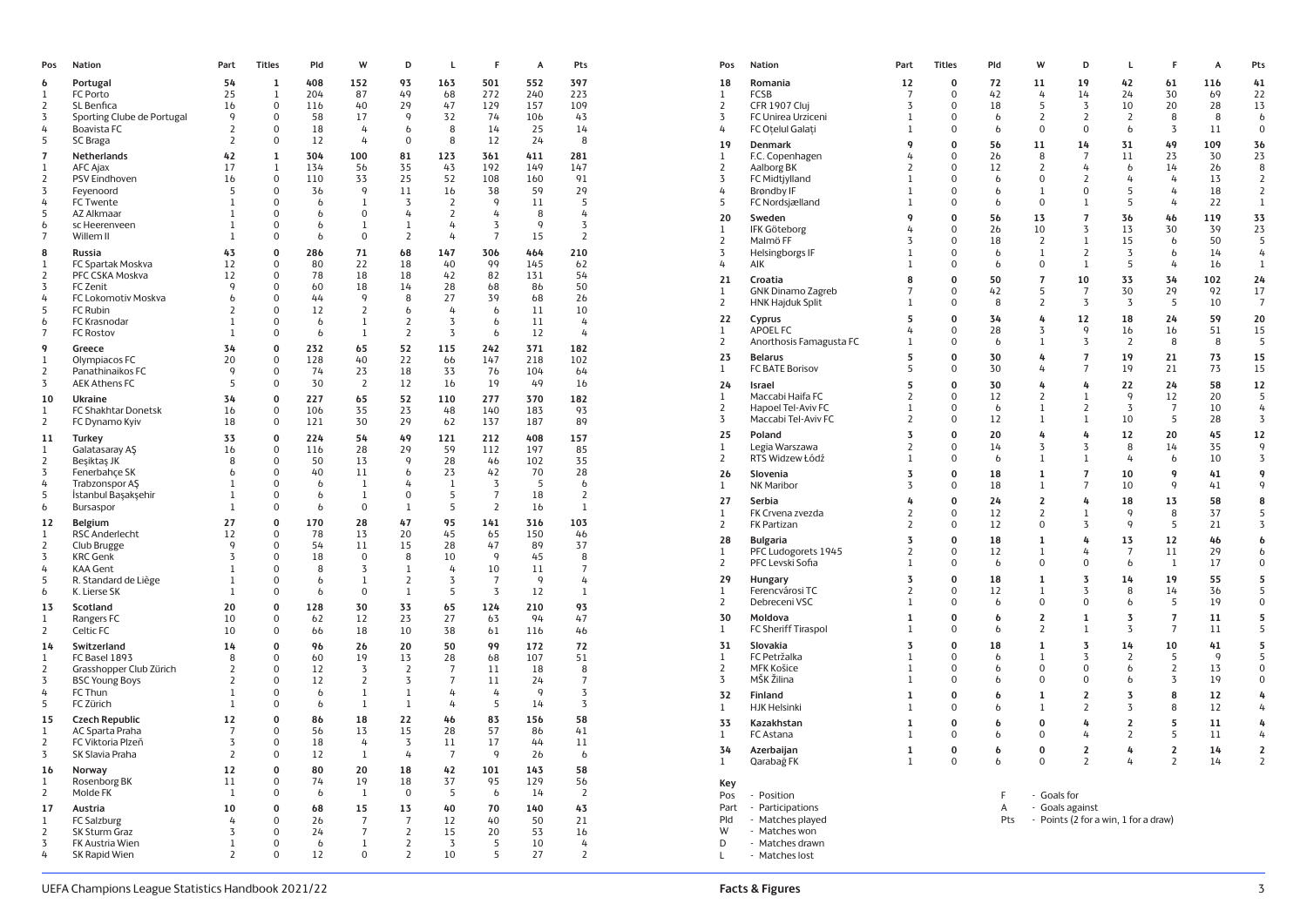## All-time top player appearances

| Cristiano Ronaldo (Real Madrid CF [101], Juventus [23], Manchester United FC [59])                           |        | 183 (7)      | Víctor Valdés (FC Barcelona)                                                                                                                                   | 106          |  |
|--------------------------------------------------------------------------------------------------------------|--------|--------------|----------------------------------------------------------------------------------------------------------------------------------------------------------------|--------------|--|
| Iker Casillas (Real Madrid CF [150], FC Porto [27])                                                          | 177    |              | Frank Lampard (Chelsea FC [102], Manchester City FC [3])                                                                                                       | 105          |  |
| Lionel Messi (FC Barcelona [149], Paris Saint-Germain [7])                                                   | 156(7) |              | Cesc Fàbregas (Arsenal FC [55], FC Barcelona [26], Chelsea FC [23])                                                                                            | 104          |  |
| Xavi Hernández (FC Barcelona)                                                                                | 151    |              | David Alaba (FC Bayern München [91], Real Madrid CF [12])                                                                                                      | $103$ $(12)$ |  |
| Karim Benzema (Olympique Lyonnais [19], Real Madrid CF [123])                                                |        | 142 (12)     | Oliver Kahn (FC Bayern München)                                                                                                                                | 103          |  |
| Raúl González (Real Madrid CF [130], FC Schalke 04 [12])                                                     | 142    |              | Luís Figo (FC Barcelona [24], Real Madrid CF [58], FC Internazionale Milano [21])                                                                              | 103          |  |
| Ryan Giggs (Manchester United FC)                                                                            | 141    |              | Fernandinho (FC Shakhtar Donetsk [30], Manchester City FC [73])                                                                                                | 103 (8)      |  |
| Thomas Müller (FC Bayern München)                                                                            |        | 134 (10)     | Marcelo (Real Madrid CF)                                                                                                                                       | 102(3)       |  |
| Andrés Iniesta (FC Barcelona)                                                                                | 130    |              | Andriy Shevchenko (AC Milan [59], Chelsea FC [15], FC Dynamo Kyiv [26])                                                                                        | 100          |  |
| Sergio Ramos (Real Madrid CF)                                                                                | 129    |              | Angel Di María (SL Benfica [6], Real Madrid CF [39], Paris Saint-Germain [54])                                                                                 | 99 (5)       |  |
| Manuel Neuer (FC Schalke 04 [22], FC Bayern München [106])                                                   | 128(9) |              | Alessandro Nesta (SS Lazio [21], AC Milan [78])                                                                                                                | 99           |  |
| Toni Kroos (FC Bayern München [41], Real Madrid CF [86])                                                     |        | 127(12)      | Edwin van der Sar (AFC Ajax [38], Juventus [6], Manchester United FC [54])                                                                                     | 98           |  |
| Sergio Busquets (FC Barcelona)                                                                               | 125(6) |              | Thiago Silva (AC Milan [20], Paris Saint-Germain [60], Chelsea FC [17])                                                                                        | 97 (9)       |  |
| Clarence Seedorf (AFC Ajax [11], Real Madrid CF [25], AC Milan [89])                                         | 125    |              | <b>Guti (Real Madrid CF)</b>                                                                                                                                   | 97           |  |
| Gianluigi Buffon (Parma FC [6], Paris Saint-Germain [5], Juventus [113])                                     | 124    |              | Javier Zanetti (FC Internazionale Milano)                                                                                                                      | 97           |  |
| Zlatan Ibrahimović (AFC Ajax [19], Juventus [19], FC Internazionale Milano [22], FC Barcelona [10],          |        |              | Claude Makelele (FC Nantes [9], Real Madrid CF [38], Chelsea FC [49])                                                                                          | 96           |  |
| Paris Saint-Germain [33], Manchester United FC [1], AC Milan [20])                                           | 124(4) |              | Javier Mascherano (Liverpool FC [28], FC Barcelona [68])                                                                                                       | 96           |  |
| <b>Gerard Piqué</b> (Manchester United FC [4], FC Barcelona [120])                                           | 124(5) |              | Bastian Schweinsteiger (FC Bayern München [89], Manchester United FC [6])                                                                                      | 95           |  |
| Paul Scholes (Manchester United FC)                                                                          | 124    |              | Maxwell (AFC Ajax [23], FC Internazionale Milano [13], FC Barcelona [17], Paris Saint-Germain [41])                                                            | 94           |  |
| Roberto Carlos (Real Madrid CF [107], Fenerbahçe SK [13])                                                    | 120    |              | Michael Ballack (1. FC Kaiserslautern [6], FC Bayern München [28], Chelsea FC [33],                                                                            |              |  |
| Xabi Alonso (Real Sociedad de Fútbol [8], Liverpool FC [39], Real Madrid CF [47],<br>FC Bayern München [25]) | 119    |              | Bayer 04 Leverkusen [26])                                                                                                                                      | 93<br>93     |  |
| Carles Puyol (FC Barcelona)                                                                                  | 115    |              | Rio Ferdinand (Leeds United [7], Manchester United FC [86])<br>Fernando Morientes (AS Monaco FC [12], Real Madrid CF [58], Liverpool FC [5], Valencia CF [14], |              |  |
| Thierry Henry (AS Monaco FC [9], FC Barcelona [26], Arsenal FC [77])                                         | 112    |              | Olympique de Marseille [4])                                                                                                                                    | 93           |  |
| Philipp Lahm (VfB Stuttgart [7], FC Bayern München [105])                                                    | 112    |              | Didier Drogba (Olympique de Marseille [6], Galatasaray AŞ [12], Chelsea FC [74])                                                                               | 92           |  |
| Dani Alves (Sevilla FC [8], FC Barcelona [80], Juventus [12], Paris Saint-Germain [11])                      | 111    |              | Alessandro Del Piero (Juventus)                                                                                                                                | 88           |  |
| Petr Čech (AC Sparta Praha [12], Chelsea FC [94], Arsenal FC [5])                                            | 111    |              | Hasan Salihamidžić (FC Bayern München [85], Juventus [3])                                                                                                      | 88           |  |
| Arjen Robben (PSV Eindhoven [10], Chelsea FC [19], Real Madrid CF [11], FC Bayern München [70])              | 110    |              | Raphaël Varane (Real Madrid CF [83], Manchester United FC [5])                                                                                                 | 88 (5)       |  |
| Pepe (Real Madrid CF [71], Beşiktaş JK [6], FC Porto [32])                                                   |        | $109$ (5)    | Iván Helguera (Real Madrid CF [81], Valencia CF [6])                                                                                                           | 87           |  |
| Paolo Maldini (AC Milan)                                                                                     | 109    |              | Franck Ribéry (FC Bayern München)                                                                                                                              | 87           |  |
| Gary Neville (Manchester United FC)                                                                          | 109    |              | Dejan Stanković (SS Lazio [31], FC Internazionale Milano [56])                                                                                                 | 87           |  |
| John Terry (Chelsea FC)                                                                                      | 109    |              | Ricardo Carvalho (FC Porto [21], Chelsea FC [47], Real Madrid CF [12], AS Monaco FC [6])                                                                       | 86           |  |
| Ashley Cole (Arsenal FC [45], Chelsea FC [60], AS Roma [3])                                                  | 108    |              | Kaká (Real Madrid CF [24], AC Milan [62])                                                                                                                      | 86           |  |
| Patrice Evra (AS Monaco FC [21], Manchester United FC [65], Juventus [22])                                   | 108    |              | Jérôme Boateng (FC Bayern München)                                                                                                                             | 85           |  |
| Andrea Pirlo (FC Internazionale Milano [5], AC Milan [78], Juventus [25])                                    | 108    |              | Ivan Rakitić (FC Schalke 04 [12], FC Barcelona [60], Sevilla FC [13])                                                                                          | 85 (5)       |  |
| David Beckham (Manchester United FC [77], Real Madrid CF [26], AC Milan [2], Paris Saint-Germain [2])        | 107    |              | Wayne Rooney (Manchester United FC)                                                                                                                            | 85           |  |
| Luka Modrić (Tottenham Hotspur [8], Real Madrid CF [99])                                                     |        | $107$ $(13)$ | Lúcio (Bayer 04 Leverkusen [22], FC Bayern München [32], FC Internazionale Milano [27], Juventus [2])                                                          | 83           |  |
| Robert Lewandowski (Borussia Dortmund [28], FC Bayern München [78])                                          |        | $106$ $(10)$ | Gonzalo Higuaín (Real Madrid CF [48], SSC Napoli [5], Juventus [30])                                                                                           | 83           |  |
|                                                                                                              |        |              |                                                                                                                                                                |              |  |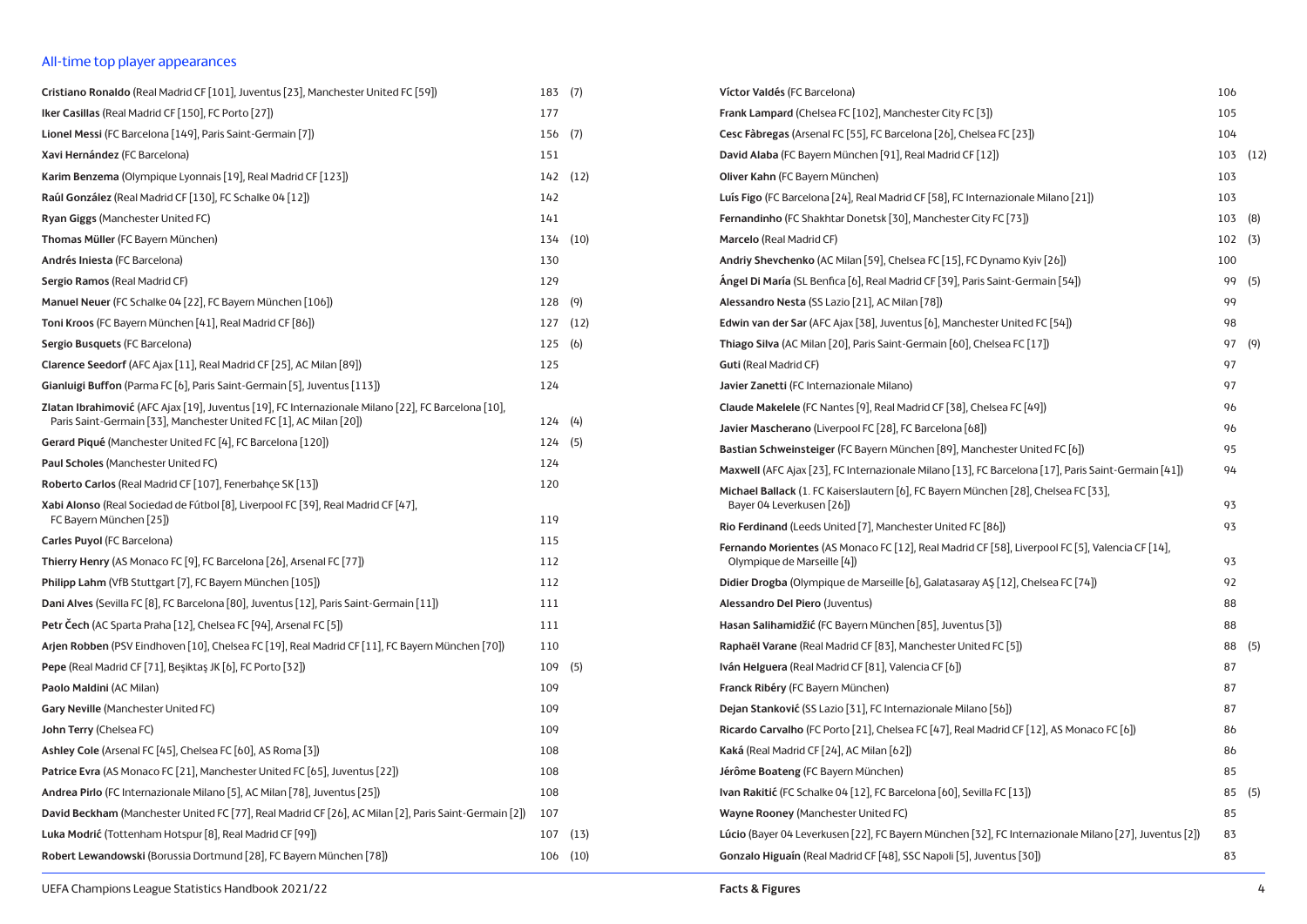| Florent Malouda (Olympique Lyonnais [36], Chelsea FC [47])                                                               | 83 |      |
|--------------------------------------------------------------------------------------------------------------------------|----|------|
| Miralem Pjanić (Olympique Lyonnais [21], AS Roma [13], Juventus [38], FC Barcelona [8], Beşiktaş JK [3])                 | 83 | (3)  |
| Arturo Vidal (Juventus [27], FC Bayern München [27], FC Barcelona [18], FC Internazionale Milano [11])                   | 83 | (7)  |
| Jordi Alba (Valencia CF [7], FC Barcelona [75])                                                                          | 82 | (5)  |
| Massimo Ambrosini (AC Milan)                                                                                             | 82 |      |
| Thiago Motta (FC Barcelona [32], FC Internazionale Milano [15], Paris Saint-Germain [35])                                | 82 |      |
| Robert Pirès (Olympique de Marseille [11], Arsenal FC [63], Villarreal CF [8])                                           | 82 |      |
| Koke (Club Atlético de Madrid)                                                                                           | 82 | (9)  |
| Mikaël Silvestre (FC Internazionale Milano [6], Manchester United FC [64], Arsenal FC [9],<br>SV Werder Bremen [3])      | 82 |      |
| Casemiro (FC Porto [8], Real Madrid CF [73])                                                                             | 81 | (11) |
| Frank de Boer (AFC Ajax [34], FC Barcelona [41], Galatasaray AŞ [6])                                                     | 81 |      |
| Sergei Ignashevich (FC Lokomotiv Moskva [23], PFC CSKA Moskva [58])                                                      | 81 |      |
| Filippo Inzaghi (Juventus [26], AC Milan [55])                                                                           | 81 |      |
| Míchel Salgado (Real Madrid CF)                                                                                          | 81 |      |
| Jamie Carragher (Liverpool FC)                                                                                           | 80 |      |
| Zinédine Zidane (Juventus [35], Real Madrid CF [45])                                                                     | 80 |      |
| Sergio Agüero (Club Atlético de Madrid [14], Manchester City FC [64], FC Barcelona [1])                                  | 79 | (1)  |
| Esteban Cambiasso (Real Madrid CF [14], FC Internazionale Milano [62], Olympiacos FC [3])                                | 79 |      |
| Phillip Cocu (FC Barcelona [46], PSV Eindhoven [33])                                                                     | 79 |      |
| Gennaro Gattuso (AC Milan)                                                                                               | 79 |      |
| Antoine Griezmann (Real Sociedad de Fútbol [6], FC Barcelona [16], Club Atlético de Madrid [57])                         | 79 | (9)  |
| Fernando Torres (Liverpool FC [21], Chelsea FC [29], Club Atlético de Madrid [29])                                       | 79 |      |
| Leonardo Bonucci (Juventus)                                                                                              | 78 | (7)  |
| Samuel Eto'o (Real Madrid CF [3], RCD Mallorca [5], FC Barcelona [38], FC Internazionale Milano [23],<br>Chelsea FC [9]) | 78 |      |
| Sami Khedira (VfB Stuttgart [11], Real Madrid CF [34], Juventus [32])                                                    | 77 |      |
| Olexandr Shovkovskiy (FC Dynamo Kyiv)                                                                                    | 77 |      |
| Ole Gunnar Solskjær (Manchester United FC)                                                                               | 77 |      |
| Alessio Tacchinardi (Juventus [69], Villarreal CF [8])                                                                   | 77 |      |
| Douglas Costa (FC Shakhtar Donetsk [34], Juventus [16], FC Bayern München [26])                                          | 76 |      |
| Michael Essien (Olympique Lyonnais [18], Chelsea FC [49], Real Madrid CF [7], AC Milan [2])                              | 76 |      |
| Pepe Reina (FC Barcelona [4], Liverpool FC [46], FC Bayern München [0], SSC Napoli [19], SS Lazio [7])                   | 76 |      |
| Pedro Rodríguez (FC Barcelona [60], Chelsea FC [16])                                                                     | 76 |      |
| Wesley Sneijder (AFC Ajax [19], Real Madrid CF [9], FC Internazionale Milano [25], Galatasaray AŞ [23])                  | 76 |      |
| Mark van Bommel (PSV Eindhoven [31], FC Barcelona [9], FC Bayern München [30], AC Milan [6])                             | 76 |      |
| Patrick Vieira (Arsenal FC [57], Juventus [7], FC Internazionale Milano [12])                                            | 76 |      |
| Sylvain Wiltord (FC Girondins de Bordeaux [12], Arsenal FC [40], Olympique Lyonnais [24])                                | 76 |      |

| Thiago Alcántara (FC Barcelona [10], FC Bayern München [51], Liverpool FC [14])                      | 75 | (10) |
|------------------------------------------------------------------------------------------------------|----|------|
| Neymar (FC Barcelona [40], Paris Saint-Germain [35])                                                 | 75 | (b)  |
| Deco (FC Porto [35], FC Barcelona [32], Chelsea FC [8])                                              | 75 |      |
| Giorgio Chiellini (Juventus)                                                                         | 74 | (1)  |
| Edgar Davids (AFC Ajax [18], AC Milan [4], Juventus [48], FC Internazionale Milano [4])              | 74 |      |
| <b>İlkay Gündoğan</b> (Borussia Dortmund [20], Manchester City FC [54])                              | 74 | (10) |
| Alex Sandro (FC Porto [21], Juventus [53])                                                           | 74 | (7)  |
| Pavel Nedvěd (SS Lazio [22], Juventus [52])                                                          | 74 |      |
| Christian Panucci (AC Milan [21], Real Madrid CF [15], AS Roma [38])                                 | 74 |      |
| Michael Reiziger (AFC Ajax [20], AC Milan [3], FC Barcelona [41], PSV Eindhoven [10])                | 74 |      |
| John Arne Riise (AS Monaco FC [2], Liverpool FC [58], AS Roma [13], APOEL FC [1])                    | 74 |      |
| Marquinhos (Paris Saint-Germain)                                                                     | 73 | (8)  |
| Rivaldo (FC Barcelona [43], AC Milan [13], Olympiacos FC [17])                                       | 73 |      |
| Gaël Clichy (Arsenal FC [42], Manchester City FC [31])                                               | 73 |      |
| Steven Gerrard (Liverpool FC)                                                                        | 73 |      |
| Sidney Govou (Olympique Lyonnais [71], Panathinaikos FC [2])                                         | 73 |      |
| Mats Hummels (FC Bayern München [24], Borussia Dortmund [49])                                        | 73 | (5)  |
| Claudio Pizarro (Chelsea FC [2], SV Werder Bremen [9], FC Bayern München [62])                       | 73 |      |
| Raheem Sterling (Liverpool FC [6], Manchester City FC [67])                                          | 73 | (12) |
| Luis Suárez (AFC Ajax [5], FC Barcelona [55], Club Atlético de Madrid [13])                          | 73 | (7)  |
| Ruud van Nistelrooy (PSV Eindhoven [11], Manchester United FC [43], Real Madrid CF [19])             | 73 |      |
| Isco (Valencia CF [2], Málaga CF [8], Real Madrid CF [62])                                           | 72 |      |
| Dida (AC Milan)                                                                                      | 72 |      |
| Rafinha (FC Schalke 04 [15], FC Bayern München [51], Olympiacos FC [6])                              | 72 |      |
| Samuel Kuffour (FC Bayern München)                                                                   | 72 |      |
| Andriy Pyatov (FC Shakhtar Donetsk)                                                                  | 72 | (3)  |
| Anthony Réveillère (Valencia CF [6], Olympique Lyonnais [66])                                        | 72 |      |
| Walter Samuel (AS Roma [22], Real Madrid CF [6], FC Internazionale Milano [40], FC Basel 1893 [4])   | 72 |      |
| Marco Verratti (Paris Saint-Germain)                                                                 | 72 | (5)  |
| Raúl Albiol (Valencia CF [15], Real Madrid CF [21], SSC Napoli [23], Villarreal CF [12])             | 71 | (12) |
| Willian (FC Shakhtar Donetsk [30], Chelsea FC [41])                                                  | 71 |      |
| William Gallas (Olympique de Marseille [7], Chelsea FC [30], Arsenal FC [26], Tottenham Hotspur [8]) | 71 |      |
| Mohamed Salah (FC Basel 1893 [6], Chelsea FC [2], AS Roma [7], Liverpool FC [56])                    | 71 | (13) |
| Roy Keane (Manchester United FC)                                                                     | 71 |      |
| Patrick Kluivert (AFC Ajax [22], FC Barcelona [46], PSV Eindhoven [3])                               | 71 |      |
| John O'Shea (Manchester United FC)                                                                   | 71 |      |
| Roar Strand (Rosenborg BK)                                                                           | 71 |      |
| Marc-André ter Stegen (FC Barcelona)                                                                 | 71 | (6)  |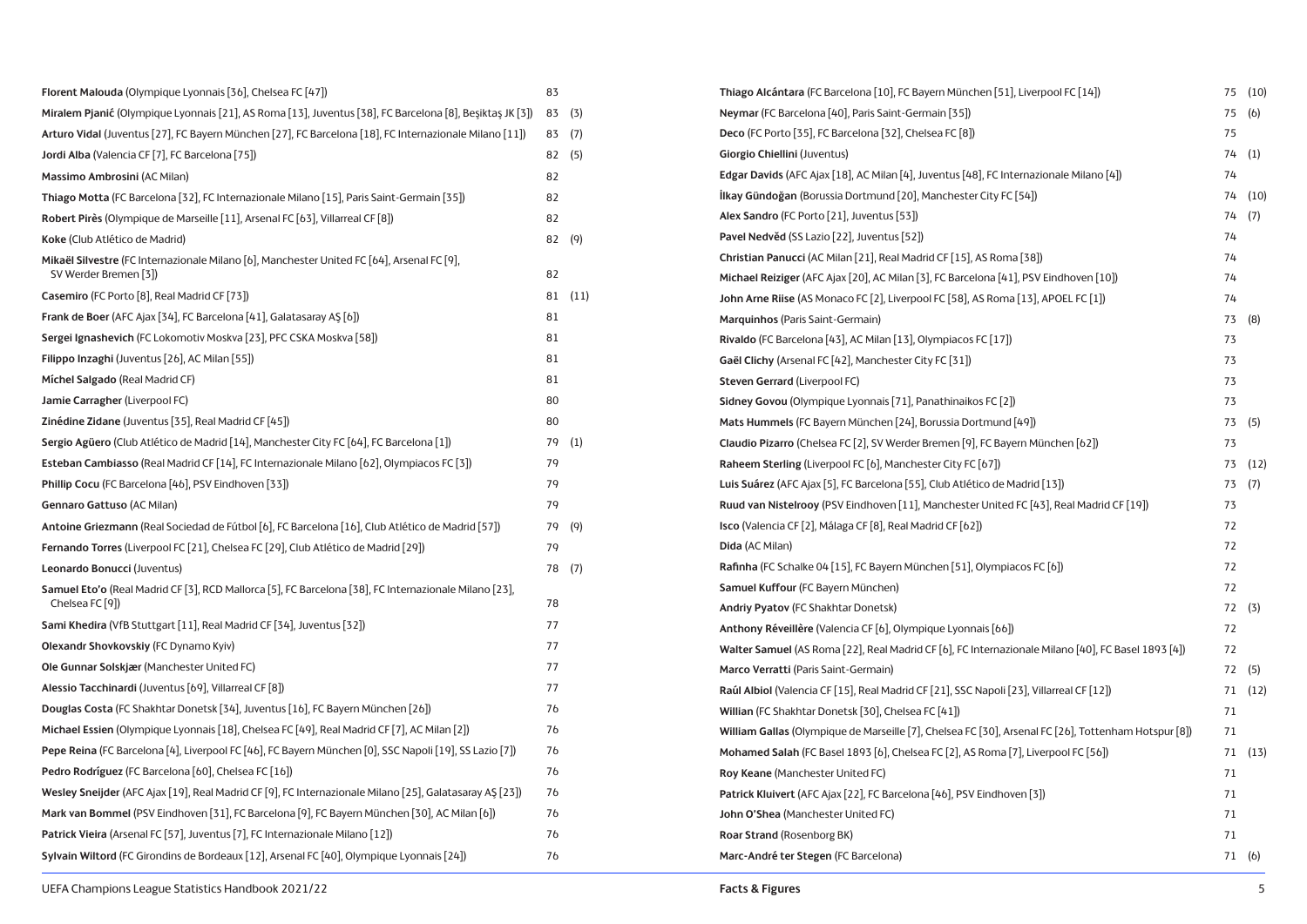| César Azpilicueta (Olympique de Marseille [12], Chelsea FC [58])                                              |    | 70 (9)  | Axel Witsel (R. Standard de Liège [6], SL Benfica [10], FC Zenit [24], Borussia Dortmund [25])         |    | 65(6)   |
|---------------------------------------------------------------------------------------------------------------|----|---------|--------------------------------------------------------------------------------------------------------|----|---------|
| Michael Carrick (Manchester United FC)                                                                        | 70 |         | José Bosingwa (Boavista FC [8], FC Porto [31], Chelsea FC [25])                                        | 64 |         |
| Edinson Cavani (SSC Napoli [8], Paris Saint-Germain [54], Manchester United FC [8])                           |    | 70 (4)  | Diego Godín (Villarreal CF [7], Club Atlético de Madrid [52], FC Internazionale Milano [5])            | 64 |         |
| David Silva (Valencia CF [15], Manchester City FC [55])                                                       | 70 |         | Branislav Ivanović (Chelsea FC [58], FC Zenit [6])                                                     | 64 |         |
| Kakha Kaladze (FC Dynamo Kyiv [24], AC Milan [46])                                                            | 70 |         | Fredrik Ljungberg (Arsenal FC)                                                                         | 64 |         |
| Yaroslav Rakits'kyy (FC Shakhtar Donetsk [53], FC Zenit [17])                                                 |    | 70 (6)  | Hugo Lloris (Olympique Lyonnais [36], Tottenham Hotspur [28])                                          | 64 |         |
| Fernando (FC Porto [34], Manchester City FC [19], Galatasaray AS [4], Sevilla FC [13])                        |    | 70 (6)  | Jesús Navas (Manchester City FC [30], Sevilla FC [34])                                                 |    | 64(4)   |
| Tomáš Rosický (AC Sparta Praha [18], Borussia Dortmund [13], Arsenal FC [39])                                 | 70 |         | Saúl Níguez (Club Atlético de Madrid [59], Chelsea FC [5])                                             |    | 64(5)   |
| Mehmet Scholl (FC Bayern München)                                                                             | 70 |         | Willy Sagnol (AS Monaco FC [8], FC Bayern München [56])                                                | 64 |         |
| Yaya Touré (Olympiacos FC [6], FC Barcelona [27], Manchester City FC [37])                                    | 70 |         | Alexis Sánchez (FC Barcelona [24], Arsenal FC [22], Manchester United FC [6],                          |    |         |
| Gianluca Zambrotta (Juventus [44], FC Barcelona [13], AC Milan [13])                                          | 70 |         | FC Internazionale Milano [12])                                                                         |    | 64(6)   |
| Giovane Elber (FC Bayern München [60], Olympique Lyonnais [9])                                                | 69 |         | Júlio César (FC Internazionale Milano [52], SL Benfica [12])                                           | 64 |         |
| Jan Oblak (SL Benfica [0], Club Atlético de Madrid [69])                                                      | 69 | (10)    | Wojciech Szczęsny (Arsenal FC [23], AS Roma [8], Juventus [33])                                        |    | 64(7)   |
| Mesut Özil (FC Schalke 04 [4], SV Werder Bremen [6], Real Madrid CF [31], Arsenal FC [28])                    | 69 |         | <b>Fabinho</b> (AS Monaco FC [25], Liverpool FC [39])                                                  |    | 64 (13) |
| Nicolas Anelka (Arsenal FC [5], Real Madrid CF [10], Paris Saint-Germain [9], Fenerbahçe SK [6],              |    |         | Wes Brown (Manchester United FC)                                                                       | 63 |         |
| Chelsea FC [37], Juventus [1])                                                                                | 68 |         | Lucho González (Olympique de Marseille [19], FC Porto [44])                                            | 63 |         |
| Álvaro Arbeloa (Liverpool FC [22], Real Madrid CF [46])                                                       | 68 |         | Keylor Navas (Real Madrid CF [39], Paris Saint-Germain [24])                                           |    | 63(3)   |
| Dani Carvajal (Real Madrid CF)                                                                                |    | 68 (11) | Darijo Srna (FC Shakhtar Donetsk)                                                                      | 63 |         |
| Blaise Matuidi (Paris Saint-Germain [45], Juventus [23])                                                      | 68 |         | Eric Abidal (AS Monaco FC [1], Olympique Lyonnais [20], FC Barcelona [35], Olympiacos FC [6])          | 62 |         |
| Fernando Hierro (Real Madrid CF)                                                                              | 68 |         | Jörg Butt (Hamburger SV [6], Bayer 04 Leverkusen [35], SL Benfica [0], FC Bayern München [21])         | 62 |         |
| Nicky Butt (Manchester United FC)                                                                             | 67 |         | Zé Roberto (Real Madrid CF [4], Bayer 04 Leverkusen [21], FC Bayern München [37])                      | 62 |         |
| Martín Demichelis (FC Bayern München [43], Málaga CF [9], Manchester City FC [15])                            | 67 |         | Predrag Djordjević (Olympiacos FC)                                                                     | 62 |         |
| Jens Lehmann (Borussia Dortmund [24], Arsenal FC [35], VfB Stuttgart [8])                                     | 67 |         | Julian Draxler (FC Schalke 04 [23], VfL Wolfsburg [9], Paris Saint-Germain [30])                       |    | 62(3)   |
| Álvaro Morata (Real Madrid CF [15], Chelsea FC [7], Club Atlético de Madrid [10], Juventus [35])              |    | 67(7)   | Edin Džeko (VfL Wolfsburg [6], Manchester City FC [24], AS Roma [25], FC Internazionale Milano [7])    |    | 62(7)   |
| Gianluca Pessotto (Juventus)                                                                                  | 67 |         | Emerson (Bayer 04 Leverkusen [13], AS Roma [22], Juventus [18], Real Madrid CF [6], AC Milan [3])      | 62 |         |
| Lilian Thuram (AS Monaco FC [6], Parma FC [6], Juventus [45], FC Barcelona [10])                              | 67 |         | Darren Fletcher (Manchester United FC)                                                                 | 62 |         |
| Kolo Touré (Arsenal FC [61], Manchester City FC [1], Liverpool FC [2], Celtic FC [3])                         | 67 |         | Mario Götze (FC Bayern München [26], Borussia Dortmund [36])                                           | 62 |         |
| Gareth Bale (Tottenham Hotspur [9], Real Madrid CF [57])                                                      |    | 66(2)   | Tomáš Hübschman (AC Sparta Praha [19], FC Shakhtar Donetsk [43])                                       | 62 |         |
| Alex (PSV Eindhoven [26], Chelsea FC [24], Paris Saint-Germain [16])                                          | 66 |         | Seydou Keita (Olympique de Marseille [3], RC Lens [5], Sevilla FC [7], FC Barcelona [39], AS Roma [8]) | 62 |         |
| Emmanuel Eboué (Arsenal FC [48], Galatasaray AŞ [18])                                                         | 66 |         | Bixente Lizarazu (FC Bayern München)                                                                   | 62 |         |
| Javi Martínez (FC Bayern München)                                                                             | 66 |         | Jaap Stam (PSV Eindhoven [5], Manchester United FC [30], SS Lazio [10], AC Milan [17])                 | 62 |         |
| Bernardo Silva (AS Monaco FC [18], Manchester City FC [48])                                                   |    | 66 (11) | Fabio Cannavaro (Parma FC [5], FC Internazionale Milano [17], Real Madrid CF [19], Juventus [20])      | 61 |         |
| Santiago Cañizares (Real Madrid CF [7], Valencia CF [58])                                                     | 65 |         | Grégory Coupet (Olympique Lyonnais [59], Club Atlético de Madrid [2])                                  | 61 |         |
| Alessandro Costacurta (AC Milan)                                                                              | 65 |         | Luisão (SL Benfica)                                                                                    | 61 |         |
| Thibaut Courtois (Club Atlético de Madrid [12], Chelsea FC [16], Real Madrid CF [37])                         |    | 65(13)  | Daniele De Rossi (AS Roma)                                                                             | 61 |         |
| Hernán Crespo (Parma FC [6], SS Lazio [11], AC Milan [10], Chelsea FC [15], FC Internazionale Milano [23]) 65 |    |         | Didier Deschamps (Olympique de Marseille [7], Juventus [35], Chelsea FC [13], Valencia CF [6])         | 61 |         |
| James Milner (Manchester City FC [20], Liverpool FC [45])                                                     |    | 65(8)   | João Moutinho (Sporting Clube de Portugal [20], FC Porto [14], AS Monaco FC [27])                      | 61 |         |
| Nicolás Otamendi (FC Porto [17], Manchester City FC [39], SL Benfica [9])                                     |    | 65(9)   | Joshua Kimmich (FC Bayern München)                                                                     |    | 61 (8)  |
|                                                                                                               |    |         |                                                                                                        |    |         |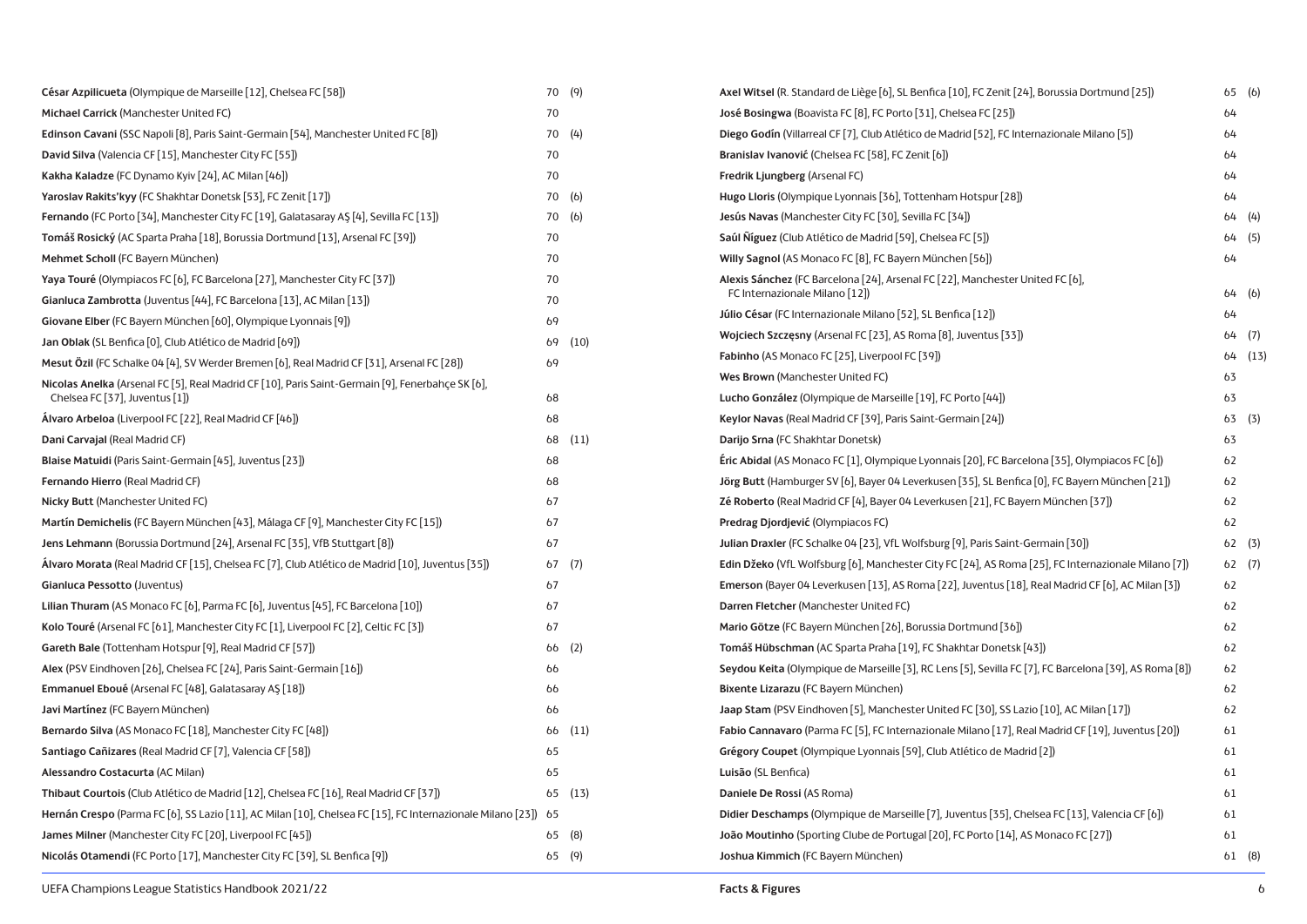| Roy Makaay (Real Club Deportivo La Coruña [29], FC Bayern München [32])                                     | 61 |      |
|-------------------------------------------------------------------------------------------------------------|----|------|
| Antonis Nikopolidis (Panathinaikos FC [28], Olympiacos FC [33])                                             | 61 |      |
| Roque Santa Cruz (FC Bayern München [51], Málaga CF [10])                                                   | 61 |      |
| Santiago Solari (Real Madrid CF [48], FC Internazionale Milano [13])                                        | 61 |      |
| Igor Akinfeev (PFC CSKA Moskva)                                                                             | 60 |      |
| Nani (Manchester United FC [49], Sporting Clube de Portugal [11])                                           | 60 |      |
| Ricardo Quaresma (FC Internazionale Milano [8], FC Porto [39], Beşiktaş JK [13])                            | 60 |      |
| Dimitar Berbatov (Bayer 04 Leverkusen [26], Manchester United FC [25], AS Monaco FC [9])                    | 60 |      |
| Iván Córdoba (FC Internazionale Milano)                                                                     | 60 |      |
| Kevin De Bruyne (KRC Genk [4], Chelsea FC [3], Manchester City FC [53])                                     | 60 | (10) |
| Ederson (SL Benfica [10], Manchester City FC [50])                                                          | 60 | (11) |
| Jefferson Farfán (PSV Eindhoven [34], FC Schalke 04 [22], FC Lokomotiv Moskva [4])                          | 60 |      |
| Erik Hoftun (Rosenborg BK)                                                                                  | 60 |      |
| Nwankwo Kanu (AFC Ajax [16], Arsenal FC [44])                                                               | 60 |      |
| Mario Mandžukić (FC Bayern München [20], Club Atlético de Madrid [10], Juventus [30])                       | 60 |      |
| Maicon Sisenando (AS Monaco FC [7], FC Internazionale Milano [44], Manchester City FC [3],<br>AS Roma $[6]$ | 60 |      |
| Juan Verón (SS Lazio [18], Manchester United FC [22], Chelsea FC [5], FC Internazionale Milano [15])        | 60 |      |
| Cris (Bayer 04 Leverkusen [4], Olympique Lyonnais [54], Galatasaray AŞ [1])                                 | 59 |      |
| Denis Irwin (Manchester United FC)                                                                          | 59 |      |
| John Obi Mikel (Chelsea FC)                                                                                 | 59 |      |
| Phil Neville (Manchester United FC)                                                                         | 59 |      |
| Juninho Pernambucano (Olympique Lyonnais)                                                                   | 59 |      |
| Robin van Persie (Feyenoord [2], Arsenal FC [45], Manchester United FC [12])                                | 59 |      |
| Theo Walcott (Arsenal FC)                                                                                   | 59 |      |
| Eden Hazard (LOSC Lille [6], Chelsea FC [38], Real Madrid CF [14])                                          | 58 | (3)  |
| Aleksandr Hleb (Arsenal FC [25], FC Barcelona [7], VfB Stuttgart [15], FC BATE Borisov [11])                | 58 |      |
| Samir Nasri (Olympique de Marseille [4], Arsenal FC [23], Manchester City FC [26], Sevilla FC [5])          | 58 |      |
| Aaron Ramsey (Arsenal FC [43], Juventus [15])                                                               | 58 | (2)  |
| David Trezeguet (AS Monaco FC [9], Juventus [49])                                                           | 58 |      |
| David Albelda (Valencia CF)                                                                                 | 57 |      |
| Joe Cole (Chelsea FC [51], LOSC Lille [6])                                                                  | 57 |      |
| Danilo (FC Porto [21], Real Madrid CF [10], Manchester City FC [8], Juventus [18])                          | 57 | (5)  |
| Gilberto Silva (Arsenal FC [44], Panathinaikos FC [13])                                                     | 57 |      |
| Aleksandar Kolarov (SS Lazio [2], Manchester City FC [33], AS Roma [20], FC Internazionale Milano [2])      | 57 | (1)  |
| Mateo Kovačić (GNK Dinamo Zagreb [12], Real Madrid CF [21], Chelsea FC [24])                                | 57 | (6)  |
| Jari Litmanen (FC Barcelona [8], Liverpool FC [7], AFC Ajax [42])                                           | 57 |      |
| Lucas Moura (Paris Saint-Germain [38], Tottenham Hotspur [19])                                              | 57 |      |

| Maxi Pereira (SL Benfica [35], FC Porto [22])                                                                                 | 57 |      |
|-------------------------------------------------------------------------------------------------------------------------------|----|------|
| Paul Pogba (Juventus [32], Manchester United FC [25])                                                                         | 57 | (6)  |
| Bacary Sagna (Arsenal FC [38], Manchester City FC [19])                                                                       | 57 |      |
| Francesco Totti (AS Roma)                                                                                                     | 57 |      |
| Vítor Baía (FC Barcelona [1], FC Porto [55])                                                                                  | 56 |      |
| Daley Blind (Manchester United FC [12], AFC Ajax [44])                                                                        | 56 | (8)  |
| Adriano (Sevilla FC [10], FC Barcelona [34], Beşiktaş JK [12])                                                                | 56 |      |
| Nemanja Matić (SL Benfica [18], Chelsea FC [13], Manchester United FC [25])                                                   | 56 | (8)  |
| Paolo Montero (Juventus)                                                                                                      | 56 |      |
| Marc Overmars (AFC Ajax [27], Arsenal FC [10], FC Barcelona [19])                                                             | 56 |      |
| Angelo Peruzzi (Juventus [38], SS Lazio [18])                                                                                 | 56 |      |
| Marco Reus (Borussia Dortmund)                                                                                                | 56 | (b)  |
| Javier Saviola (AS Monaco FC [7], FC Barcelona [24], Real Madrid CF [6], SL Benfica [8], Málaga CF [6],<br>Olympiacos FC [5]) | 56 |      |
| Aleksei Berezutski (PFC CSKA Moskva)                                                                                          | 55 |      |
| David de Gea (Club Atlético de Madrid [1], Manchester United FC [54])                                                         | 55 | (7)  |
| Cafu (AS Roma [22], AC Milan [33])                                                                                            | 55 |      |
| Mathieu Flamini (AC Milan [13], Arsenal FC [42])                                                                              | 55 |      |
| Sadio Mané (Liverpool FC)                                                                                                     | 55 | (13) |
| Adrien Rabiot (Paris Saint-Germain [36], Juventus [19])                                                                       | 55 | (7)  |
| Bent Skammelsrud (Rosenborg BK)                                                                                               | 55 |      |

NB Figures in brackets indicate appearances made in 2021/22.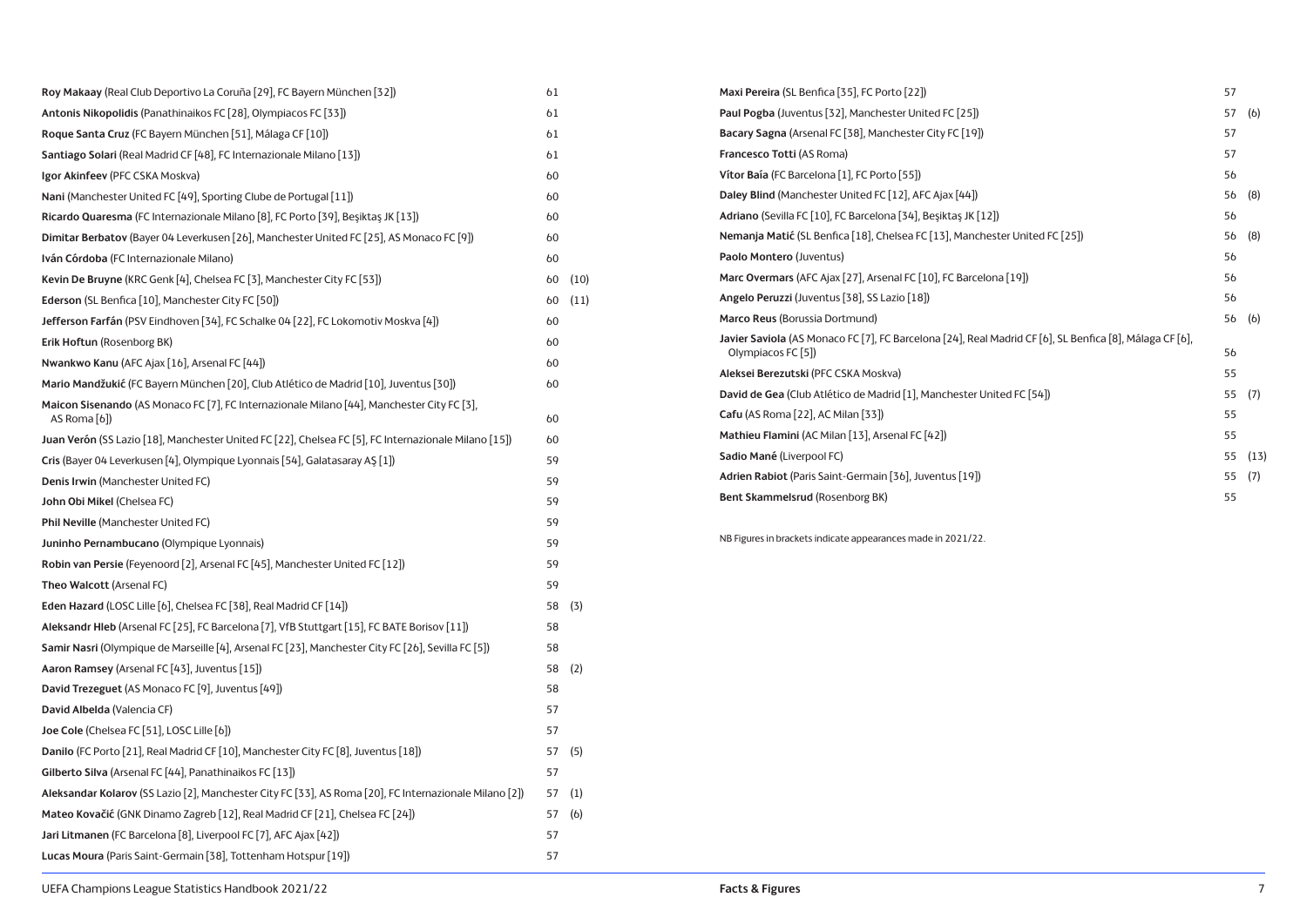## All-time top goalscorers

| Cristiano Ronaldo (Real Madrid CF [105], Juventus [14], Manchester United FC [21])                                                                                   | 140(6)         |         | Giovane Elber (FC Bayern München [22], Olympique Lyonnais [3])                                     | 25    |  |
|----------------------------------------------------------------------------------------------------------------------------------------------------------------------|----------------|---------|----------------------------------------------------------------------------------------------------|-------|--|
| Lionel Messi (FC Barcelona [120], Paris Saint-Germain [5])                                                                                                           | 125(5)         |         | Edin Džeko (VfL Wolfsburg [4], Manchester City FC [3], AS Roma [15], FC Internazionale Milano [3]) | 25(3) |  |
| Karim Benzema (Olympique Lyonnais [12], Real Madrid CF [74])                                                                                                         |                | 86 (15) | Robin van Persie (Arsenal FC [18], Manchester United FC [7])                                       | 25    |  |
| Robert Lewandowski (Borussia Dortmund [17], FC Bayern München [69])                                                                                                  |                | 86 (13) | <b>Gonzalo Higuain (Real Madrid CF [8], SSC Napoli [4], Juventus [12])</b>                         | 24    |  |
| Raúl González (Real Madrid CF [66], FC Schalke 04 [5])                                                                                                               | 71             |         | Luís Figo (FC Barcelona [7], Real Madrid CF [16], FC Internazionale Milano [1])                    | 24    |  |
| Ruud van Nistelrooy (PSV Eindhoven [8], Manchester United FC [35], Real Madrid CF [13])                                                                              | 56             |         | Sadio Mané (Liverpool FC)                                                                          | 24(5) |  |
| Thomas Müller (FC Bayern München)                                                                                                                                    |                | 52(4)   | Paul Scholes (Manchester United FC)                                                                | 24    |  |
| Thierry Henry (AS Monaco FC [7], Arsenal FC [35], FC Barcelona [8])                                                                                                  | 50             |         | Raheem Sterling (Liverpool FC [0], Manchester City FC [24])                                        | 24(3) |  |
| Zlatan Ibrahimović (AFC Ajax [6], Juventus [3], FC Internazionale Milano [6], FC Barcelona [4],<br>Paris Saint-Germain [20], Manchester United FC [0], AC Milan [9]) | 48             |         | Erling Haaland (FC Salzburg [8], Borussia Dortmund [15])                                           | 23(3) |  |
| Andriy Shevchenko (AC Milan [29], Chelsea FC [4], FC Dynamo Kyiv [15])                                                                                               | 48             |         | Frank Lampard (Chelsea FC [23], Manchester City FC [0])                                            | 23    |  |
| Filippo Inzaghi (Juventus [17], AC Milan [29])                                                                                                                       | 46             |         | Jari Litmanen (Liverpool FC [3], AFC Ajax [20])                                                    | 23    |  |
| Didier Drogba (Olympique de Marseille [5], Galatasaray AŞ [3], Chelsea FC [36])                                                                                      | 44             |         | Álvaro Morata (Real Madrid CF [4], Chelsea FC [1], Club Atlético de Madrid [3], Juventus [15])     | 23(2) |  |
| Alessandro Del Piero (Juventus)                                                                                                                                      | 42             |         | Angel Di María (Real Madrid CF [8], Paris Saint-Germain [14])                                      | 22    |  |
| Sergio Agüero (Club Atlético de Madrid [5], Manchester City FC [36], FC Barcelona [0])                                                                               | 41             |         | Steven Gerrard (Liverpool FC)                                                                      | 21    |  |
| Neymar (FC Barcelona [21], Paris Saint-Germain [20])                                                                                                                 | 41             |         | Luiz Adriano (FC Shakhtar Donetsk [20], FC Spartak Moskva [1])                                     | 21    |  |
| Mohamed Salah (FC Basel 1893 [2], Chelsea FC [0], AS Roma [1], Liverpool FC [33])                                                                                    |                | 36 (8)  | Mario Mandžukić (FC Bayern München [6], Club Atlético de Madrid [5], Juventus [10])                | 21    |  |
| <b>Edinson Cavani (SSC Napoli [5], Paris Saint-Germain [30], Manchester United FC [0])</b>                                                                           | 35             |         | Claudio Pizarro (SV Werder Bremen [3], FC Bayern München [18])                                     | 21    |  |
| Kylian Mbappé (AS Monaco FC [6], Paris Saint-Germain [27])                                                                                                           |                | 33 (6)  | Marco Reus (Borussia Dortmund)                                                                     | 21(3) |  |
| <b>Fernando Morientes (Real Madrid CF [17], AS Monaco FC [9], Liverpool FC [1], Valencia CF [6])</b>                                                                 | 33             |         | Nicolas Anelka (Arsenal FC [1], Real Madrid CF [2], Paris Saint-Germain [5], Chelsea FC [12])      | 20    |  |
| Arjen Robben (PSV Eindhoven [3], Chelsea FC [2], Real Madrid CF [1], FC Bayern München [25])                                                                         | 31             |         | Gareth Bale (Tottenham Hotspur [4], Real Madrid CF [16])                                           | 20    |  |
| Samuel Eto'o (RCD Mallorca [1], FC Barcelona [16], FC Internazionale Milano [10], Chelsea FC [3])                                                                    | 30             |         | Cesc Fàbregas (Arsenal FC [13], FC Barcelona [3], Chelsea FC [4])                                  | 20    |  |
| Kaká (Real Madrid CF [5], AC Milan [25])                                                                                                                             | 30             |         | Roberto Firmino (Liverpool FC)                                                                     | 20(5) |  |
| Wayne Rooney (Manchester United FC)                                                                                                                                  | 30             |         | Gabriel Jesus (Manchester City FC)                                                                 | 20(4) |  |
| Antoine Griezmann (FC Barcelona [4], Club Atlético de Madrid [25])                                                                                                   |                | 29(4)   | Harry Kane (Tottenham Hotspur)                                                                     | 20    |  |
|                                                                                                                                                                      | 29             |         | Serhiy Rebrov (FC Dynamo Kyiv)                                                                     | 20    |  |
| Patrick Kluivert (AFC Ajax [9], FC Barcelona [20])                                                                                                                   | 29             |         | Marco Simone (AC Milan [11], Paris Saint-Germain [3], AS Monaco FC [6])                            | 20    |  |
| Roy Makaay (Real Club Deportivo La Coruña [12], FC Bayern München [17])                                                                                              |                |         | Fernando Torres (Liverpool FC [8], Chelsea FC [10], Club Atlético de Madrid [2])                   | 20    |  |
| David Trezeguet (AS Monaco FC [4], Juventus [25])                                                                                                                    | 29             |         | Julio Cruz (Feyenoord [6], FC Internazionale Milano [13])                                          | 19    |  |
| Ryan Giggs (Manchester United FC)                                                                                                                                    | 28             |         | Lisandro (FC Porto [13], Olympique Lyonnais [6])                                                   | 19    |  |
| Rivaldo (FC Barcelona [22], AC Milan [2], Olympiacos FC [3])                                                                                                         | 27             |         | Luis Enrique (FC Barcelona)                                                                        | 19    |  |
| Luis Suárez (AFC Ajax [1], FC Barcelona [25], Club Atlético de Madrid [1])                                                                                           |                | 27(1)   | Ole Gunnar Solskjær (Manchester United FC)                                                         | 19    |  |
| Mario Gomez (VfB Stuttgart [3], FC Bayern München [23])                                                                                                              | 2 <sub>b</sub> |         | Willian (FC Shakhtar Donetsk [8], Chelsea FC [10])                                                 | 18    |  |
| Jardel (FC Porto [19], Galatasaray AS [6])                                                                                                                           | 25             |         | John Carew (Rosenborg BK [5], Valencia CF [8], Olympique Lyonnais [5])                             | 18    |  |
| Hernán Crespo (Parma FC [2], SS Lazio [2], AC Milan [6], Chelsea FC [4], FC Internazionale Milano [11])                                                              | 25             |         | Andy Cole (Manchester United FC)                                                                   | 18    |  |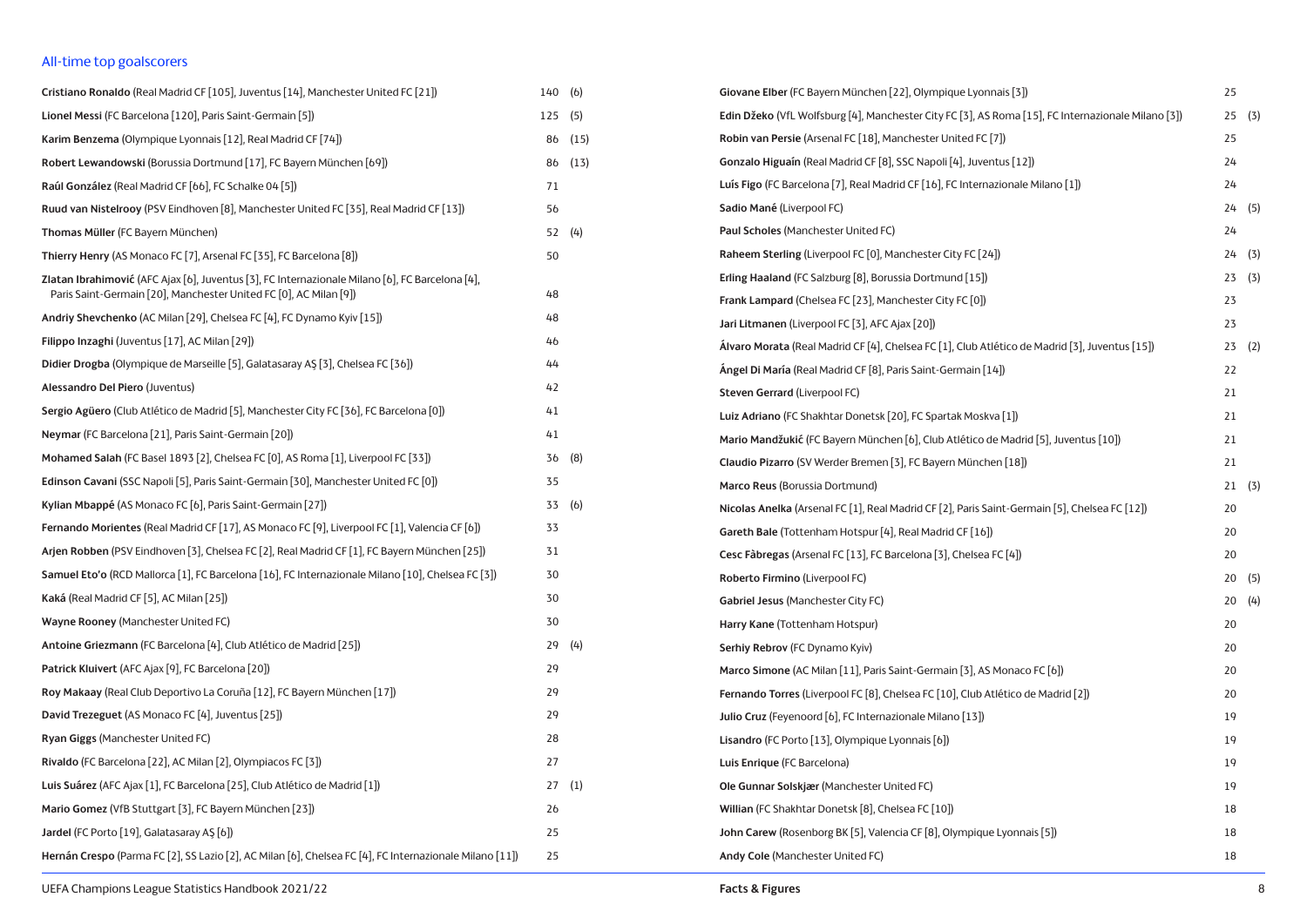| Ronaldinho (FC Barcelona [14], AC Milan [4])                                                       | 18    | Klaas Jan Huntelaar (FC Schalke 04 [13], AFC Ajax [1])                                                    | 14    |
|----------------------------------------------------------------------------------------------------|-------|-----------------------------------------------------------------------------------------------------------|-------|
| Paulo Dybala (Juventus)                                                                            | 18(3) | Miroslav Klose (SV Werder Bremen [5], FC Bayern München [9])                                              | 14    |
| Olivier Giroud (Arsenal FC [12], Chelsea FC [6], AC Milan [0])                                     | 18    | Adriano (FC Internazionale Milano)                                                                        | 14    |
| Lucho González (Olympique de Marseille [5], FC Porto [13])                                         | 18    | Kostas Mitroglou (Olympiacos FC [11], SL Benfica [3])                                                     | 14    |
| Juninho Pernambucano (Olympique Lyonnais)                                                          | 18    | Ronaldo (FC Internazionale Milano [1], Real Madrid CF [13])                                               | 14    |
| Franck Ribéry (FC Bayern München)                                                                  | 18    | Robert Pirès (Olympique de Marseille [2], Arsenal FC [11], Villarreal CF [1])                             | 14    |
| Javier Saviola (FC Barcelona [11], AS Monaco FC [4], Málaga CF [1], Olympiacos FC [2])             | 18    | David Villa (Valencia CF [6], FC Barcelona [8])                                                           | 14    |
| Riyad Mahrez (Leicester City FC [4], Manchester City FC [13])                                      | 17(7) | Zinédine Zidane (Juventus [5], Real Madrid CF [9])                                                        | 14    |
| Heung-Min Son (Bayer 04 Leverkusen [3], Tottenham Hotspur [14])                                    | 17    | Dimitar Berbatov (Bayer 04 Leverkusen [7], Manchester United FC [5], AS Monaco FC [1])                    | 13    |
| Francesco Totti (AS Roma)                                                                          | 17    | Kingsley Coman (Juventus [0], FC Bayern München [13])                                                     | 13(2) |
| <b>Hulk (FC Porto [7], FC Zenit [10])</b>                                                          | 17    | <b>Peter Crouch (Liverpool FC [9], Tottenham Hotspur [4])</b>                                             | 13    |
| Michael Ballack (FC Bayern München [3], Chelsea FC [4], Bayer 04 Leverkusen [9])                   | 16    | Sonny Anderson (FC Barcelona [4], Olympique Lyonnais [9])                                                 | 13    |
| David Beckham (Manchester United FC [14], Real Madrid CF [2])                                      | 16    | Deco (FC Porto [7], FC Barcelona [6])                                                                     | 13    |
| Roberto Carlos (Real Madrid CF)                                                                    | 16    | Carsten Jancker (FC Bayern München)                                                                       | 13    |
| <b>Guti (Real Madrid CF)</b>                                                                       | 16    | Jan Koller (RSC Anderlecht [3], Borussia Dortmund [10])                                                   | 13    |
| <b>Dries Mertens (SSC Napoli)</b>                                                                  | 16    | Fredrik Ljungberg (Arsenal FC)                                                                            | 13    |
| Gerard Piqué (Manchester United FC [2], FC Barcelona [14])                                         | 16(1) | Jackson Martínez (FC Porto [12], Club Atlético de Madrid [1])                                             | 13    |
| Pedro Rodríguez (FC Barcelona [15], Chelsea FC [1])                                                | 16    | Lukas Podolski (FC Bayern München [3], Arsenal FC [8], Galatasaray AŞ [2])                                | 13    |
| Leroy Sané (FC Schalke 04 [1], Manchester City FC [6], FC Bayern München [9])                      | 16(6) | Alexis Sánchez (FC Barcelona [3], Arsenal FC [9], Manchester United FC [0], FC Internazionale Milano [1]) | 13(1) |
| Roberto Soldado (Real Madrid CF [1], Valencia CF [15])                                             | 16    | Hakan Şükür (Galatasaray AŞ)                                                                              | 13    |
| Pierre-Emerick Aubameyang (Borussia Dortmund)                                                      | 15    | Carlos Tévez (Manchester United FC [6], Juventus [7])                                                     | 13    |
| Seydou Doumbia (PFC CSKA Moskva [13], FC Basel 1893 [1], Sporting Clube de Portugal [1])           | 15    | Burak Yılmaz (Galatasaray AŞ [10], LOSC Lille [3])                                                        | 13(3) |
| Iván Helguera (Real Madrid CF)                                                                     | 15    | Dani Alves (Sevilla FC [2], FC Barcelona [5], Juventus [3], Paris Saint-Germain [2])                      | 12    |
| Simone Inzaghi (SS Lazio)                                                                          | 15    | <b>Philippe Coutinho</b> (Liverpool FC [5], FC Bayern München [3], FC Barcelona [4])                      | 12    |
| Romelu Lukaku (Manchester United FC [7], FC Internazionale Milano [6], Chelsea FC [2])             | 15(2) | Kevin De Bruyne (Manchester City FC)                                                                      | 12(2) |
| Pavel Nedvěd (SS Lazio [4], Juventus [11])                                                         | 15    | Luis Díaz (FC Porto [4], Liverpool FC [2])                                                                | 12(2) |
| Sergio Ramos (Real Madrid CF)                                                                      | 15    | Radamel Falcao (FC Porto [4], Chelsea FC [0], AS Monaco FC [8], Galatasaray AŞ [0])                       | 12    |
| Diego Tristán (Real Club Deportivo La Coruña)                                                      | 15    | Serge Gnabry (FC Bayern München)                                                                          | 12(3) |
| Arturo Vidal (Juventus [9], FC Bayern München [5], FC Barcelona [0], FC Internazionale Milano [1]) | 15(1) | Mario Götze (FC Bayern München [9], Borussia Dortmund [3])                                                | 12    |
| Theo Walcott (Arsenal FC)                                                                          | 15    | Roy Keane (Manchester United FC)                                                                          | 12    |
| Timo Werner (RB Leipzig [7], Chelsea FC [8])                                                       | 15(4) | Walter Pandiani (Real Club Deportivo La Coruña)                                                           | 12    |
| Sylvain Wiltord (FC Girondins de Bordeaux [4], Arsenal FC [3], Olympique Lyonnais [8])             | 15    | Marcus Rashford (Manchester United FC)                                                                    | 12(1) |
| Vincent Aboubakar (Beşiktaş JK [3], FC Porto [11])                                                 | 14    | Mehmet Scholl (FC Bayern München)                                                                         | 12    |
| Javier Hernández (Manchester United FC [7], Real Madrid CF [1], Bayer 04 Leverkusen [6])           | 14    | Bastian Schweinsteiger (FC Bayern München [12], Manchester United FC [0])                                 | 12    |
|                                                                                                    |       |                                                                                                           |       |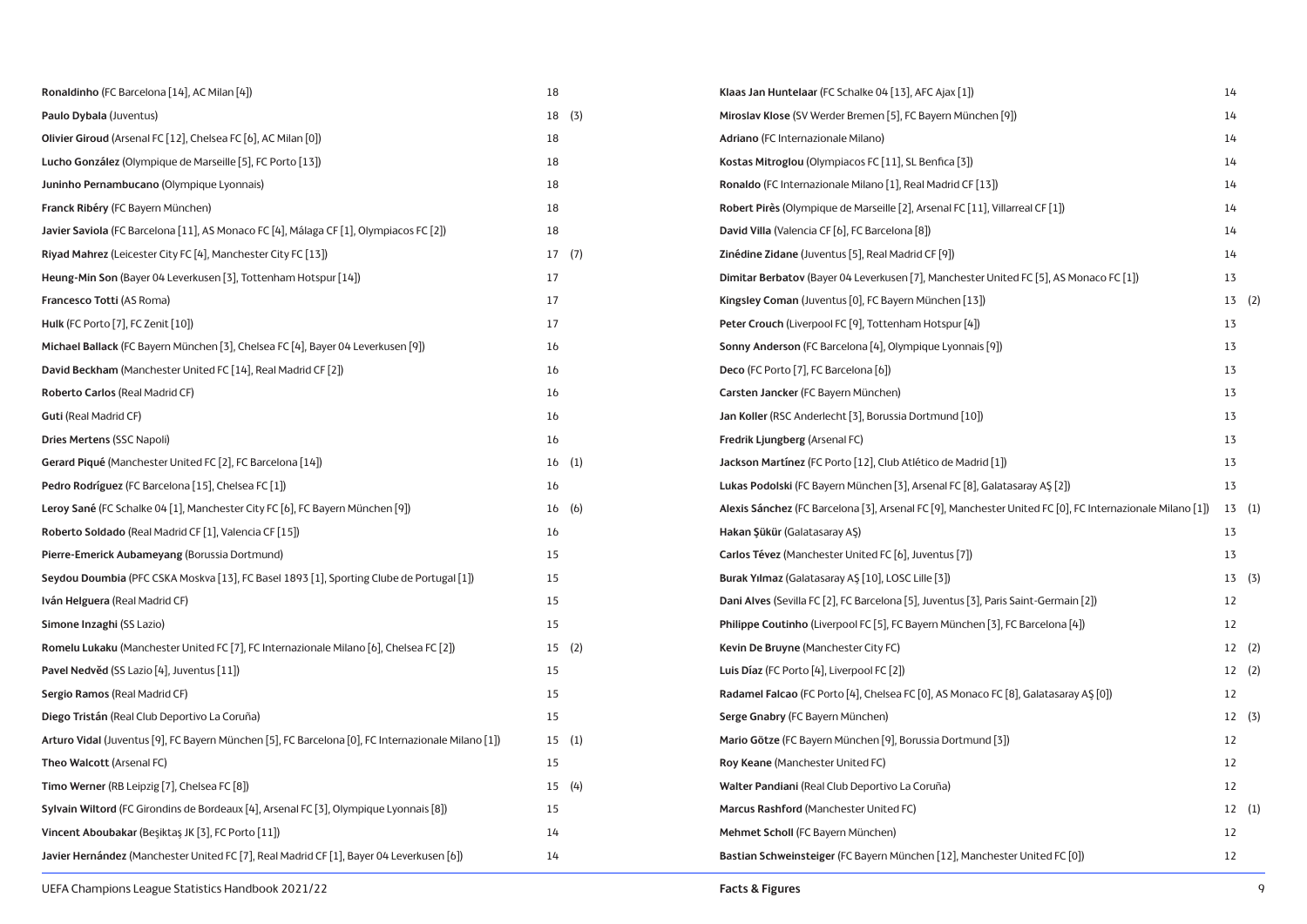| Paulo Sérgio (FC Bayern München)                                                                      | 12     | Dwight Yorke (Manchester United FC)                                              | 11    |
|-------------------------------------------------------------------------------------------------------|--------|----------------------------------------------------------------------------------|-------|
| Giovanni (FC Barcelona [4], Olympiacos FC [8])                                                        | 12     | Zlatko Zahovič (FC Porto [8], Olympiacos FC [2], Valencia CF [1])                | 11    |
| Wesley Sneijder (AFC Ajax [2], FC Internazionale Milano [6], Galatasaray AS [4])                      | 12     | Ricardo Quaresma (FC Porto [7], Beşiktaş JK [3])                                 | 10    |
| Emmanuel Adebayor (AS Monaco FC [1], Arsenal FC [8], Real Madrid CF [2])                              | 11     | Wissam Ben Yedder (Sevilla FC)                                                   | 10    |
| Sávio (Real Madrid CF [10], Anorthosis Famagusta FC [1])                                              | 11     | Jefferson Farfán (PSV Eindhoven [4], FC Schalke 04 [5], FC Lokomotiv Moskva [1]) | 10    |
| Harald Brattbakk (Rosenborg BK)                                                                       | 11     | Luis García (Liverpool FC)                                                       | 10    |
| José Callejón (Real Madrid CF [7], SSC Napoli [4])                                                    | 11     | <b>İlkay Gündoğan</b> (Borussia Dortmund [1], Manchester City FC [9])            | 10    |
| Óscar Cardozo (SL Benfica)                                                                            | 11     | David Silva (Valencia CF [2], Manchester City FC [8])                            | 10    |
| Michalis Konstantinou (Panathinaikos FC [9], Olympiacos FC [2])                                       | 11     | Joshua Kimmich (FC Bayern München)                                               | 10    |
| Douglas Costa (FC Shakhtar Donetsk [6], Juventus [1], FC Bayern München [4])                          | 11     | Saúl Níguez (Club Atlético de Madrid [10], Chelsea FC [0])                       | 10    |
| Diego Costa (Chelsea FC [2], Club Atlético de Madrid [9])                                             | 11     | Ivica Olić (PFC CSKA Moskva [1], FC Bayern München [9])                          | 10    |
| Michael Essien (Olympique Lyonnais [5], Chelsea FC [6])                                               | 11     | Ivan Rakitić (FC Barcelona [6], Sevilla FC [4])                                  | 10(2) |
| Alberto Gilardino (AC Milan [4], ACF Fiorentina [7])                                                  | 11     | Rodrygo (Real Madrid CF)                                                         | 10(5) |
| Jonas (Valencia CF [8], SL Benfica [3])                                                               | 11     | Dušan Tadić (AFC Ajax)                                                           | 10(2) |
| Sidney Govou (Olympique Lyonnais [10], Panathinaikos FC [1])                                          | 11     | John Terry (Chelsea FC)                                                          | 10    |
| Sébastien Haller (AFC Ajax)                                                                           | 11(11) | Christian Vieri (Juventus [4], FC Internazionale Milano [6])                     | 10    |
| Xavi Hernández (FC Barcelona)                                                                         | 11     | Mirko Vučinić (AS Roma [8], Juventus [2])                                        | 10    |
| Andrés Iniesta (FC Barcelona)                                                                         | 11     |                                                                                  |       |
| Lorenzo Insigne (SSC Napoli)                                                                          | 11     | NB Figures in brackets indicate goals scored in 2021/22.                         |       |
| Toni Kroos (FC Bayern München [6], Real Madrid CF [5])                                                | 11(2)  |                                                                                  |       |
| Claudio López (Valencia CF [5], SS Lazio [6])                                                         | 11     |                                                                                  |       |
| Bernardo Silva (AS Monaco FC [2], Manchester City FC [9])                                             | 11(3)  |                                                                                  |       |
| Michael Owen (Liverpool FC [6], Real Madrid CF [1], Manchester United FC [4])                         | 11     |                                                                                  |       |
| Mesut Özil (Real Madrid CF [4], Arsenal FC [7])                                                       | 11     |                                                                                  |       |
| Christian Panucci (AC Milan [3], Real Madrid CF [3], AS Roma [5])                                     | 11     |                                                                                  |       |
| Miralem Pjanić (Olympique Lyonnais [5], AS Roma [2], Juventus [4], FC Barcelona [0], Beşiktaş JK [0]) | 11     |                                                                                  |       |
| Tomáš Rosický (AC Sparta Praha [4], Borussia Dortmund [4], Arsenal FC [3])                            | 11     |                                                                                  |       |
| Clarence Seedorf (Real Madrid CF [3], AC Milan [8])                                                   | 11     |                                                                                  |       |
| Maksim Shatskikh (FC Dynamo Kyiv)                                                                     | 11     |                                                                                  |       |
| Dejan Stanković (SS Lazio [3], FC Internazionale Milano [8])                                          | 11     |                                                                                  |       |
| Roar Strand (Rosenborg BK)                                                                            | 11     |                                                                                  |       |
| Alex Teixeira (FC Shakhtar Donetsk [11], Beşiktaş JK [0])                                             | 11     |                                                                                  |       |
| Jon Dahl Tomasson (Feyenoord [7], AC Milan [4])                                                       | 11     |                                                                                  |       |
| George Weah (Paris Saint-Germain [7], AC Milan [4])                                                   | 11     |                                                                                  |       |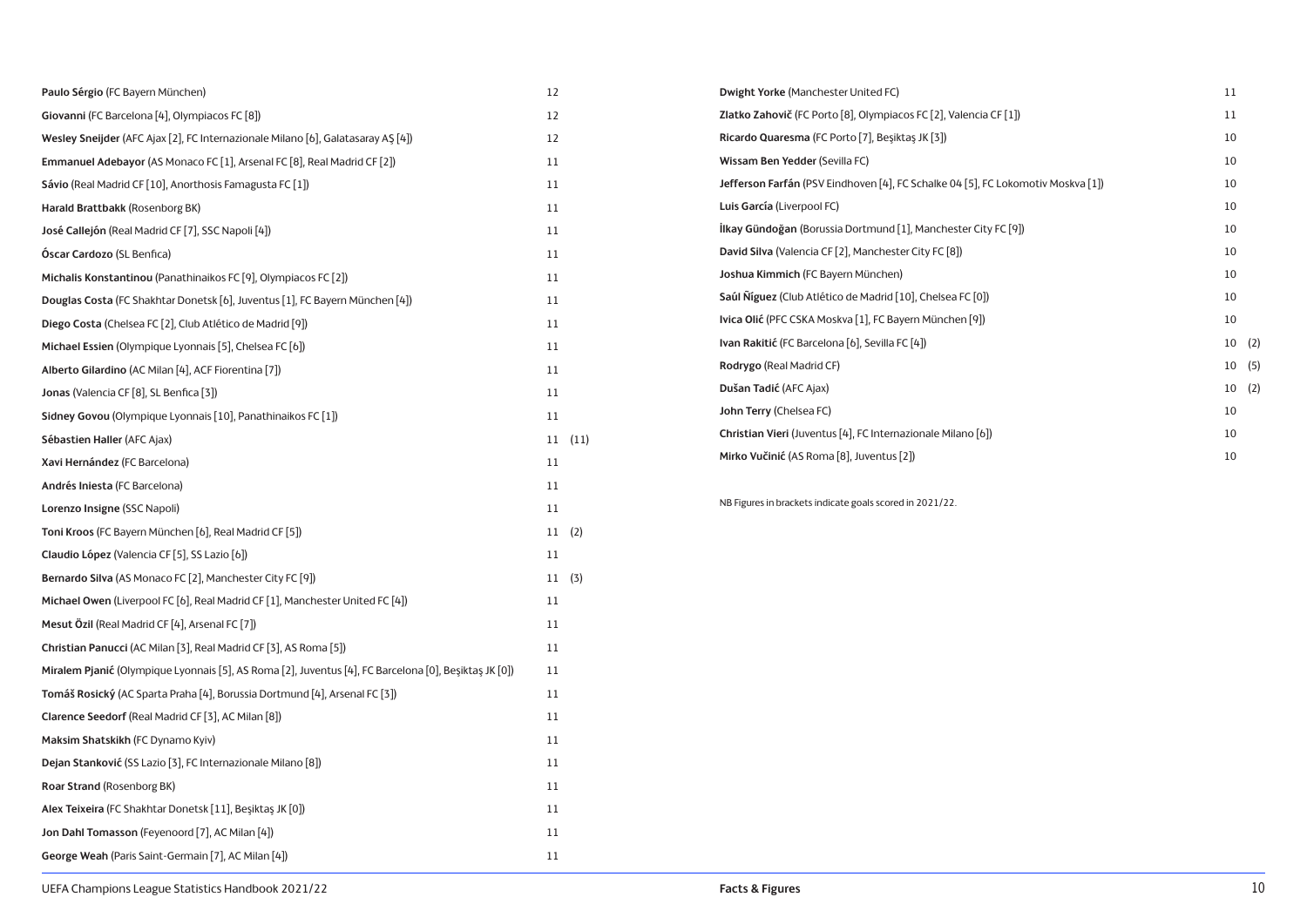## All-time top coach appearances

| Sir Alex Ferguson (Manchester United FC)                                                                                                                                 | 190 |
|--------------------------------------------------------------------------------------------------------------------------------------------------------------------------|-----|
| Carlo Ancelotti (FC Bayern München [12], Juventus [10], Chelsea FC [18], AC Milan [73],<br>Real Madrid CF [38], Paris Saint-Germain [10], Parma FC [6], SSC Napoli [12]) | 179 |
| Arsène Wenger (Arsenal FC [171], AS Monaco FC [7])                                                                                                                       | 178 |
| Josep Guardiola (Manchester City FC [62], FC Barcelona [49], FC Bayern München [36])                                                                                     | 147 |
| José Mourinho (Tottenham Hotspur [4], Manchester United FC [14], Real Madrid CF [32],<br>Chelsea FC [57], FC Internazionale Milano [21], FC Porto [17])                  | 145 |
| Mircea Lucescu (Beşiktaş JK [6], FC Shakhtar Donetsk [68], FC Dynamo Kyiv [12],<br>FC Internazionale Milano [3], Galatasaray AŞ [26])                                    | 115 |
| Louis van Gaal (FC Bayern München [21], AFC Ajax [32], FC Barcelona [36], Manchester United FC [6])                                                                      | 95  |
| Ottmar Hitzfeld (FC Bayern München [76], Borussia Dortmund [19])                                                                                                         | 95  |
| Rafael Benítez (SSC Napoli [6], Valencia CF [14], Real Madrid CF [6], Liverpool FC [62],<br>FC Internazionale Milano [6], Chelsea FC [1])                                | 95  |
| Massimiliano Allegri (AC Milan [32], Juventus [62])                                                                                                                      | 94  |
| Jürgen Klopp (Borussia Dortmund [35], Liverpool FC [57])                                                                                                                 | 92  |
| Diego Simeone (Club Atlético de Madrid)                                                                                                                                  | 87  |
| Fabio Capello (Real Madrid CF [8], Juventus [20], AC Milan [26], AS Roma [24])                                                                                           | 78  |
| Marcello Lippi (Juventus)                                                                                                                                                | 76  |
| Ronald Koeman (AFC Ajax [26], AZ Alkmaar [5], FC Barcelona [11], SL Benfica [10], Valencia CF [3],<br>PSV Eindhoven [13])                                                | 68  |
| Manuel Pellegrini (Málaga CF [10], Manchester City FC [26], Villarreal CF [22], Real Madrid CF [8])                                                                      | 66  |
| Roberto Mancini (SS Lazio [6], Manchester City FC [12], Galatasaray AŞ [7],<br>FC Internazionale Milano [36])                                                            | 61  |
| Vicente del Bosque (Real Madrid CF)                                                                                                                                      | 60  |
| Javier Iruretagoyena Amiano (Real Club Deportivo La Coruña)                                                                                                              | 58  |
| Luciano Spalletti (AS Roma [30], FC Internazionale Milano [6], FC Zenit [21])                                                                                            | 57  |
| Oleg Romantsev (FC Spartak Moskva)                                                                                                                                       | 56  |
| Fatih Terim (Galatasaray AŞ)                                                                                                                                             | 53  |
| Zinédine Zidane (Real Madrid CF)                                                                                                                                         | 53  |
| Héctor Cúper (FC Internazionale Milano [18], Valencia CF [34])                                                                                                           | 52  |
| Thomas Tuchel (Borussia Dortmund [10], Chelsea FC [17], Paris Saint-Germain [25])                                                                                        | 52  |
| Unai Emery (Valencia CF [13], Villarreal CF [12], Sevilla FC [6], Paris Saint-Germain [16],<br>FC Spartak Moskva [5])                                                    | 52  |
| Jorge Jesus (SL Benfica [39], Sporting Clube de Portugal [10])                                                                                                           | 49  |
| Nils Arne Eggen (Rosenborg BK)                                                                                                                                           | 49  |
| Claude Puel (Olympique Lyonnais [28], LOSC Lille [14], AS Monaco FC [6])                                                                                                 | 48  |

| Claudio Ranieri (Juventus [8], FC Internazionale Milano [7], AS Roma [7], Chelsea FC [12], Valencia CF [6],<br>Leicester City FC [7]) | 47 |
|---------------------------------------------------------------------------------------------------------------------------------------|----|
| Jupp Heynckes (FC Bayern München [36], Real Madrid CF [11])                                                                           | 47 |
| Guus Hiddink (PSV Eindhoven [32], Real Madrid CF [6], Chelsea FC [8])                                                                 | 46 |
| Laurent Blanc (FC Girondins de Bordeaux [16], Paris Saint-Germain [30])                                                               | 46 |
| Didier Deschamps (AS Monaco FC [21], Olympique de Marseille [24])                                                                     | 45 |
| Mauricio Pochettino (Paris Saint-Germain [14], Tottenham Hotspur [31])                                                                | 45 |
| Yuri Semin (FC Lokomotiv Moskva [38], FC Dynamo Kyiv [7])                                                                             | 45 |
| Ernesto Valverde (Valencia CF [2], Olympiacos FC [6], Athletic Club [6], FC Barcelona [28])                                           | 42 |
| Felix Magath (VfB Stuttgart [8], FC Schalke 04 [8], FC Bayern München [24])                                                           | 40 |
| Thomas Schaaf (SV Werder Bremen)                                                                                                      | 40 |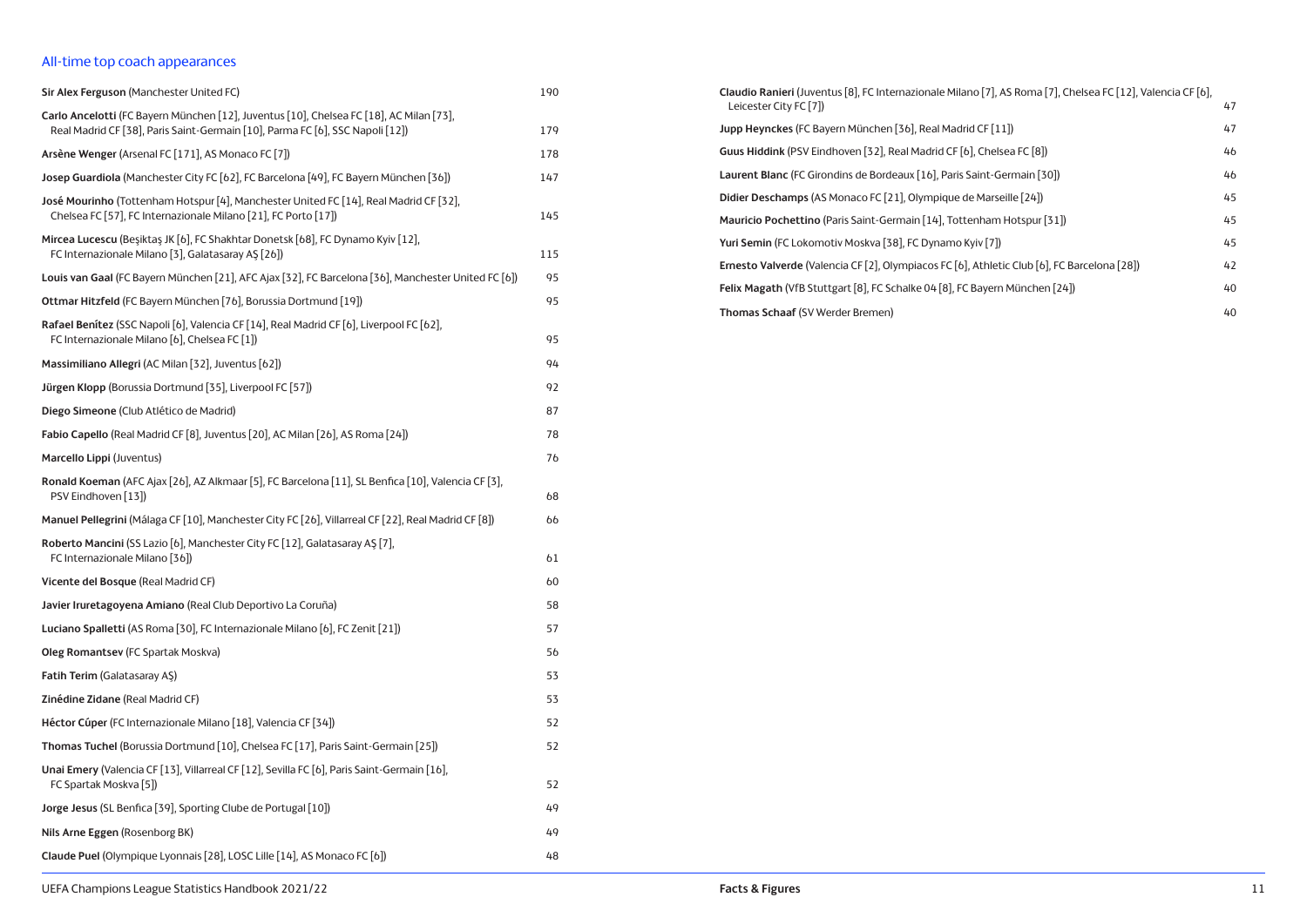# GENERAL RECORDS

Total number of nations/clubs per season

| Nation               | 92/<br>93      | 93/<br>94    | 94/<br>95    | 95/<br>96    | 96/<br>97      | 97/<br>98      | 98/<br>99      | 99/<br>00      | 00/<br>01    | 01/<br>02      | 02/<br>03      | 03/<br>04      | 04/<br>05     | 05/<br>06      | 0 <sub>6</sub><br>07 | 07/<br>08                | 08/<br>09      | 09/<br>10    | 10/<br>11      | 11/<br>12      | 12/<br>13 | 13/<br>14      | 14/<br>15      | 15/<br>16      | 16/<br>17 | 17/<br>18      | 18/<br>19      | 19/<br>20      | 20/<br>21      | 21/<br>22      | <b>Total</b>   | s              |
|----------------------|----------------|--------------|--------------|--------------|----------------|----------------|----------------|----------------|--------------|----------------|----------------|----------------|---------------|----------------|----------------------|--------------------------|----------------|--------------|----------------|----------------|-----------|----------------|----------------|----------------|-----------|----------------|----------------|----------------|----------------|----------------|----------------|----------------|
| Spain                |                | -1           |              |              |                | $\overline{2}$ | 3              | 3              | 4            | 4              | 4              | 4              | 4             | 4              | 3                    | 4                        | 4              |              | 3              | 4              | 4         | Ц              |                | 5              | Д         | Ц              | 4              | 4              | Ц              | -5             | 100            | 29             |
| England              |                |              |              |              |                | 2              | $\overline{2}$ | 3              | 3            | 3              | 4              | 3              | 4             | 4              | 4                    |                          |                |              |                |                | 4         |                |                | 4              | 4         | 5              | 4              | 4              | 4              |                | 96             | 28             |
| Italy                |                |              |              |              |                |                | $\overline{2}$ | 3              | 3            | 3              | 4              | Ц              |               | 4              | 3                    |                          | Ц              | 4            | 3              | 3              | 2         | 3              | 2              | $\overline{2}$ | 2         | 3              | 4              | 4              | 4              | 4              | 86             | 30             |
| Germany              |                |              |              |              |                |                | $\overline{2}$ | 4              | 3            | 4              | 3              | $\overline{2}$ | 3             | 3              | 3                    | 3                        | $\overline{2}$ | 3            | 3              | 3              | 3         | 4              |                | 4              | 4         | 3              | 4              | 4              | 4              |                | 86             | 29             |
| France               | -1             | -1           |              |              |                |                | 1              | 2              | 3            | 3              | 3              | 3              | 3             | $\overline{2}$ | 3                    | $\overline{\phantom{a}}$ | 3              | 3            | 3              | 3              | 3         | $\overline{2}$ | 2              | $\overline{2}$ | 3         | $\overline{2}$ | 3              | 3              | -3             | 2              | 69             | 30             |
| Portugal             |                | $\mathbf{1}$ |              |              |                |                | $\overline{2}$ | $\overline{2}$ | $\mathbf{1}$ | $\overline{2}$ |                |                |               | $\overline{2}$ | 3                    | 3                        | $\overline{2}$ |              | $\overline{2}$ | $\overline{2}$ | 3         | $\overline{2}$ | 3              | $\overline{2}$ | 3         | 3              | $\overline{2}$ | $\mathbf{1}$   | -1             | 3              | 54             | 29             |
| Russia               | 1              | -1           | $\mathbf{1}$ |              |                |                | 1              | -1             | $\mathbf{1}$ | $\overline{2}$ | 2              |                |               |                | 2                    |                          | -1             | 2            | $\overline{2}$ | $\overline{2}$ | 2         | $\overline{2}$ | 2              | $\overline{2}$ | 2         | $\overline{2}$ | $\overline{2}$ | $\overline{2}$ | 3              | 1              | 43             | 27             |
| Netherlands          | 1              |              | -1           | $\mathbf{1}$ | $\overline{1}$ | 2              | $\overline{a}$ | 3              | 2            | $\overline{2}$ | 3              | $\overline{2}$ | $\mathcal{L}$ | $\overline{2}$ | $\overline{1}$       | $\mathbf{1}$             | -1             | $\mathbf{1}$ | $\overline{2}$ |                | 1         | -1             | $\overline{1}$ | 1              | -1        | $\mathbf{1}$   | $\overline{2}$ | $\mathbf{1}$   | -1             | 1              | 42             | 29             |
| Greece               |                |              | -1           | -1           |                |                | $\overline{2}$ | -1             | 2            | $\overline{2}$ | $\overline{2}$ | 3              | 2             | $\overline{2}$ | 2                    | -1                       | 1              |              |                |                | 1         | 1              |                | 1              |           | $\mathbf{1}$   |                |                | -1             |                | 34             | 25             |
| Turkey               |                | $\mathbf{1}$ |              |              | -1             |                |                |                | 2            | $\overline{2}$ | $\overline{1}$ | $\overline{2}$ |               | 1              |                      | 2                        | -1             |              |                |                | 1         |                |                | $\mathbf{1}$   |           | $\mathbf{1}$   |                |                | -1             | $\overline{1}$ | 33             | 28             |
| Ukraine              |                |              |              |              |                |                |                | -1             | 2            | -1             | -1             | - 1            | 2             |                | $\overline{2}$       | 2                        | $\overline{2}$ | -1           | 1              |                | 2         |                | -1             | $\overline{2}$ | 1         | -1             |                | -1             | -1             | 2              | 34             | 28             |
| Belgium              | $\overline{1}$ | -1           |              |              |                |                |                |                | $\mathbf{1}$ | 1              | $\overline{2}$ | $\overline{2}$ |               | 2              |                      |                          |                |              |                |                |           |                |                | 1              | -1        | -1             |                | 2              | $\overline{2}$ | 1              | 27             | 23             |
| Scotland             | $\overline{1}$ |              |              |              |                |                |                | -1             |              |                |                | $\overline{2}$ |               |                |                      | 2                        | $\mathbf{1}$   |              |                |                |           |                |                |                |           |                |                |                |                |                | 20             | 18             |
| Switzerland          |                |              |              |              |                |                |                |                |              |                | -1             |                |               |                |                      |                          |                |              |                |                |           |                |                |                |           |                |                |                |                |                | 14             | 14             |
| Norway               |                |              |              |              |                |                |                | $\overline{2}$ |              |                |                |                |               |                |                      |                          |                |              |                |                |           |                |                |                |           |                |                |                |                |                | 12             | 11             |
| Romania              |                |              |              |              |                |                |                |                |              |                |                |                |               |                |                      |                          | 2              |              |                |                |           |                |                |                |           |                |                |                |                |                |                | $12 \qquad 11$ |
| Czech Republic       |                |              |              |              |                |                |                |                |              |                |                |                |               |                |                      |                          |                |              |                |                |           |                |                |                |           |                |                |                |                |                | 12             | 12             |
| Austria              |                |              |              |              |                |                |                |                |              |                |                |                |               |                |                      |                          |                |              |                |                |           |                |                |                |           |                |                |                |                |                | 10             | 10             |
| Denmark              |                |              |              |              |                |                |                |                |              |                |                |                |               |                |                      |                          |                |              |                |                |           |                |                |                |           |                |                |                |                |                | $\mathsf{Q}$   | $\mathsf{q}$   |
| Sweden               |                |              |              |              |                |                |                |                |              |                |                |                |               |                |                      |                          |                |              |                |                |           |                |                |                |           |                |                |                |                |                | $\mathbf Q$    | $\mathsf{q}$   |
| Croatia              |                |              |              |              |                |                |                |                |              |                |                |                |               |                |                      |                          |                |              |                |                |           |                |                |                |           |                |                |                |                |                | 8              | 8              |
| Israel               |                |              |              |              |                |                |                |                |              |                |                |                |               |                |                      |                          |                |              |                |                |           |                |                |                |           |                |                |                |                |                | -5             | 5              |
| Belarus              |                |              |              |              |                |                |                |                |              |                |                |                |               |                |                      |                          |                |              |                |                |           |                |                |                |           |                |                |                |                |                | 5              | 5              |
| Cyprus               |                |              |              |              |                |                |                |                |              |                |                |                |               |                |                      |                          |                |              |                |                |           |                |                |                |           |                |                |                |                |                | 5              | 5              |
| Serbia               |                |              |              |              |                |                |                |                |              |                |                |                |               |                |                      |                          |                |              |                |                |           |                |                |                |           |                |                |                |                |                | Щ              | $\overline{4}$ |
| Slovakia             |                |              |              |              |                |                |                |                |              |                |                |                |               |                |                      |                          |                |              |                |                |           |                |                |                |           |                |                |                |                |                | 3              | 3              |
| Poland               |                |              |              |              |                |                |                |                |              |                |                |                |               |                |                      |                          |                |              |                |                |           |                |                |                |           |                |                |                |                |                | $\overline{3}$ | 3              |
| Bulgaria             |                |              |              |              |                |                |                |                |              |                |                |                |               |                |                      |                          |                |              |                |                |           |                |                |                |           |                |                |                |                |                | 3              | 3              |
| Slovenia             |                |              |              |              |                |                |                |                |              |                |                |                |               |                |                      |                          |                |              |                |                |           |                |                |                |           |                |                |                |                |                | 3              | 3              |
| Hungary              |                |              |              |              |                |                |                |                |              |                |                |                |               |                |                      |                          |                |              |                |                |           |                |                |                |           |                |                |                |                |                | 3              | $\overline{3}$ |
| Finland              |                |              |              |              |                |                |                |                |              |                |                |                |               |                |                      |                          |                |              |                |                |           |                |                |                |           |                |                |                |                |                | $\overline{1}$ | $\mathbf{1}$   |
| Kazakhstan           |                |              |              |              |                |                |                |                |              |                |                |                |               |                |                      |                          |                |              |                |                |           |                |                |                |           |                |                |                |                |                | $\overline{1}$ | <sup>1</sup>   |
| Azerbaijan           |                |              |              |              |                |                |                |                |              |                |                |                |               |                |                      |                          |                |              |                |                |           |                |                |                |           |                |                |                |                |                | $\mathbf{1}$   | $\mathbf{1}$   |
| Moldova              |                |              |              |              |                |                |                |                |              |                |                |                |               |                |                      |                          |                |              |                |                |           |                |                |                |           |                |                |                |                |                | 1              | $\overline{1}$ |
| <b>TOTAL CLUBS</b>   | 8              | 8            | 16           | 16           | 16             | 24             | 24             | 32             | 32           | 32             | 32             | 32             | 32            | 32             | 32                   | 32                       | 32             | 32           | 32             | 32             | 32        | 32             | 32             | 32             | 32        | 32             | 32             | 32             | 32             | 32             | 848            | 30             |
| <b>TOTAL NATIONS</b> | 8              | 8            | 16           | 16           | 15             | 15             | 16             | 18             | 17           | 15             | 14             | 15             | 16            | 16             | 16                   | 15                       | 17             | 18           | 18             | 18             | 17        | 18             | 18             | 17             | 17        | 17             | 15             | 16             | 15             | 15             | 34             |                |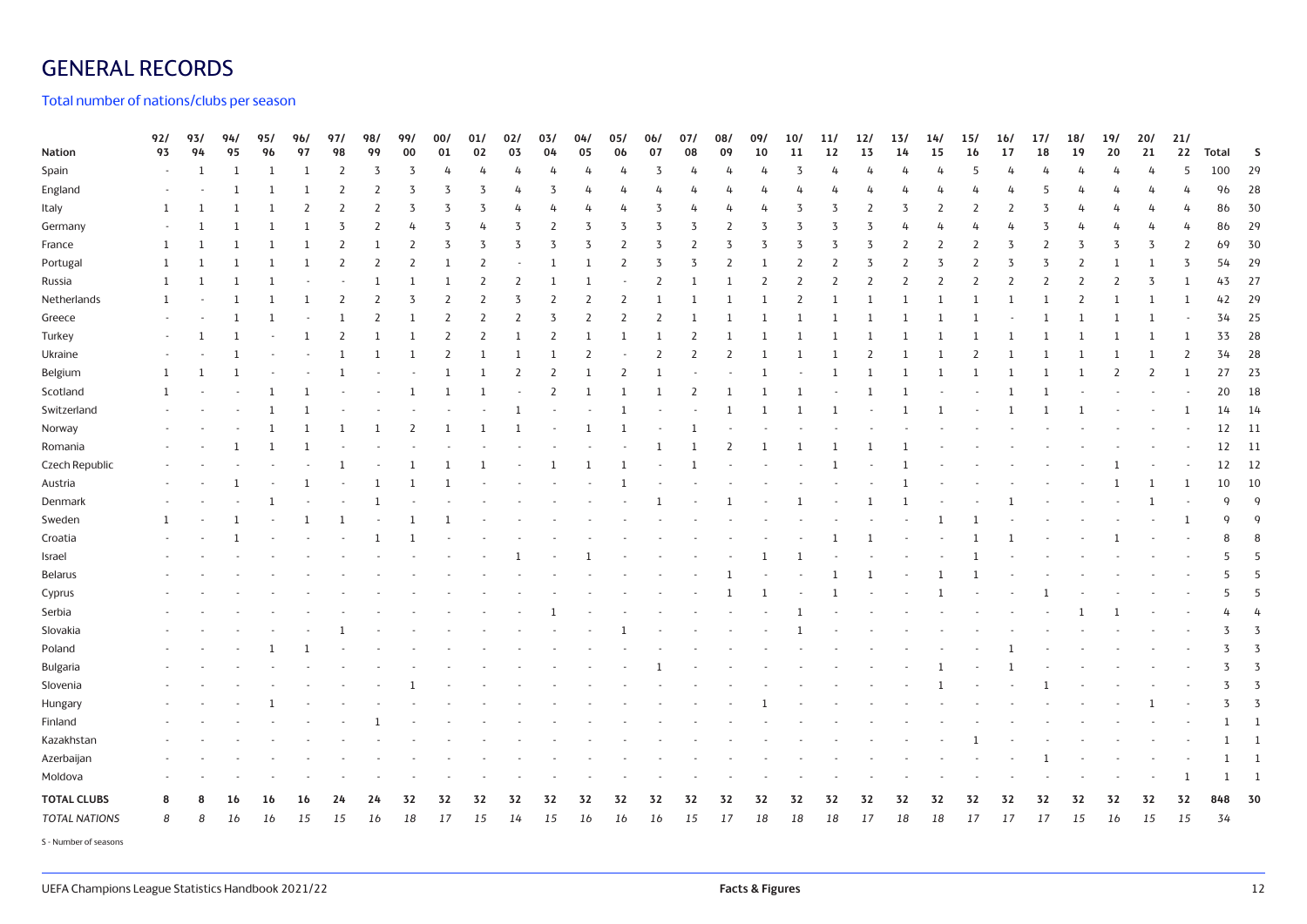#### Most participations

- 26 FC Barcelona<br>26 Real Madrid C
- 26 Real Madrid CF<br>25 FC Porto
- 25 FC Porto<br>25 FC Baven
- 25 FC Bayern München
- 24 Manchester United FC

#### Best debuts

#### **Winners**

Olympique de Marseille (1992/93) AFC Ajax (1994/95) Juventus (1995/96)

#### **Runners-up**

AC Milan (1992/93) FC Barcelona (1993/94) Valencia CF (1999/00)

#### **Semi-finalists**

AS Monaco FC (1993/94) FC Bayern München (1994/95) Paris Saint-Germain (1994/95) FC Nantes (1995/96) Panathinaikos FC (1995/96) Leeds United AFC (2000/01) Villarreal CF (2005/06)

#### Most games played

- 292 Real Madrid CF<br>272 FC Bavern Mün
- FC Bayern München
- 271 FC Barcelona
- 238 Manchester United FC 214 Juventus
- 

#### Most wins

- 174 Real Madrid CF
- 158 FC Barcelona
- 158 FC Bayern München
- 124 Manchester United FC
- 109 Juventus

#### Most draws

- 64 FC Barcelona
- 59 Manchester United FC<br>56 FC Bayern München
- 56 FC Bayern München<br>54 Real Madrid CF
- 54 Real Madrid CF<br>53 Juventus **Juventus**
- Most goalless draws
- 23 Manchester United FC<br>21 AC Milan
- 21 AC Milan<br>20 FC Barcel
- FC Barcelona
- 19 FC Porto<br>18 Juventus
- **Juventus**

#### Most defeats

- 68 FC Porto
- 66 Olympiacos FC
- 64 Real Madrid CF
- 62 FC Dynamo Kyiv
- 59 Galatasaray AŞ

#### Most goals scored

- 615 Real Madrid CF
- 558 FC Bayern München
- 537 FC Barcelona
- 400 Manchester United FC<br>335 Juventus
- **Juventus**

#### Most goals conceded

- 321 Real Madrid CF<br>278 FC Bavern Mün FC Bayern München 274 FC Barcelona 240 FC Porto
- 230 Manchester United FC

#### Nations with the most games

| 994 | Spain   |  |
|-----|---------|--|
| 944 | England |  |
| 770 | Italy   |  |
| 755 | Germany |  |
| 562 | France  |  |

#### Nations with the most wins

505 Spain 473 England 344 Germany 339 Italy 223 France

#### Nations with the most goals

1714 Spain 1607 England 1267 Germany 1127 Italy

## 814 France

#### Most goals scored in a season

45 from 16 games (av. 2.81) FC Barcelona 1999/00 43 from 11 games (av. 3.91) FC Bayern München 2019/20 41 from 13 games (av. 3.15) Real Madrid CF 2013/14 41 from 13 games (av. 3.15) Liverpool FC 2017/18 36 from 13 games (av. 2.77) Real Madrid CF 2016/17

#### Most successive appearances

| 25 Real Madrid CF       | 1997/98 - 2021/22 |
|-------------------------|-------------------|
| 19 Arsenal FC           | 1998/99 - 2016/17 |
| 18 Manchester United FC | 1996/97 - 2013/14 |
| 18 FC Barcelona         | 2004/05 - 2021/22 |
| 14 FC Bayern München    | 2008/09 - 2021/22 |

#### Most successive wins

| 15 FC Bayern München | 18/09/2019 - 25/11/2020 |
|----------------------|-------------------------|
| 10 FC Bayern München | 02/04/2013 - 27/11/2013 |
| 10 Real Madrid CF    | 23/04/2014 - 18/02/2015 |
| 9 FC Barcelona       | 18/09/2002 - 18/02/2003 |
| 9 FC Barcelona       | 21/10/2014 - 06/05/2015 |

#### Most successive draws

|    | AEK Athens FC       | 17/09/2002 - 17/09/2003 |
|----|---------------------|-------------------------|
|    |                     |                         |
| b  | Olympique Lyonnais  | 02/10/2018 - 19/02/2019 |
| 6  | Rangers FC          | 19/10/2005 - 07/03/2006 |
|    | 5 AFC Ajax          | 18/02/2003 - 08/04/2003 |
|    | 5 AS Roma           | 24/10/2001 - 20/02/2002 |
| 5  | Bayer 04 Leverkusen | 24/11/2015 - 18/10/2016 |
| 5  | Feyenoord           | 14/09/1999 - 27/10/1999 |
|    | 5 Galatasaray AS    | 20/11/2001 - 13/03/2002 |
| 5. | Juventus            | 16/09/1998 - 02/12/1998 |
|    |                     |                         |

## Most successive defeats

| 13/03/2012 - 25/11/2020 |
|-------------------------|
| 10/12/2003 - 23/11/2005 |
| 14/09/2011 - 21/11/2012 |
| 29/09/2015 - 07/12/2016 |
| 30/10/1996 - 07/12/2005 |
|                         |

#### Most successive games without a defeat

| 25 Manchester United FC | 19/09/2007 - 05/05/2009 |
|-------------------------|-------------------------|
| 19 AFC Ajax             | 14/09/1994 - 20/03/1996 |
| 19 FC Bayern München    | 14/03/2001 - 02/04/2002 |
| 19 FC Bayern München    | 18/09/2019 - 17/03/2021 |
| 16 FC Barcelona         | 08/03/2011 - 03/04/2012 |
| 16 Manchester United FC | 04/03/1998 - 29/09/1999 |
| 16 Manchester United FC | 23/10/2001 - 23/10/2002 |

#### Most successive games without a win

| 23 FCSB              | 26/09/2006 - 11/12/2013 |
|----------------------|-------------------------|
| 22 FC Spartak Moskva | 05/12/2000 - 22/11/2006 |
| 21 AEK Athens FC     | 14/09/1994 - 17/10/2006 |
| 18 KRC Genk          | 17/09/2002 - 10/12/2019 |
| 17 NK Maribor        | 22/09/1999 - 06/12/2017 |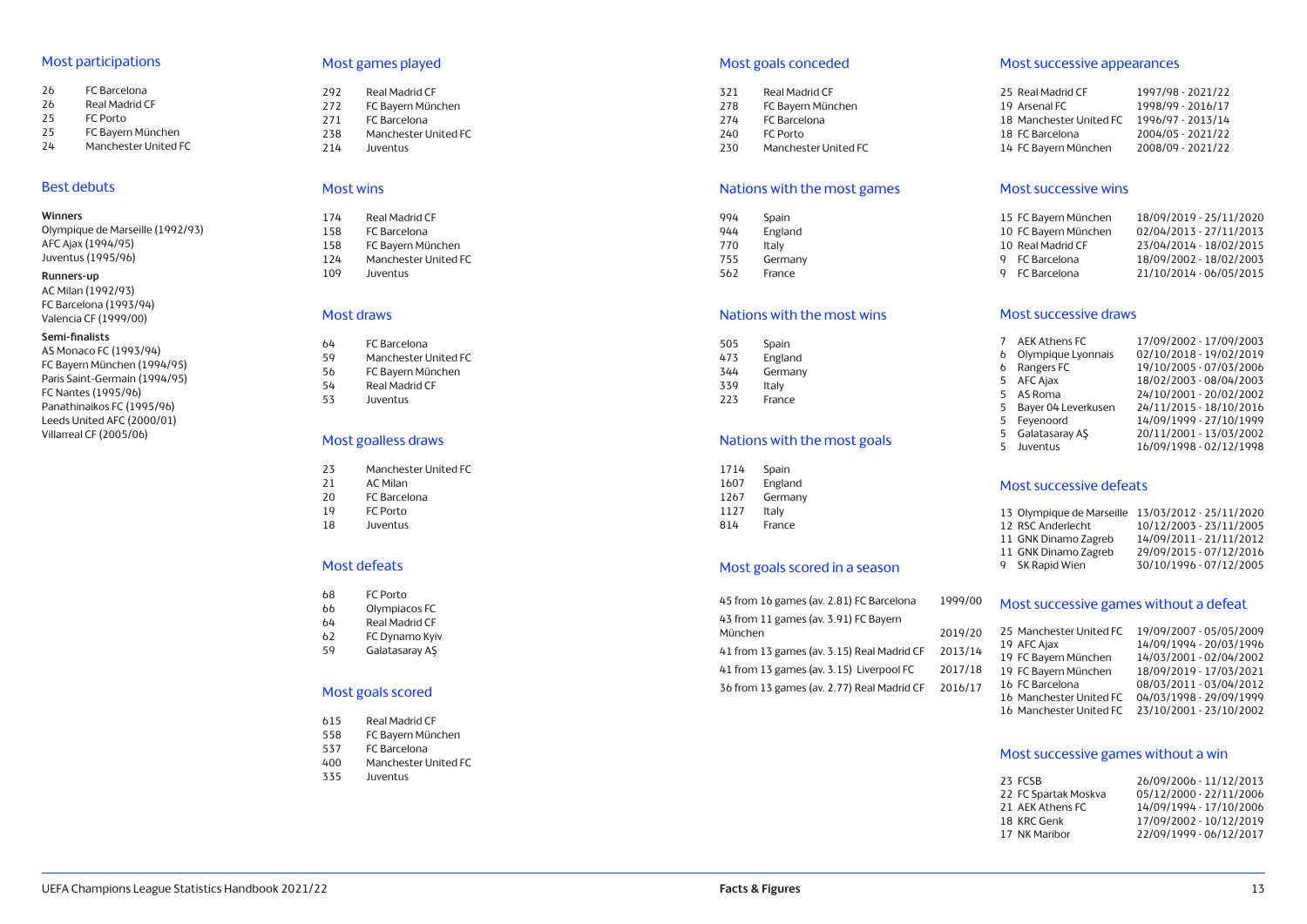#### Most successive home wins

## Most minutes without conceding a goal

| 16 FC Bayern München    | 17/09/2014 - 15/02/2017 |                        |         | 995 minutes Arsenal FC 27/09/2005 - 17/05/2006 |
|-------------------------|-------------------------|------------------------|---------|------------------------------------------------|
| 15 FC Barcelona         | 17/09/2014 - 08/03/2017 |                        |         | 790 minutes Manchester 21/10/2020 - 06/04/2021 |
| 12 Manchester United FC | 13/09/2006 - 29/04/2008 |                        | City FC |                                                |
| 11 Real Madrid CF       | 03/04/2013 - 09/12/2014 | 690 minutes Juventus   |         | 22/11/2016 - 09/05/2017                        |
| 10 Juventus             | 20/03/1996 - 10/12/1997 | 686 minutes Chelsea FC |         | 03/10/2007 - 02/04/2008                        |
| 10 Manchester City FC   | 07/08/2020 - 24/11/2021 | 658 minutes AFC Aiax   |         | 27/09/1995 - 03/04/1996                        |

## Most successive away wins

## Most goals on a matchday

| 7 AFC Ajax             | 22/11/1995 - 19/03/1997 63 |    | MD <sub>1</sub> | 2000/01 |
|------------------------|----------------------------|----|-----------------|---------|
| 7 FC Bayern München    | 19/02/2013 - 19/02/2014    | 62 | MD <sub>3</sub> | 2020/21 |
| 6 FC Barcelona         | 12/04/2011 - 14/02/2012    | 59 | MD <sub>3</sub> | 2014/15 |
| 6 FC Bayern München    | 01/10/2019 - 03/11/2020    | 59 | MD <sub>3</sub> | 2021/22 |
| 6 Liverpool FC         | 28/09/2021 - 03/05/2022    | 58 | MD <sub>4</sub> | 2012/13 |
| 6 Manchester United FC | 15/04/2009 - 16/02/2010    |    |                 |         |

## Most successive home games without a defeat

| 38 FC Barcelona         | 18/09/2013 - 04/11/2020 |
|-------------------------|-------------------------|
| 29 FC Bayern München    | 04/03/1998 - 02/04/2002 |
| 24 Arsenal FC           | 14/09/2004 - 15/04/2009 |
| 23 Juventus             | 02/10/2013 - 13/02/2018 |
| 23 Manchester United FC | 27/09/2005 - 03/11/2009 |

## Most successive away games without a defeat

| 22 FC Bayern München    | 31/10/2017 - 16/02/2022 |
|-------------------------|-------------------------|
| 16 Manchester United FC | 19/09/2007 - 16/02/2010 |
| 14 AFC Ajax             | 28/09/1994 - 19/03/1997 |
| 11 AFC Ajax             | 02/10/2018 - 03/11/2020 |
| 11 FC Barcelona         | 01/10/2008 - 31/03/2010 |
| 11 Real Madrid CF       | 28/09/2010 - 27/03/2012 |

#### Most successive clean sheets

| 10 Arsenal FC        | 18/10/2005 - 25/04/2006 |
|----------------------|-------------------------|
| 7 AC Milan           | 24/11/2004 - 26/04/2005 |
| 7 Manchester City FC | 27/10/2020 - 16/03/2021 |
| <b>6</b> AFC Ajax    | 18/10/1995 - 20/03/1996 |
| 6 Chelsea FC         | 24/10/2007 - 05/03/2008 |
| 6 Juventus           | 07/12/2016 - 03/05/2017 |
| 6 Panathinaikos FC   | 01/11/1995 - 03/04/1996 |

## Top goalscorer in each season

| 1992/93 | Franck Sauzée (Olympique de Marseille)                                                    | 5 goals (7 appearances)                                                             |
|---------|-------------------------------------------------------------------------------------------|-------------------------------------------------------------------------------------|
| 1993/94 | Hristo Stoichkov (FC Barcelona)                                                           | 5 goals (6 appearances)                                                             |
| 1994/95 | George Weah (Paris Saint-Germain)                                                         | 7 goals (10 appearances)                                                            |
| 1995/96 | Jari Litmanen (AFC Ajax)                                                                  | 9 goals (10 appearances)                                                            |
| 1996/97 | Milinko Pantić (Club Atlético de Madrid)                                                  | 5 goals (8 appearances)                                                             |
| 1997/98 | Alessandro Del Piero (Juventus)                                                           | 10 goals (10 appearances)                                                           |
| 1998/99 | Andriy Shevchenko (FC Dynamo Kyiv)                                                        | 8 goals (10 appearances)                                                            |
|         | Dwight Yorke (Manchester United FC)                                                       | 8 goals (11 appearances)                                                            |
| 1999/00 | Mário Jardel (FC Porto)                                                                   | 10 goals (13 appearances)                                                           |
|         | Rivaldo (FC Barcelona)                                                                    | 10 goals (14 appearances)                                                           |
|         | Raúl González (Real Madrid CF)                                                            | 10 goals (15 appearances)                                                           |
| 2000/01 | Raúl González (Real Madrid CF)                                                            | 7 goals (12 appearances)                                                            |
| 2001/02 | Ruud van Nistelrooy (Manchester United FC)                                                | 10 goals (14 appearances)                                                           |
| 2002/03 | Ruud van Nistelrooy (Manchester United FC)                                                | 12 goals (9 appearances)                                                            |
| 2003/04 | Fernando Morientes (AS Monaco FC)                                                         | 9 goals (12 appearances)                                                            |
| 2004/05 | Ruud van Nistelrooy (Manchester United FC)                                                | 8 goals (7 appearances)                                                             |
| 2005/06 | Andriy Shevchenko (AC Milan)                                                              | 9 goals (12 appearances)                                                            |
| 2006/07 | Kaká (AC Milan)                                                                           | 10 goals (13 appearances)                                                           |
| 2007/08 | Cristiano Ronaldo (Manchester United FC)                                                  | 8 goals (11 appearances)                                                            |
| 2008/09 | Lionel Messi (FC Barcelona)                                                               | 9 goals (12 appearances)                                                            |
| 2009/10 | Lionel Messi (FC Barcelona)                                                               | 8 goals (11 appearances)                                                            |
| 2010/11 | Lionel Messi (FC Barcelona)                                                               | 12 goals (13 appearances)                                                           |
| 2011/12 | Lionel Messi (FC Barcelona)                                                               | 14 goals (11 appearances)                                                           |
| 2012/13 | Cristiano Ronaldo (Real Madrid CF)                                                        | 12 goals (12 appearances)                                                           |
| 2013/14 | Cristiano Ronaldo (Real Madrid CF)                                                        | 17 goals (11 appearances)                                                           |
| 2014/15 | Cristiano Ronaldo (Real Madrid CF)<br>Neymar (FC Barcelona<br>Lionel Messi (FC Barcelona) | 10 goals (12 appearances)<br>10 goals (12 appearances)<br>10 goals (13 appearances) |
| 2015/16 | Cristiano Ronaldo (Real Madrid CF)                                                        | 16 goals (12 appearances)                                                           |
| 2016/17 | Cristiano Ronaldo (Real Madrid CF)                                                        | 12 goals (13 appearances)                                                           |
| 2017/18 | Cristiano Ronaldo (Real Madrid CF)                                                        | 15 goals (13 appearances)                                                           |
| 2018/19 | Lionel Messi (FC Barcelona)                                                               | 12 goals (10 appearances)                                                           |
| 2019/20 | Robert Lewandowski (FC Bayern München)                                                    | 15 goals (10 appearances)                                                           |
| 2020/21 | Erling Haaland (Borussia Dortmund)                                                        | 10 goals (8 appearances)                                                            |
| 2021/22 | Karim Benzema (Real Madrid CF)                                                            | 15 goals (12 appearances)                                                           |
|         |                                                                                           |                                                                                     |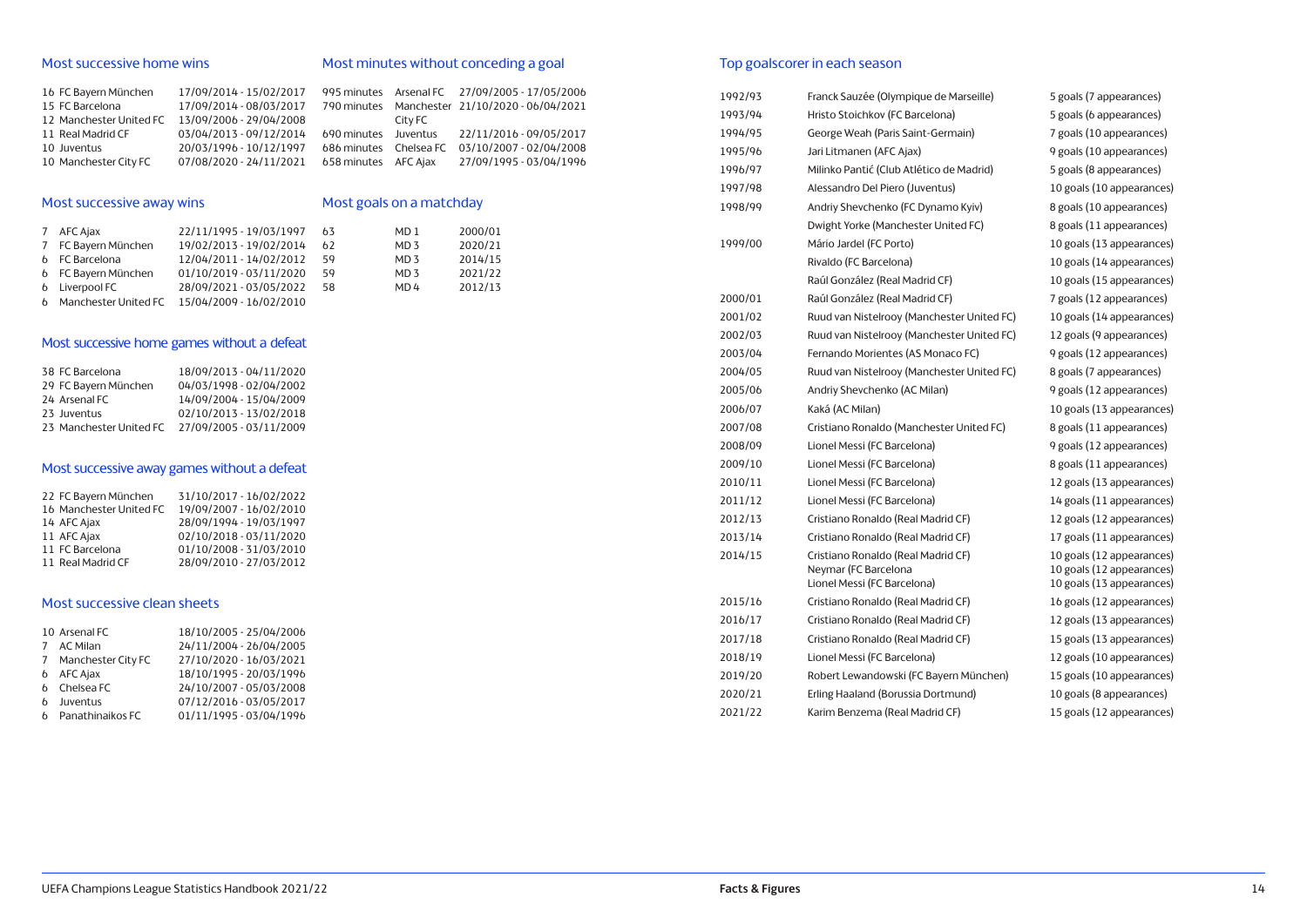## Most goals in a season

| 17 Cristiano Ronaldo (Real Madrid CF)     | 2013/14 |
|-------------------------------------------|---------|
| 16 Cristiano Ronaldo (Real Madrid CF)     | 2015/16 |
| 15 Cristiano Ronaldo (Real Madrid CF)     | 2017/18 |
| 15 Robert Lewandowski (FC Bayern München) | 2019/20 |
| 15 Karim Benzema (Real Madrid CF)         | 2021/22 |
|                                           |         |

## Most goals in a game

| 5 | Lionel Messi        | 07/03/2012 | FC Barcelona - Bayer 04 Leverkusen 7-1 (25, 42, 49, 58, 84)     |
|---|---------------------|------------|-----------------------------------------------------------------|
| 5 | Luiz Adriano        | 21/10/2014 | FC BATE Borisov - FC Shakhtar Donetsk 0-7 (28 pen, 36, 40, 44,  |
|   |                     |            | 82 pen)                                                         |
| 4 | Marco van Basten    | 25/11/1992 | AC Milan - IFK Göteborg 4-0 (33, 53 pen, 61, 62)                |
| 4 | Simone Inzaghi      | 14/03/2000 | SS Lazio - Olympique de Marseille 5-1 (17, 37, 38, 71)          |
| 4 | Dado Pršo           | 05/11/2003 | AS Monaco FC - RC Deportivo La Coruña 8-3 (26, 30, 45, 49)      |
| 4 | Ruud van Nistelrooy | 03/11/2004 | Manchester United FC - AC Sparta Praha 4-1 (14, 25 pen, 60, 90) |
| 4 | Andriy Shevchenko   | 23/11/2005 | Fenerbahce SK - AC Milan 0-4 (16, 52, 70, 76)                   |
| 4 | Lionel Messi        | 06/04/2010 | <b>FC Barcelona</b> - Arsenal FC 4-1 (21, 37, 42, 88)           |
| 4 | Bafétimbi Gomis     | 07/12/2011 | GNK Dinamo Zagreb - Olympique Lyonnais 1-7 (45, 48, 52, 70)     |
| 4 | Mario Gomez         | 13/03/2012 | FC Bayern München - FC Basel 1893 7-0 (44, 50, 61, 67)          |
| 4 | Robert Lewandowski  | 24/04/2013 | Borussia Dortmund - Real Madrid CF 4-1 (8, 50, 55, 66 pen)      |
| 4 | Zlatan Ibrahimović  | 23/10/2013 | RSC Anderlecht - Paris Saint-Germain 0-5 (17, 22, 36, 62)       |
| 4 | Cristiano Ronaldo   | 08/12/2015 | Real Madrid CF - Malmö FF 8-0 (39, 47, 50, 59)                  |
| 4 | Serge Gnabry        | 01/10/2019 | Tottenham Hotspur FC - FC Bayern München 2-7 (53, 55, 83, 88)   |
| 4 | Robert Lewandowski  | 26/11/2019 | FK Crvena zvezda - FC Bayern München 0-6 (53 pen, 60, 64, 68)   |
| 4 | Josip Iličić        | 10/03/2020 | Valencia CF - Atalanta BC 3-4 (3 pen, 43 pen, 71, 82)           |
| 4 | Olivier Giroud      | 02/11/2020 | Sevilla FC - Chelsea FC 0-4 (8, 54, 74, 83 pen)                 |
| 4 | Sébastien Haller    | 15/09/2021 | Sporting Clube de Portugal - AFC Ajax 1-5 (2, 9, 51, 63)        |

#### Fastest hat-tricks

| Bafétimbi Gomis    | 8 mins  | (GNK Dinamo Zagreb 1 Olympique Lyonnais 7) | 07/12/2011 |
|--------------------|---------|--------------------------------------------|------------|
| Mike Newell        | 9 mins  | (Blackburn Rovers FC 4 Rosenborg BK 1)     | 06/12/1995 |
| Robert Lewandowski | 11 mins | (FC Bavern München 7 FC Salzburg 1)        | 08/03/2022 |
| Raheem Sterling    | 11 mins | (Manchester City FC 5 Atalanta BC 1)       | 22/10/2019 |
| Cristiano Ronaldo  | 11 mins | (Real Madrid CF 8 Malmö FF 0)              | 08/12/2015 |

## Most hat-tricks

| Lionel Messi       | 8 | (FC Barcelona 8)                           |
|--------------------|---|--------------------------------------------|
| Cristiano Ronaldo  | 8 | (Real Madrid CF 7, Juventus 1)             |
| Robert Lewandowski | 5 | (Borussia Dortmund 1, FC Bayern München 4) |
| Karim Benzema      | 4 | (Real Madrid CF 4)                         |
| Filippo Inzaghi    |   | (Juventus 2, AC Milan 1)                   |
| Mario Gomez        |   | (FC Bayern München 3)                      |
| Luiz Adriano       |   | (FC Shakhtar Donetsk 3)                    |
| Neymar             |   | (FC Barcelona 1, Paris Saint-Germain 2)    |
|                    |   |                                            |

## Clubs with the most hat-trick scorers

- 14 Real Madrid CF
- 13 FC Barcelona
- 11 FC Bayern München<br>7 Manchester United F
- Manchester United FC
- 6 Arsenal FC
- 6 Juventus
- Manchester City FC
- 6 Paris Saint-Germain

## Fastest goal

| 10.12 seconds Roy Makaay     |                                    | (FC Bayern München 2 Real Madrid CF 1) | 07/03/2007 |
|------------------------------|------------------------------------|----------------------------------------|------------|
| 10.96 seconds Jonas          |                                    | (Valencia CF 3 Bayer 04 Leverkusen 1)  | 01/11/2011 |
| 20.07 seconds Gilberto Silva |                                    | (PSV Eindhoven 0 Arsenal FC 4)         | 25/09/2002 |
|                              | 20.12 seconds Alessandro Del Piero | (Manchester United FC 3 Juventus 2)    | 01/10/1997 |
|                              | 21.06 seconds Clarence Seedorf     | (FC Schalke 04 2 AC Milan 2)           | 28/09/2005 |

## Fastest own goal

| $1'$ 9" mins  | lñigo Martínez | (Real Sociedad de Fútbol) | 23/10/2013 |
|---------------|----------------|---------------------------|------------|
| $1'$ 28" mins | Ricardo Gomes  | (FC Unirea Urziceni)      | 20/10/2009 |
| 1' 47" mins   | Tammy Abraham  | (Chelsea FC)              | 05/11/2019 |
| $3'$ 1" mins  | Scott Minto    | (SL Benfica)              | 04/11/1998 |
| 3' 54" mins   | Phil Jones     | (Manchester United FC)    | 22/11/2011 |

## Goalscoring goalkeepers

| Date       | Goalkeeper      | Club                 | Opponent           | Goal    | Result  |
|------------|-----------------|----------------------|--------------------|---------|---------|
| 13/09/2000 | Jörg Butt       | Hamburger SV         | Juventus           | Penalty | $4 - 4$ |
| 12/03/2002 | Jörg Butt       | Bayer 04 Leverkusen  | Juventus           | Penalty | $3 - 1$ |
| 08/12/2009 | Jörg Butt       | FC Bayern München    | Juventus           | Penalty | $4 - 1$ |
| 09/12/2009 | Sinan Bolat     | R. Standard de Liège | AZ Alkmaar         | Header  | $1 - 1$ |
| 29/09/2010 | Vincent Enyeama | Hapoel Tel-Aviv FC   | Olympique Lyonnais | Penalty | 1-3     |

## Youngest debutants

| Youssoufa Moukoko (20/11/04)<br>16 years and 18 days  | FC Zenit v Borussia Dortmund                   | 08/12/2020 |
|-------------------------------------------------------|------------------------------------------------|------------|
| Celestine Babayaro (29/08/78)<br>16 years and 87 days | RSC Anderlecht v FC Steaua București           | 23/11/1994 |
| Rayan Cherki (17/08/03)<br>16 years and 102 days      | FC Zenit v Olympique Lyonnais                  | 27/11/2019 |
| Alen Halilović (18/06/96)<br>16 years and 128 days    | <b>GNK Dinamo Zagreb</b> v Paris Saint-Germain | 24/10/2012 |
| Youri Tielemans (07/05/97)<br>16 years and 148 days   | RSC Anderlecht v Olympiacos FC                 | 02/10/2013 |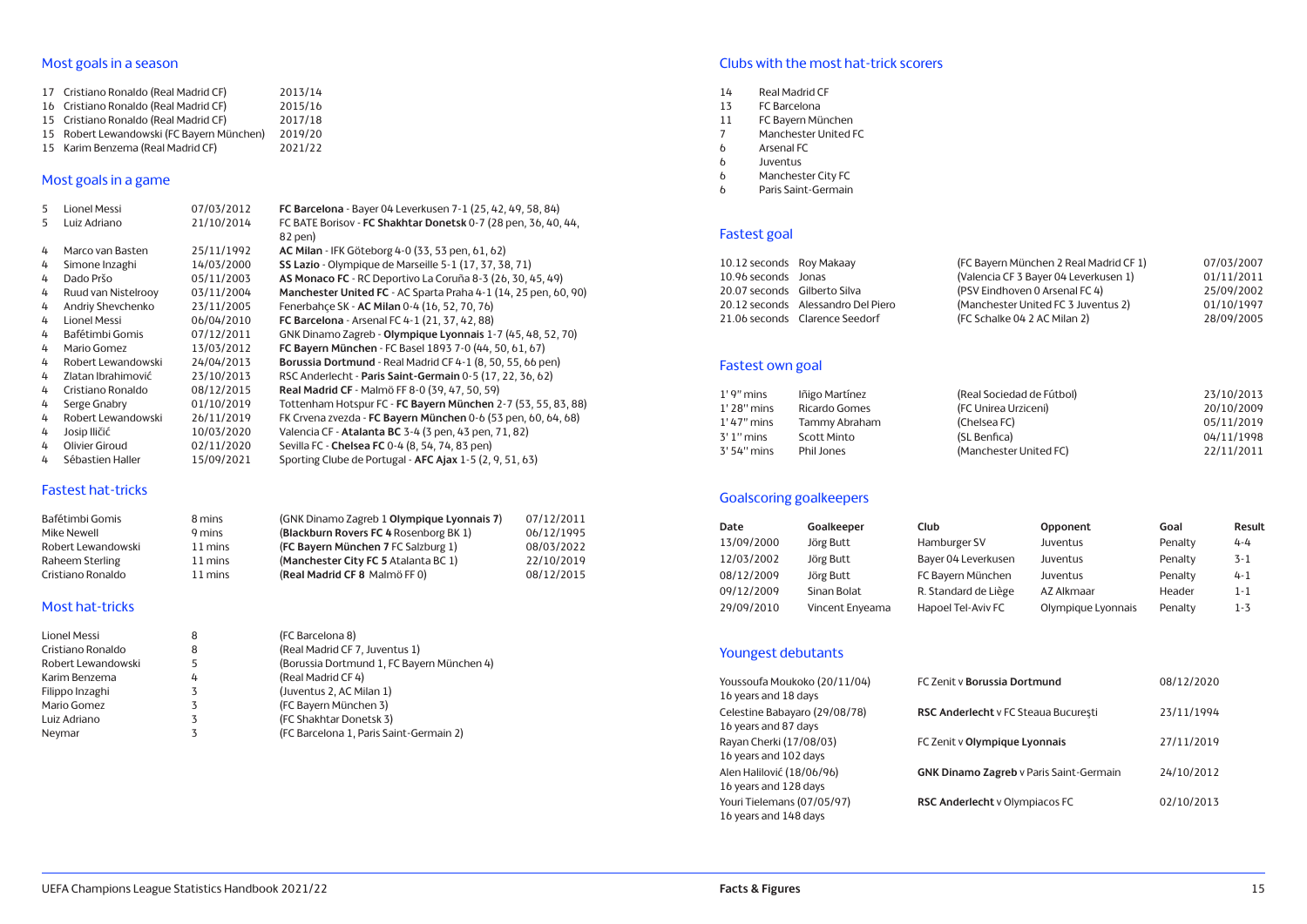#### Youngest goalscorers

| Ansu Fati (31/10/02)<br>17 years and 40 days              | FC Internazionale Milano v FC Barcelona       | 10/12/2019 |
|-----------------------------------------------------------|-----------------------------------------------|------------|
| Peter Ofori-Quaye (21/03/80)<br>17 years and 195 days     | Rosenborg BK v Olympiacos FC                  | 01/10/1997 |
| Mateo Kovačić (06/05/94)<br>17 years and 216 days         | <b>GNK Dinamo Zagreb v Olympique Lyonnais</b> | 07/12/2011 |
| Cesc Fàbregas (04/05/87)<br>17 years and 218 days         | Arsenal FC v Rosenborg BK                     | 07/12/2004 |
| Bojan Krkic (28/08/90)<br>17 years and 218 days           | FC Schalke 04 v FC Barcelona                  | 01/04/2008 |
| Oldest players                                            |                                               |            |
| Marco Ballotta (03/04/64)<br>43 years and 252 days        | Real Madrid CF v SS Lazio                     | 11/12/2007 |
| Gianluigi Buffon (28/01/78)<br>42 years and 315 days      | FC Barcelona y Juventus                       | 08/12/2020 |
| Olexandr Shovkovskiy (02/01/75)<br>41 years and 255 days  | FC Dynamo Kyiv v SSC Napoli                   | 13/09/2016 |
| Mark Schwarzer (06/10/62)<br>41 years and 206 days        | Chelsea FC y Club Atlético de Madrid          | 30/04/2014 |
| Alessandro Costacurta (24/04/66)<br>40 years and 211 days | AEK Athens v <b>AC Milan</b>                  | 21/11/2006 |
| <b>Oldest goalscorers</b>                                 |                                               |            |
| Francesco Totti (27/09/76)<br>38 years and 59 days        | PFC CSKA Moskva v AS Roma                     | 25/11/2014 |
| Ryan Giggs (29/11/73)<br>37 years and 290 days            | SL Benfica v Manchester United FC             | 14/09/2011 |
| Filippo Inzaghi (09/08/73)<br>37 years and 87 days        | <b>AC Milan</b> v Real Madrid CF              | 03/11/2010 |
| Javier Zanetti (10/08/73)<br>37 years and 72 days         | FC Internazionale v Tottenham Hotspur FC      | 20/10/2010 |
| Laurent Blanc (19/11/65)<br>36 years and 339 days         | Olympiacos FC v Manchester United FC          | 23/10/2002 |
|                                                           |                                               |            |

#### All-time results summary

8-0 (8)

8-3 (11)

8-4 (12)

7-0 (7)

7-1 (8)

7-2 (9)

 $6-1(7)$ 6-2 (8)

6-3 (9)

5-3 (8)

 $4-0(4)$ 

 $4-3(7)$ 4-4 (8)

3-4 (7)

3-5 (8)

2-5 (7)

2-6 (8)

2-7 (9)

2-8 (10)

1-5 (6)

1-6 (7)

1-7 (8)

0-6 (6)

0-7 (7)

0-0 (0) 258

1

1

3 21

**Total 3402 9410**

#### **Result Games Goals** 2 16 1 11 1 12 8 56<br>5 40  $40$ 2 18  $6-0 (6)$  11  $66$ <br> $6-1 (7)$  12 84 5 40 2 18 5-0 (5) 32 160 5-1 (6) 31 186 5-2 (7) 12 84 4 32<br>85 340 4-1 (5) 61 305  $4-2(6)$   $36$   $216$ <br> $4-3(7)$   $10$   $70$ 4 32 3-0 (3) 171 513 3-1 (4) 162 648 3-2 (5) 84 420 3-3 (6) 32 192 6 42 8 2-0 (2) 281 562 2-1 (3) 294 882 2-2 (4) 155 620 2-3 (5) 58 290 2-4 (6) 11 66 5 35 2 16 9 1 10 1-0 (1) 340 340 1-1 (2) 358 716 1-2 (3) 186 558 1-3 (4) 87 348 1-4 (5) 36 180 9 54 2 14 2 16  $\Omega$ 0-1 (1) 230 230 0-2 (2) 160 320 0-3 (3) 85 255 0-4 (4) 35 140 0-5 (5) 19 95 4 24 Most common result 1-1 358 times<br>1-0 340 times 340 times 2-1 294 times 2-0 281 times 0-0 258 times Highest goal aggregate in a season 449 2000/01<br>442 1999/00 442 1999/00<br>431 2002/03 431 2002/03<br>401 2017/18 2017/18 393 2001/02 Highest goal average in a season 3.24 2019/20 3.21 2017/18 2016/17 3.04 2020/21 2012/13 Teams scoring five or more goals in a game 40 clubs have provided 177 separate instances of scoring five or more goals in one game. 25 times FC Bayern München 20 times FC Barcelona 18 times Real Madrid CF 10 times Manchester United FC 10 times Paris Saint-Germain Teams conceding five or more goals in a game 71 clubs have provided 177 separate instances of conceding five or more goals in one game. 7 times FC Shakhtar Donetsk 6 times RSC Anderlecht<br>6 times Beşiktaş JK Beşiktaş JK 5 times SK Sturm Graz 5 times FC Spartak Moskva 5 times Sporting Clube de Portugal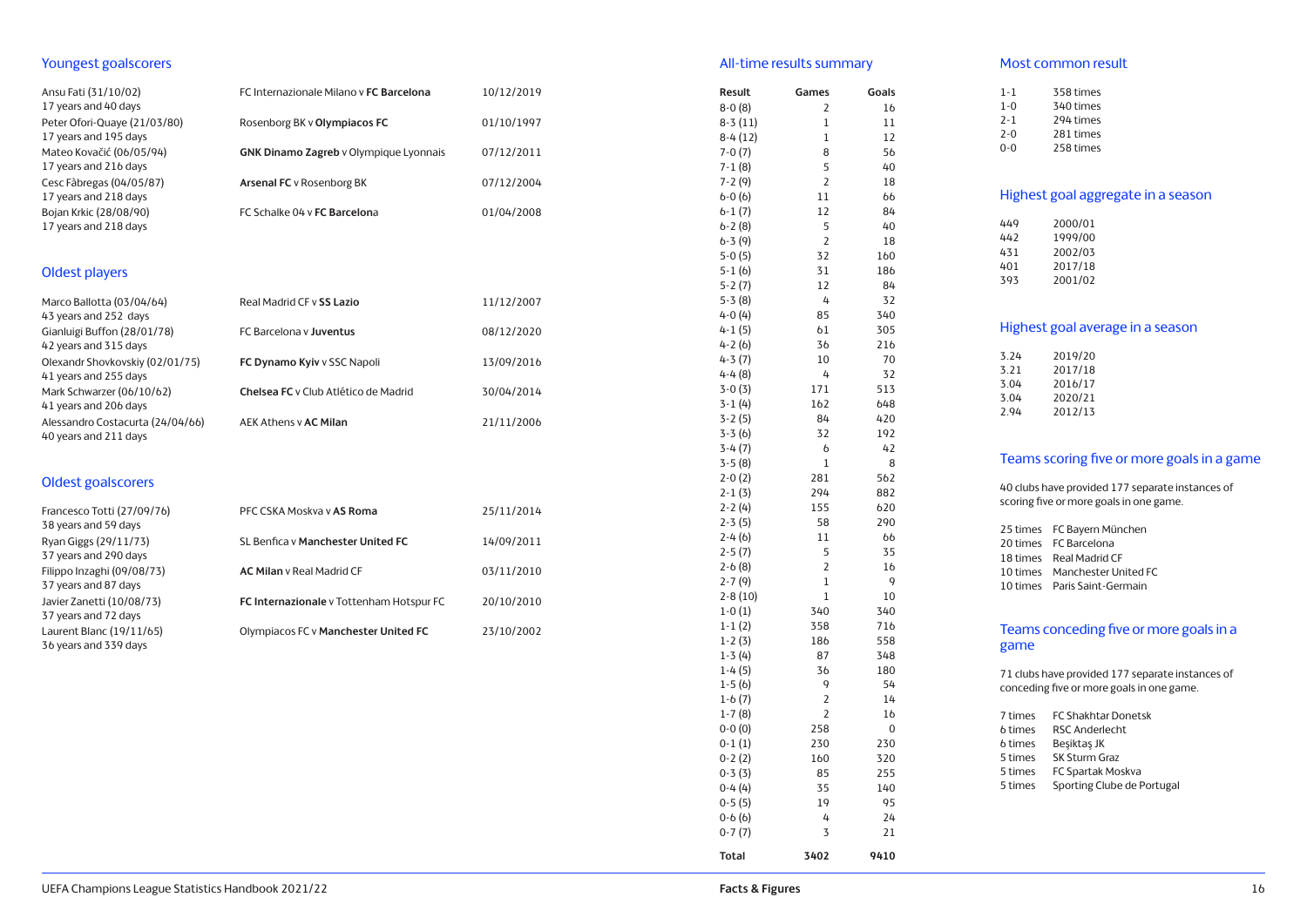## Teams scoring five or more goals in the first half

| $0 - 6$ | FC BATE Borisov v FC Shakhtar Donetsk | $(full-time: 0-7)$ | 21/10/2014 |
|---------|---------------------------------------|--------------------|------------|
| $5 - 2$ | AS Monaco FC v RC Deportivo La Coruña | $(full-time: 8-3)$ | 05/11/2003 |
| $5-0$   | FC Bayern München v LOSC Lille        | $(full-time: 6-1)$ | 07/11/2012 |
| $0 - 5$ | AS Roma v FC Bayern München           | $(full-time: 1-7)$ | 21/10/2014 |
| $5-0$   | FC Bayern München v FC Porto          | $(full-time: 6-1)$ | 21/04/2015 |
| $5 - 2$ | Borussia Dortmund v Legia Warszawa    | $(full-time: 8-4)$ | 22/11/2016 |
| $5 - 1$ | FC Salzburg v KRC Genk                | $(full-time: 6-2)$ | 17/09/2019 |

## Teams scoring five or more goals in the second half

| $6-0$   | Liverpool FC v Besiktas JK               | $(full-time: 8-0)$ | 06/11/2007 |
|---------|------------------------------------------|--------------------|------------|
| $0 - 6$ | GNK Dinamo Zagreb v Olympique Lyonnais   | $(full-time: 1-7)$ | 07/12/2011 |
| $1 - 5$ | Ferencvárosi TC v AFC Ajax               | $(full-time: 1-5)$ | 27/09/1995 |
| $5 - 0$ | SS Lazio v FC Shakhtar Donetsk           | $(full-time: 5-1)$ | 25/10/2000 |
| $5 - 1$ | FC Barcelona v Bayer 04 Leverkusen       | $(full-time: 7-1)$ | 07/03/2012 |
| $1 - 5$ | Galatasaray AS v Real Madrid CF          | $(full-time: 1-6)$ | 17/09/2013 |
| $5 - 0$ | Club Atlético de Madrid y Malmö FF       | (full-time: 5-0)   | 22/10/2014 |
| $5 - 0$ | FC Bayern München v FC Shakhtar Donetsk  | (full-time: 7-0)   | 11/03/2015 |
| $5 - 0$ | Real Madrid CF v Malmö FF                | (full-time: 8-0)   | 08/12/2015 |
| $5 - 0$ | FC Barcelona y Celtic FC                 | $(full-time: 7-0)$ | 13/09/2016 |
| $0 - 5$ | Arsenal FC v FC Bayern München           | $(full-time: 1-5)$ | 07/03/2017 |
| $1 - 5$ | Tottenham Hotspur FC v FC Bayern München | $(full-time: 2-7)$ | 01/10/2019 |
| $0 - 5$ | FK Crvena zvezda v FC Bayern München     | (full-time: 0-6)   | 26/11/2019 |

## Most goals in a game

| 12           | Borussia Dortmund 8-4 Legia Warszawa       | 22/11/2016 |
|--------------|--------------------------------------------|------------|
| 11           | AS Monaco FC 8-3 RC Deportivo La Coruña    | 05/11/2003 |
| 10           | FC Barcelona 2-8 FC Bayern München         | 14/08/2020 |
| $\mathsf{Q}$ | Paris Saint-Germain 7-2 Rosenborg BK       | 24/10/2000 |
| $\mathbf{Q}$ | Olympique Lyonnais 7-2 SV Werder Bremen    | 08/03/2005 |
| $\mathsf{Q}$ | Villarreal CF 6-3 Aalborg BK               | 21/10/2008 |
| $\mathsf{Q}$ | Tottenham Hotspur FC 2-7 FC Bayern München | 01/10/2019 |
| $\mathsf{Q}$ | Manchester City FC 6-3 RB Leipzig          | 15/09/2021 |

## Biggest margins of victory

| $8 - 0$ | Liverpool FC v Besiktas JK                         | 06/11/2007 |
|---------|----------------------------------------------------|------------|
| $8 - 0$ | Real Madrid CF v Malmö FF                          | 08/12/2015 |
| $7 - 0$ | Juventus v Olympiacos FC                           | 10/12/2003 |
| $7 - 0$ | Arsenal FC v SK Slavia Praha                       | 23/10/2007 |
| $0 - 7$ | MŠK Žilina v Olympique de Marseille                | 03/11/2010 |
| $7 - 0$ | Valencia CF v KRC Genk                             | 23/11/2011 |
| $7 - 0$ | FC Bayern München v FC Basel 1893                  | 13/03/2012 |
| $0 - 7$ | FC BATE Borisov v FC Shakhtar Donetsk              | 21/10/2014 |
| $7 - 0$ | FC Bayern München v FC Shakhtar Donetsk            | 11/03/2015 |
| $7 - 0$ | FC Barcelona y Celtic FC                           | 13/09/2016 |
| $0 - 7$ | NK Maribor v Liverpool FC                          | 17/10/2017 |
| $7 - 0$ | Liverpool FC v FC Spartak Moskva                   | 06/12/2017 |
| $7 - 0$ | Manchester City FC v FC Schalke 04                 | 12/03/2019 |
| $2 - 8$ | FC Barcelona v FC Bayern München                   | 14/08/2020 |
| $7 - 1$ | Manchester United FC v AS Roma                     | 10/04/2007 |
| $7 - 1$ | FC Bayern München v Sporting Clube de Portugal     | 10/03/2009 |
| $1 - 7$ | GNK Dinamo Zagreb v Olympique Lyonnais             | 07/12/2011 |
| $7 - 1$ | FC Barcelona v Bayer 04 Leverkusen                 | 07/03/2012 |
| $1 - 7$ | AS Roma v FC Bayern München                        | 21/10/2014 |
| $7 - 1$ | Paris Saint-Germain y Celtic FC                    | 22/11/2017 |
| $7 - 1$ | FC Bayern München v FC Salzburg                    | 08/03/2022 |
| $6-0$   | Olympique de Marseille v PFC CSKA Moskva           | 17/03/1993 |
| $b-0$   | Leeds United AFC v Besiktas JK                     | 26/09/2000 |
| $6-0$   | Real Madrid CF v KRC Genk                          | 25/09/2002 |
| $b-0$   | Arsenal FC v SC Braga                              | 15/09/2010 |
| $6-0$   | FC Porto v FC BATE Borisov                         | 17/09/2014 |
| $6-0$   | Chelsea FC v NK Maribor                            | 21/10/2014 |
| $0 - b$ | Legia Warszawa v Borussia Dortmund                 | 14/09/2016 |
| $b-0$   | Arsenal FC v PFC Ludogorets Razgrad                | 19/10/2016 |
| $b-0$   | FC Dynamo Kyiv v Beşiktaş JK                       | 06/12/2016 |
| $b-0$   | Chelsea FC v Qarabağ FK                            | 12/09/2017 |
| $0 - 6$ | APOEL FC v Real Madrid CF                          | 21/11/2017 |
| $6-0$   | Manchester City FC v FC Shakhtar Donetsk           | 07/11/2018 |
| $b-0$   | Real Madrid CF v Galatasaray AŞ                    | 06/11/2019 |
| $0 - b$ | FK Crvena zvezda v FC Bayern München               | 26/11/2019 |
| $0 - 6$ | FC Shakhtar Donetsk v VfL Borussia Mönchengladbach | 03/11/2020 |

## Highest scoring draws

| $4 - 4$ | Hamburger SV v Juventus       | 13/09/2000 |
|---------|-------------------------------|------------|
| $4 - 4$ | Chelsea FC v Liverpool FC     | 14/04/2009 |
| $4 - 4$ | Bayer 04 Leverkusen v AS Roma | 20/10/2015 |
| $4 - 4$ | Chelsea FC v AFC Ajax         | 05/11/2019 |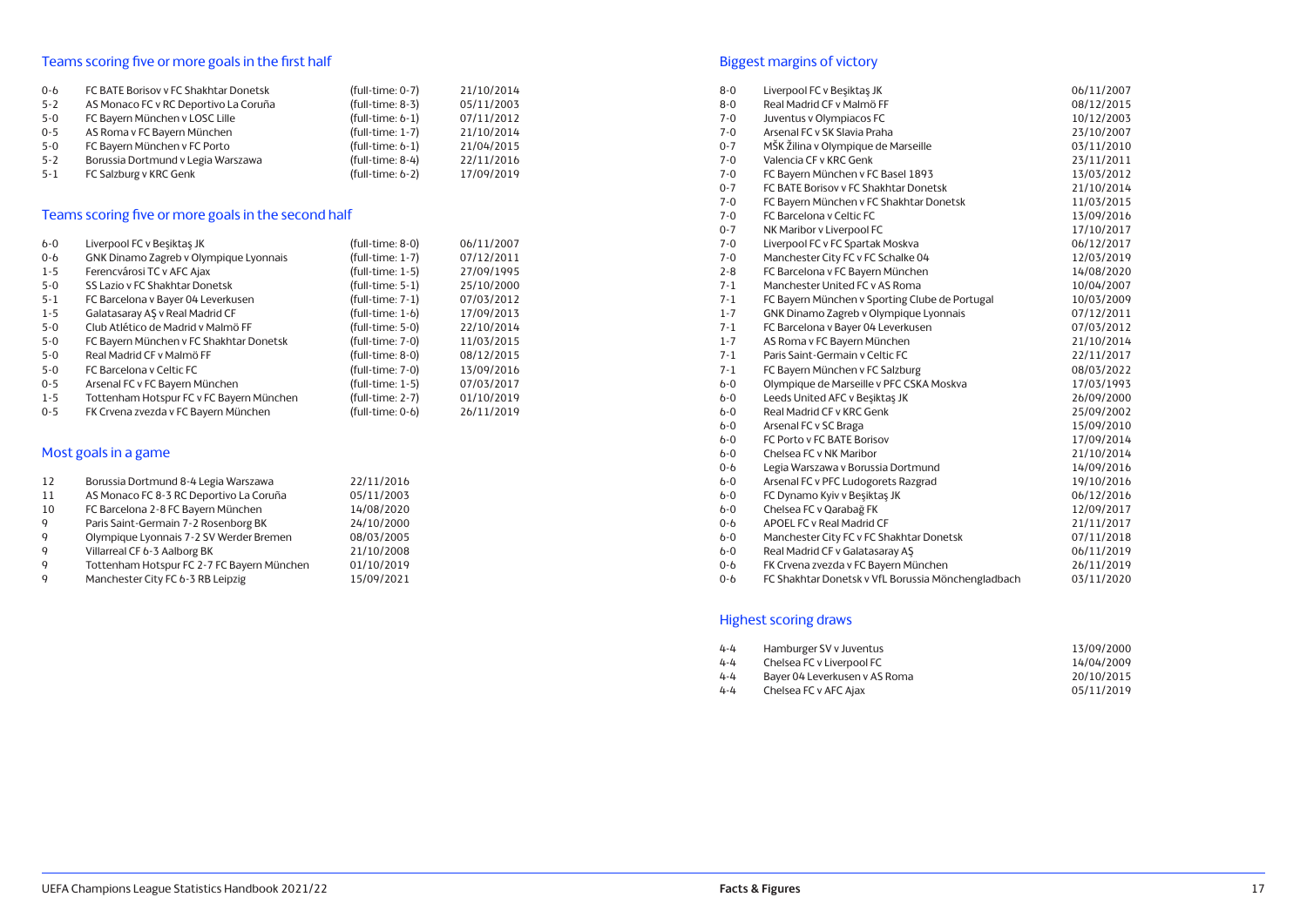## All-time goal statistics per group/round

| Season             | G                     | GIs                   | A٧                     | А              | B        | C              | D        | E                              | F                    | G                              | н                              | <b>R16</b>         | QF                       | SF                       | F                                |  |
|--------------------|-----------------------|-----------------------|------------------------|----------------|----------|----------------|----------|--------------------------------|----------------------|--------------------------------|--------------------------------|--------------------|--------------------------|--------------------------|----------------------------------|--|
| 1992/93            | 25                    | 56                    | 2.24                   | 28             | 27       | $\overline{a}$ | ÷,       | J.                             | $\overline{a}$       | ÷,                             | $\overline{a}$                 | ÷,                 | ÷,                       | $\overline{\phantom{a}}$ | 1                                |  |
| 1993/94            | 27                    | 71                    | 2.63                   | 29             | 32       | ÷              | ÷,       | ÷.                             | $\overline{a}$       | L.                             | L,                             | $\overline{a}$     | $\overline{\phantom{a}}$ | $\mathbf b$              | 4                                |  |
| 1994/95            | 61                    | 140                   | 2.29                   | 35             | 33       | 25             | 22       |                                | $\overline{a}$       | $\overline{a}$                 | L,                             | L,                 | 14                       | 10                       | $\mathbf 1$                      |  |
| 1995/96            | 61                    | 159                   | 2.61                   | 2 <sub>b</sub> | 36       | 31             | 38       | ÷.                             | L,                   | L.                             | L,                             | L,                 | 15                       | 11                       | $\overline{2}$                   |  |
| 1996/97            | 61                    | 161                   | 2.64                   | 29             | 37       | 22             | 39       | ÷.                             | $\overline{a}$       | ÷,                             | $\overline{a}$                 | $\overline{a}$     | 20                       | 10                       | 4                                |  |
| 1997/98            | 85                    | 239                   | 2.81                   | 30             | 36       | 36             | 37       | 34                             | 38                   | ÷,                             | ÷,                             | L,                 | 15                       | 12                       | $\mathbf 1$                      |  |
| 1998/99            | 85                    | 238                   | 2.80                   | 28             | 27       | 35             | 44       | 30                             | 38                   | ÷,                             | $\frac{1}{2}$                  | L,                 | 19                       | 14                       | 3                                |  |
| 1999/00<br>Stage 2 | 157<br>÷,             | 442<br>$\blacksquare$ | 2.82<br>$\overline{a}$ | 30<br>33       | 41<br>31 | 30<br>39       | 31<br>27 | 39<br>$\overline{\phantom{a}}$ | 27<br>$\overline{a}$ | 37<br>$\overline{\phantom{a}}$ | 33<br>$\frac{1}{2}$            | L,<br>$\centerdot$ | 28<br>L,                 | 13<br>Ĭ,                 | 3<br>Ĭ,                          |  |
| 2000/01            | 157                   | 449                   | 2.86                   | 38             | 40       | 24             | 42       | 30                             | 42                   | 38                             | 38                             | L,                 | 21                       | 7                        | $\overline{2}$                   |  |
| Stage 2            | $\overline{a}$        | J.                    | $\centerdot$           | 28             | 30       | 27             | 42       | $\overline{\phantom{a}}$       | $\overline{a}$       | ÷,                             | $\overline{\phantom{a}}$       | $\overline{a}$     | ÷,                       | ÷,                       | ÷,                               |  |
| 2001/02            | 157                   | 393                   | 2.50                   | 32             | 26       | 30             | 23       | 30                             | 35                   | 33                             | 38                             | L,                 | 24                       | 10                       | 3                                |  |
| Stage 2            | $\overline{a}$        | Ĭ.                    | l,                     | 24             | 22       | 30             | 33       | ÷,                             | $\centerdot$         | $\overline{\phantom{a}}$       | $\overline{\phantom{a}}$       | L,                 | $\frac{1}{2}$            | ÷,                       | $\overline{a}$                   |  |
| 2002/03<br>Stage 2 | 157<br>$\blacksquare$ | 431<br>L,             | 2.75<br>l,             | 26<br>38       | 42<br>24 | 27<br>25       | 34<br>34 | 28<br>$\overline{\phantom{a}}$ | 48<br>$\overline{a}$ | 43<br>$\overline{\phantom{a}}$ | 28<br>$\overline{\phantom{a}}$ | L,<br>÷,           | 25<br>÷,                 | 9<br>÷,                  | $\overline{0}$<br>$\overline{a}$ |  |
| 2003/04            | 125                   | 309                   | 2.47                   | 25             | 32       | 36             | 35       | 31                             | 32                   | 25                             | 22                             | 29                 | 30                       | 9                        | 3                                |  |
| 2004/05            | 125                   | 331                   | 2.65                   | 21             | 37       | 28             | 43       | 34                             | 28                   | 36                             | 22                             | 48                 | 21                       | 7                        | $\mathfrak b$                    |  |
| 2005/06            | 125                   | 285                   | 2.28                   | 31             | 26       | 42             | 12       | 35                             | 36                   | 17                             | 29                             | 40                 | 12                       | $\overline{2}$           | 3                                |  |
| 2006/07            | 125                   | 309                   | 2.47                   | 30             | 25       | 30             | 32       | 38                             | 30                   | 27                             | 29                             | 29                 | 26                       | 10                       | 3                                |  |
| 2007/08            | 125                   | 330                   | 2.64                   | 36             | 22       | 40             | 28       | 37                             | 37                   | 30                             | 37                             | 35                 | 18                       | 8                        | $\overline{2}$                   |  |
| 2008/09            | 125                   | 329                   | 2.63                   | 31             | 31       | 39             | 30       | 31                             | 34                   | 28                             | 23                             | 45                 | 28                       | 7                        | $\overline{2}$                   |  |
| 2009/10            | 125                   | 320                   | 2.56                   | 22             | 32       | 38             | 26       | 36                             | 25                   | 32                             | 27                             | 47                 | 24                       | 9                        | $\overline{2}$                   |  |
| 2010/11            | 125                   | 355                   | 2.84                   | 45             | 35       | 27             | 25       | 40                             | 36                   | 31                             | 37                             | 38                 | 26                       | 11                       | 4                                |  |
| 2011/12            | 125                   | 345                   | 2.76                   | 32             | 26       | 33             | 37       | 35                             | 28                   | 26                             | 37                             | 56                 | 22                       | 11                       | $\overline{2}$                   |  |
| 2012/13            | 125                   | 368                   | 2.94                   | 31             | 35       | 29             | 41       | 44                             | 40                   | 32                             | 32                             | 44                 | 23                       | 14                       | 3                                |  |
| 2013/14            | 125                   | 362                   | 2.90                   | 29             | 41       | 38             | 49       | 25                             | 34                   | 29                             | 32                             | 51                 | 20                       | 9                        | 5                                |  |
| 2014/15            | 125                   | 361                   | 2.89                   | 35             | 33       | 17             | 41       | 39                             | 34                   | 42                             | 38                             | 46                 | 19                       | 13                       | 4                                |  |
| 2015/16            | 125                   | 347                   | 2.77                   | 39             | 29       | 32             | 34       | 44                             | 40                   | 31                             | 31                             | 40                 | 20                       | 5                        | $\overline{2}$                   |  |
| 2016/17            | 125                   | 380                   | 3.04                   | 40             | 38       | 42             | 31       | 28                             | 51                   | 25                             | 23                             | 62                 | 24                       | 11                       | 5                                |  |
| 2017/18            | 125                   | 401                   | 3.21                   | 32             | 45       | 32             | 28       | 47                             | 39                   | 42                             | 41                             | 47                 | 24                       | 20                       | 4                                |  |
| 2018/19            | 125                   | 366                   | 2.93                   | 27             | 35       | 38             | 30       | 34                             | 47                   | 38                             | 26                             | 52                 | 24                       | 13                       | $\overline{2}$                   |  |
| 2019/20            | 119                   | 386                   | 3.24                   | 36             | 53       | 42             | 29       | 45                             | 31                   | 36                             | 36                             | 51                 | 20                       | $\mathfrak b$            | $\mathbf{1}$                     |  |
| 2020/21            | 125                   | 366                   | 2.93                   | 40             | 39       | 27             | 31       | 32                             | 35                   | 39                             | 46                             | 48                 | 19                       | 9                        | $\mathbf{1}$                     |  |
| 2021/22            | 125                   | 380                   | 3.04                   | 52             | 34       | 47             | 31       | 32                             | 42                   | 25                             | 34                             | 41                 | 23                       | 18                       | 1                                |  |
| Highest<br>Lowest  | 157<br>25             | 449<br>56             | 3.24<br>2.24           | 52<br>21       | 53<br>22 | 47<br>17       | 49<br>12 | 47<br>25                       | 51<br>25             | 43<br>17                       | 46<br>22                       | 62<br>29           | 30<br>12                 | 20<br>2                  | 6<br>0                           |  |

## Most red cards by club

| Club                     | <b>Red cards</b> | Matches |
|--------------------------|------------------|---------|
| Juventus                 | 27               | 214     |
| FC Bayern München        | 20               | 272     |
| FC Internazionale Milano | 19               | 131     |
| FC Porto                 | 18               | 204     |
| Arsenal FC               | 17               | 177     |

## Most red cards in a season

| 5 | Juventus                        | 2000/01 |
|---|---------------------------------|---------|
| 5 | Juventus                        | 2005/06 |
| 4 | Olympique de Marseille          | 1999/00 |
| 4 | FC Spartak Moskva               | 1999/00 |
| 4 | Galatasaray AŞ                  | 2000/01 |
| 4 | AS Roma                         | 2004/05 |
| 4 | <b>FC Internazionale Milano</b> | 2007/08 |
| 4 | Paris Saint-Germain             | 2020/21 |

## Most red cards in a game

|   | Feyenoord [1] v Olympique de Marseille [2]       | 07/12/1999 |
|---|--------------------------------------------------|------------|
| 3 | AS Monaco FC [2] v PSV Eindhoven [1]             | 25/11/2003 |
| 3 | FC Girondins de Bordeaux [1] v Olympiacos FC [2] | 17/03/2010 |
|   | AFC Ajax [1] v AJ Auxerre [2]                    | 19/10/2010 |
| 3 | FC Porto [2] v Club Atlético de Madrid [1]       | 07/12/2021 |

## Fastest red cards

| 3'59" Olexandr Kucher | FC Bayern München v FC Shakhtar Donetsk        | 11/03/2015 |
|-----------------------|------------------------------------------------|------------|
| 5'52" Valérien Ismaël | FC Internazionale Milano y SV Werder Bremen    | 14/09/2004 |
| 5'59" Craig Bellamy   | Newcastle United FC v FC Internazionale Milano | 27/11/2002 |
| 6' 0" Frédéric Déhu   | RC Lens v FC Dynamo Kyiv                       | 09/12/1998 |
| 6'47" Héctor Herrera  | FC Porto y FC Zenit                            | 22/10/2013 |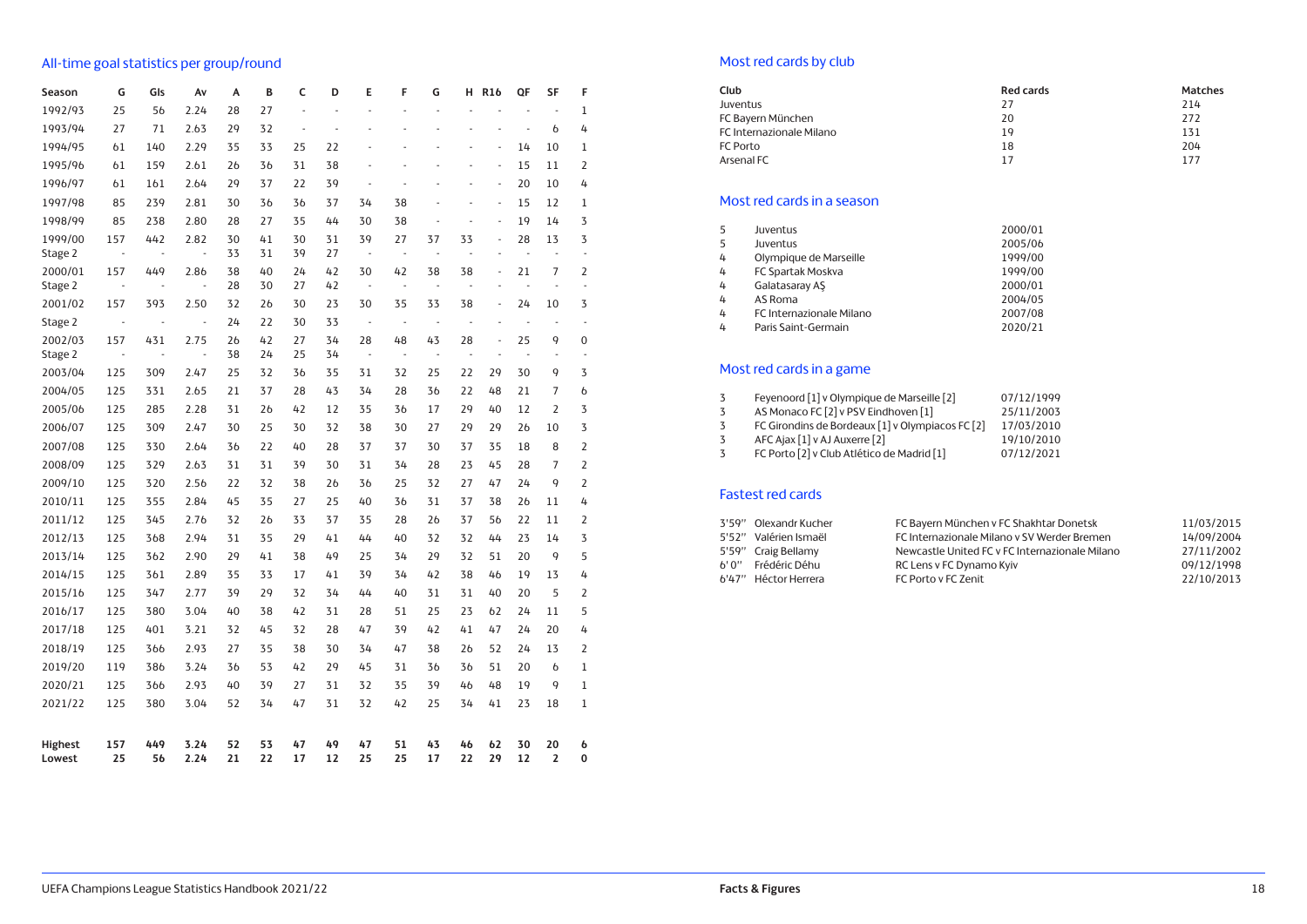## GROUP STAGE

## Most games played in the group stage

## Most seasons unbeaten in the group stage

| 13 times FC Barcelona           |
|---------------------------------|
| Real Madrid CF<br>8 times       |
| Manchester United FC<br>7 times |
| Juventus<br>7 times             |
| 7 times FC Bayern München       |
|                                 |

## Most times a group winner

| FC Barcelona         | 21 | 1993/94, 1999/00 (stage 1), 1999/00 (2), 2001/02 (1), 2001/02 (2), 2002/03 (1),<br>2002/03 (2), 2005/06, 2007/08, 2008/09, 2009/10, 2010/11, 2011/12, 2012/13,<br>2013/14, 2014/15, 2015/16, 2016/17, 2017/18, 2018/19, 2019/20 |
|----------------------|----|---------------------------------------------------------------------------------------------------------------------------------------------------------------------------------------------------------------------------------|
| FC Bayern München    | 18 | 1997/98, 1998/99, 1999/00 (2), 2000/01 (1), 2000/01 (2), 2001/02 (1), 2006/07,<br>2008/09, 2010/11, 2011/12, 2012/13, 2013/14, 2014/15, 2015/16, 2018/19,<br>2019/20.2020/21.2021/22                                            |
| Real Madrid CF       | 18 | 1997/98, 1999/00 (1), 2000/01 (1), 2000/01 (2), 2001/02 (1), 2001/02 (2),<br>2002/03 (1), 2003/04, 2007/08, 2009/10, 2010/11, 2011/12, 2013/14, 2014/15,<br>2015/16, 2018/19, 2020/21, 2021/22                                  |
| Manchester United FC | 16 | 1997/98, 1999/00 (1), 1999/00 (2), 2001/02 (2), 2002/03 (1), 2002/03 (2), 2003/04,<br>2006/07, 2007/08, 2008/09, 2009/10, 2010/11, 2012/13, 2013/14, 2017/18,<br>2021/22                                                        |
| Juventus             | 15 | 1995/96, 1996/97, 1998/99, 2001/02 (1), 2002/03 (1), 2003/04, 2004/05,<br>2005/06, 2008/09, 2012/13, 2016/17, 2018/19, 2019/20, 2020/21, 2021/22                                                                                |

## Best record in group stage

|                                    | Pld           | W             | D                | L                | F      | A              | Pts            |
|------------------------------------|---------------|---------------|------------------|------------------|--------|----------------|----------------|
| FC Bayern München (2019/20)        | 6             | 6             | 0                | 0                | 24     | 5              | 18/18 (1st)    |
| FC Bayern München (2021/22)        | 6             | $\mathfrak b$ | 0                | 0                | 22     | 3              | 18/18 (1st)    |
| Real Madrid CF (2011/12)           | 6             | 6             | $\boldsymbol{0}$ | $\boldsymbol{0}$ | 19     | $\overline{2}$ | 18/18 (1st)    |
| AFC Ajax (2021/22)                 | 6             | 6             | 0                | 0                | 20     | 5              | 18/18 (1st)    |
| Real Madrid CF (2014/15)           | 6             | 6             | 0                | $\boldsymbol{0}$ | 16     | 2              | 18/18(1st)     |
| Liverpool FC (2021/22)             | 6             | 6             | 0                | 0                | 17     | 6              | 18/18 (1st)    |
| FC Spartak Moskva (1995/96)        | 6             | 6             | 0                | 0                | 15     | 4              | 18/18 (1st)    |
| AC Milan (1992/93)                 | 6             | 6             | 0                | 0                | 11     | 1              | 18/18 (1st)    |
| FC Barcelona (2002/03)             | 6             | 6             | 0                | 0                | 13     | 4              | 18/18 (1st/S1) |
| Paris Saint-Germain FC (1994/95)   | 6             | 6             | 0                | 0                | 12     | 3              | 18/18 (1st)    |
| FC Barcelona (2011/12)             | 6             | 5             | 1                | 0                | 20     | 4              | 16/18 (1st)    |
| Real Madrid CF (2015/16)           | 6             | 5             | $\,1$            | $\mathbf 0$      | 19     | 3              | 16/18(1st)     |
| Real Madrid CF (2013/14)           | 6             | 5             | 1                | $\mathbf 0$      | 20     | 5              | 16/18(1st)     |
| Paris Saint-Germain (2019/20)      | 6             | 5             | $\mathbf{1}$     | $\mathbf 0$      | 17     | $\overline{2}$ | 16/18(1st)     |
| FC Barcelona (2005/06)             | 6             | 5             | $\mathbf{1}$     | $\mathbf 0$      | 16     | $\overline{2}$ | 16/18(1st)     |
| AFC Ajax (1995/96)                 | $\mathfrak b$ | 5             | 1                | 0                | 15     | 1              | 16/18(1st)     |
| FC Bayern München (2020/21)        | $\mathfrak b$ | 5             | $\mathbf{1}$     | 0                | 18     | 5              | 16/18(1st)     |
| Valencia CF (2002/03)              | 6             | 5             | 1                | $\mathbf 0$      | 17     | 4              | 16/18 (1st/S1) |
| Real Madrid CF (2010/11)           | 6             | 5             | 1                | 0                | 15     | 2              | 16/18(1st)     |
| FC Barcelona (1999/00)             | 6             | 5             | 1                | $\pmb{0}$        | 17     | 5              | 16/18 (1st/S2) |
| Club Atlético de Madrid (2013/14)  | 6             | 5             | 1                | 0                | 15     | 3              | 16/18(1st)     |
| Manchester City FC (2020/21)       | 6             | 5             | 1                | $\pmb{0}$        | 13     | 1              | 16/18(1st)     |
| Tottenham Hotspur FC (2017/18)     | 6             | 5             | 1                | $\boldsymbol{0}$ | 15     | 4              | 16/18(1st)     |
| FC Barcelona (2002/03)             | 6             | 5             | 1                | $\boldsymbol{0}$ | 12     | $\overline{2}$ | 16/18 (1st/S2) |
| Juventus (1996/97)                 | 6             | 5             | 1                | $\pmb{0}$        | $11\,$ | $\mathbf 1$    | 16/18(1st)     |
| FC Porto (2018/19)                 | 6             | 5             | 1                | $\pmb{0}$        | 15     | 6              | 16/18(1st)     |
| Real Madrid CF (2001/02)           | 6             | 5             | $\mathbf 1$      | $\boldsymbol{0}$ | 14     | 5              | 16/18 (1st/S2) |
| Olympique Lyonnais (2005/06)       | 6             | 5             | 1                | $\pmb{0}$        | 13     | 4              | 16/18(1st)     |
| Manchester United FC (2007/08)     | 6             | 5             | $\,1$            | $\pmb{0}$        | 13     | 4              | 16/18(1st)     |
| FC Porto (1996/97)                 | 6             | 5             | $\mathbf 1$      | $\boldsymbol{0}$ | 12     | 4              | 16/18(1st)     |
| Juventus (2019/20)                 | 6             | 5             | 1                | $\pmb{0}$        | 12     | 4              | 16/18(1st)     |
| Arsenal FC (2005/06)               | 6             | 5             | 1                | $\boldsymbol{0}$ | 10     | 2              | 16/18(1st)     |
| FC Girondins de Bordeaux (2009/10) | 6             | 5             | 1                | $\boldsymbol{0}$ | 9      | 2              | 16/18(1st)     |
| Juventus (2004/05)                 | 6             | 5             | 1                | 0                | 6      | 1              | 16/18(1st)     |

NB From 1992/93 to 1994/95 two points were awarded for a win. However, for the purpose of this classification three points have also been awarded for a win in those seasons.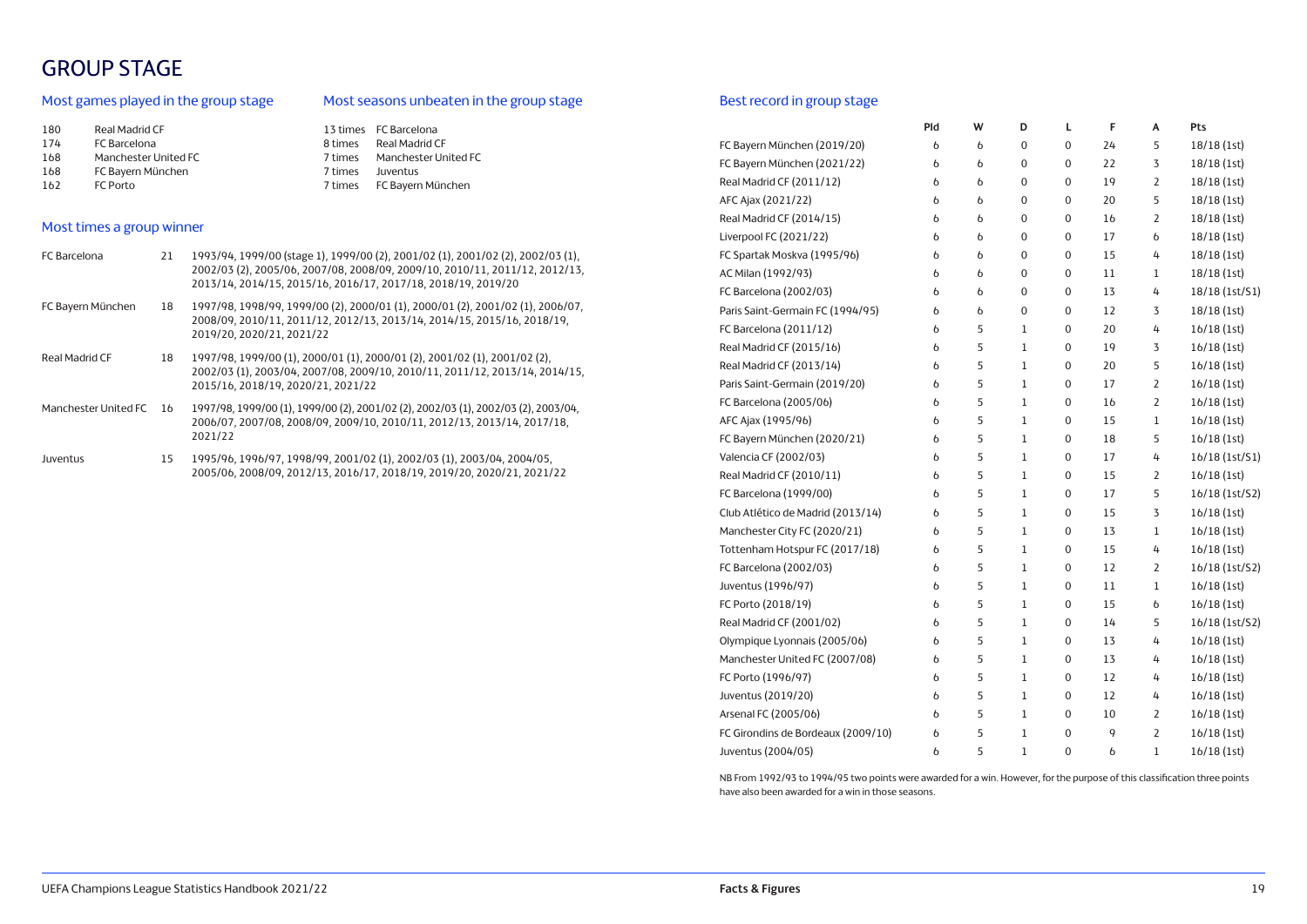## Worst record in group stage

|                                  | Pld           | W            | D            | L             | F              | A  | Pts             |
|----------------------------------|---------------|--------------|--------------|---------------|----------------|----|-----------------|
| GNK Dinamo Zagreb (2011/12)      | b             | $\mathbf 0$  | $\mathbf 0$  | b             | 3              | 22 | 0/18(4th)       |
| FC Spartak Moskva (2002/03)      | $\mathfrak b$ | $\mathbf{0}$ | $\mathbf{0}$ | $\mathfrak b$ | 1              | 18 | $0/18$ (4th/S1) |
| PFC Levski Sofia (2006/07)       | $\mathfrak b$ | $\mathbf 0$  | $\mathbf 0$  | $\mathfrak b$ | 1              | 17 | 0/18(4th)       |
| Beşiktaş JK (2021/22)            | $\mathfrak b$ | $\mathbf 0$  | $\mathbf 0$  | $\mathfrak b$ | 3              | 19 | 0/18(4th)       |
| MŠK Žilina (2010/11)             | $\mathbf b$   | $\mathbf{0}$ | $\mathbf{0}$ | $\mathfrak b$ | 3              | 19 | 0/18(4th)       |
| GNK Dinamo Zagreb (2016/17)      | $\mathfrak b$ | $\mathbf 0$  | $\mathbf 0$  | $\mathfrak b$ | $\mathbf 0$    | 15 | 0/18(4th)       |
| Maccabi Tel-Aviv FC (2015/16)    | $\mathfrak b$ | $\mathbf 0$  | $\mathbf 0$  | $\mathfrak b$ | 1              | 16 | 0/18(4th)       |
| FC Dynamo Kyiv (2007/08)         | 6             | $\mathbf 0$  | $\mathbf 0$  | b             | 4              | 19 | 0/18(4th)       |
| Debreceni VSC (2009/10)          | $\mathfrak b$ | $\mathbf 0$  | $\mathbf 0$  | $\mathfrak b$ | 5              | 19 | 0/18(4th)       |
| SL Benfica (2017/18)             | $\mathfrak b$ | $\mathbf 0$  | $\mathbf 0$  | $\mathfrak b$ | 1              | 14 | 0/18(4th)       |
| RSC Anderlecht (2004/05)         | $\mathfrak b$ | $\mathbf 0$  | $\mathbf 0$  | $\mathfrak b$ | 4              | 17 | 0/18(4th)       |
| Villarreal CF (2011/12)          | $\mathbf b$   | $\mathbf 0$  | $\mathbf 0$  | $\mathfrak b$ | 2              | 14 | 0/18(4th)       |
| Club Brugge KV (2016/17)         | $\mathfrak b$ | $\mathbf 0$  | $\mathbf 0$  | $\mathfrak b$ | 2              | 14 | $0/18$ (4th)    |
| SK Rapid Wien (2005/06)          | $\mathbf b$   | $\mathbf 0$  | $\mathbf 0$  | b             | 3              | 15 | 0/18(4th)       |
| MFK Košice (1997/98)             | b             | $\mathbf 0$  | 0            | b             | 2              | 13 | $0/18$ (4th)    |
| FK Partizan (2010/11)            | $\mathfrak b$ | $\mathbf{0}$ | $\mathbf{0}$ | $\mathfrak b$ | $\overline{2}$ | 13 | 0/18(4th)       |
| AEK Athens FC (2018/19)          | $\mathbf b$   | $\mathbf 0$  | $\mathbf 0$  | $\mathfrak b$ | 2              | 13 | 0/18(4th)       |
| Bayer 04 Leverkusen (2002/03)    | b             | $\mathbf 0$  | $\mathbf 0$  | b             | 5              | 15 | $0/18$ (4th/S2) |
| Fenerbahce SK (2001/02)          | $\mathbf b$   | $\mathbf 0$  | $\mathbf{0}$ | b             | 3              | 12 | $0/18$ (4th/S1) |
| Olympique de Marseille (2013/14) | $\mathfrak b$ | $\mathbf 0$  | $\mathbf{0}$ | $\mathfrak b$ | 5              | 14 | 0/18(4th)       |
| Maccabi Haifa FC (2009/10)       | $\mathfrak b$ | $\mathbf 0$  | $\mathbf{0}$ | $\mathfrak b$ | $\mathbf 0$    | 8  | 0/18(4th)       |
| FC Otelul Galati (2011/12)       | b             | 0            | 0            | 6             | 3              | 11 | $0/18$ (4th)    |

## Most goals scored in a group

| 25 | Paris Saint-Germain  | 2017/18 |
|----|----------------------|---------|
| 24 | FC Bayern München    | 2019/20 |
| 23 | Liverpool FC         | 2017/18 |
| 22 | FC Bayern München    | 2021/22 |
| 21 | Borussia Dortmund    | 2016/17 |
| 20 | Manchester United FC | 1998/99 |
| 20 | <b>FC Barcelona</b>  | 2011/12 |
| 20 | Real Madrid CF       | 2013/14 |
| 20 | <b>FC Barcelona</b>  | 2016/17 |
| 20 | AFC Aiax             | 2021/22 |

## Most goals conceded in a group

| 24 | FC BATE Borisov          | 2014/15 |
|----|--------------------------|---------|
| 24 | Legia Warszawa           | 2016/17 |
| 22 | <b>GNK Dinamo Zagreb</b> | 2011/12 |
| 22 | FC Nordsjælland          | 2012/13 |
| 21 | Malmö FF                 | 2015/16 |
| 20 | FK Crvena zvezda         | 2019/20 |
| 20 | <b>KRC Genk</b>          | 2019/20 |
| 20 | Club Brugge              | 2021/22 |

## Fewest goals scored in a group

| 0 | RC Deportivo La Coruña   | 2004/05           |
|---|--------------------------|-------------------|
| 0 | Maccabi Haifa FC         | 2009/10           |
| 0 | <b>GNK Dinamo Zagreb</b> | 2016/17           |
| 1 | Galatasaray AS           | 1993/94           |
| 1 | FC Spartak Moskva        | 2002/03 (Stage 1) |
| 1 | <b>AEK Athens FC</b>     | 2003/04           |
| 1 | <b>LOSC Lille</b>        | 2005/06           |
| 1 | <b>RSC Anderlecht</b>    | 2005/06           |
| 1 | PFC Levski Sofia         | 2006/07           |
| 1 | <b>GNK Dinamo Zagreb</b> | 2012/13           |
| 1 | Real Sociedad de Fútbol  | 2013/14           |
| 1 | <b>APOEL FC</b>          | 2014/15           |
| 1 | Maccabi Tel-Aviv FC      | 2015/16           |
| 1 | Malmö FF                 | 2015/16           |
| 1 | SL Benfica               | 2017/18           |
| 1 | Galatasaray AS           | 2019/20           |
| 1 | Malmö FF                 | 2021/22           |
| 1 | FC Dynamo Kyiv           | 2021/22           |

## Fewest goals conceded in a group

|   | <b>AC Milan</b>      | 1992/93 |
|---|----------------------|---------|
| 1 | <b>AFC Ajax</b>      | 1995/96 |
| 1 | Juventus             | 1996/97 |
| 1 | Juventus             | 2004/05 |
| 1 | Chelsea FC           | 2005/06 |
| 1 | Liverpool FC         | 2005/06 |
| 1 | <b>Villarreal CF</b> | 2005/06 |
| 1 | Manchester United FC | 2010/11 |
| 1 | AS Monaco FC         | 2014/15 |
| 1 | Paris Saint-Germain  | 2015/16 |
| 1 | FC Barcelona         | 2017/18 |
| 1 | Manchester City FC   | 2020/21 |

## Most goals scored in a group on a single matchday

| 15 | MD <sub>1</sub> | (Group F) | 18/09/2002 |
|----|-----------------|-----------|------------|
| 15 | MD <sub>5</sub> | (Group F) | 22/11/2016 |
| 13 | MD <sub>3</sub> | (Group B) | 02/10/2002 |
| 13 | MD <sub>4</sub> | (Group C) | 05/11/2003 |
| 13 | MD <sub>4</sub> | (Group F) | 07/11/2012 |
| 13 | MD <sub>3</sub> | (Group G) | 21/10/2014 |
| 13 | MD <sub>3</sub> | (Group E) | 17/10/2017 |
| 13 | MD <sub>2</sub> | (Group B) | 01/10/2019 |
| 13 | MD 4            | (Group H) | 05/11/2019 |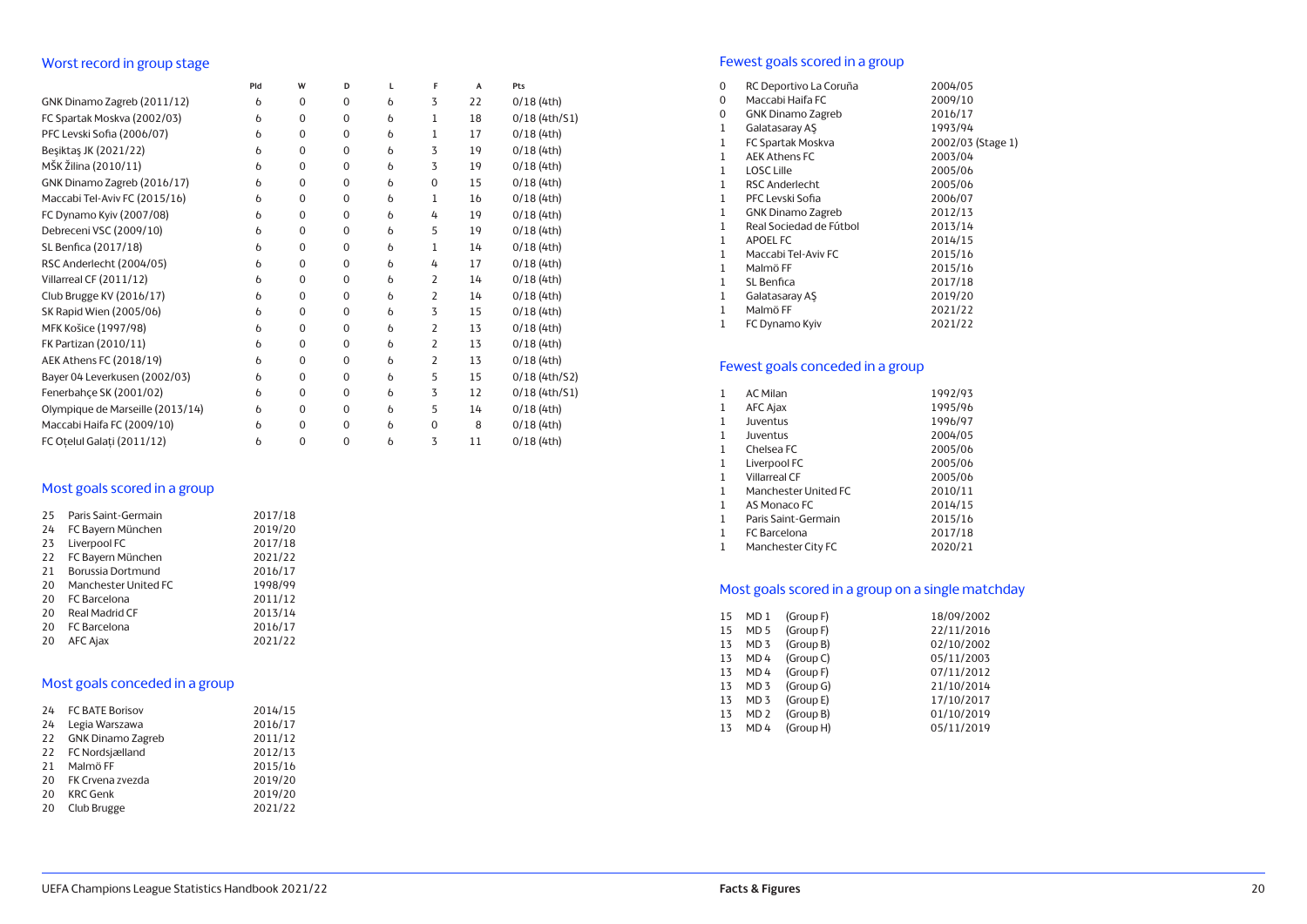# KNOCKOUT PHASE

## Most participations in the knockout phase

## Most games played in the knockout phase

| 26 | Real Madrid CF (from 26 participations in | 112 Real Madrid CF    |
|----|-------------------------------------------|-----------------------|
|    | the competition)                          | 104 FC Bayern München |

- 24 FC Bayern München (25)
- 22 FC Barcelona (26)
- 19 Manchester United FC (24)
- 18 Juventus (22)
- 97 FC Barcelona 73 Chelsea FC 70 Juventus
- 70 Manchester United FC

## Total number of clubs per nation in the knockout phase

| <b>Nations</b> | 93           |  |  | 98 | 99 | 00 | 01 | 02                       | 03     |                          | 05     |                          | 07     | 08     |                          |                |                          |    | 13 | 14 | 15 | 16 | 17 | 18 | 19     | -20                      |                          | 22           | s              | <b>Total</b>   |
|----------------|--------------|--|--|----|----|----|----|--------------------------|--------|--------------------------|--------|--------------------------|--------|--------|--------------------------|----------------|--------------------------|----|----|----|----|----|----|----|--------|--------------------------|--------------------------|--------------|----------------|----------------|
| Spain          | $\sim$       |  |  |    |    |    |    |                          |        |                          |        |                          |        |        |                          |                |                          |    |    |    |    |    |    |    |        |                          |                          | 3            | 29             | 79             |
| England        |              |  |  |    |    |    |    |                          |        |                          |        |                          |        |        |                          |                |                          |    |    |    |    |    |    |    |        |                          |                          |              | 2 <sub>b</sub> | 77             |
| Italy          |              |  |  |    |    |    |    |                          |        |                          |        |                          | 3      | 3      | 3                        | 3              | 3                        |    |    |    |    |    |    |    |        | 3                        | 3                        | 2            | 27             | 58             |
| Germany        |              |  |  |    |    |    |    |                          |        |                          |        | $\overline{\phantom{a}}$ |        |        |                          | 2              |                          |    |    |    |    |    |    |    |        |                          |                          |              | 27             | 56             |
| France         |              |  |  |    |    |    |    |                          |        | $\overline{z}$           |        |                          |        |        |                          | $\overline{2}$ | 2                        |    |    |    |    |    |    |    |        |                          |                          | 2            | 25             | 36             |
| Portugal       | $\sim$       |  |  |    |    |    |    |                          |        |                          |        |                          |        |        |                          |                |                          |    |    |    |    |    |    |    |        |                          |                          | <sup>2</sup> | 20             | 23             |
| Netherlands    | $\sim$       |  |  |    |    |    |    |                          |        |                          |        |                          |        |        |                          |                |                          |    |    |    |    |    |    |    |        | $\overline{\phantom{a}}$ |                          |              | 10             | 11             |
| Greece         |              |  |  |    |    |    |    |                          |        |                          |        |                          |        |        |                          |                |                          |    |    |    |    |    |    |    |        |                          |                          |              | $\mathcal{L}$  | $\overline{7}$ |
| Ukraine        | $\sim$       |  |  |    |    |    |    |                          |        |                          |        |                          |        |        | $\sim$                   |                |                          |    |    |    |    |    |    |    |        |                          |                          |              |                | $7^{\circ}$    |
| Russia         | $\sim$       |  |  |    |    |    |    | $\sim$                   |        |                          | $\sim$ | $\sim$                   | $\sim$ | $\sim$ | $\overline{\phantom{a}}$ |                |                          |    |    |    |    |    |    |    |        |                          |                          |              | b              | -7             |
| Turkey         | $\sim$       |  |  |    |    |    |    | $\overline{\phantom{a}}$ | $\sim$ |                          |        | $\sim$                   |        |        | $\overline{\phantom{a}}$ |                | $\sim$                   |    |    |    |    |    |    |    | $\sim$ | $\sim$                   | $\overline{\phantom{a}}$ |              | 5              | -5             |
| Scotland       | $\sim$       |  |  |    |    |    |    |                          |        | $\overline{\phantom{a}}$ |        |                          |        |        |                          |                | $\overline{\phantom{a}}$ |    |    |    |    |    |    |    |        |                          |                          |              | 4              |                |
| Switzerland    | $\sim$       |  |  |    |    |    |    |                          |        |                          |        |                          |        |        |                          |                |                          |    |    |    |    |    |    |    |        |                          |                          |              |                | 3              |
| Sweden         | $\sim$       |  |  |    |    |    |    |                          |        |                          |        |                          |        |        |                          |                |                          |    |    |    |    |    |    |    |        |                          |                          |              |                |                |
| Croatia        | $\sim$       |  |  |    |    |    |    |                          |        |                          |        |                          |        |        |                          |                |                          |    |    |    |    |    |    |    |        |                          |                          |              |                | -1             |
| Poland         |              |  |  |    |    |    |    |                          |        |                          |        |                          |        |        |                          |                |                          |    |    |    |    |    |    |    |        |                          |                          |              |                | -1             |
| Norway         |              |  |  |    |    |    |    |                          |        |                          |        |                          |        |        |                          |                |                          |    |    |    |    |    |    |    |        |                          |                          |              |                |                |
| Czech Republic | $\sim$       |  |  |    |    |    |    |                          |        |                          |        |                          |        |        |                          |                |                          |    |    |    |    |    |    |    |        |                          |                          |              |                | <sup>1</sup>   |
| Denmark        |              |  |  |    |    |    |    |                          |        |                          |        |                          |        |        |                          |                |                          |    |    |    |    |    |    |    |        |                          |                          |              |                |                |
| Cyprus         |              |  |  |    |    |    |    |                          |        |                          |        |                          |        |        |                          |                |                          |    |    |    |    |    |    |    |        |                          |                          |              |                | -1             |
| Belgium        |              |  |  |    |    |    |    |                          |        |                          |        |                          |        |        |                          |                |                          |    |    |    |    |    |    |    |        |                          |                          |              |                |                |
| Austria        |              |  |  |    |    |    |    |                          |        |                          |        |                          |        |        |                          |                |                          |    |    |    |    |    |    |    |        |                          |                          |              |                |                |
| <b>TOTALS</b>  | $\mathbf{2}$ |  |  |    |    |    |    |                          |        | 16                       | 16     | 16                       | 16     | 16     | 16                       | 16             | 16                       | 16 | 16 | 16 | 16 | 16 | 16 | 16 | 16     | 16                       | 16                       | 16           | 30             | 382            |

S - Number of seasons

NB: In 1992/93, the only knockout game played was the final; in 1993/94, the only knockout games played came at the semi-final and final stage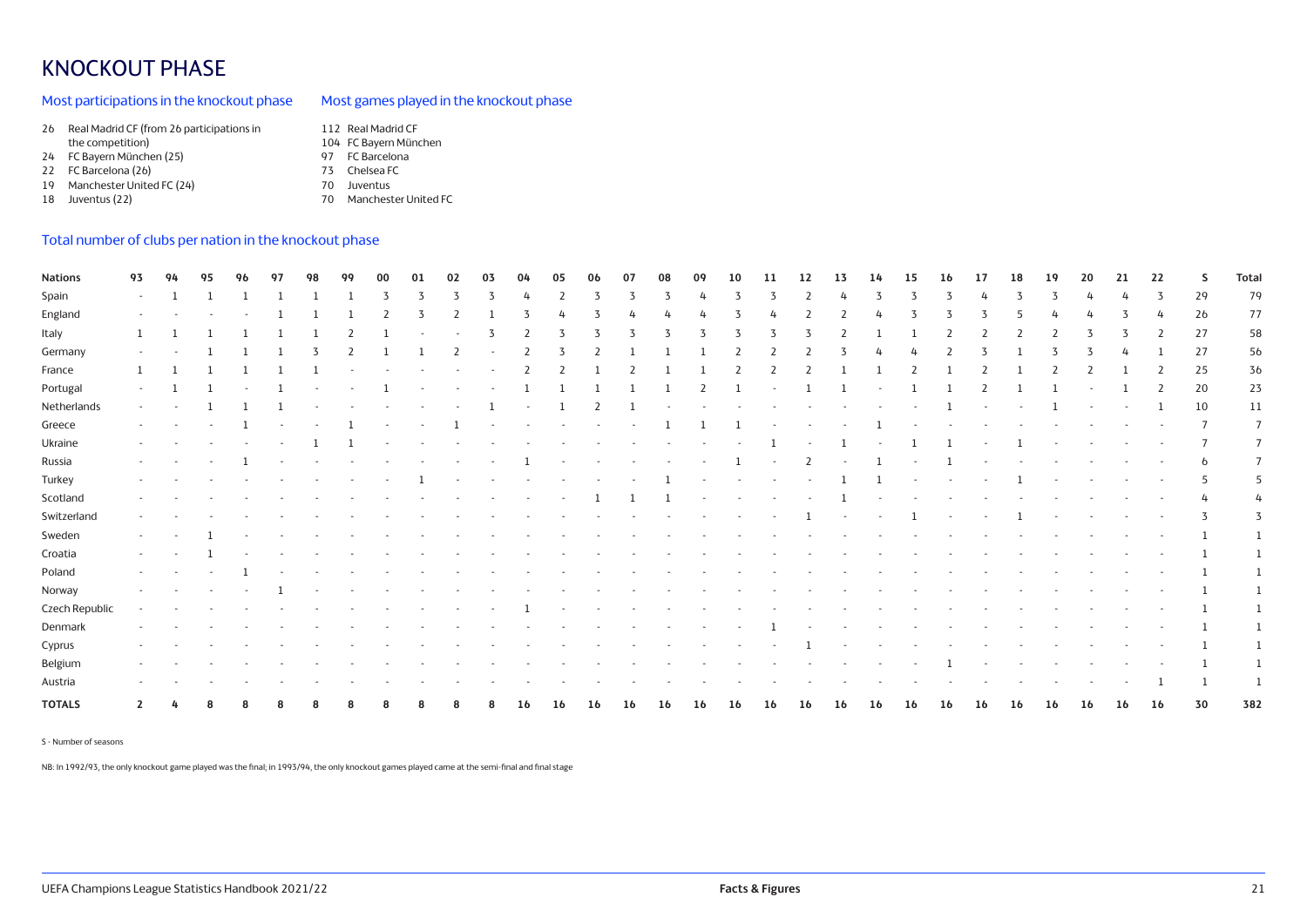## Most appearances in the quarter-finals

## Most games played in the quarter-finals

- 20 FC Bayern München (from 25 participations
- in the competition) 18 FC Barcelona (26)
- 
- 18 Real Madrid CF (26)
- 14 Manchester United FC (24)
- 12 Juventus (22)
- 36 Real Madrid CF 35 FC Barcelona
- 28 Manchester United FC 24 Juventus

39 FC Bayern München

## Total number of clubs per nation in the quarter-finals

| <b>Nations</b>       | 93               | 94                       | 95     | 96                       | 97                       | 98                       | 99                       | 00     | 01                       | 02     | 03                       | 04                       | 05                       | 06                       | 07                       | 08     | 09     | 10                       | 11     | 12                       | 13     | 14                       | 15                       | 16                       | 17                       | 18                       | 19                       | 20                       | 21                       | 22                       | <b>Total</b> |
|----------------------|------------------|--------------------------|--------|--------------------------|--------------------------|--------------------------|--------------------------|--------|--------------------------|--------|--------------------------|--------------------------|--------------------------|--------------------------|--------------------------|--------|--------|--------------------------|--------|--------------------------|--------|--------------------------|--------------------------|--------------------------|--------------------------|--------------------------|--------------------------|--------------------------|--------------------------|--------------------------|--------------|
| Spain                | $\sim$           |                          |        |                          |                          |                          |                          |        |                          |        |                          | 2                        |                          |                          |                          |        |        |                          |        |                          |        |                          |                          |                          |                          |                          |                          |                          |                          |                          | 55           |
| England              | $\sim$           |                          |        |                          |                          |                          |                          |        |                          | 2      |                          | 2                        | 2                        |                          |                          |        |        |                          | 3      |                          |        |                          |                          |                          |                          |                          |                          |                          | 3                        |                          | 50           |
| Germany              | $\sim$           |                          |        |                          |                          |                          |                          |        |                          |        |                          |                          |                          |                          |                          |        |        |                          |        |                          |        |                          |                          |                          |                          |                          |                          |                          |                          |                          | 34           |
| Italy                | $\sim$           |                          |        |                          |                          |                          |                          |        | $\sim$                   | $\sim$ | 3                        |                          | 3                        | 3                        | 2                        |        | $\sim$ |                          |        |                          |        |                          |                          |                          |                          | 2                        |                          |                          | $\sim$                   | $\sim$                   | 30           |
| France               | $\sim$           |                          |        |                          |                          |                          | $\sim$                   | $\sim$ | $\sim$                   | $\sim$ | $\sim$                   | 2                        |                          |                          | $\sim$                   | $\sim$ | $\sim$ | 2                        | $\sim$ |                          |        |                          |                          |                          |                          | $\sim$                   | $\sim$                   |                          |                          | $\sim$                   | 20           |
| Portugal             | $\sim$           |                          |        |                          |                          |                          | $\sim$                   |        | $\sim$                   | $\sim$ | $\sim$                   |                          | $\sim$                   |                          | $\sim$                   | $\sim$ |        | $\sim$                   | $\sim$ |                          | $\sim$ | $\sim$                   |                          |                          | $\sim$                   | $\overline{\phantom{a}}$ |                          | $\overline{\phantom{a}}$ |                          |                          | 12           |
| Netherlands          | $\sim$           |                          |        |                          |                          |                          |                          |        |                          |        |                          |                          |                          |                          |                          | $\sim$ | $\sim$ | $\overline{\phantom{a}}$ | $\sim$ | $\sim$                   |        | $\overline{\phantom{a}}$ | $\overline{\phantom{a}}$ | $\sim$                   | $\sim$                   | $\sim$                   |                          | $\sim$                   | $\sim$                   | $\overline{\phantom{a}}$ | - 7          |
| Greece               | $\sim$           | $\sim$                   | $\sim$ |                          | $\sim$                   | $\sim$                   |                          | $\sim$ | $\sim$                   |        | $\sim$                   | $\sim$                   | $\sim$                   | $\sim$                   | $\sim$                   | $\sim$ |        |                          | $\sim$ | $\overline{\phantom{a}}$ | $\sim$ |                          | $\overline{\phantom{a}}$ | $\sim$                   | $\sim$                   | $\sim$                   | $\sim$                   | $\sim$                   | $\sim$ $-$               |                          | -3           |
| Turkey               | $\sim$           |                          |        |                          |                          |                          |                          | $\sim$ |                          | $\sim$ | $\sim$                   | $\overline{\phantom{a}}$ |                          | $\overline{\phantom{a}}$ | $\overline{\phantom{a}}$ |        | $\sim$ | $\sim$                   | $\sim$ | $\sim$                   |        | $\overline{\phantom{a}}$ | $\sim$                   | $\sim$                   |                          |                          | $\sim$                   | $\overline{\phantom{a}}$ | $\sim$                   | $\overline{\phantom{a}}$ | 3            |
| Ukraine              | $\sim$           |                          |        | $\sim$                   |                          |                          |                          | $\sim$ |                          | $\sim$ | $\sim$                   | $\sim$                   | $\overline{\phantom{a}}$ | $\sim$                   | $\sim$                   | $\sim$ | $\sim$ | $\sim$                   |        | $\sim$                   | $\sim$ | $\sim$                   | $\sim$                   | $\sim$                   | $\overline{\phantom{a}}$ | $\sim$                   | $\sim$                   | $\sim$                   | $\sim$                   | $\overline{\phantom{a}}$ | 3            |
| Russia               | $\sim$           |                          |        |                          | $\overline{\phantom{a}}$ |                          |                          |        |                          |        |                          |                          |                          | $\overline{\phantom{a}}$ | $\sim$                   | $\sim$ | $\sim$ |                          | $\sim$ | $\sim$                   | $\sim$ |                          |                          |                          |                          |                          | $\overline{\phantom{a}}$ | $\overline{\phantom{a}}$ | $\sim$                   |                          |              |
| Sweden               | $\sim$           |                          |        |                          |                          |                          |                          |        |                          |        |                          |                          |                          |                          |                          |        |        |                          |        | $\sim$                   |        |                          |                          |                          |                          |                          | $\overline{\phantom{a}}$ | $\sim$                   | $\overline{\phantom{a}}$ | $\overline{\phantom{a}}$ |              |
| Croatia              | $\sim$           | $\overline{\phantom{a}}$ |        | $\overline{\phantom{a}}$ |                          |                          |                          |        |                          |        |                          |                          |                          |                          |                          |        |        |                          |        |                          |        |                          |                          |                          |                          |                          | $\overline{\phantom{a}}$ | $\overline{\phantom{a}}$ | $\overline{\phantom{a}}$ |                          |              |
| Poland               | $\sim$ 100 $\mu$ | $\sim$                   | $\sim$ |                          | $\sim$                   | $\overline{\phantom{a}}$ | $\overline{\phantom{a}}$ | $\sim$ | $\overline{\phantom{a}}$ | $\sim$ | $\overline{\phantom{a}}$ | $\sim$                   | $\sim$                   | $\sim$                   | $\sim$                   | $\sim$ | $\sim$ | $\overline{\phantom{a}}$ | $\sim$ | $\overline{\phantom{a}}$ | $\sim$ | $\overline{\phantom{a}}$ | $\sim$                   | $\overline{\phantom{a}}$ | $\overline{\phantom{a}}$ | $\sim$                   | $\sim$                   | $\sim$                   | $\sim$                   | $\sim$                   |              |
| Norway               | $\sim 100$       |                          | $\sim$ |                          |                          |                          | $\sim$                   | $\sim$ | $\overline{\phantom{a}}$ | $\sim$ | $\overline{\phantom{a}}$ | $\overline{\phantom{a}}$ | $\sim$                   | $\sim$                   | $\sim$                   | $\sim$ | $\sim$ | $\overline{\phantom{a}}$ | $\sim$ | $\sim$                   | $\sim$ | $\sim$                   | $\overline{\phantom{a}}$ | $\sim$                   | $\overline{\phantom{a}}$ | $\sim$                   | $\overline{\phantom{a}}$ | $\sim$                   | $\sim$                   | $\sim$                   |              |
| Cyprus               | $\sim$           |                          |        |                          |                          |                          |                          |        |                          |        |                          |                          |                          |                          | $\sim$                   | $\sim$ | $\sim$ | $\sim$                   | $\sim$ |                          | $\sim$ |                          |                          | $\overline{\phantom{a}}$ |                          |                          | $\sim$                   | $\sim$                   | $\sim$                   | $\overline{\phantom{a}}$ |              |
| <b>TOTAL NATIONS</b> |                  |                          |        | 8                        | 8                        | o                        |                          |        |                          |        |                          |                          |                          |                          |                          |        |        | o                        |        |                          | ь      |                          |                          |                          |                          |                          |                          |                          | 5                        |                          | 16           |
| <b>TOTAL CLUBS</b>   |                  |                          |        | 8                        | 8                        | 8                        |                          |        | 8                        | 8      |                          | 8                        | 8                        | 8                        |                          |        | 8      | 8                        |        |                          | 8      |                          |                          | 8                        | 8                        |                          |                          |                          | 8                        | 8                        | 224          |

NB: There were no quarter-final ties played in 1992/93 or 1993/94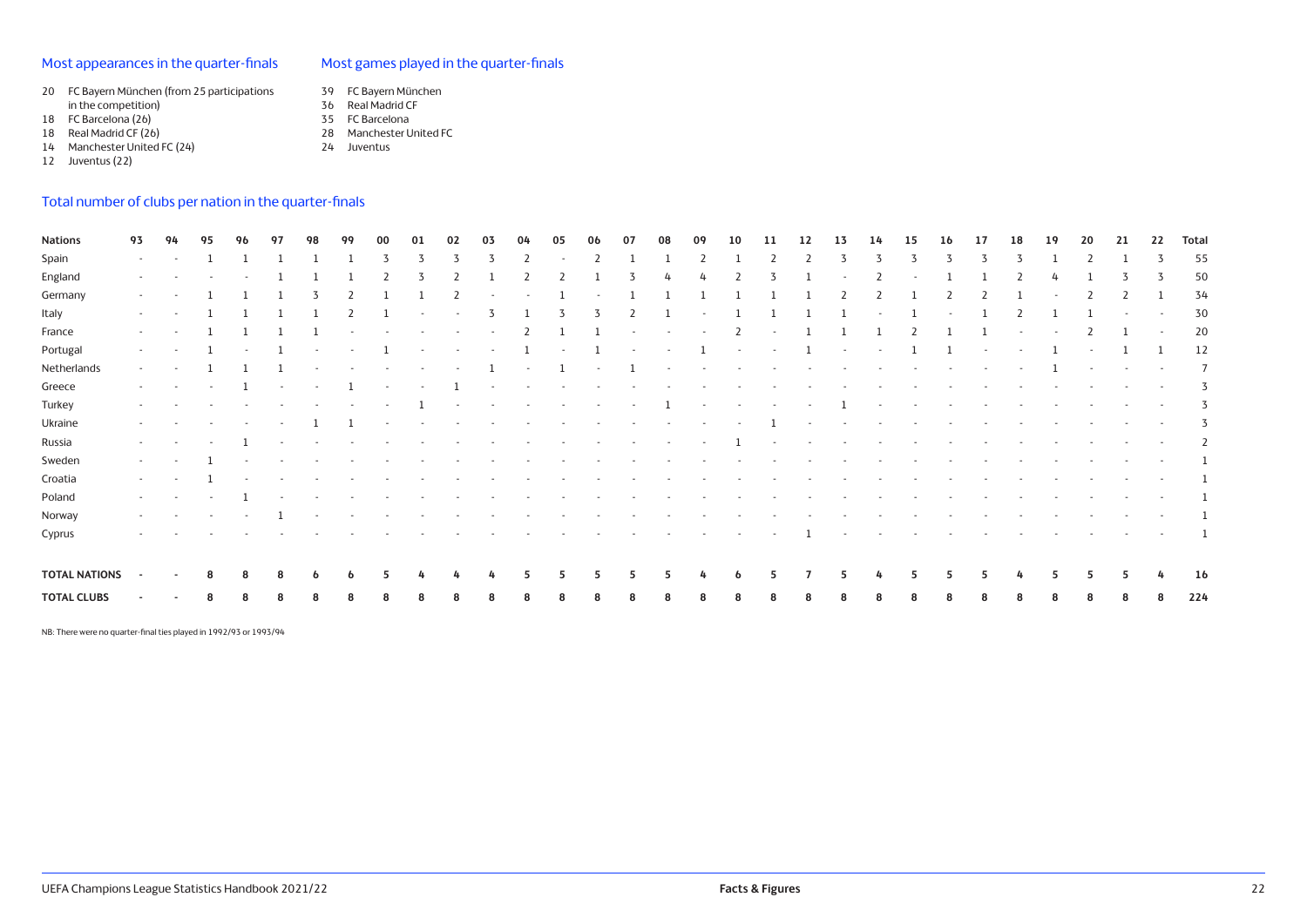## Clubs who have played in the quarter-finals

|                | 20 appearances FC Bayern München | 1995, 1998, 1999, 2000, 2001, 2002, 2005, 2007, 2009, 2010, 2012,                                             | $\mathbf{1}$ | <b>IFK Göteborg</b>                                               | 1995 |
|----------------|----------------------------------|---------------------------------------------------------------------------------------------------------------|--------------|-------------------------------------------------------------------|------|
|                |                                  | 2013, 2014, 2015, 2016, 2017, 2018, 2020, 2021, 2022                                                          | $\mathbf 1$  | <b>HNK Hajduk Split</b>                                           | 1995 |
| 18             | FC Barcelona                     | 1995, 2000, 2002, 2003, 2006, 2008, 2009, 2010, 2011, 2012, 2013,<br>2014, 2015, 2016, 2017, 2018, 2019, 2020 | $\mathbf{1}$ | Legia Warszawa                                                    | 1996 |
| 18             | Real Madrid CF                   | 1996, 1998, 1999, 2000, 2001, 2002, 2003, 2004, 2011, 2012, 2013,                                             | 1            | <b>FC Nantes</b>                                                  | 1996 |
|                |                                  | 2014, 2015, 2016, 2017, 2018, 2021, 2022                                                                      | $\mathbf{1}$ | FC Spartak Moskva                                                 | 1996 |
| 14             | Manchester United FC             | 1997, 1998, 1999, 2000, 2001, 2002, 2003, 2007, 2008, 2009, 2010,                                             | 1            | AJ Auxerre                                                        | 1997 |
|                |                                  | 2011, 2014, 2019                                                                                              | $\mathbf 1$  | Rosenborg BK                                                      | 1997 |
| 12             | Juventus                         | 1996, 1997, 1998, 1999, 2003, 2005, 2006, 2013, 2015, 2017, 2018,<br>2019                                     | 1            | Olympiacos FC                                                     | 1999 |
| 11             | Chelsea FC                       | 2000, 2004, 2005, 2007, 2008, 2009, 2011, 2012, 2014, 2021, 2022                                              | 1            | 1. FC Kaiserslautern                                              | 1999 |
| 9              | Liverpool FC                     | 2002, 2005, 2007, 2008, 2009, 2018, 2019, 2021, 2022                                                          | $\mathbf{1}$ | S.S. Lazio                                                        | 2000 |
| 7              | <b>AC Milan</b>                  | 1995, 2003, 2004, 2005, 2006, 2007, 2012                                                                      | $\mathbf{1}$ | Leeds United AFC                                                  | 2001 |
| 7              | Borussia Dortmund                | 1996, 1997, 1998, 2013, 2014, 2017, 2021                                                                      | 1            | Fenerbahçe SK                                                     | 2008 |
| 7              | FC Porto                         | 1997, 2000, 2004, 2009, 2015, 2019, 2021                                                                      | 1            | FC Girondins de Bordeaux                                          | 2010 |
| 7              | Paris Saint-Germain              | 1995, 2013, 2014, 2015, 2016, 2020, 2021                                                                      | $\mathbf{1}$ | PFC CSKA Moskva                                                   | 2010 |
| 7              | Club Atlético de Madrid          | 1997, 2014, 2015, 2016, 2017, 2020, 2022                                                                      | $\mathbf{1}$ | FC Shakhtar Donetsk                                               | 2011 |
| 6              | FC Internazionale Milano         | 1999, 2003, 2005, 2006, 2010, 2011                                                                            | 1            | APOEL FC                                                          | 2012 |
| 6              | Arsenal FC                       | 2001, 2004, 2006, 2008, 2009, 2010                                                                            | 1            | Olympique de Marseille                                            | 2012 |
| 6              | Manchester City FC               | 2016, 2018, 2019, 2020, 2021, 2022                                                                            | 1            | Málaga CF                                                         | 2013 |
| 5              | AFC Ajax                         | 1995, 1996, 1997, 2003, 2019                                                                                  | $\mathbf{1}$ | <b>VfL Wolfsburg</b>                                              | 2016 |
| 5              | Olympique Lyonnais               | 2004, 2005, 2006, 2010, 2020                                                                                  | 1            | Leicester City FC                                                 | 2017 |
| 5              | SL Benfica                       | 1995, 2006, 2012, 2016, 2022                                                                                  | 1            | Sevilla FC                                                        | 2018 |
| 4              | Valencia CF                      | 2000, 2001, 2003, 2007                                                                                        | 1            | Atalanta BC                                                       | 2020 |
| 4              | AS Monaco FC                     | 1998, 2004, 2015, 2017                                                                                        | $1\,$        | <b>RB</b> Leipzig                                                 | 2020 |
| 3              | RC Deportivo La Coruña           | 2001, 2002, 2004                                                                                              |              |                                                                   |      |
| 3              | AS Roma                          | 2007, 2008, 2018                                                                                              |              | NB: There were no quarter-final ties played in 1992/93 or 1993/94 |      |
| 3              | <b>Villarreal CF</b>             | 2006, 2009, 2022                                                                                              |              |                                                                   |      |
| 2              | Panathinaikos FC                 | 1996, 2002                                                                                                    |              |                                                                   |      |
| $\overline{2}$ | FC Dynamo Kyiv                   | 1998, 1999                                                                                                    |              |                                                                   |      |
| 2              | Bayer 04 Leverkusen              | 1998, 2002                                                                                                    |              |                                                                   |      |
| 2              | Galatasaray AŞ                   | 2001, 2013                                                                                                    |              |                                                                   |      |
| 2              | <b>PSV Eindhoven</b>             | 2005, 2007                                                                                                    |              |                                                                   |      |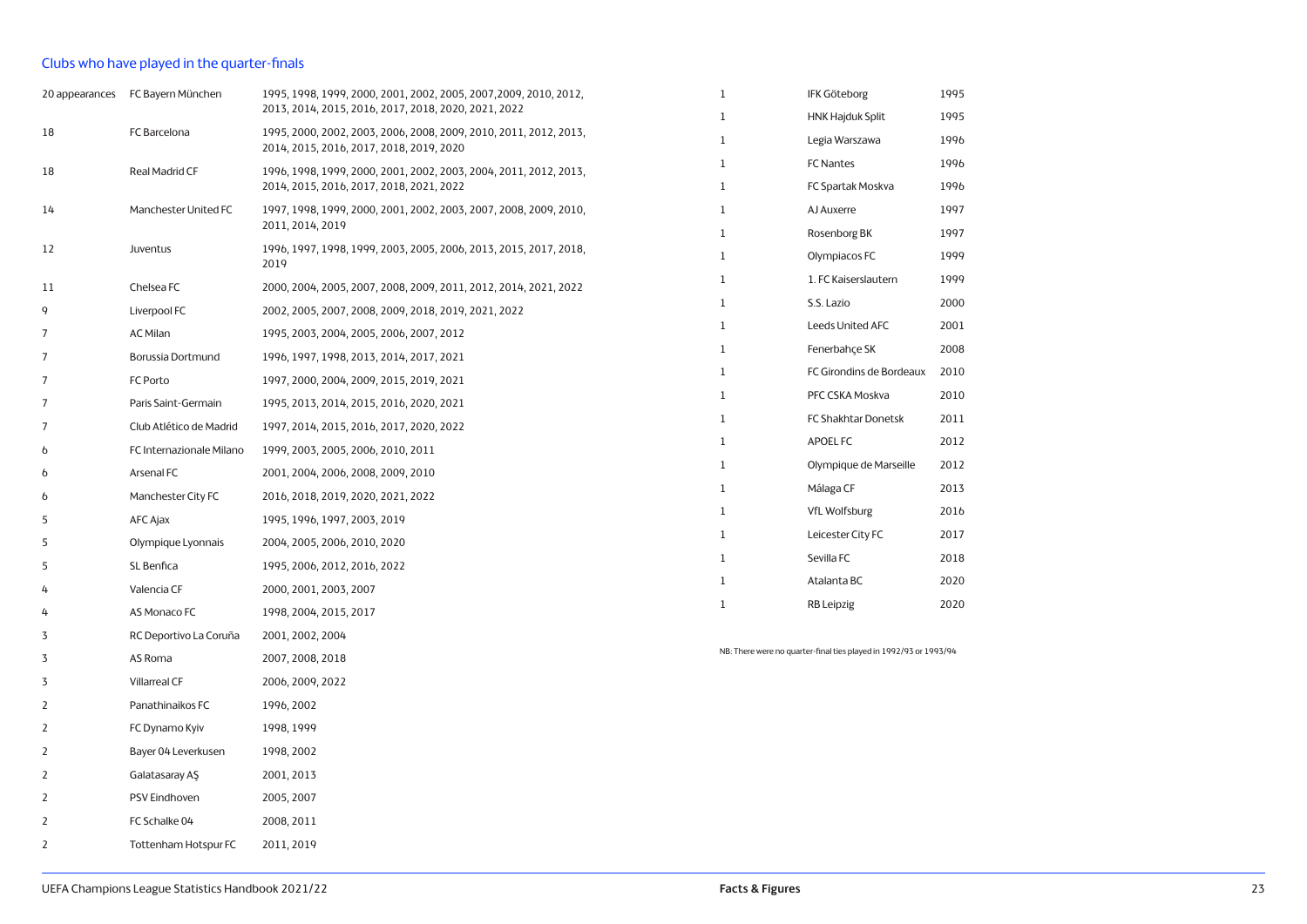## Most appearances in the semi-finals

## Most games played in the semi-finals

- 15 Real Madrid CF (from 26 participations)
- 12 FC Bayern München (25)
- 12 FC Barcelona (26)
- 8 Chelsea FC (18)
- 7 Juventus (22) 7 Manchester United FC (24)

23 FC Barcelona 23 FC Bayern München 16 Chelsea FC

30 Real Madrid CF

- 14 Manchester United FC
- 14 Juventus

## Total number of clubs per nation in the semi-finals

| <b>Nations</b>       | 93                       | 94     | 95     | 96                    | 97              | 98                | 99                   | 00                | 01                   | 02                                                             | 03                | 04                | 05           | 06                                                            | 07                | 08                       | 09                       | 10                       | 11                                                                              | 12                       | 13                       | 14                       | 15                              | 16           | 17                | 18             | 19               | 20                       | 21                      | 22                    | Total          |
|----------------------|--------------------------|--------|--------|-----------------------|-----------------|-------------------|----------------------|-------------------|----------------------|----------------------------------------------------------------|-------------------|-------------------|--------------|---------------------------------------------------------------|-------------------|--------------------------|--------------------------|--------------------------|---------------------------------------------------------------------------------|--------------------------|--------------------------|--------------------------|---------------------------------|--------------|-------------------|----------------|------------------|--------------------------|-------------------------|-----------------------|----------------|
| Spain                | $\sim$                   |        | $\sim$ | <b>Contract</b>       | $\sim$          |                   | $\sim$               | 3                 | 2                    |                                                                |                   |                   | $\sim$       | 2                                                             | $\sim$            |                          |                          |                          |                                                                                 |                          |                          |                          |                                 |              |                   |                |                  | $\sim$                   |                         |                       | 35             |
| England              | <b>Service</b>           | $\sim$ | $\sim$ | $\sim$                |                 | $\sim$            | 1                    | $\sim$            | <sup>1</sup>         |                                                                | $\sim$            |                   | 2            |                                                               | 3                 | 3                        | $\overline{3}$           | $\sim$                   | -1                                                                              |                          | $\sim$                   |                          | $\sim$                          | 1            | $\sim$            | 1              | 2                | $\sim$                   | 2                       | 2                     | 28             |
| Germany              | <b>Service</b>           | $\sim$ |        | $\sim$ $-$            |                 |                   |                      |                   |                      | - 1                                                            | $\sim$            |                   |              | the second control of the second control of the second second |                   |                          |                          |                          |                                                                                 | 1                        | 2                        |                          |                                 | $\mathbf{1}$ | $\sim$            | $\overline{1}$ | $\sim$           | $\overline{2}$           | $\sim$                  | $\sim$                | 18             |
| Italy                | $\sim$                   |        |        |                       |                 |                   | $\overline{1}$       | $\sim$ $-$        | $\sim$ $-$           | $\sim$                                                         | $\overline{3}$    | <b>Contractor</b> | $\mathbf{1}$ |                                                               | $1 \quad 1$       | $\sim$ $-$               | $\sim 10^{11}$ m $^{-1}$ |                          | $1 \cdot \cdot \cdot$                                                           | $\sim 100$ km s $^{-1}$  | <b>Contractor</b>        | <b>Contractor</b>        |                                 | $1 -$        |                   | 1 1            | $\sim$           | <b>Contractor</b>        | <b>Contract</b>         | <b>Contract State</b> | 16             |
| France               | $\sim$                   |        |        |                       | $\sim$          | <sup>1</sup>      | $\sim 100$           | <b>Contractor</b> |                      | . The contract of the contract of the contract of $\mathbf{1}$ |                   |                   |              |                                                               |                   |                          |                          |                          | the contract of the contract of the contract of the contract of the contract of |                          |                          |                          |                                 |              | $\mathbf{1}$      | $\sim$         | $\sim$           | $\overline{2}$           | $\mathbf{1}$            | $\sim$                | 10             |
| Netherlands          | $\sim$                   |        |        |                       |                 | $\sim$            | $\sim 100$ m $^{-1}$ | <b>Contractor</b> | and the state of the | $\sim$                                                         | <b>Contractor</b> | $\sim$            |              | $\sim$                                                        | <b>Contractor</b> | <b>Contract</b>          | <b>Contractor</b>        | $\sim$                   | $\sim$ $-$                                                                      | <b>Contract</b>          | <b>Contract Contract</b> |                          | the company's company's service |              | <b>Contractor</b> | $\sim$         |                  | $\sim$                   | and the control of the  |                       | 5              |
| Portugal             | $\sim$ 100 $\mu$         |        | $\sim$ | <b>Contract</b>       | <b>Contract</b> | <b>Contract</b>   | $\sim 100$           | <b>Contract</b>   | $\sim$               | $\sim$                                                         | $\sim$ $-$        | $\mathbf{1}$      |              | the company's company's                                       | <b>Contract</b>   | <b>Contract</b>          | $\sim$                   | $\sim$                   | $\sim$                                                                          | $\sim$                   | $\sim$                   | $\sim$                   | $\sim$                          | $\sim$       | $\sim$            | $\sim$         | $\sim$ 100 $\mu$ | <b>Contract Contract</b> | and the control of the  |                       | $\overline{2}$ |
| Greece               | the control of           | $\sim$ | $\sim$ |                       | $\sim$ $-$      | <b>Contractor</b> | <b>Contract</b>      | <b>Contract</b>   | $\sim$               | $\sim$                                                         | $\sim$            | <b>Contract</b>   | $\sim$       | $\sim$                                                        | $\sim$            | $\overline{\phantom{a}}$ | $\sim$                   | $\overline{\phantom{a}}$ | $\sim$                                                                          | $\overline{\phantom{a}}$ | $\sim$                   | $\overline{\phantom{a}}$ | $\sim$                          | $\sim$       | $\sim$            | $\sim$         | $\sim$           | <b>Contractor</b>        | and the control of the  |                       | $\mathbf{1}$   |
| Ukraine              | $\sim$ 100 $\mu$         | $\sim$ | $\sim$ | <b>Contract State</b> | and the control | $\sim$            |                      | $\sim$            | $\sim$               | $\sim$                                                         | $\sim$            | $\sim$            | $\sim$       | $\overline{\phantom{a}}$                                      |                   |                          |                          |                          |                                                                                 |                          |                          |                          |                                 |              | $\sim$            | $\sim$         | $\sim$           | $\sim$ 100 $\pm$         | and the contract of the |                       | - 1            |
|                      |                          |        |        |                       |                 |                   |                      |                   |                      |                                                                |                   |                   |              |                                                               |                   |                          |                          |                          |                                                                                 |                          |                          |                          |                                 |              |                   |                |                  |                          |                         |                       |                |
| <b>TOTAL NATIONS</b> | $\sim$                   | 4      | 4      | 4                     | 4               | 4                 | 4                    | 2                 | 3                    | 3                                                              |                   | 4                 | 3            | 3                                                             |                   | 2                        | $\overline{2}$           | 4                        | 3                                                                               | 3.                       | 2                        | 3                        | 3                               | 3.           | 3                 | 4              | 3                | 2                        | 3                       |                       | $\overline{9}$ |
| <b>TOTAL CLUBS</b>   | $\overline{\phantom{a}}$ | 4      | 4      | 4                     | 4               |                   |                      | 4                 | 4                    | 4                                                              | 4                 | 4                 |              |                                                               |                   | 4                        | 4                        | 4                        | 4                                                                               | 4                        | 4                        |                          |                                 |              | 4                 | 4              | 4                | 4                        |                         |                       | 116            |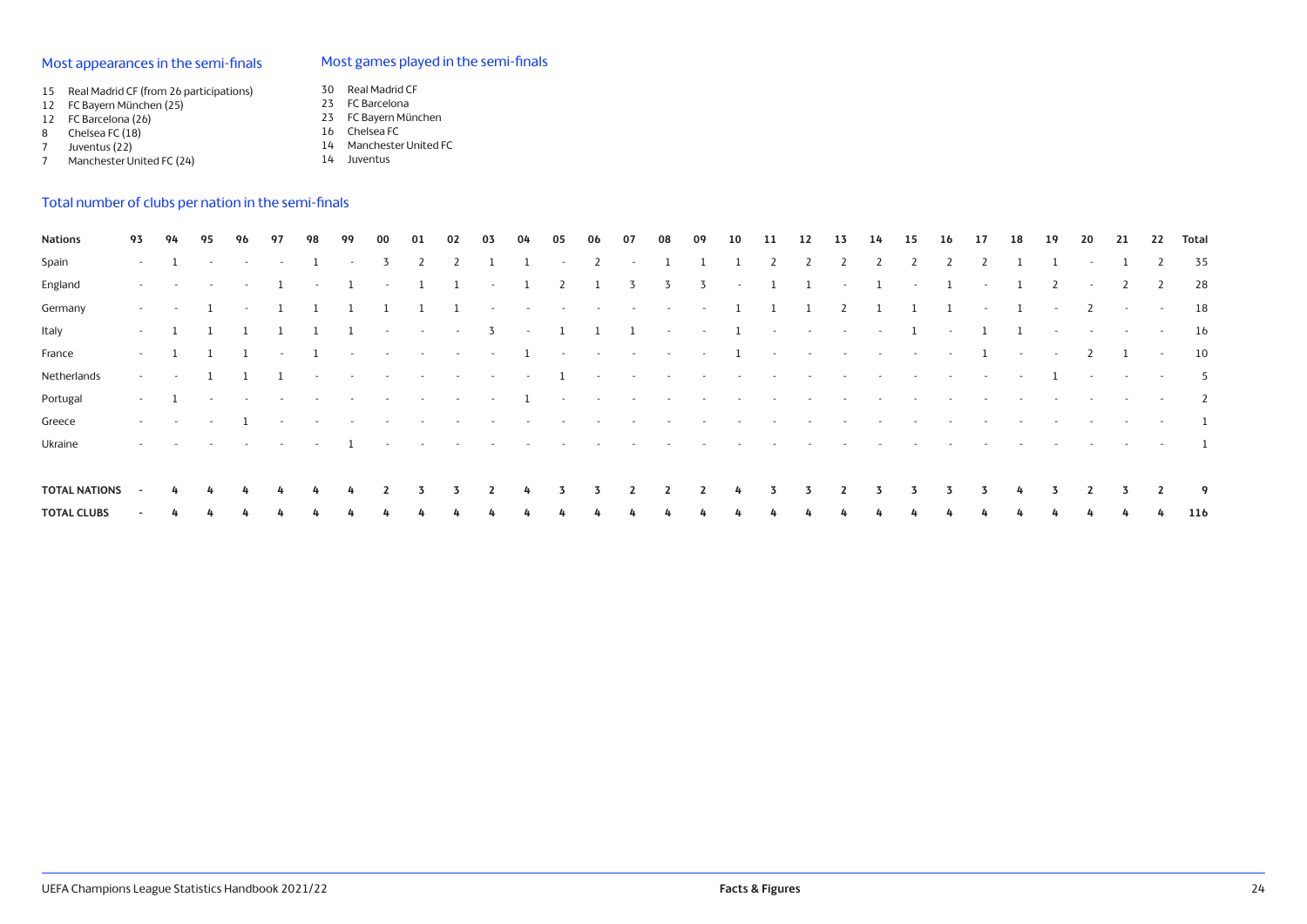## Clubs who have played in the semi-finals

| 15 appearances Real Madrid CF |                             | 1998, 2000, 2001, 2002, 2003, 2011, 2012, 2013, 2014,<br>2015, 2016, 2017, 2018, 2021, 2022 |
|-------------------------------|-----------------------------|---------------------------------------------------------------------------------------------|
| 12                            | FC Barcelona                | 1994, 2000, 2002, 2006, 2008, 2009, 2010, 2011, 2012,<br>2013, 2015, 2019                   |
| 12                            | FC Bayern München           | 1995, 1999, 2000, 2001, 2010, 2012, 2013, 2014, 2015,<br>2016, 2018, 2020                   |
| 8                             | Chelsea FC                  | 2004, 2005, 2007, 2008, 2009, 2012, 2014, 2021                                              |
| 7                             | Manchester United FC        | 1997, 1999, 2002, 2007, 2008, 2009, 2011                                                    |
| 7                             | Juventus                    | 1996, 1997, 1998, 1999, 2003, 2015, 2017                                                    |
| 6                             | <b>AC Milan</b>             | 1994, 1995, 2003, 2005, 2006, 2007                                                          |
| 6                             | Liverpool FC                | 2005, 2007, 2008, 2018, 2019, 2022                                                          |
| 4                             | AS Monaco FC                | 1994, 1998, 2004, 2017                                                                      |
| 4                             | AFC Ajax                    | 1995, 1996, 1997, 2019                                                                      |
| 3                             | Borussia Dortmund           | 1997, 1998, 2013                                                                            |
| 3                             | Club Atlético de Madrid     | 2014, 2016, 2017                                                                            |
| 3                             | Paris Saint-Germain         | 1995, 2020, 2021                                                                            |
| 3                             | Manchester City FC          | 2016, 2021, 2022                                                                            |
| 2                             | FC Porto                    | 1994, 2004                                                                                  |
| 2                             | Valencia CF                 | 2000, 2001                                                                                  |
| 2                             | FC Internazionale Milano    | 2003, 2010                                                                                  |
| 2                             | Arsenal FC                  | 2006, 2009                                                                                  |
| 2                             | Olympique Lyonnais          | 2010, 2020                                                                                  |
| 2                             | <b>Villarreal CF</b>        | 2006, 2022                                                                                  |
| $\mathbf{1}$                  | <b>FC Nantes</b>            | 1996                                                                                        |
| 1                             | Panathinaikos FC            | 1996                                                                                        |
| $\mathbf{1}$                  | FC Dynamo Kyiv              | 1999                                                                                        |
| 1                             | <b>Leeds United AFC</b>     | 2001                                                                                        |
| 1                             | Bayer 04 Leverkusen         | 2002                                                                                        |
| 1                             | RC Deportivo La Coruña      | 2004                                                                                        |
| 1                             | PSV Eindhoven               | 2005                                                                                        |
| 1                             | FC Schalke 04               | 2011                                                                                        |
| 1                             | AS Roma                     | 2018                                                                                        |
| 1                             | <b>Tottenham Hotspur FC</b> | 2019                                                                                        |
| 1                             | RB Leipzig                  | 2020                                                                                        |
|                               |                             |                                                                                             |

## Ties between clubs from the same nation

| 1997/98 | Borussia Dortmund beat FC Bayern München 1-0 on agg in QF                                                                                                  |
|---------|------------------------------------------------------------------------------------------------------------------------------------------------------------|
| 1998/99 | FC Bayern München beat 1. FC Kaiserslautern 6-0 on agg in QF                                                                                               |
| 1999/00 | Valencia CF beat FC Barcelona 5-3 on agg in SF<br>Real Madrid CF beat Valencia CF 3-0 in Final                                                             |
| 2001/02 | Real Madrid CF beat FC Barcelona 3-1 on agg in SF                                                                                                          |
| 2002/03 | AC Milan beat FC Internazionale Milano 1-1 on agg in SF (away goal)<br>AC Milan beat Juventus 0-0 in Final (pens)                                          |
| 2003/04 | Chelsea FC beat Arsenal FC 3-2 on agg in QF                                                                                                                |
| 2004/05 | AC Milan beat FC Internazionale Milano 5-0 on agg in QF<br>Liverpool FC beat Chelsea FC 1-0 on agg in SF                                                   |
| 2006/07 | Liverpool FC beat Chelsea FC 1-1 on agg in SF (pens)                                                                                                       |
| 2007/08 | Liverpool FC beat Arsenal FC 5-3 on agg in QF<br>Chelsea FC beat Liverpool FC 4-3 on agg in SF<br>Manchester United FC beat Chelsea FC 1-1 in Final (pens) |
| 2008/09 | Chelsea FC beat Liverpool FC 7-5 on agg in QF<br>Manchester United FC beat Arsenal FC 4-1 on agg in SF                                                     |
| 2009/10 | Olympique Lyonnais beat FC Girondins de Bordeaux 3-2 on agg in QF                                                                                          |
| 2010/11 | Manchester United FC beat Chelsea FC 3-1 on agg in QF<br>FC Barcelona beat Real Madrid CF 3-1 on agg in SF                                                 |
| 2012/13 | FC Bayern München beat Borussia Dortmund 2-1 in Final                                                                                                      |
| 2013/14 | Club Atlético de Madrid beat FC Barcelona 2-1 on agg in QF<br>Real Madrid CF beat Club Atlético de Madrid 4-1 in Final (aet)                               |
| 2014/15 | Real Madrid CF beat Club Atlético de Madrid 1-0 on agg in QF                                                                                               |
| 2015/16 | Club Atlético de Madrid beat FC Barcelona 3-2 on agg in QF                                                                                                 |
| 2016/17 | Real Madrid CF beat Club Atlético de Madrid 4-2 on agg in QF                                                                                               |
| 2017/18 | Liverpool FC beat Manchester City FC 5-1 on agg in QF                                                                                                      |
| 2018/19 | Tottenham Hotspur FC beat Manchester City FC 4-4 on agg in QF (away goals)<br>Liverpool FC beat Tottenham Hotspur FC 2-0 in Final                          |
| 2020/21 | Chelsea FC beat Manchester City FC 1-0 in Final                                                                                                            |
|         |                                                                                                                                                            |

NB Chelsea FC and Liverpool FC shared two 0-0 draws during the group stage in 2005/06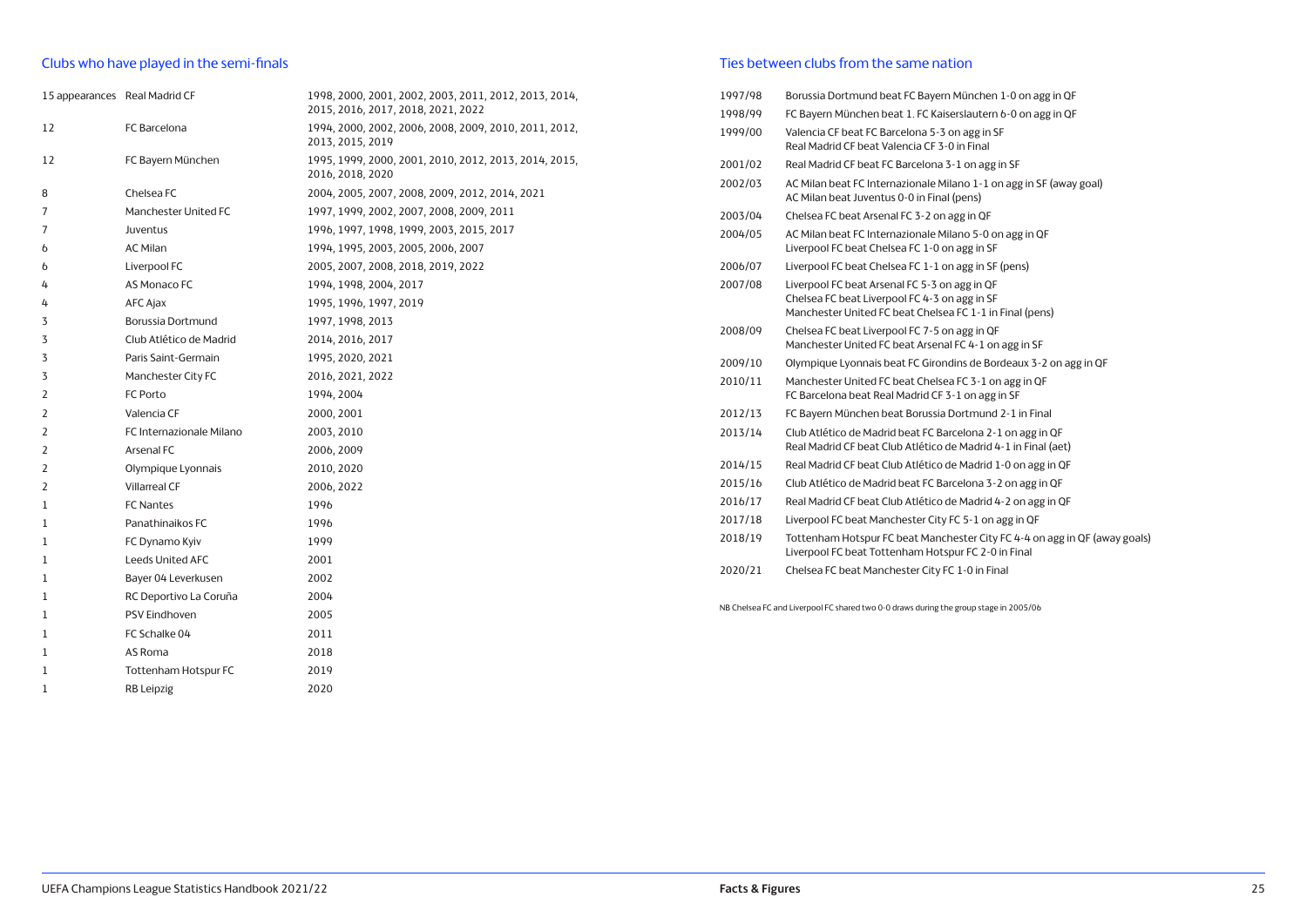## Clubs reaching the next round after losing first leg

#### **Four goals**

| 2016/17 | FC Barcelona (R16) L0-4 v Paris Saint-Germain (a) / W6-1 (h) |  |
|---------|--------------------------------------------------------------|--|
|---------|--------------------------------------------------------------|--|

#### **Three goals**

| 2003/04 | RC Deportivo La Coruña (QF) L1-4 v AC Milan (a) / W4-0 (h) |  |
|---------|------------------------------------------------------------|--|
|         |                                                            |  |

2017/18 AS Roma (QF) L1-4 v FC Barcelona (a) / W3-0 (h) 2018/19 Liverpool FC (SF) L0-3 v FC Barcelona (a) / W4-0 (h)

## **Two goals**

| 1999/00 | FC Barcelona (QF) L1-3 y Chelsea FC (a) / W5-1 aet (h) |
|---------|--------------------------------------------------------|
| 2003/04 | AS Monaco FC (OF) L2-4 v Real Madrid CF (a) / W3-1 (h) |
| 2011/12 | Chelsea FC (R16) L1-3 v SSC Napoli (a) / W4-1 (h)      |

- 2012/13 FC Barcelona (R16) L0-2 v AC Milan (a) / W4-0 (h)
- 2013/14 Manchester United FC (R16) L0-2 v Olympiacos FC (a) / W3-0 (h) Chelsea FC (QF) L1-3 v Paris Saint-Germain (a) / W2-0 (h)
- 2014/15 FC Bayern München (QF) L1-3 v FC Porto (a) / W6-1 (h)
- 2015/16 Real Madrid CF (QF) L0-2 v VfL Wolfsburg (a) / W3-0 (h)
- 2016/17 AS Monaco FC (R16) L3-5 v Manchester City FC (a) / W3-1 (h)
- 2018/19 Manchester United FC (R16) L0-2 v Paris Saint-Germain (h) / W3-1 (a) Juventus (R16) L0-2 v Club Atlético de Madrid (a) / W3-0 (h)

| One goal |                                                                                                                                                                                                                                                  |
|----------|--------------------------------------------------------------------------------------------------------------------------------------------------------------------------------------------------------------------------------------------------|
| 1995/96  | Juventus (QF) L0-1 v Real Madrid CF (a) / W2-0 (h)<br>AFC Ajax (SF) L0-1 v Panathinaikos FC (h) / W3-0 (a)                                                                                                                                       |
| 2000/01  | Real Madrid CF (QF) L2-3 v Galatasaray AŞ (a) / W3-0 (h)<br>Valencia CF (QF) L1-2 v Arsenal FC (a) / W1-0 (h)                                                                                                                                    |
| 2001/02  | Real Madrid CF (QF) L1-2 v FC Bayern München (a) / W2-0 (h)<br>FC Barcelona (QF) L0-1 v Panathinaikos FC (a) / W3-1 (h)<br>Bayer 04 Leverkusen (QF) L0-1 v Liverpool FC (a) / W4-2 (h)                                                           |
| 2002/03  | Juventus (SF) L1-2 v Real Madrid CF (a) / W3-1 (h)                                                                                                                                                                                               |
| 2003/04  | AS Monaco FC (R16) L1-2 v FC Lokomotiv Moskva (a) / W1-0 (h)                                                                                                                                                                                     |
| 2004/05  | Juventus (R16) L0-1 v Real Madrid CF (a) / W2-0 (h)<br>Chelsea FC (R16) L1-2 v FC Barcelona (a) / W4-2 (h)                                                                                                                                       |
| 2005/06  | Juventus (R16) L2-3 v SV Werder Bremen (a) / W2-1 (h)<br>Villarreal CF (QF) L1-2 v FC Internazionale Milano (a) / W1-0 (h)                                                                                                                       |
| 2006/07  | FC Bayern München (R16) L2-3 v Real Madrid CF (a) / W2-1 (h)<br>Manchester United FC (QF) L1-2 v AS Roma (a) / W7-1 (h)<br>AC Milan (SF) L2-3 v Manchester United FC (a) / W3-0 (h)<br>Liverpool FC (SF) L0-1 v Chelsea FC (a) / W1-0 (pens) (h) |
| 2007/08  | Chelsea FC (QF) L1-2 v Fenerbahce SK (a) / W2-0 (h)                                                                                                                                                                                              |
| 2009/10  | Arsenal FC (R16) L1-2 v FC Porto (a) / W5-0 (h)                                                                                                                                                                                                  |
| 2010/11  | FC Barcelona (R16) L1-2 v Arsenal FC (a) / W3-1 (h)<br>FC Internazionale Milano (R16) L0-1 v FC Bayern München (h) / W3-2 (a)                                                                                                                    |
| 2011/12  | APOEL FC (R16) L0-1 v Olympique Lyonnais (a) / W1-0 (pens) (h)<br>$C_1$ $D_1$ $E_2$ $(D11)$ $D_2$ $D_3$ $D_4$ $D_5$ $D_6$ $D_7$ $D_8$ $D_1$ $D_2$ $D_3$ $D_4$ $D_5$                                                                              |

- SL Benfica (R16) L2-3 v FC Zenit (a) / W2-0 (h) FC Bayern München (R16) L0-1 v FC Basel 1893 (a) / W7-0 (h)
- 2012/13 Málaga CF (R16) L0-1 v FC Porto (a) / W2-0 (h)
- 2014/15 Club Atlético de Madrid (R16) L0-1 v Bayer 04 Leverkusen (a) / W1-0 (pens) (h)
- 2015/16 Club Atlético de Madrid (QF) L1-2 v FC Barcelona (a) / W2-0 (h)
- 2016/17 Borussia Dortmund (R16) L0-1 v SL Benfica (a) / W 4-0 (h) Leicester City FC (R16) L1-2 v Sevilla FC (a) / W2-0 (h)
- 2017/18 AS Roma (R16) L1-2 v FC Shakhtar Donetsk (a) / W1-0 (h)
- 2018/19 AFC Ajax (R16) L1-2 v Real Madrid CF (h) / W4-1 (a) FC Porto (R16) L1-2 v AS Roma (a) / W3-1 (h) Tottenham Hotspur FC (SF) L0-1 v AFC Ajax (h) / W3-2 (a)
- 2019/20 Paris Saint-Germain (R16) L1-2 v Borussia Dortmund (a) / W2-0 (h)
- 2021/22 Real Madrid CF (R16) L0-1 v Paris Saint-Germain (a) / W3-1 (h) Real Madrid CF (SF) L3-4 v Manchester City FC (a) / W3-1 (h)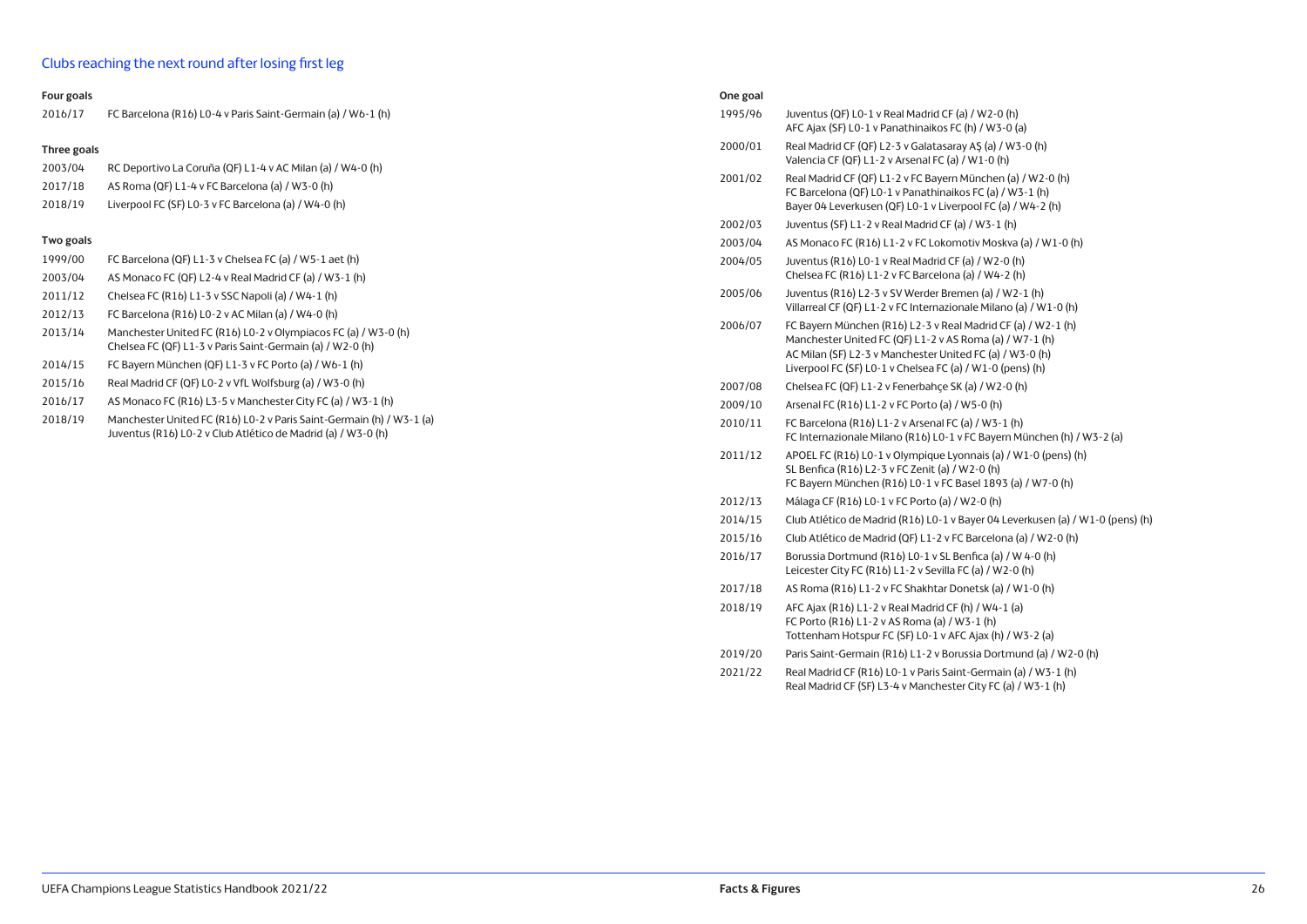#### Clubs with a lead of three or more goals after the first leg

| 1996/97 | 4                                         | Manchester United FC 4-0 FC Porto (QF) [return: D0-0 / W4-0 agg]                                                                                                                                                                                                                                                                                                                             |
|---------|-------------------------------------------|----------------------------------------------------------------------------------------------------------------------------------------------------------------------------------------------------------------------------------------------------------------------------------------------------------------------------------------------------------------------------------------------|
| 1997/98 | 3                                         | Juventus 4-1 AS Monaco FC (SF) [L2-3 / W6-4]                                                                                                                                                                                                                                                                                                                                                 |
| 1999/00 | 3<br>3                                    | Valencia CF 5-2 SS Lazio (QF) [L0-1 / W5-3]<br>Valencia CF 4-1 FC Barcelona (SF) [L1-2 / W5-3]                                                                                                                                                                                                                                                                                               |
| 2000/01 | 3                                         | Leeds United AFC 3-0 RC Deportivo La Coruña (QF) [L0-2 / W3-2]                                                                                                                                                                                                                                                                                                                               |
| 2003/04 | 3                                         | AC Milan 4-1 RC Deportivo La Coruña (QF) [L0-4 / L4-5]                                                                                                                                                                                                                                                                                                                                       |
| 2004/05 | 3                                         | SV Werder Bremen 0-3 Olympique Lyonnais (R16) [W7-2 / W10-2]                                                                                                                                                                                                                                                                                                                                 |
| 2006/07 | 3                                         | PSV Eindhoven 0-3 Liverpool FC (QF) [W1-0 / W4-0]                                                                                                                                                                                                                                                                                                                                            |
| 2008/09 | 5<br>4                                    | Sporting Clube de Portugal 0-5 FC Bayern München (R16) [W7-1 / W12-1]<br>FC Barcelona 4-0 FC Bayern München (QF) [D1-1 / W5-1]                                                                                                                                                                                                                                                               |
| 2010/11 | 4<br>4<br>3                               | Real Madrid CF 4-0 Tottenham Hotspur FC (QF) [W1-0 / W5-0]<br>FC Barcelona 5-1 FC Shakhtar Donetsk (QF) [W1-0 / W6-1]<br>FC Internazionale Milano 2-5 FC Schalke 04 (QF) [W2-1 / W7-3]                                                                                                                                                                                                       |
| 2011/12 | 3<br>4                                    | APOEL FC 0-3 Real Madrid CF (QF) [W5-2 / W8-2]<br>AC Milan 4-0 Arsenal FC (R16) [L0-3 / W4-3]                                                                                                                                                                                                                                                                                                |
| 2012/13 | 3<br>3<br>4                               | Celtic FC 0-3 Juventus (R16) [W3-0 / W5-0]<br>Borussia Dortmund 4-1 Real Madrid CF (SF) [L0-2 / W4-3]<br>FC Bayern München 4-0 FC Barcelona (SF) [W3-0 / W7-0]                                                                                                                                                                                                                               |
| 2013/14 | 5<br>4                                    | FC Schalke 04 1-6 Real Madrid CF (R16) [W3-1 / W9-2]<br>Bayer 04 Leverkusen 0-4 Paris Saint-Germain (R16) [W2-1 / W6-1]                                                                                                                                                                                                                                                                      |
| 2014/15 | 3                                         | FC Barcelona 3-0 FC Bayern München (SF) [L2-3 / W5-3]                                                                                                                                                                                                                                                                                                                                        |
| 2016/17 | 4<br>4<br>3<br>3                          | Paris Saint-Germain 4-0 FC Barcelona (R16) [L1-6 / L5-6]<br>FC Bayern München 5-1 Arsenal FC (R16) [W5-1 / W10-2]<br>Juventus 3-0 FC Barcelona (QF) [D0-0 / W3-0]<br>Real Madrid CF 3-0 Club Atlético de Madrid (QF) [L1-2 / W4-2]                                                                                                                                                           |
| 2017/18 | 4<br>5<br>5<br>$\mathbf 3$<br>3<br>3<br>3 | FC Basel 1893 0-4 Manchester City FC (R16) [L1-2 / W5-2]<br>FC Porto 0-5 Liverpool FC (R16) [D0-0 / W5-0]<br>FC Bayern München 5-0 Beşiktaş JK (R16) [W3-1 / W8-1]<br>Liverpool FC 3-0 Manchester City FC (QF) [W2-1 / W5-1]<br>FC Barcelona 4-1 AS Roma (QF) [L0-3 / D4-4; L on away goal]<br>Juventus 0-3 Real Madrid CF (QF) [L1-3 / W4-3]<br>Liverpool FC 5-2 AS Roma (SF) [L2-4 / W7-6] |
| 2018/19 | 3<br>3                                    | Tottenham Hotspur FC 3-0 Borussia Dortmund (R16) [W1-0 / W4-0]<br>FC Barcelona 3-0 Liverpool FC (SF) [L0-4 / L3-4]                                                                                                                                                                                                                                                                           |
| 2019/20 | 3<br>3                                    | Atalanta BC 4-1 Valencia CF (R16) [W4-3 / W8-4]<br>Chelsea FC 0-3 FC Bayern München (R16) [W4-1 / W7-1]                                                                                                                                                                                                                                                                                      |
| 2020/21 | 3<br>3                                    | FC Barcelona 1-4 Paris Saint-Germain (R16) [D1-1 / W5-2]<br>SS Lazio 1-4 FC Bayern München (R16) [W2-1 / W6-2]                                                                                                                                                                                                                                                                               |
| 2021/22 | 5                                         | Sporting Clube de Portugal 0-5 Manchester City FC (R16) [D0-0 / W5-0]                                                                                                                                                                                                                                                                                                                        |

#### Games requiring extra time

Juventus beat AFC Ajax (Final) D1-1 / D1-1 (pens) 22/05/1996 AFC Ajax beat Club Atlético de Madrid (QF) D1-1 / W3-2 (W4-3 agg) 19/03/1997 Borussia Dortmund beat FC Bayern München (QF)  $D0-0 / W1-0 (W1-0 \text{ age})$  18/03/1998 FC Barcelona beat Chelsea FC (QF) W3-1 / W5-1 (W6-4 agg) 18/04/2000 FC Bayern München beat Valencia CF (Final) D1-1 / D1-1 (pens) 23/05/2001 Juventus beat FC Barcelona (QF) D1-1 / W2-1 (W3-2 agg) 22/04/2003 AC Milan beat Juventus (Final) 28/05/2003 Juventus beat Real Madrid CF (R16) W1-0 / W2-0 (W2-1 agg) 09/03/2005<br>
PSV Eindhoven beat Olympique Lyonnais (QF) D1-1 / D1-1 (2-2 agg; pens) 13/04/2005 PSV Eindhoven beat Olympique Lyonnais (QF) D1-1 / D1-1 (2-2 agg; pens) 13/04/2005 Liverpool FC beat AC Milan (Final) D3-3 / D3-3 (pens) 25/05/2005 AC Milan beat Celtic FC (R16)  $D-0 / W1-0 (W1-0$  agg) 07/03/2007 Liverpool FC beat Chelsea FC (SF) W1-0 / W1-0 (1-1 agg; pens) 01/05/2007 Fenerbahçe SK beat Sevilla FC (R16) L2-3 / L2-3 (5-5 agg; pens) 04/03/2008 FC Schalke 04 beat FC Porto (R16) L0-1 / L0-1 (D1-1 agg; pens) 05/03/2008 Chelsea FC beat Liverpool FC (SF) D1-1 / W3-2 (W4-3 agg) 30/04/2008 Manchester United FC beat Chelsea FC (Final)  $D1-1/D1-1$  (pens) 21/05/2008 Arsenal FC beat AS Roma (R16) L0-1 / L0-1 (1-1 agg; pens) 11/03/2009 APOEL FC beat Olympique Lyonnais (R16) W1-0 / W1-0 (1-1 agg; pens) 07/03/2012 Chelsea FC beat SSC Napoli (R16) W3-1 / W4-1 (W5-4 agg) 14/03/2012<br>FC Bayern München beat Real Madrid CF (SF) L1-2 / L1-2 / L1-2 (3-3 agg; pens) 25/04/2012 FC Bayern München beat Real Madrid CF (SF) L1-2 / L1-2 (3-3 agg; pens) 25/04/2012 Chelsea FC beat FC Bayern München (Final) <br>
Real Madrid CF beat Club Atlético de Madrid (Final) <br>
D1-1 / W4-1 24/05/2014 Real Madrid CF beat Club Atlético de Madrid (Final) D1-1 / W4-1 24/05/2014 Paris Saint-Germain beat Chelsea FC (R16) D1-1 / D2-2 (3-3 agg) 11/03/2015 Club Atlético de Madrid beat Bayer 04 Leverkusen (R16) W1-0 / W1-0 (pens) 17/03/2015<br>Club Atlético de Madrid beat PSV Eindhoven (R16) D0-0 / D0-0 / D0-0 (pens) 15/03/2016 Club Atlético de Madrid beat PSV Eindhoven (R16) D0-0 / D0-0 (pens) 15/03/2016 FC Bayern München beat Juventus (R16) D2-2 / W4-2 (W6-4 agg) 16/03/2016 Real Madrid CF beat Club Atlético de Madrid (Final) D1-1 / D1-1 (pens) 28/05/2016 Real Madrid CF beat FC Bayern München (QF) L1-2 / W4-2 (W6-3 agg) 18/04/2017 FC Porto beat AS Roma (R16) W2-1 / W3-1 (W4-3 agg) 06/03/2019 Club Atlético de Madrid beat Liverpool FC (R16) L0-1 / W3-2 (W4-2 agg) 11/03/2020 FC Porto beat Juventus (R16) L1-2 / L2-3 (4-4 agg; away goals) 09/03/2021 Real Madrid CF beat Chelsea FC (QF) L1-3 / L2-3 (W5-4 agg) 12/04/2022 Real Madrid CF beat Manchester City FC (SF) W2-1 / W3-1 (W6-5 agg) 04/05/2022

NB First scoreline indicates result at the end of normal time.

#### Games requiring a penalty shoot-out

| Juventus beat AFC Ajax (Final)                         | $4 - 2$ | 22/05/1996 |
|--------------------------------------------------------|---------|------------|
| FC Bayern München beat Valencia CF (Final)             | $5 - 4$ | 23/05/2001 |
| AC Milan beat Juventus (Final)                         | $3 - 2$ | 28/05/2003 |
| PSV Eindhoven beat Olympique Lyonnais (QF)             | $4 - 2$ | 13/04/2005 |
| Liverpool FC beat AC Milan (Final)                     | $3 - 2$ | 25/05/2005 |
| Liverpool FC beat Chelsea FC (SF)                      | $4 - 1$ | 01/05/2007 |
| Fenerbahce SK beat Sevilla FC (R16)                    | $3 - 2$ | 04/03/2008 |
| FC Schalke 04 beat FC Porto (R16)                      | $4 - 1$ | 05/03/2008 |
| Manchester United FC beat Chelsea FC (Final)           | $6 - 5$ | 21/05/2008 |
| Arsenal FC beat AS Roma (R16)                          | 7-6     | 11/03/2009 |
| APOEL FC beat Olympique Lyonnais (R16)                 | $4 - 3$ | 07/03/2012 |
| FC Bayern München beat Real Madrid CF (SF)             | $3 - 1$ | 25/04/2012 |
| Chelsea FC beat FC Bayern München (Final)              | $4 - 3$ | 19/05/2012 |
| Club Atlético de Madrid beat Bayer 04 Leverkusen (R16) | $3 - 2$ | 17/03/2015 |
| Club Atlético de Madrid beat PSV Eindhoven (R16)       | $8 - 7$ | 15/03/2016 |
| Real Madrid CF beat Club Atlético de Madrid (Final)    | $5 - 3$ | 28/05/2016 |
|                                                        |         |            |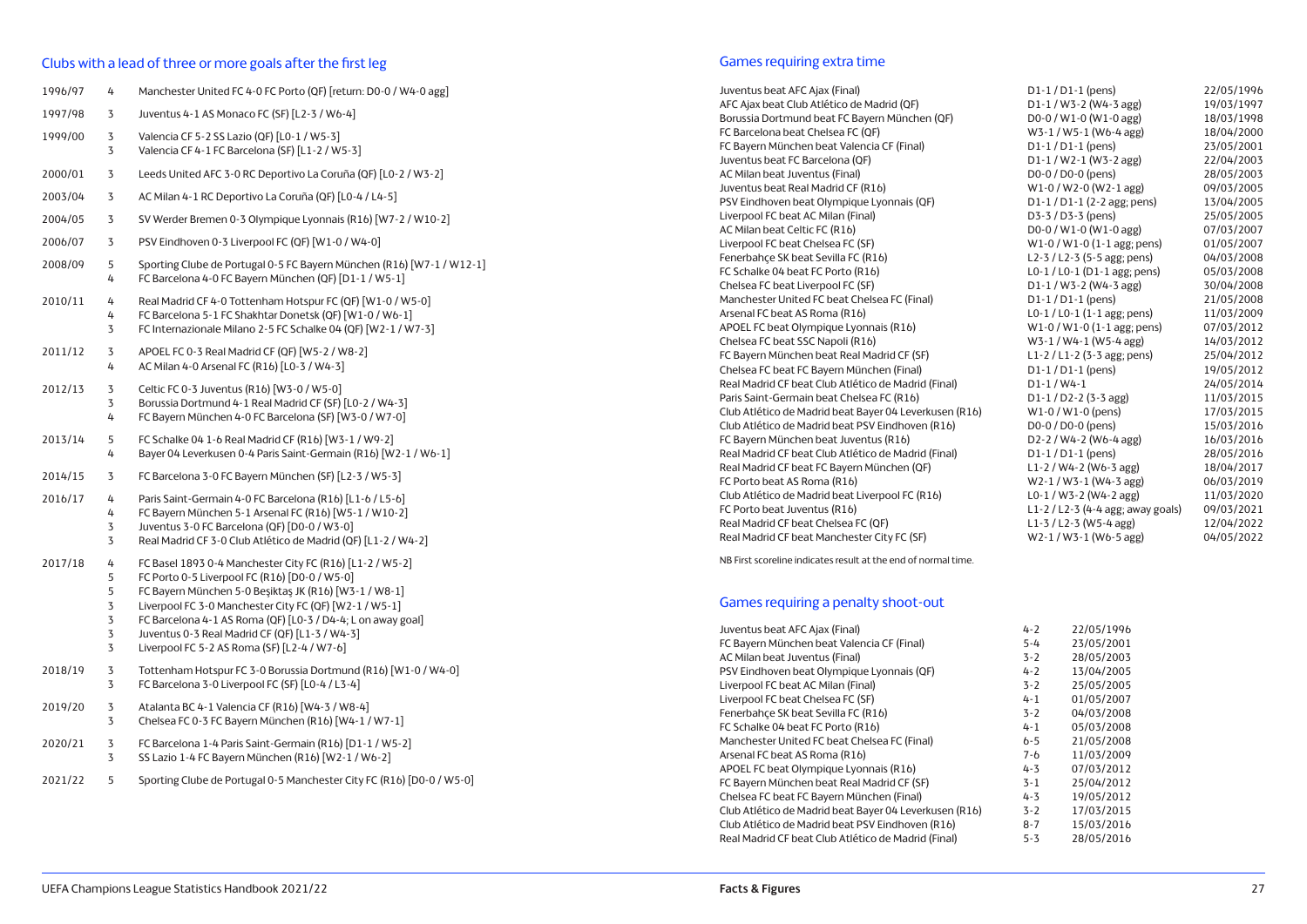## Teams with the most penalty shoot-out wins

- 2 FC Bayern München<br>2 Liverpool FC
- 2 Liverpool FC<br>2 Club Atlético
- 2 Club Atlético de Madrid

## Teams with the most penalty shoot-out defeats

- 2 Chelsea FC<br>2 Olympique
- 2 Olympique Lyonnais

## Teams involved in the most penalty shoot-outs

- 3 FC Bayern München
- 3 Chelsea FC<br>3 Club Atlétic
- 3 Club Atlético de Madrid

## Ties decided by the away goals rule

| FC Bayern München beat IFK Göteborg (QF)                   | D0-0 (h) / D2-2 (a)                           | 1994/95 |
|------------------------------------------------------------|-----------------------------------------------|---------|
| AS Monaco FC beat Manchester United FC (QF)                | D <sub>0</sub> -0 (h) $/D1-1$ (a)             | 1997/98 |
| Valencia CF beat Arsenal FC (QF)                           | L1-2 (a) / W1-0 (h)                           | 2000/01 |
| Bayer 04 Leverkusen beat Manchester United FC (SF)         | $D2 - 2$ (a) / $D1 - 1$ (h)                   | 2001/02 |
| FC Internazionale Milano beat Valencia CF (QF)             | $W1-0(h)/L1-2(a)$                             | 2002/03 |
| AC Milan beat FC Internazionale Milano (SF)                | D <sub>0</sub> -0 (h) $/D1-1$ (a)             | 2002/03 |
| AS Monaco FC beat FC Lokomotiv Moskva (R16)                | L <sub>1</sub> -2 (a) / W <sub>1</sub> -0 (h) | 2003/04 |
| AS Monaco FC beat Real Madrid CF (QF)                      | L2-4 (a) / W3-1 (h)                           | 2003/04 |
| AC Milan beat PSV Eindhoven (SF)                           | $W2-0$ (h) / L1-3 (a)                         | 2004/05 |
| Juventus beat SV Werder Bremen (R16)                       | L2-3 (a) / W2-1 (h)                           | 2005/06 |
| Villarreal CF beat Rangers FC (R16)                        | D2-2 (a) $/$ D1-1 (h)                         | 2005/06 |
| Villarreal CF beat FC Internazionale Milano (QF)           | L1-2 (a) / W1-0 (h)                           | 2005/06 |
| Liverpool FC beat FC Barcelona (R16)                       | $W2-1$ (a) / L0-1 (h)                         | 2006/07 |
| Valencia CF beat FC Internazionale Milano (R16)            | D <sub>2</sub> -2 (a) / D <sub>0</sub> -0 (h) | 2006/07 |
| FC Bayern München beat Real Madrid CF (R16)                | L2-3 (a) / W2-1 (h)                           | 2006/07 |
| FC Porto beat Club Atlético de Madrid (R16)                | D2-2 (a) / D0-0 (h)                           | 2008/09 |
| FC Barcelona beat Chelsea FC (SF)                          | D <sub>0</sub> -0 (h) $/D1-1$ (a)             | 2008/09 |
| FC Bayern München beat ACF Fiorentina (R16)                | $W2-1(h)/L2-3(a)$                             | 2009/10 |
| FC Bayern München beat Manchester United FC (QF)           | $W2-1(h)/L2-3(h)$                             | 2009/10 |
| FC Internazionale Milano beat FC Bayern München (R16)      | L0-1 (h) / W3-2 (a)                           | 2010/11 |
| Olympique de Marseille beat FC Internazionale Milano (R16) | $W1-0(h)/L1-2(a)$                             | 2011/12 |
| FC Bayern München beat Arsenal FC (R16)                    | W3-1 (a) / L0-2 (h)                           | 2012/13 |
| FC Barcelona beat Paris Saint-Germain (QF)                 | $D2 - 2$ (a) / $D1 - 1$ (h)                   | 2012/13 |
| Chelsea FC beat Paris Saint-Germain (QF)                   | L1-3 (a) / W2-0 (h)                           | 2013/14 |
| Paris Saint-Germain beat Chelsea FC (R16)                  | $D1-1(h) / D2-2 (a)$                          | 2014/15 |
| AS Monaco FC beat Arsenal FC (R16)                         | $W3-1$ (a) / L0-2 (h)                         | 2014/15 |
| Club Atlético de Madrid beat FC Bayern München (SF)        | $W1-0(h)/L1-2(a)$                             | 2015/16 |
| AS Monaco FC beat Manchester City FC (R16)                 | L3-5 (a) / W3-1 (h)                           | 2016/17 |
| AS Roma beat FC Shakhtar Donetsk (R16)                     | L <sub>1</sub> -2 (a) / W <sub>1</sub> -0 (h) | 2017/18 |
| AS Roma beat FC Barcelona (QF)                             | L <sub>1</sub> -4 (a) / W <sub>3</sub> -0 (h) | 2017/18 |
| Manchester United FC beat Paris Saint-Germain (R16)        | L0-2 (h) / $W3-1$ (a)                         | 2018/19 |
| Tottenham Hotspur FC beat Manchester City FC (QF)          | $W1-0(h)/L3-4(a)$                             | 2018/19 |
| Tottenham Hotspur FC beat AFC Ajax (SF)                    | L0-1 (h) / W3-2 (a)                           | 2018/19 |
| Olympique Lyonnais beat Juventus (R16)                     | $W1-0(h)/L1-2(a)$                             | 2019/20 |
| FC Porto beat Juventus (R16)                               | $W2-1$ (h) / L2-3 (a)                         | 2020/21 |
| Paris Saint-Germain beat FC Bayern München (QF)            | W3-2 (a) / L0-1 (h)                           | 2020/21 |
|                                                            |                                               |         |

## Teams with the most wins on the away goals rule

- 5 FC Bayern München
- 5 AS Monaco FC<br>3 AC Milan
- 3 AC Milan<br>3 FC Interna
- 3 FC Internazionale Milano
- 2 Valencia CF<br>2 FC Barcelona
- FC Barcelona
- 2 AS Roma
- 2 Tottenham Hotspur FC
- 2 FC Porto<br>2 Paris Sair
- Paris Saint-Germain

## Teams with the most defeats on the away goals rule

- 4 FC Internazionale Milano
- 3 Arsenal FC
- 3 Manchester United FC<br>3 Paris Saint-Germain
- 3 Paris Saint-Germain<br>3 FC Bayern München
- 3 FC Bayern München<br>2 Chelsea FC
- 2 Chelsea FC<br>2 Real Madrid
- Real Madrid CF
- 2 Manchester City FC<br>2 Juventus
- **Juventus**

#### Most successive appearances in the knockout phase

| 25 | Real Madrid CF      | 1997/98-2021/22 |
|----|---------------------|-----------------|
| 17 | FC Barcelona        | 2004/05-2020/21 |
| 14 | Arsenal FC          | 2003/04-2016/17 |
| 14 | FC Bavern München   | 2008/09-2021/22 |
| 10 | Paris Saint-Germain | 2012/13-2021/22 |

#### Most successive appearances in the quarter-finals

|                      | 2007/08-2019/20 |
|----------------------|-----------------|
| Real Madrid CF       | 2010/11-2017/18 |
| Real Madrid CF       | 1997/98-2003/04 |
| Manchester United FC | 1996/97-2002/03 |
| FC Bayern München    | 2011/12-2017/18 |
|                      | FC Barcelona    |

## Most successive appearances in the semi-finals

| 8  | Real Madrid CF    | 2010/11-2017/18 |
|----|-------------------|-----------------|
| b  | FC Barcelona      | 2007/08-2012/13 |
| -5 | FC Bayern München | 2011/12-2015/16 |
| 4  | Juventus          | 1995/96-1998/99 |
| Щ  | Real Madrid CF    | 1999/00-2002/03 |